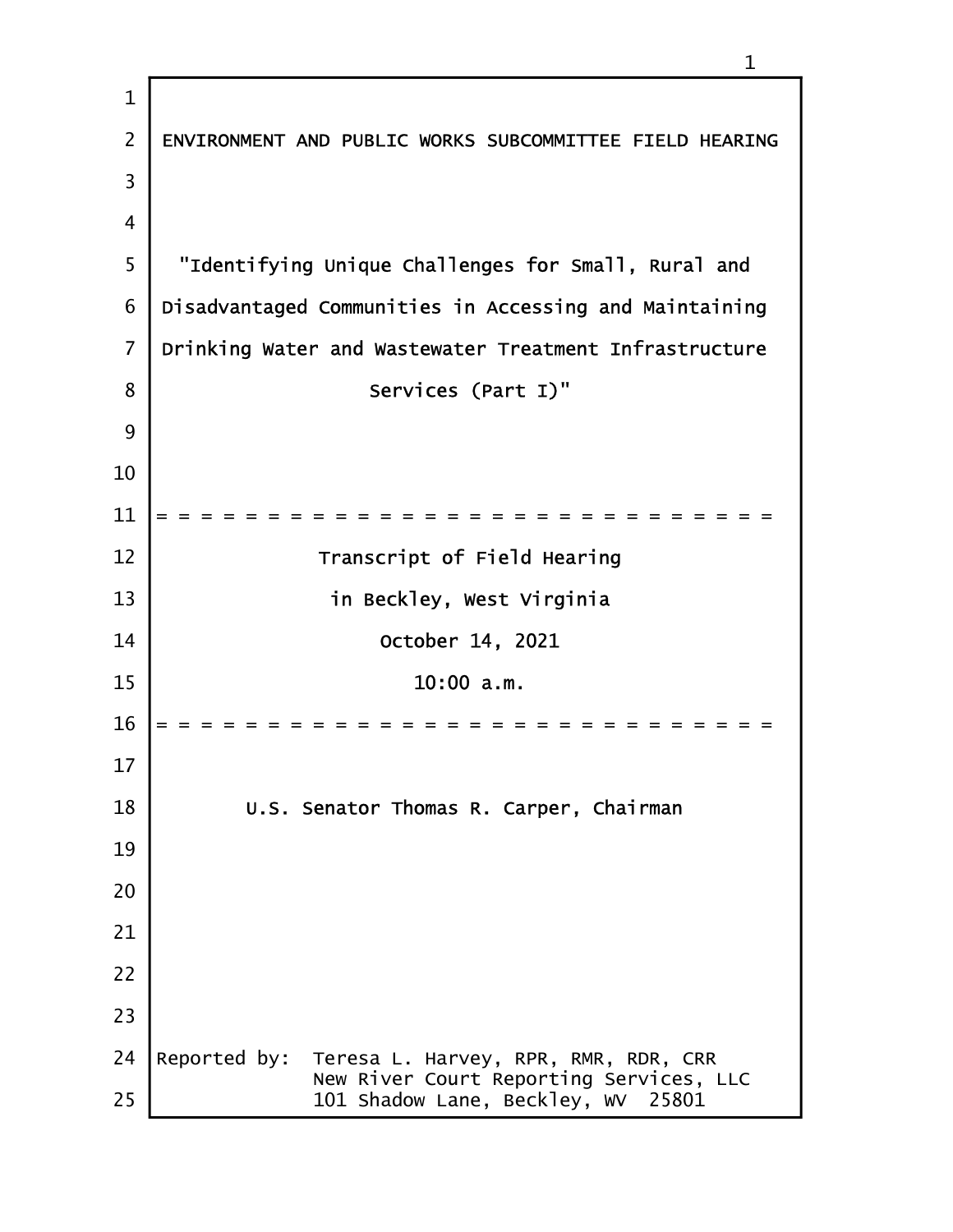| $\mathbf{1}$   | The following hearing was taken at the Raleigh           |
|----------------|----------------------------------------------------------|
| $\overline{2}$ | County Courthouse, Courtroom Number 3, 222 Main Street,  |
| $\overline{3}$ | Beckley, West Virginia, commencing at 10:00 a.m., before |
| $\overline{4}$ | Teresa L. Harvey, a Notary Public, Registered Diplomate  |
| 5              | Reporter, and Certified Realtime Reporter within and for |
| $6\,$          | the State of West Virginia.                              |
| $\overline{7}$ |                                                          |
| 8              |                                                          |
| 9              |                                                          |
| 10             |                                                          |
| 11             |                                                          |
| 12             |                                                          |
| 13             |                                                          |
| 14             |                                                          |
| 15             |                                                          |
| 16             |                                                          |
| 17             |                                                          |
| 18             |                                                          |
| 19             |                                                          |
| 20             |                                                          |
| 21             |                                                          |
| 22             |                                                          |
| 23             |                                                          |
| 24             |                                                          |
| 25             |                                                          |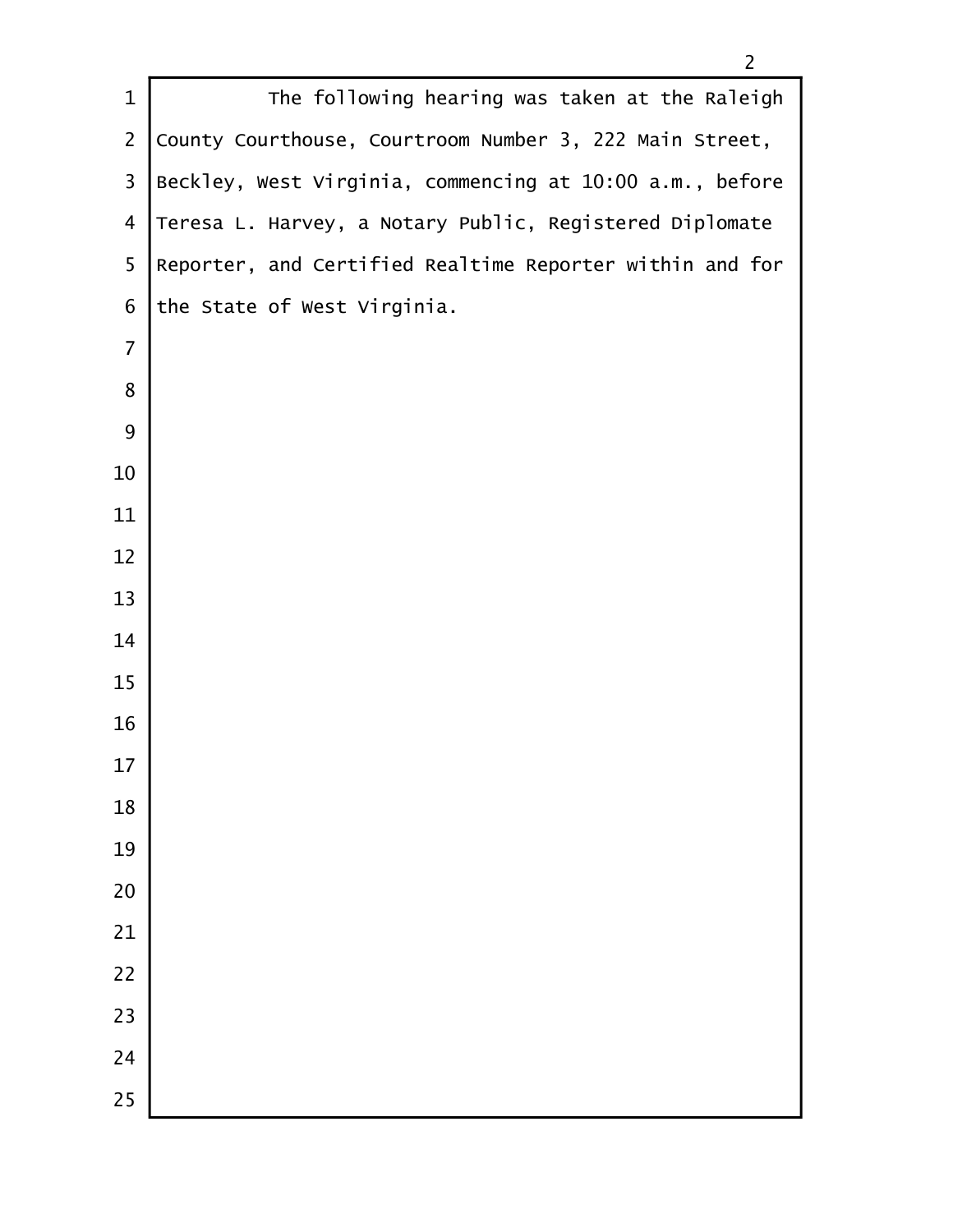1 PROCEEDINGS PROCEDINGS CHAIRMAN CARPER: Good morning. I'm Tom 2 Carper, United States Senator from Delaware and former 3 governor of Delaware and a native of West Virginia, 4 Beckley, as it turns out. So this is very much a home 5 game for me and just a thrill. I said to Senator Capito 6 and Senator Manchin coming in, it's just a thrill to be 7 8 | here.

And I want to thank Senator Capito, who is the 9 10 |lead Republican presiding -- who presides with me over | 11 |the committee on -- Senate Committee on Environment and | Public Works. And we have a great partnership. And one 12 13 |of the things we've worked on for quite a while is | 14 |infrastructure, and along with Senator Manchin, who | chairs the Energy and Natural Resources Committee. But 15 16 |it's a shared responsibility and it's something that | 17 |we're delighted and honored to be able to work on | 18 | together.

I -- this is -- you've heard in baseball a 19 20 |day-night doubleheader, a night doubleheader. This is | 21 |a West Virginia/Delaware doubleheader. And the day | 22 |game is right now here in West Virginia and the night | 23 |game -- actually, it will be in the daytime, but tomorrow| 24 |will be in Dover, Delaware, capitol, and we'll have the | opportunity to hear from folks in the greater Delaware 25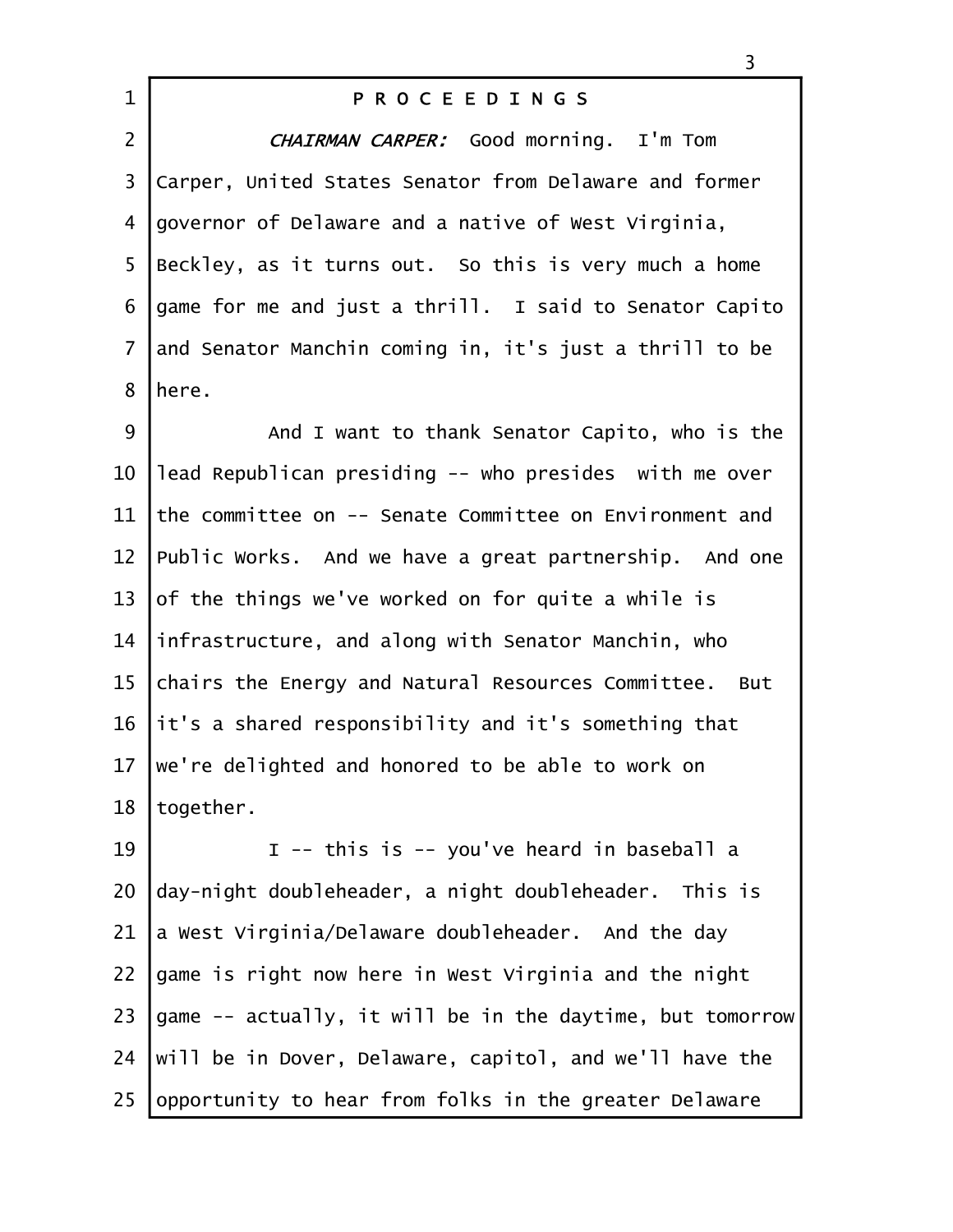1 |area about wastewater infrastructure, and we're going to | 2 start off right here.

Just a personal note. My -- my parents were 3 born in Beckley, actually, Eccles. My great-, great-, 4 great-, great-, great-, great-grandfather, I think, was 5 6 |one of the cofounders of Raleigh County. And there's a | cemetery not too far from Beckley called Mount Tabor, 7 Mount Tabor Baptist Church, where my mom and grandparents 8 9 |were buried. And so we went out there earlier today. So| 10 |this is just very special, very special to me, so thank |  $11$  |you.

My parents -- my grandparents were hugely, 12 13 |really very spiritual people. My mother was a very | 14 |spiritual person. She used to drag us to a little Bible | church right in front of -- about a hundred yards from 15 16 |Shady Spring High School, when my sister and I were born | 17 |and we were little kids. And one of the things that my | mom was big on was Matthew 25. 18

What does Matthew 25 say? When I was hungry, 19 20 |did you feed me? When I was naked, did you clothe me? | 21 |when I was thirsty, did you give me to drink? Did you | give me to drink? It's right there in the first Gospel 22 23 |in the New Testament.

And if you look at the Declaration of 24 Independence, it's right there, too. And it says a 25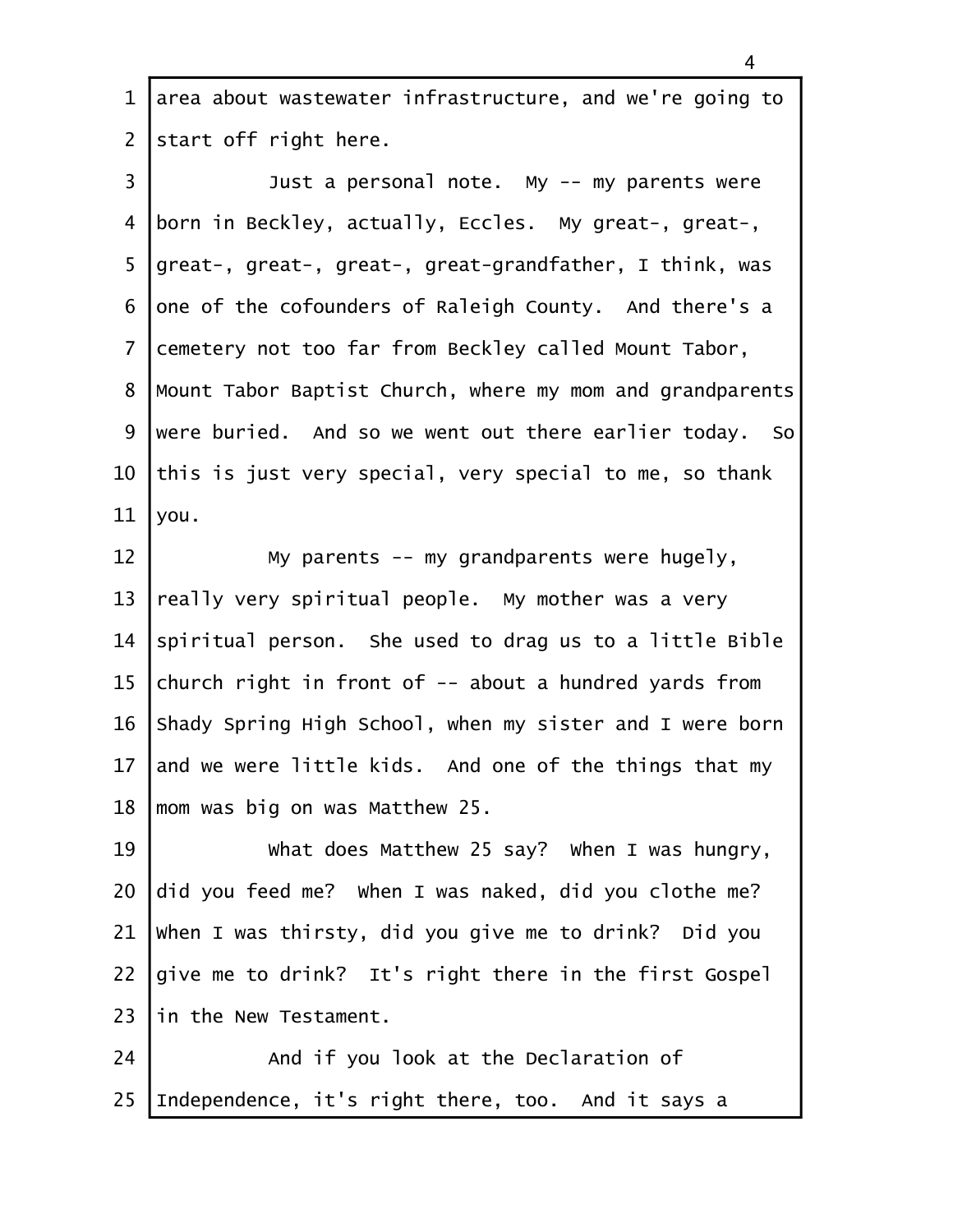little bit different, but life, liberty and the pursuit 1 2 of happiness, the words of Thomas Jefferson. Pretty the proor and the Mondelling Portugal and Mondelling Por hard to have life, liberty, and the pursuit of happiness 3 4 |if you don't have clean water to drink. It's actually | where life begins. So this is I think a -- there is a 5 moral imperative involved here. There's an imperative 6 7 |that's really consistent with our Constitution of our | 8 Country and with our Declaration of Independence. The country and with our Declaration of Independence.

And we're thrilled. I'm thrilled to be here 9 10 |with Shelley and Joe and our witnesses and all of you. ɪ| 11 |have about a forty-minute statement I want to give. Not | 12 |really. It may seem that long, but it will not be that | long. 13

I will say this. Yesterday when Joe was -- 14 where's John? John Kane is right here. John and I flew 15 16 |in from Philly and landed in Charleston, and we met up | 17 |with my first cousin, Bob Collier, who is associate | bursar at Marshall. And we had dinner together. But 18 he told me, he said when we're walking around the 19 20 |Capitol -- and what a beautiful Capitol. I don't know if| 21 |you've been to your Capitol lately. My wife and I have | been visiting this summer a lot of state capitols on a 22 23 |road trip, and but you have the most beautiful Capitol. | God, is it a beautiful Capitol. 24

And there is a monument there -- Joe, as I'm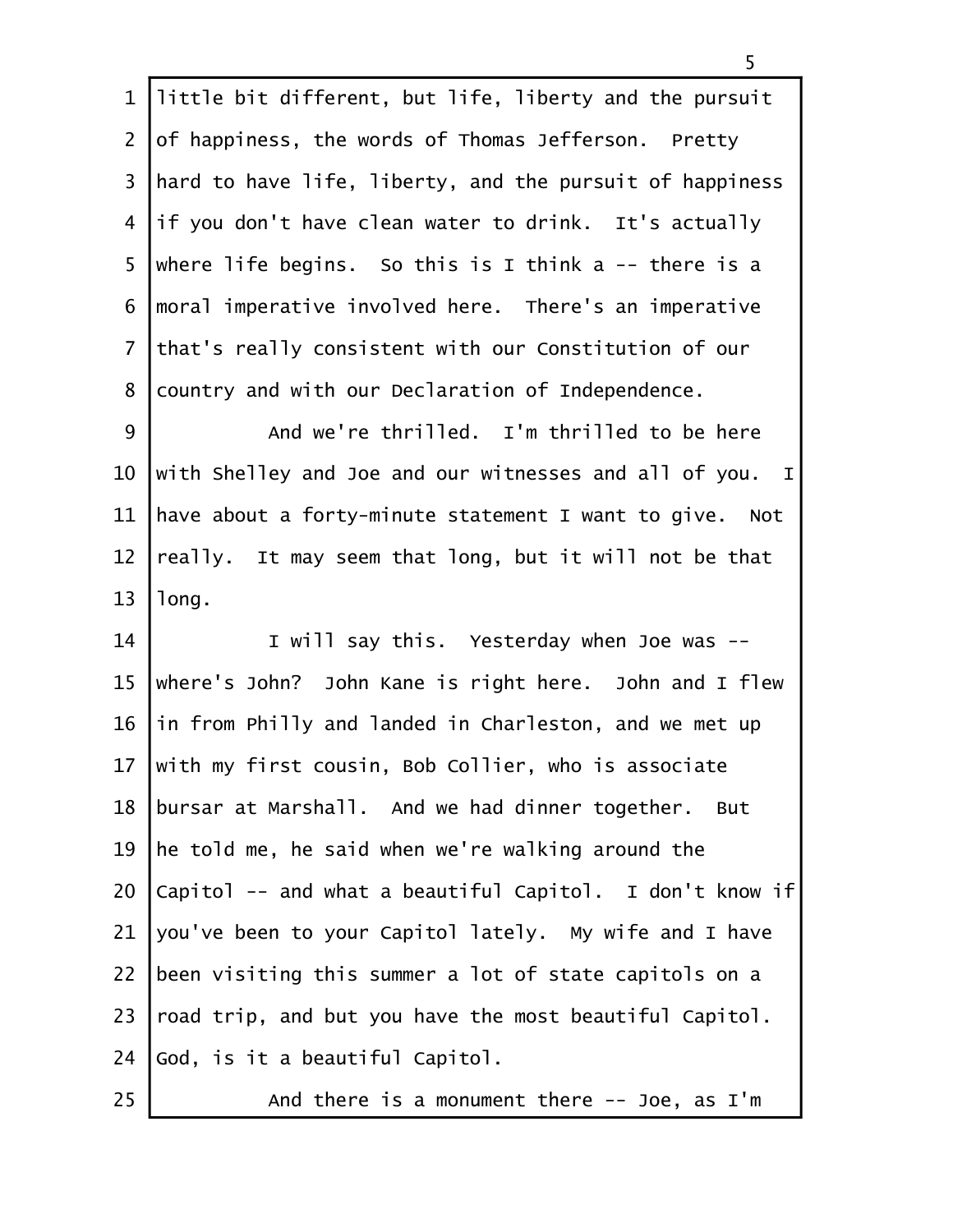1 |sure you know, there's a monument there that honors those| 2 |who gave their lives in World War I, World War II, the | Vietnam War, where I served, Korean War, other wars. And 3 4 |my -- while we were waiting for my cousin to arrive from | Huntington to have dinner with us -- what was the name of 5 6 |that restaurant? Do you know the name of that restaurant| in Charleston? 7

8 | *SENATOR MANCHIN:* Chop House? | SENATOR CAPITO: Ten Ten? 9 CHAIRMAN CARPER: Ten Ten. Yeah, a place 10 called Ten Ten. 11

Anyway, while we were waiting for him, he said 12 13 |walk around and find this monument. And we did. And, I you know, World War I, World War II, Korean and 14 15 |everything. He said look -- get in there and look at | 16 |the World War II section. And he said look about 8 feet | 17 |high and then follow the alphabetical and find Patton. | 18 |And sure enough, there it was, Robert Kidd Patton, who | 19 |was my uncle, who died in a kamikaze attack in World | War II. And he's buried -- he's not buried anywhere 20 because he was lost at sea, but there is a tombstone in 21 22 |his honor at Mount Tabor.

23 | So that's probably more than you wanted to 24 |know, but people say why would I want to come to West | Virginia? That's why. That's why. Thrilled to be here. 25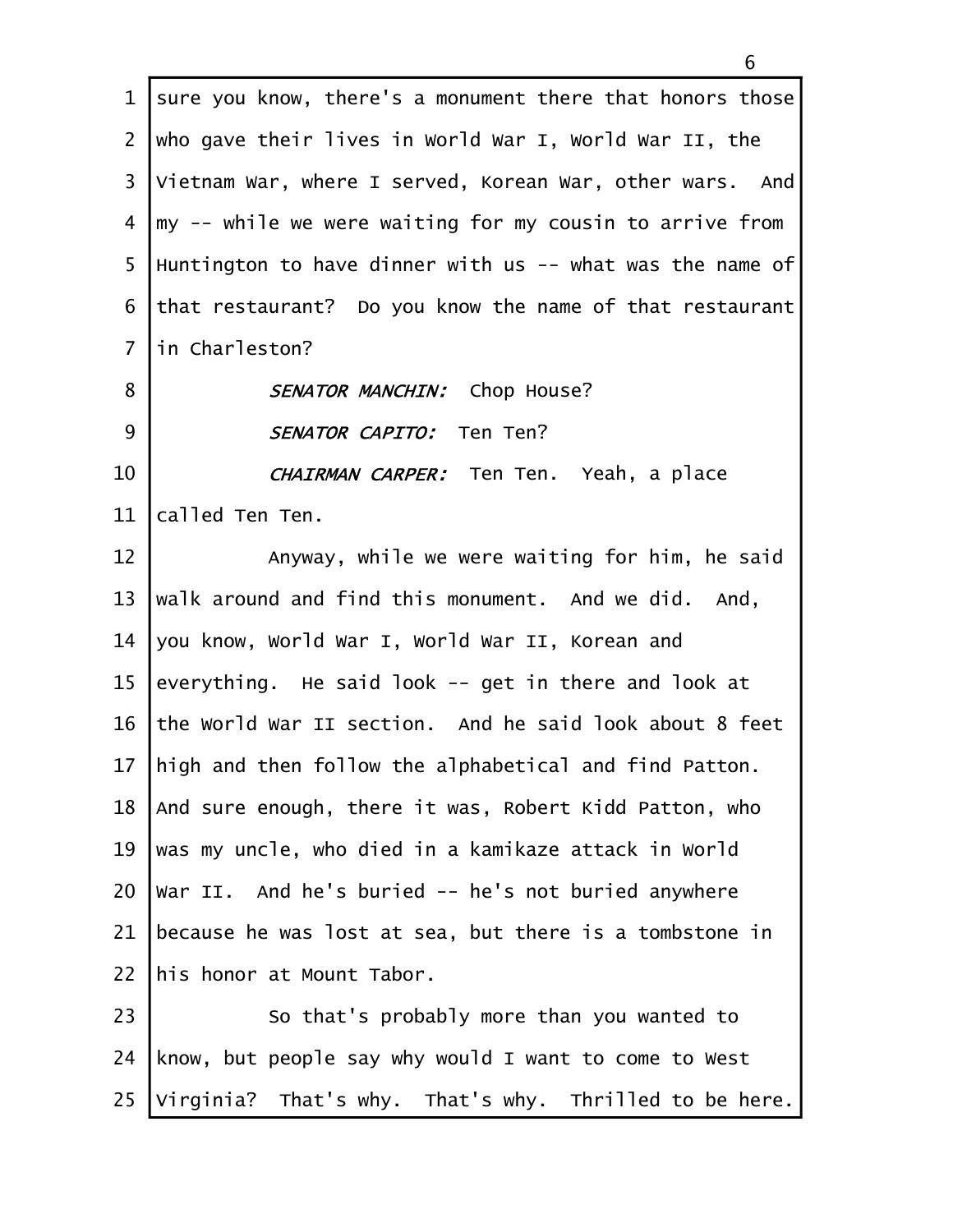Well, good morning again, everybody. My thanks 1 2 |to Shelley and to Joe. Shelley does a terrific job on | 3 |our committee and I want to mention this later. Joe | 4 |Biden asked us, Shelley and myself, two other -- a | Democrat and a Republican, literally two or three days 5 after he was sworn in, he said, "We need for your 6 7 |committee to lead the way on infrastructure, roads, | 8 |highways, bridges, drinking water, wastewater, | 9 |sanitation. We need for you guys to set an example for | the rest of the Senate." 10 And about two months later we reported 11 12 |unanimously out of our committee, unanimously, water -- | cleaner drinking water legislation, wastewater 13 14 |sanitation, service transportation, roads, highways, | bridges, climate. Unanimously, I think by the end of 15 March. And later on that water bill passed by 89-to-2 16 17 In the Senate. Joe knows, we don't pass a lot of bills by 18 89-to-2 in the United States Senate, but we sure did in 19 20 this case. The set of the set of the set of the set of the set of the set of the set of the set of the set o 21 | So this is the stuff that we worked on. And | later on Shelley led the effort, Joe led the effort, to 22 23 |try to find common ground on infrastructure, and our | 24 |legislation out of our committee became the foundation on| which the infrastructure package that's in the House, 25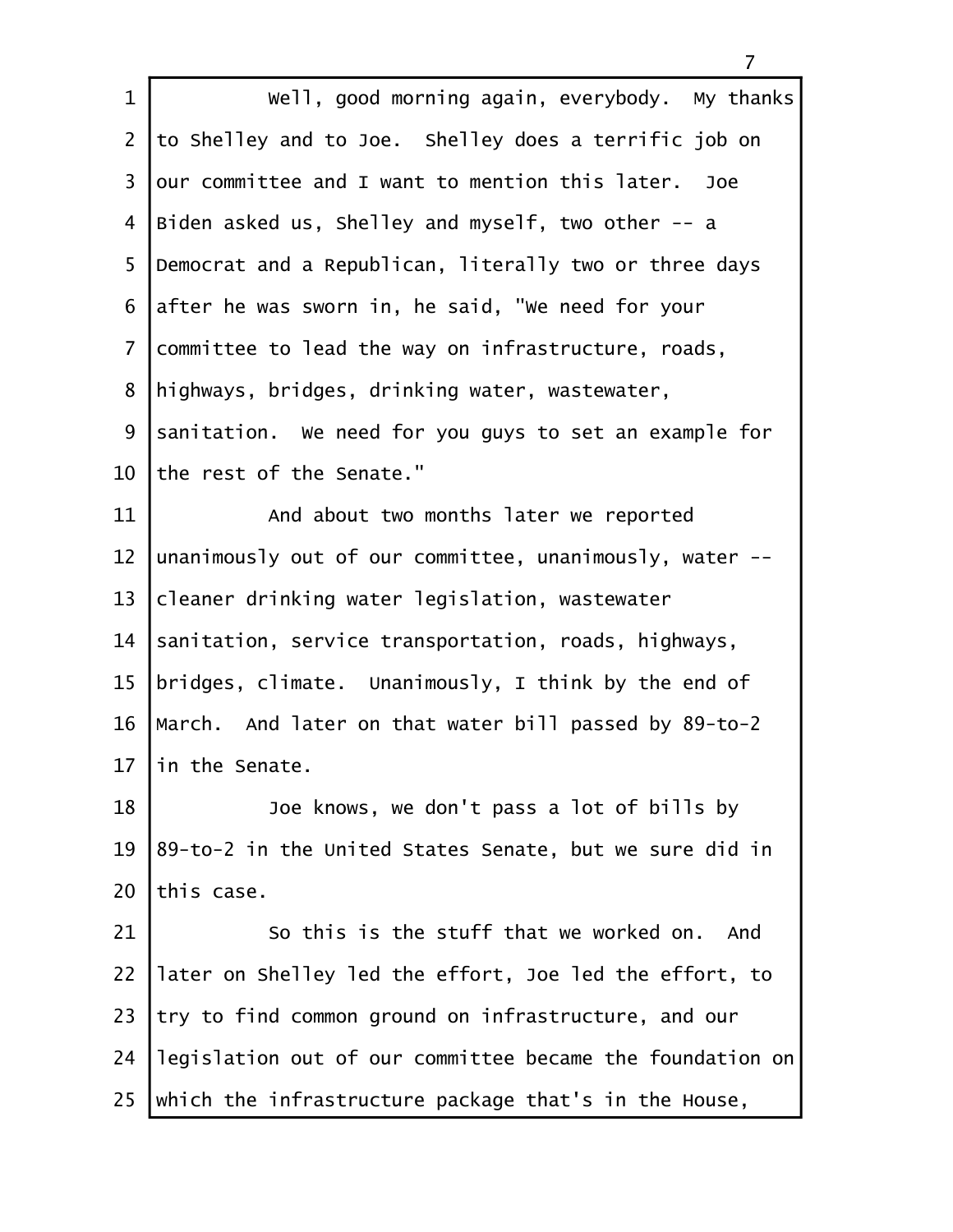| $\mathbf{1}$   | awaiting adoption, I hope. And so we have been heavily   |
|----------------|----------------------------------------------------------|
| $\overline{2}$ | involved in this stuff for the better part of this year, |
| 3              | and before that in previous Congresses.                  |
| 4              | Today we're joined by an excellent panel of              |
| 5              | witnesses. Mr. Roberts, Jason; right? Is it Jason?       |
| 6              | MR. ROBERTS: Correct.                                    |
| $\overline{7}$ | <b>CHAIRMAN CARPER:</b> Jason, I see. Where are you      |
| 8              | from?                                                    |
| 9              | MR. ROBERTS: Mercer County, sir.                         |
| 10             | CHAIRMAN CARPER: Mercer County.                          |
| 11             | MR. ROBERTS: Right outside of Princeton.                 |
| 12             | CHAIRMAN CARPER: Very good. Nice to see you.             |
| 13             | Mr. Morgan, Wayne Morgan. Where are you from,            |
| 14             | Wayne?                                                   |
| 15             | MR. MORGAN: I was born in Fairmont and now               |
| 16             | live in Charleston.                                      |
| 17             | <b>CHAIRMAN CARPER:</b> Do you know anybody else who     |
| 18             | is from Fairmont who turned out okay?                    |
| 19             | I think you do.                                          |
| 20             | And Alan -- I was a freshman congressman with            |
| 21             | a bunch of guys from here in West Virginia. One of them  |
| 22             | was Congressman Alan -- I can't -- his last name --      |
| 23             | Mollohan.<br><b>SENATOR CAPITO:</b>                      |
| 24             | SENATOR MANCHIN: Mollohan.                               |
| 25             | I think<br>CHAIRMAN CARPER: Alan Mollohan.               |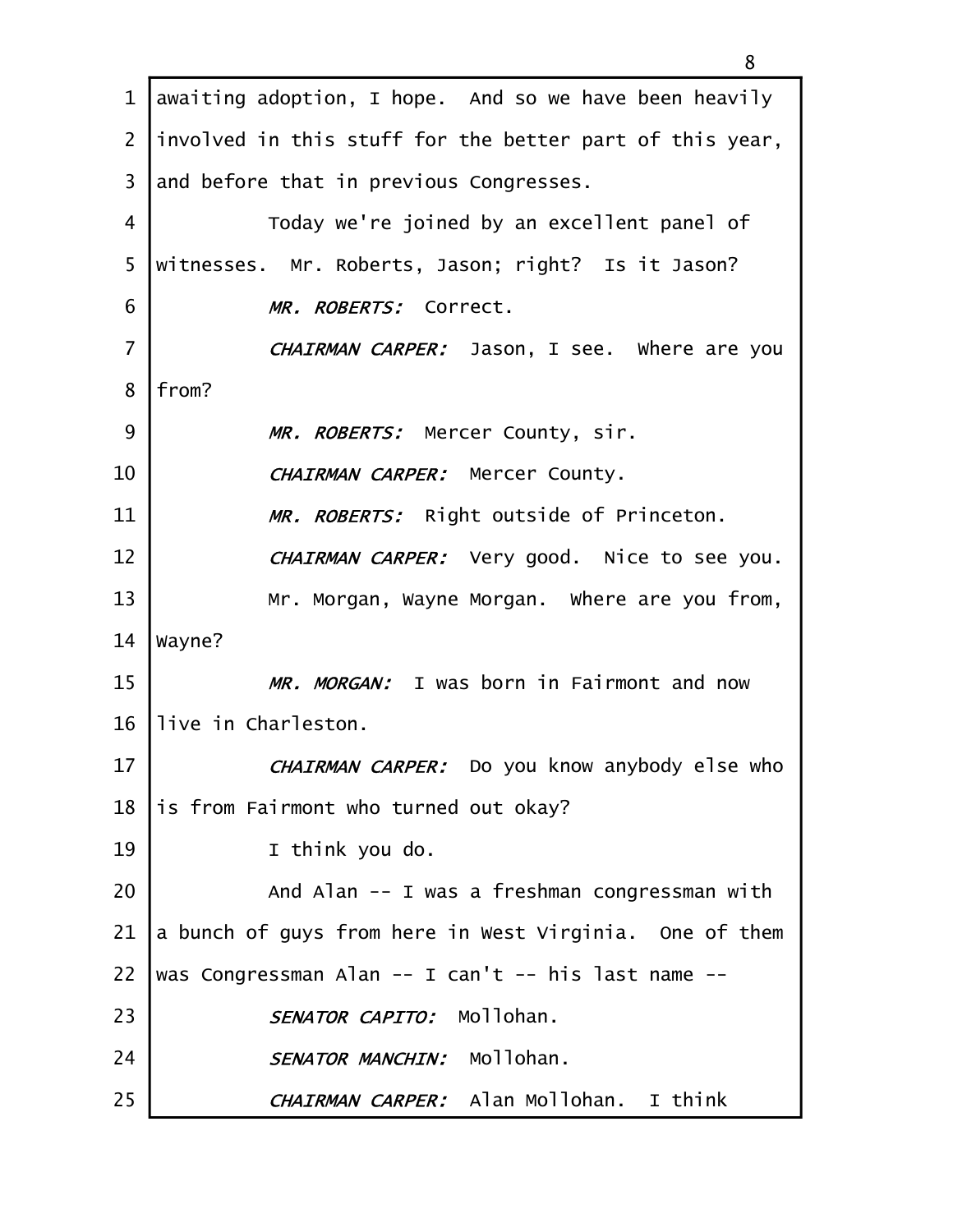1 |Alan was from Fairmont. 2 SENATOR MANCHIN: Fairmont. CHAIRMAN CARPER: There you go. 3 And Mr. Grinstead. Mr. Grinstead, is it Todd? 4 5 | MR*. GRINSTEAD:* Yes. CHAIRMAN CARPER: Hey, Todd. Where are you 6 from, Todd? 7 8 | *MR. GRINSTEAD:* Mason County. CHAIRMAN CARPER: Mason County. Well, that's 9 great. You're great to come today. 10 Thank you all for being here to discuss the 11 12 |challenges that are facing our country and our state, | 13 |this state and my state, and we thank the witnesses | 14 |especially for being here to discuss those challenges | 15 |facing wastewater infrastructure, particularly those | | 16 |that are not in urban areas or areas that have plenty of | money, but small areas, rural areas, disadvantaged areas 17 18 |and disadvantaged communities where it's consistent with | Matthew 25, where you find the least of these who needs 19 20 |all kinds of help. And one of those ways they need help | 21 |is having clean water to drink. 22 | But again, it's great to be back in Beckley. | 23 |And my sister and I used to -- we lived up for a while in| 24 |Beaver, right on Beaver Creek. And I don't know if you | guys ever lived close to a creek. Anybody here live 25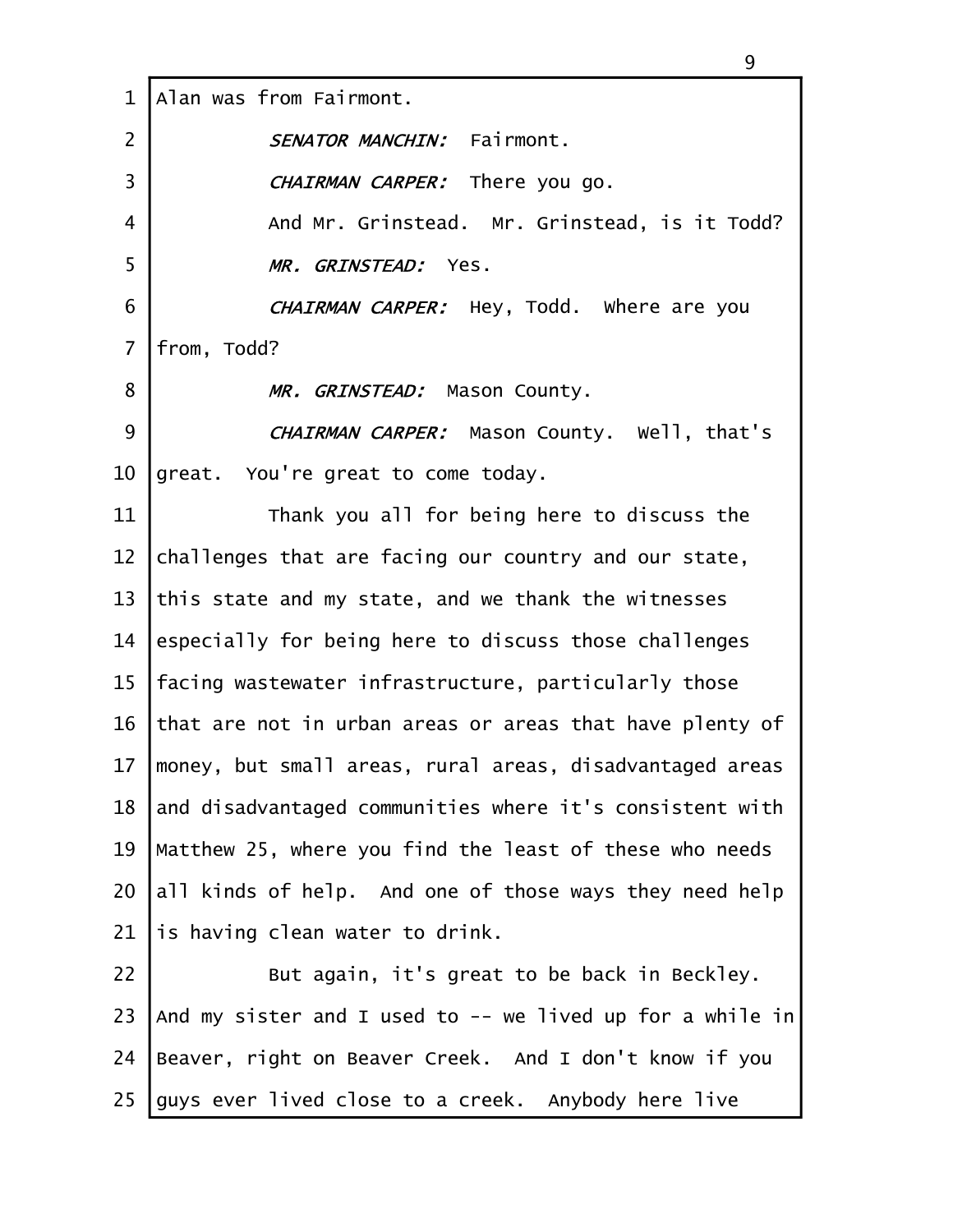1 | close to a creek or river? We also lived by the New l 2 |River, too. We used to go and play down by Beaver Creek | 3 |every day. Every day. And we'd fish there. We'd try to| 4 |catch frogs and stuff there. My parents would never let | us eat the fish. We would never eat the fish. The 5 6 |reason why is because it wasn't safe to do that. And | 7 |some of the nearby septic tanks that residents relied | 8 |upon were not well maintained, and as a result, we had | 9 |raw sewage and other pollution slipping into the Beaver | Creek and making it really poison. 10

A lot has changed since then. A lot has 11 changed since then. Congress passed the Clean Water Act 12 13 |and the Safe Drinking Water Act decades ago, and then | 14 |the nearly fifty years since then we've made significant | progress in cleaning up our nation's waterways and 15 16 |improving our treatment systems to prevent wastewater | 17 | from ending up in our rivers and our streams. |

Despite this progress, far too many 18 communities around our country continue to struggle. 19 20 |They struggle with outdated wastewater systems. They | 21 |struggle with 20th century infrastructure that can't | 22 |keep up with 21st century threats like climate-related | 23 |extreme weather, incredible floods, incredible winds, | 24 droughts, you name it.

25

These challenges are well documented and every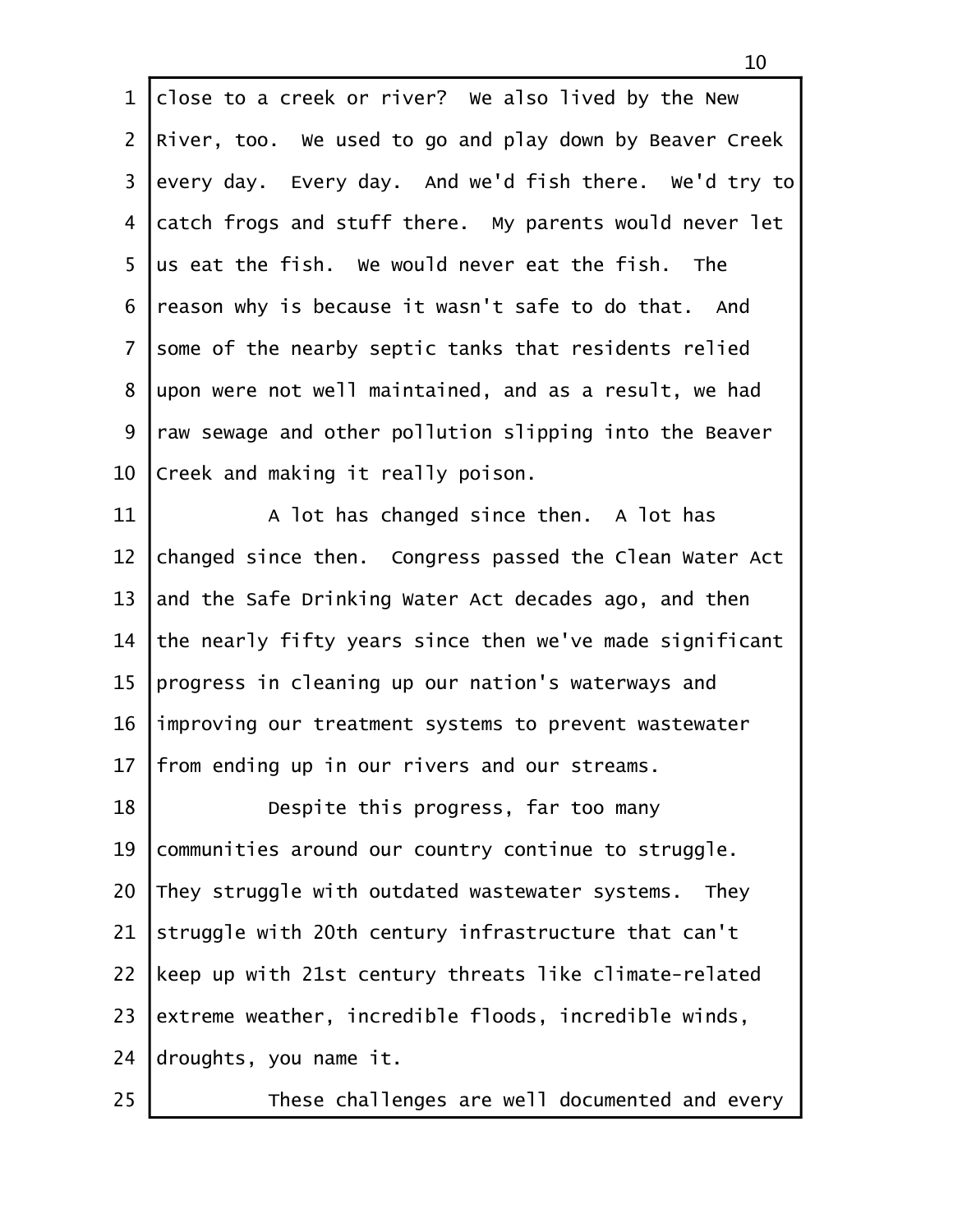four years these -- an outfit called the American 1 2 Society of Civil Engineers, they put out a report card. I 3 Just think about the end of school. They put out a lack think about the end of school. They put out a report card every year. And they're assessing the 4 infrastructure, what kind of job we're doing with 5 respect to our infrastructure. 6

I'd like to say the grades are getter better. 7 They're not. In fact, the grades have not been great 8 9 |lately. The 2021 report this year, report card, said our| 10 |wastewater treatment facilities received a grade of | D-plus. D-plus as a nation underscoring -- if I brought 11 12 |a D-plus back home on my grade card when I was a little | kid in grade school here, I would have been -- I would 13 14 |have been hiding under a bed before showing that to my | 15 |dad. But we are receiving a grade of D-plus as a nation,| 16 |underscoring a need to upgrade these services across our | 17 |country, and particularly in states like west Virginia | and states like Delaware. 18

I don't think any of us take much pride in 19 20 |that grade, and we can do better. And we've got to do | better. I like to say everything I do, I can do better. 21 22 |we can do better at this as well. We need to. |

23 | But every household, be it a family in 24 |Appalachia, one in rural Georgia, should have the peace | of mind that when they flush the toilet their waste 25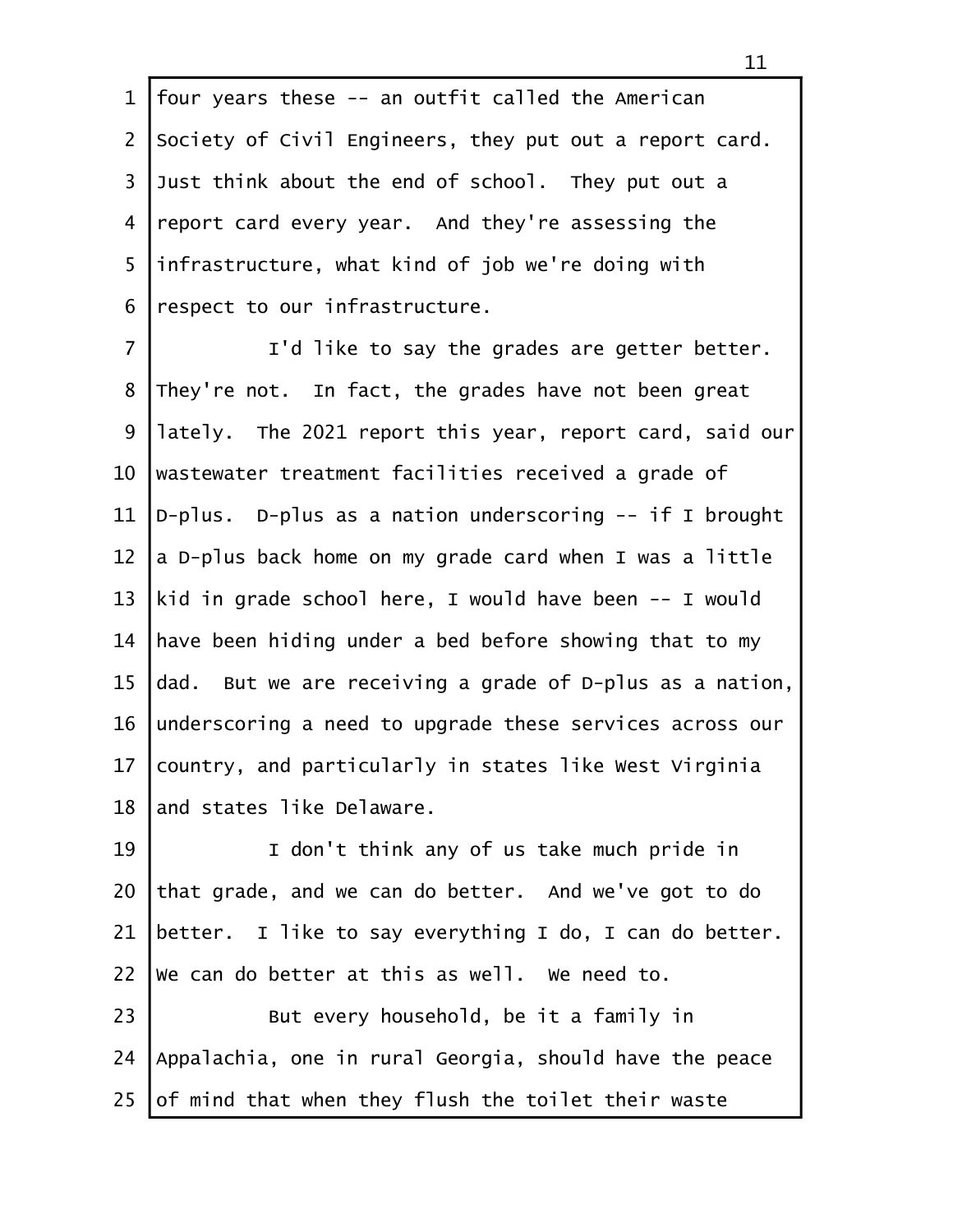won't end up polluting the community in which they call 1 home. Yet far too many towns and municipalities 2 3 |struggle to attain the resources and capital needed to | modernize the wastewater system. We must find a better 4 way, and that's where Congress comes into the equation. 5 I talk to Joe and, excuse me, Senator Capito 6 7 |and Senator Manchin, who've heard me talk a lot about | 8 |shared responsibilities and joining our former | 9 |governors -- and states have responsibilities for this. | Counties have responsibilities. The private sector 10 has responsibilities. We as taxpayers have a 11 12 |responsibility, and the federal government has a 13 |responsibility. We want to make sure all of us, | 14 |including the federal government, are meeting their | responsibilities. 15 But earlier this year, Senator Capito and I 16 got to work, as I said earlier, drafting the Drinking 17 18 |Water and Wastewater Infrastructure Act. Now, that's | 19 |the name. And after leading Senate passage of the bill, | 20 |this bill we passed unanimously out of committee -- out | 21 of the Senate Committee on Water and Infrastructure, we I passed it by an 89-to-2 vote, and it became the 22 23 |foundational piece, as I said earlier, this bipartisan | 24 |infrastructure bill, that Senator Capito and Senator Manchin helped to lead. 25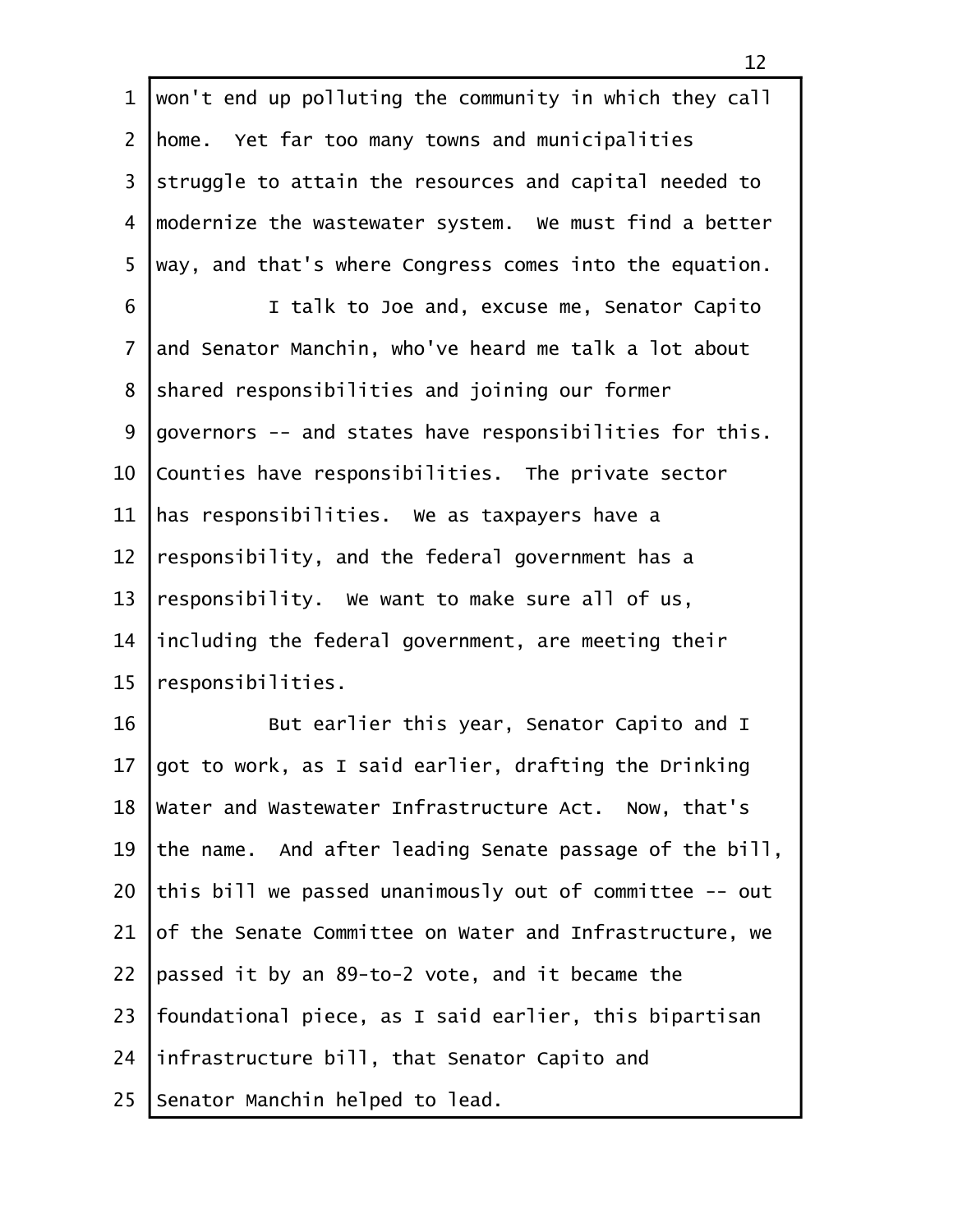1 Now we're working with our colleagues over in  $\vert$ 2 |the House. We passed the bill by a huge margin. Mitch | McConnell voted for it. A bunch of Republicans joined 3 us and we passed it by a big margin. We're working with 4 5 |our House colleagues to send this massive bipartisan | compromise to the President's desk. 6

There is a whole lot more than just drinking 7 8 |water, wastewater and water sanitation. There's a lot | 9 |more than roads, highways, bridges, climate. It does a | lot more than that, our ports, our railroads, and 10 broadband, which we need infrastructure hugely here and 11 in my state as well. It does a whole lot. And we 12 13 |desperately need for the House to pass that bill and | send it on to the President and get it signed and 14 getting our economy up into high gear. 15

But our bipartisan bill invests more than 16 17 |\$35 billion in water resource development projects | 18 |across the country, \$35 billion across the country. |

19 | Say compared to what? Well, compared to a | 20 |whole lot less. It's a very, very significant increase. | 21 |And a lot of it's coming directly to communities in | 22 |which the need is the greatest. To put it simply, our | bill -- our bill is good for this country. It's 23 24 |especially good for West Virginia. It's especially good | for West Virginia. 25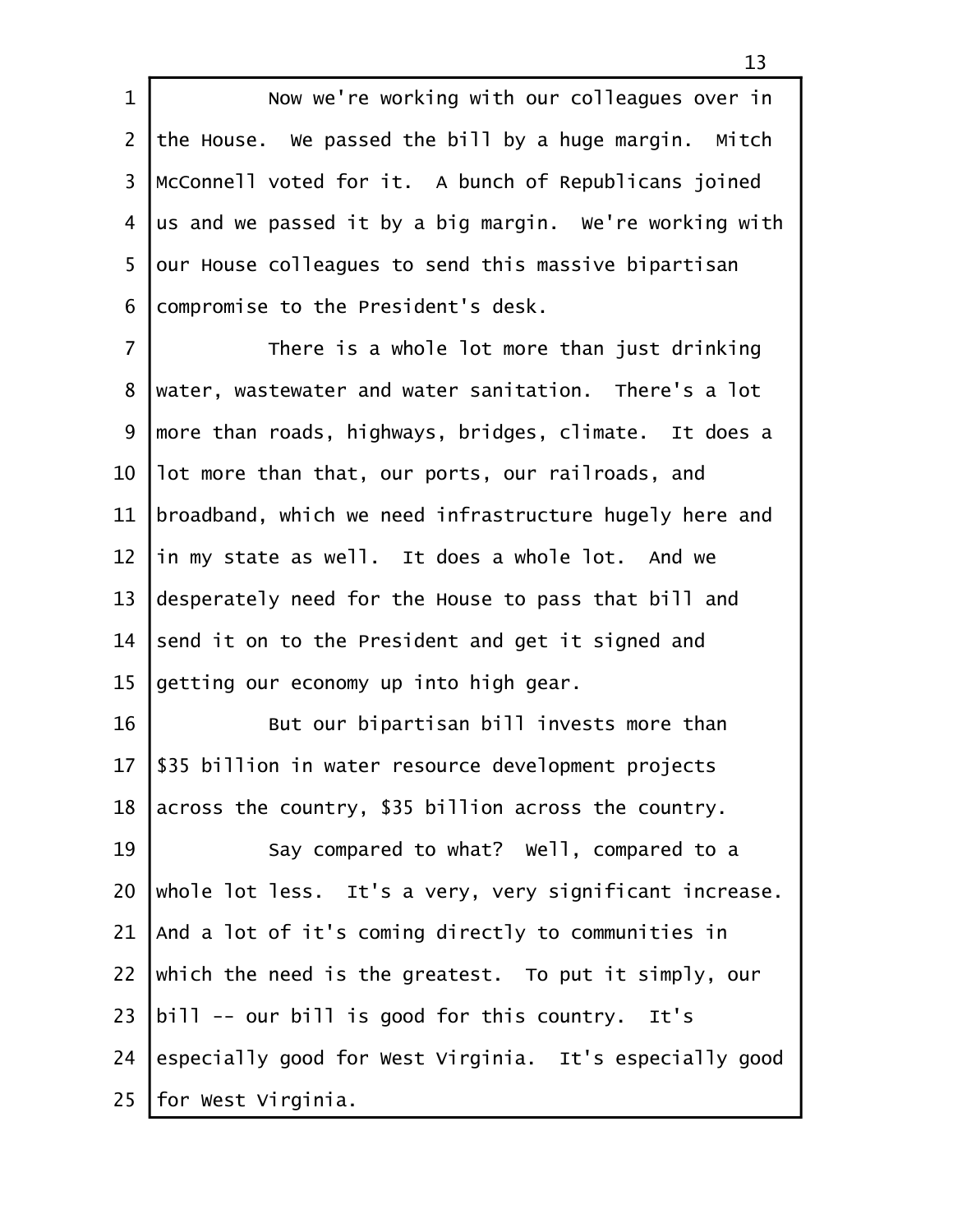|                | 14                                                      |
|----------------|---------------------------------------------------------|
| $\mathbf 1$    | And here's how:                                         |
| $\overline{2}$ | First, our bill provides something like almost          |
| 3              | \$15 billion for something called the Clean Water State |
| 4              | Revolving Loan Fund, for every state has a clean -- it  |
| 5              | has two revolving loan funds. One of them is for clean  |
| 6              | drinking water, the other is for just essentially       |
| $\overline{7}$ | wastewater. And it's a resolving loan fund that the     |
| 8              | federal government feeds into to maintain. States feed  |
| 9              | into it. And jurisdictions can borrow money out of      |
| 10             | either revolving loan funds. They got to pay it back.   |
| 11             | They got to pay it back. That's the catch. They got to  |
| 12             | pay it back with interest.                              |
| 13             | But the revolving loan funds will help west             |
| 14             | Virginia finance a variety of community and statewide   |
| 15             | water infrastructure projects.                          |
| 16             | Next, our legislation will also improve                 |
| 17             | sanitation in rural areas. It provides something like   |
| 18             | \$780 million, it's about three-quarters of a billion   |
| 19             | dollars, for connecting low-income households to        |
| 20             | wastewater services and provides up to a third of a     |
| 21             | billion dollars for sewer overflow and sewer and water  |
| 22             | reuse programs in rural and financially distressed      |
| 23             | communities.                                            |
| 24             | Finally, our bill includes \$125 million for            |
| 25             | water infrastructure resiliency programs in underserved |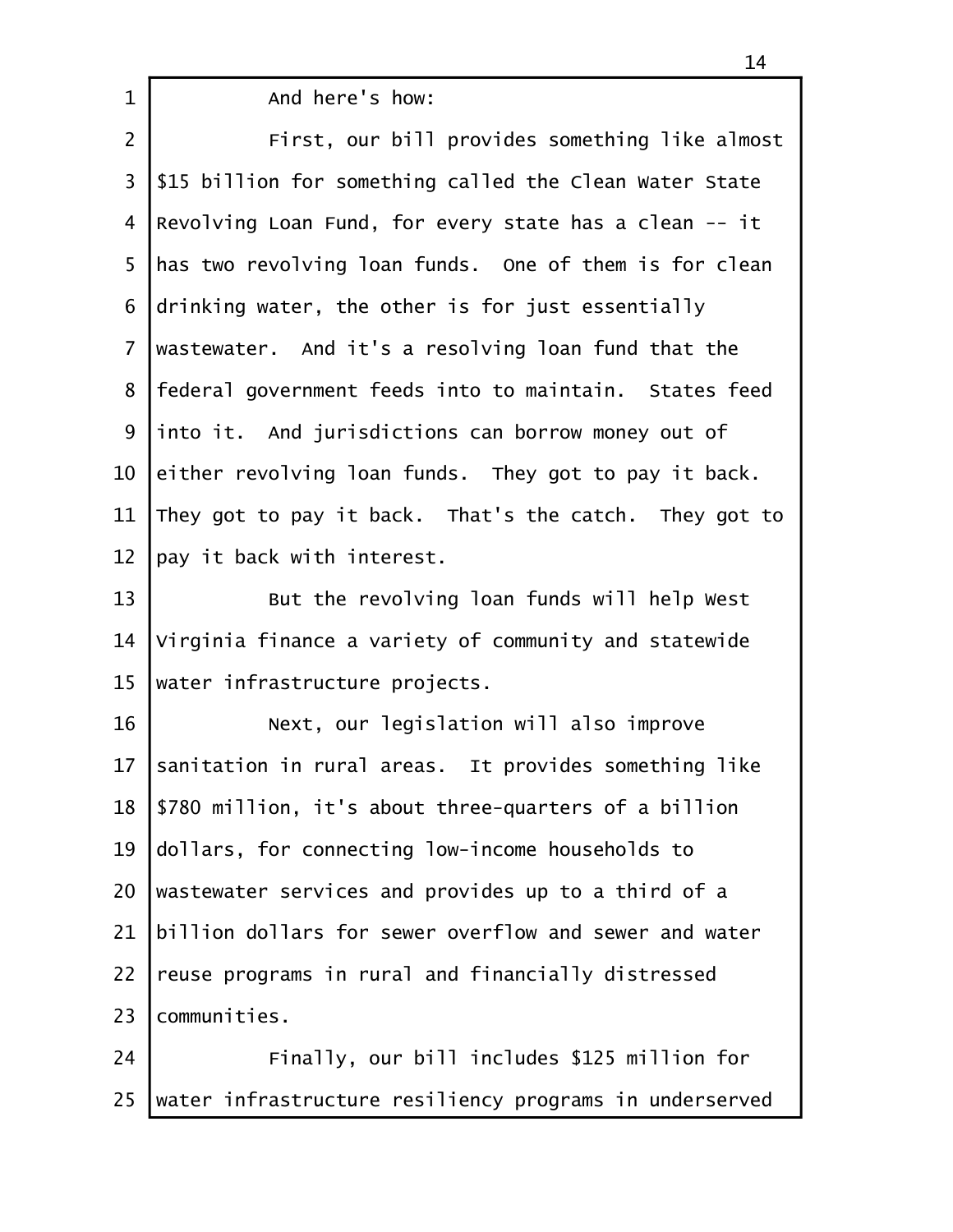1 | communities that most of our vulnerable population can 2 |adapt to and prepare for the impacts of growing threats | 3 |like extreme weather.

This legislation has earned praise across the 4 political spectrum and from industry leaders as well. 5 6 |And why is that? It's because investing in water [11] [11] Interpretational co infrastructure not only pays for itself, it also fosters 7 8 |economic growth. And as recovering governors and as a | United States senator who helps lead this committee, we 9 know governors don't create jobs; senators don't create 10 11 |jobs; presidents don't create jobs. we help create a | 12 |nurturing environment for job creation. |

And as a guy who spent half my life on 13 14 |economic development and job creation in Delaware, I can | 15 |assure you, businesses don't want to be in a state where | 16 |the water systems are bad, where the water is unsafe. | 17 |They just don't want to be there. They'll find another | place. And that's why this legislation is especially 18 important for states like West Virginia. It's really 19 20 |struggling to get it to regain its footing on economic | 21 development.

22 | So how's this for the deal: The Commerce | So how's this for the deal: The Commerce Department says that every dollar spent on water and 23 24 |wastewater services leads to about \$2.60 in revenue for | the rest of our economy. Let me say that again. For 25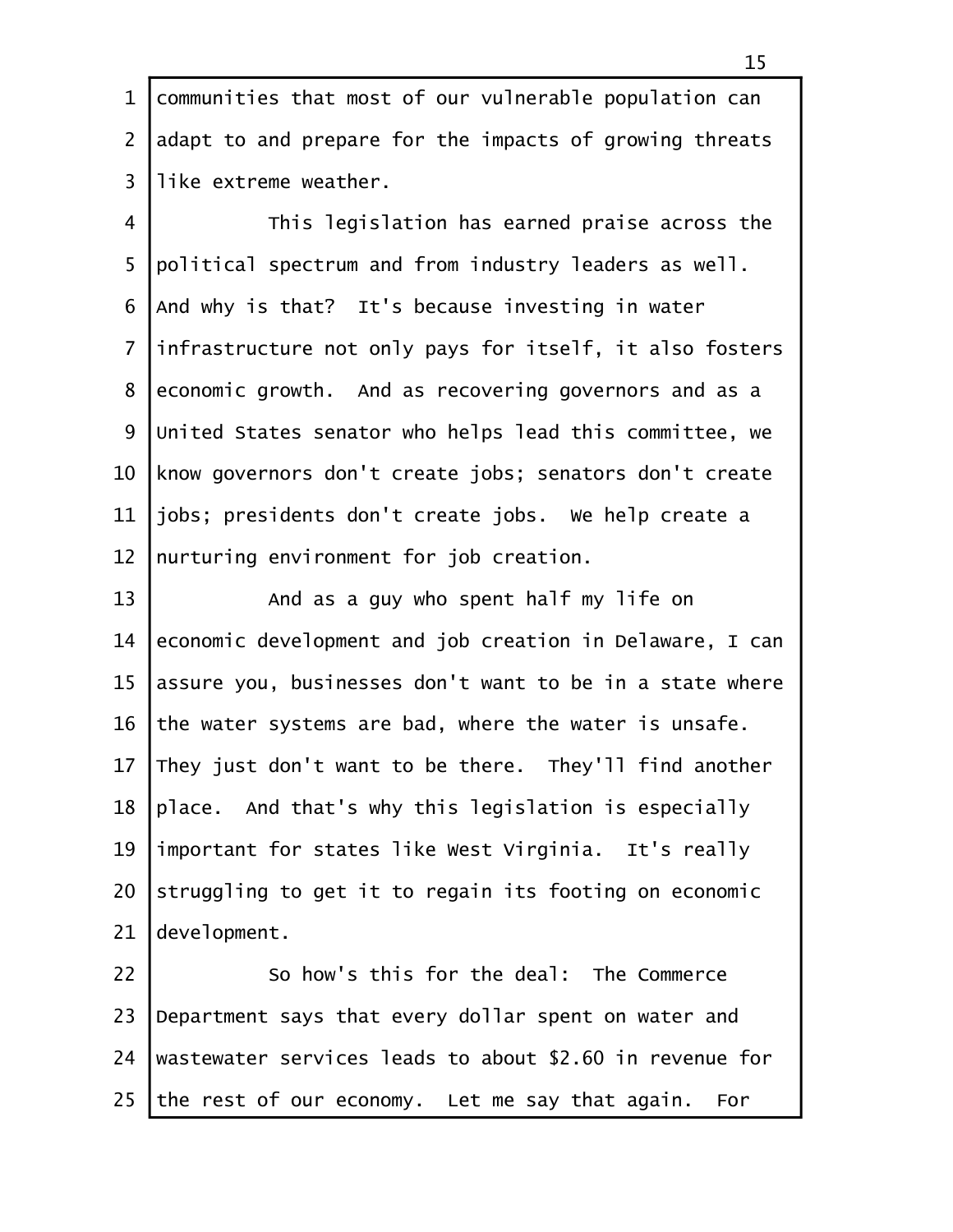1 |every dollar we spend on water and wastewater services, I 2 |we get a payback of almost \$3 in revenue for the rest of | 3 |our economy. And adding one job in water and wastewater | 4 |industry creates nearly four additional jobs for the | 5 economy overall.

6 So we have an opportunity to invest in Theory College and Solve have an opportunity to invest in cleaner, safer water for our communities and get our 7 8 |economy moving at the same time. And in my book, that's | 9 |a win-win, maybe a win-win-win situation. |

Let me close by saying this: Clean water is 10 11 |an essential part of our healthy lives, healthy 12 |economies, and a healthy environment. Again I say -- | 13 |I'll reiterate for you, we have a moral responsibility | here, a moral responsibility to ensure that our water is 14 clean and safe to drink for everybody. And we can do so 15 16 |in a way that empowers our economy and creates good-paying American jobs. 17

I look forward to getting -- working with 18 19 |Senator Capito and Senator Manchin, our colleagues in the| 20 |House and Senate, Democrats and Republicans, and the | 21 |President. And the President gets the goal across the | 22 |finish line in helping communities from Beckley, West | Virginia, and Ellendale, Delaware, which would remind a 23 24 |lot of you of the towns and communities in West Virginia.| With that, I want to turn to our committee's 25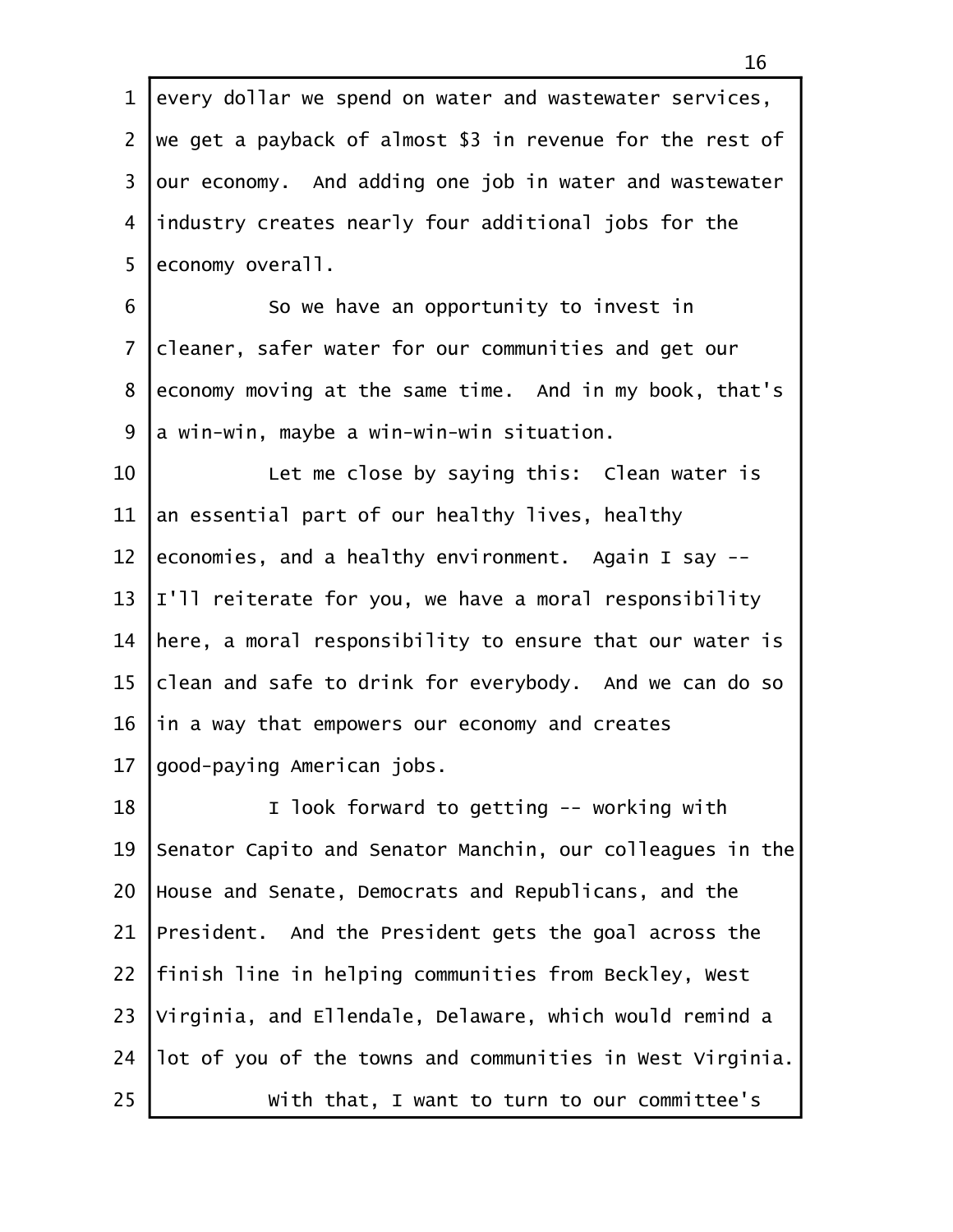1 |ranking member, Senator Capito, for her opening remarks | 2 |and introduction of today's witnesses. I could not have | 3 |a better partner in the United States Senate to serve on | 4 |this committee with, somebody who is just interested in | getting things done, looking out for people, doing the 5 right thing. And she has wonderful staff as well. None 6 of them are here today. 7

No, they're here. I'm going to ask Shelley's 8 9 |staff to raise your hands, please. And our staff as | 10 |well on my team. John. Okay. And they work together. | If we're in a room together -- Shelley and I meet every 11 Thursday and just talk things over. If we're not 12 13 |together, then we're on the phone. And if you walk | 14 |through that room, that meeting, if you didn't know | whose side was on whose side, you wouldn't know. It's 15 16 |just that kind of collaboration, which I think is what | 17 |the American people want.

I'm thrilled to be here. Thank you, Shelley. 18 This is your show -- 19

SENATOR CAPITO: Thank you. 20

CHAIRMAN CARPER: -- so thanks for inviting me 21 22 to come.

SENATOR CAPITO: Well, it's a real honor for 23 24 |me to be here with my chairman, Senator Tom Carper of | Delaware, and also to be with my fellow senator from 25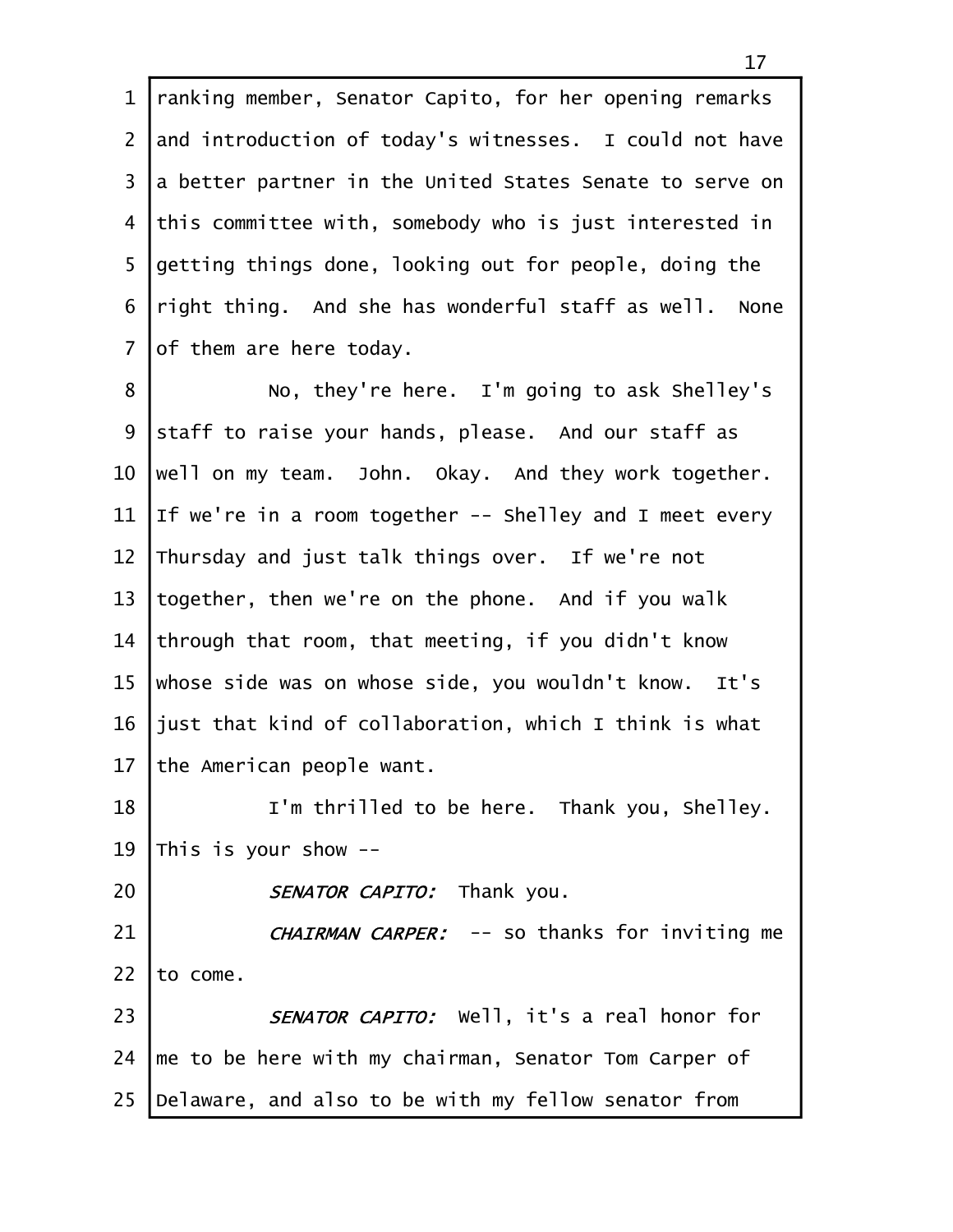West Virginia, Senator Joe Manchin. I think the fact 1 2 |that Senator Manchin joined us as a partner here today | 3 Shows not just how well Senator Manchin and I work Theory (1986) (1986) (1986) (1987) (1988) (1988) 4 |together as representing West Virginia in terms of that, | but how our two committees -- Senator Manchin is the 5 Chairman of the Energy and Natural Resources Committee. 6 7 |Senator Carper and I are over on EPW, and there's a lot | 8 of crossover between different areas and different areas | 9 |of interest, so I thank -- I thank him for coming today. |

10 | So welcome home to Senator Carper. I think | I 11 |that -- I think that you can tell that the good, solid | 12 |upbringing that Raleigh County brought to Senator Carper | 13 |still holds dear to his heart, and also the values that | he embraces. I think probably his entire life were 14 15 |rooted here among the great folks of West Virginia. So | 16 |we're very proud of that.

And we do know that Carper is a good West 17 Virginia name as well, so I'm sure he has more relatives 18 19 |around here than he really knows about. |

20 | I also want to thank Judge Poling for arranging| I 21 |for us to use his courtroom today, and all the people | 22 |that work for him. I want to thank the sheriff and the | 23 |deputies for providing the securities that we need and | 24 |that we've asked for, so I appreciate that. |

25

I want to thank my staff and also Senator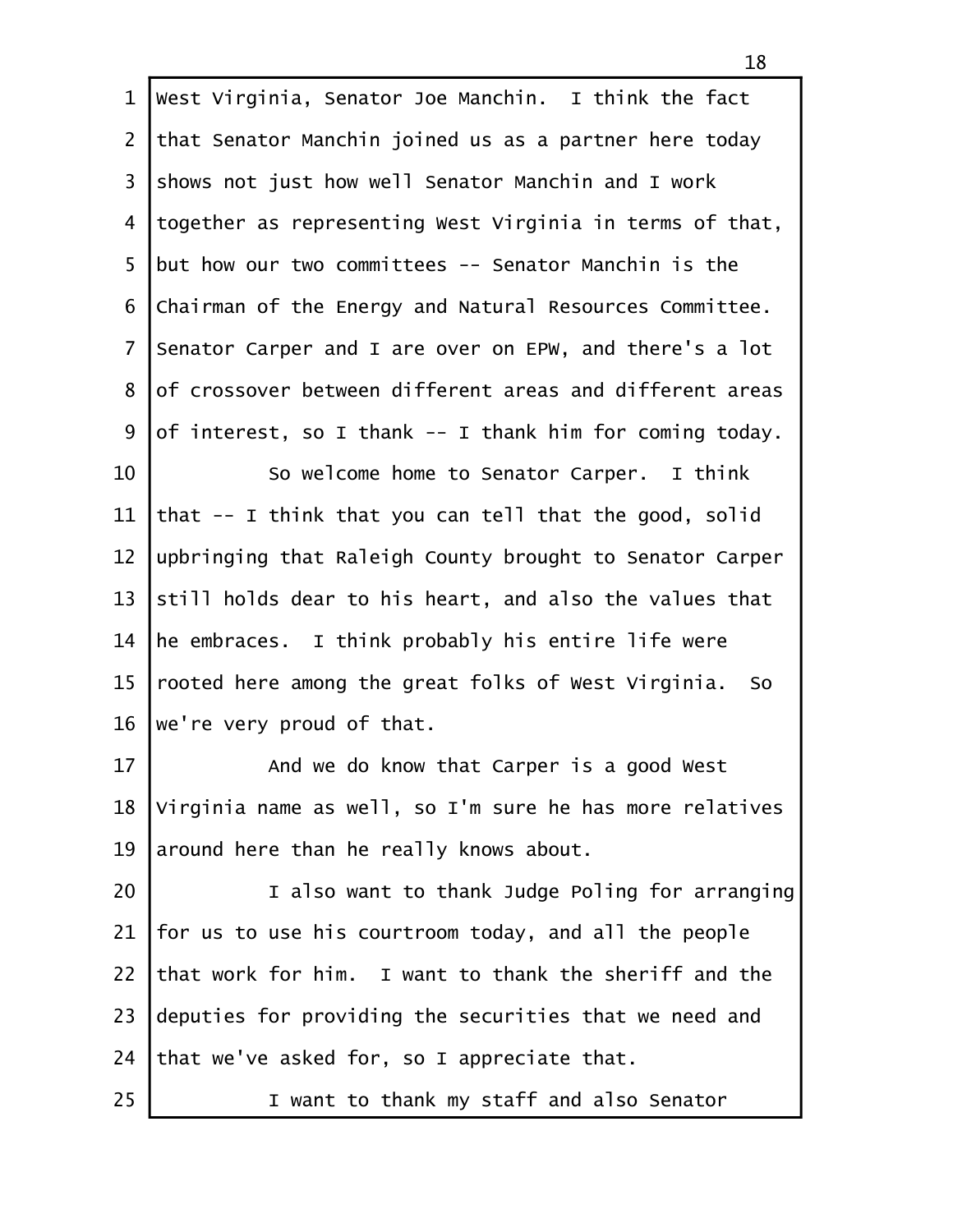Carper's staff, and I want to thank the press for coming 1 2 |and covering this. I think it's important for our | 3 state, and we have some good witnesses here today. The state of the some solution of the state of  $\sim$ 

4 I'm not going to go back through a lot of what I Senator Carper said about specifics of the bill that we 5 passed, but I do have an opening statement, and I want to 6 7 |also again talk about where my area of interest has been | 8 |is when you're looking at small and disadvantaged and | 9 |rural communities, when you're trying to look at funding | 10 |mechanisms and the ways to deliver something that we all | 11 |take for granted in some sources, but some people wake up| 12 |in the morning and can't, and that's safe and clean | drinking water. 13

So, we did pass that legislation. We voted it 14 15 |off the floor 89-to-2. He remarked that it's rare that | 16 |we send anything out 89-to-2, and that is very, very | very true. 17

One of the questions I get all the time is, 18 "Do you-all ever do anything together?" And the sad 19 20 |note about that is we do a lot together, but it doesn't | get the kind of, I guess, publicity or good -- good 21 22 |feeling -- we don't get -- we don't talk enough about | 23 |the things that we do. We talk too much about the | 24 |things that we don't agree on than more about the things | that we do agree on. And in this area, where we're 25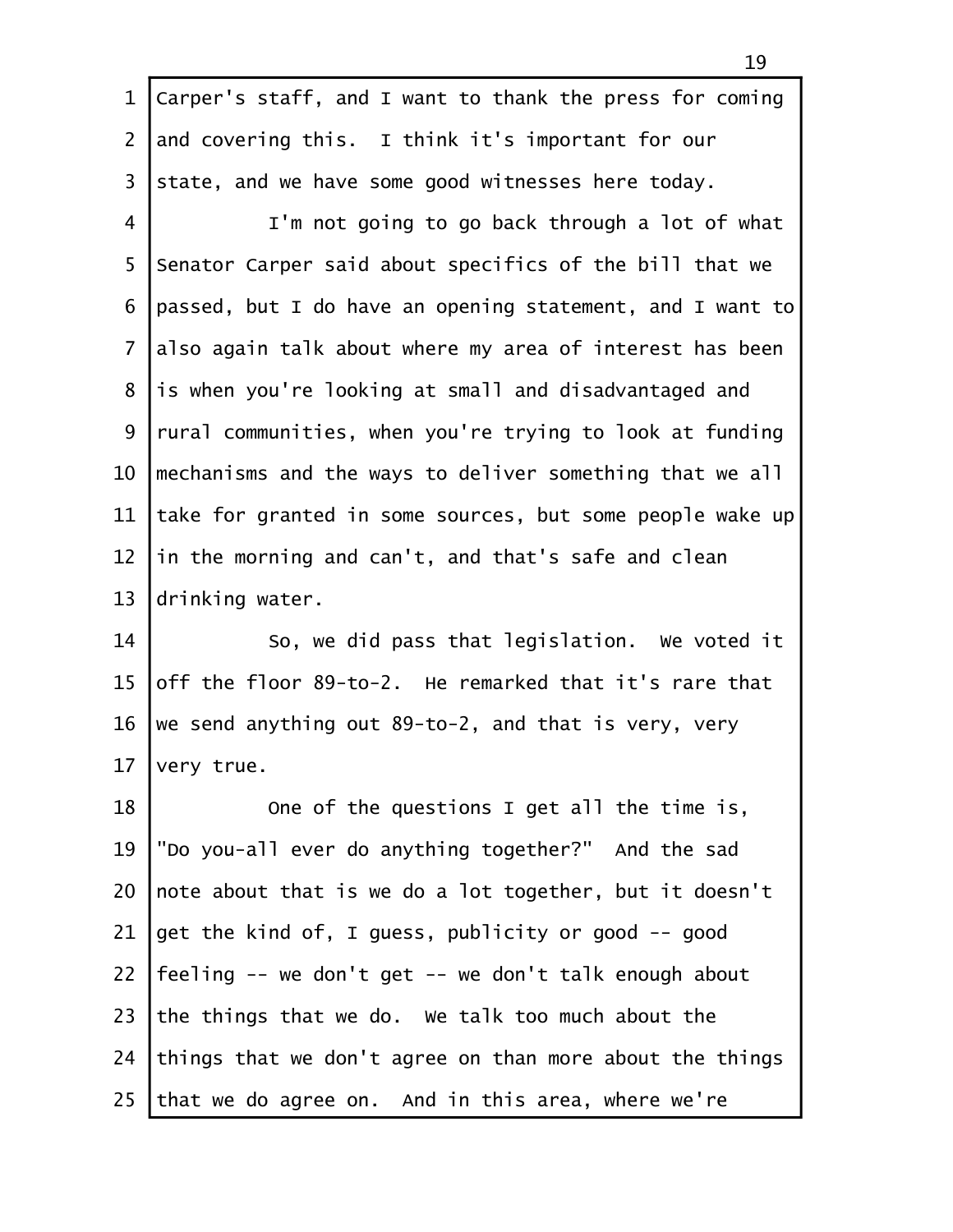1 |looking at water infrastructure or roads and bridges and | broadband, we have great consensus. 2

3 | So we're waiting with bated breath, the three | 4 of us, for the House to pass the bipartisan Theory II are the House in the House II and II are the House II a infrastructure package of which this water bill is fully 5 6 |a part of this, but also a lot of other really good | 7 |things that will be great, not just for West Virginia, | 8 |but for Delaware.

And I would say that I think one of the 9 10 |reasons that Senator Carper and I get along as well as | 11 |we do, and we do, and I think a lot of it is because of | 12 |his efforts to include me in all the decision making, | 13 |and our staffs work very well together, is the fact that | 14 |we're from small states. And he knows that we know each | 15 |other. And he knows that we have -- and in the course | 16 |of our businesses, or doing our business, we run into | 17 |each other in all kinds of different ways, and sometimes | 18 |that's in personal ways.

I would make note that I am the only person on 19 20 |the dais here that has not been the governor of a state, | 21 |so bear with me here. These governors can be pretty | 22 |tough guys, I can tell you that. They're used to getting| 23 |things done, that's for sure.

24 | So there are many critical water Theory II is a set of the set of the set of the set of the set of the se infrastructure needs that the Environment and Public 25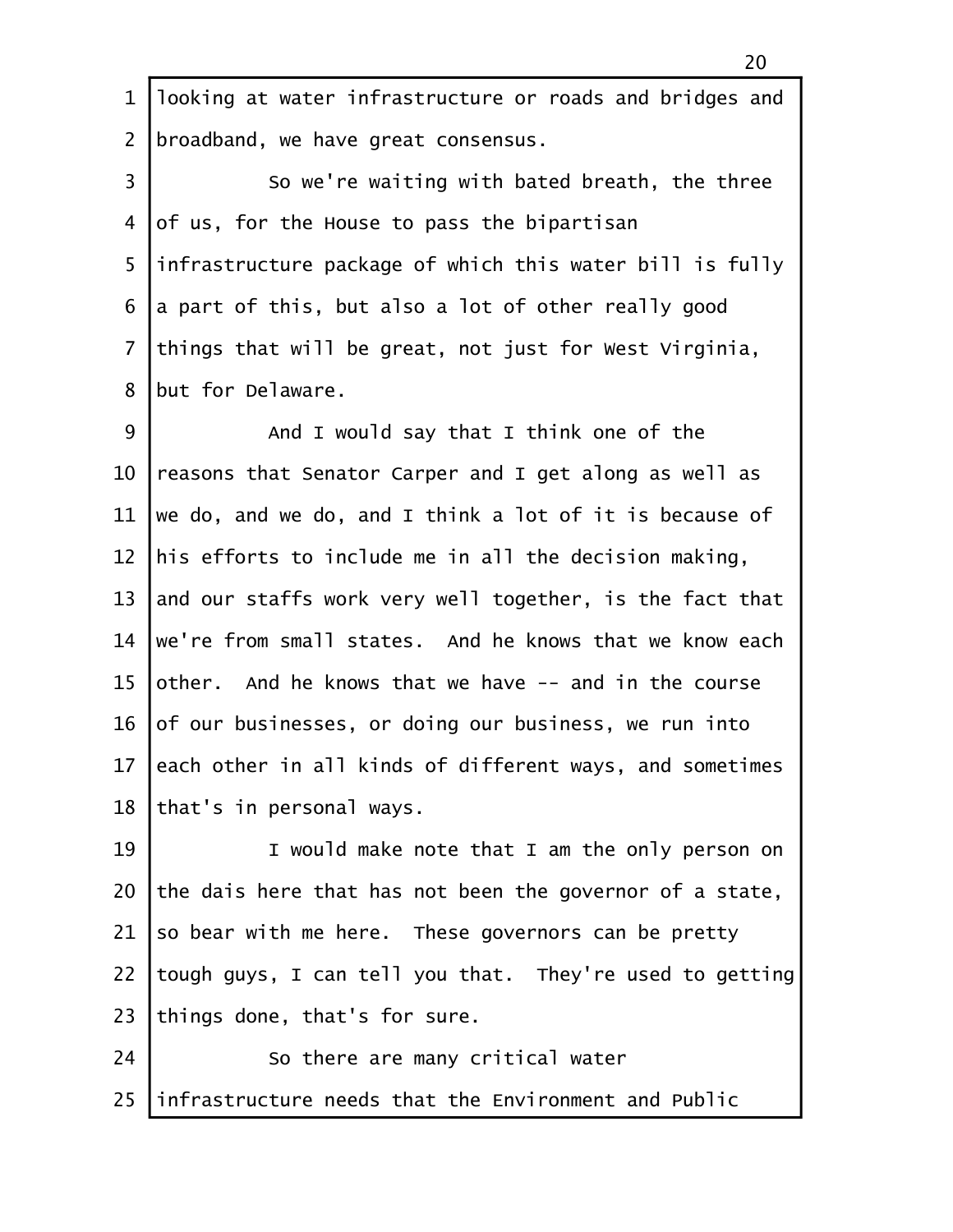Works Committee have heard about, and we need to address 1 2 |these right now. I look forward to hearing the perspectives 3 from our witnesses and I thank them for coming. I know 4 5 |that we had originally had another date planned and they | 6 |reworked into their schedules for them to attend with us | 7 | today. But every day Americans rely on the 8 9 |infrastructure that supports our wastewater systems. | 10 |They are systems that this nation prides itself on. When| 11 |I was reading Mr. Morgan's statements, I was actually | 12 |educated to the fact that many of these systems were | built in the '70s to last for 50 years. Well, we're 13 14 |right there. And, you know, I think some of these | 15 |systems were built probably in the '10s and '20s, and so | they're edging onto 80, 90, 100 years. 16 We are facing critical challenges in the 17 18 |resiliency of these systems, with many small and rural | 19 |counties being disproportionately affected by the wide | 20 |array of water infrastructure challenges. Small and | 21 |rural communities are particularly strained and need \_\_\_\_\_\_\_\_\_\_\_\_\_\_\_\_\_\_ 22 |additional support to ensure protection and availability |

As I said, many of our systems are very old, 24 and some of our systems don't even know where their 25

23 of this resource.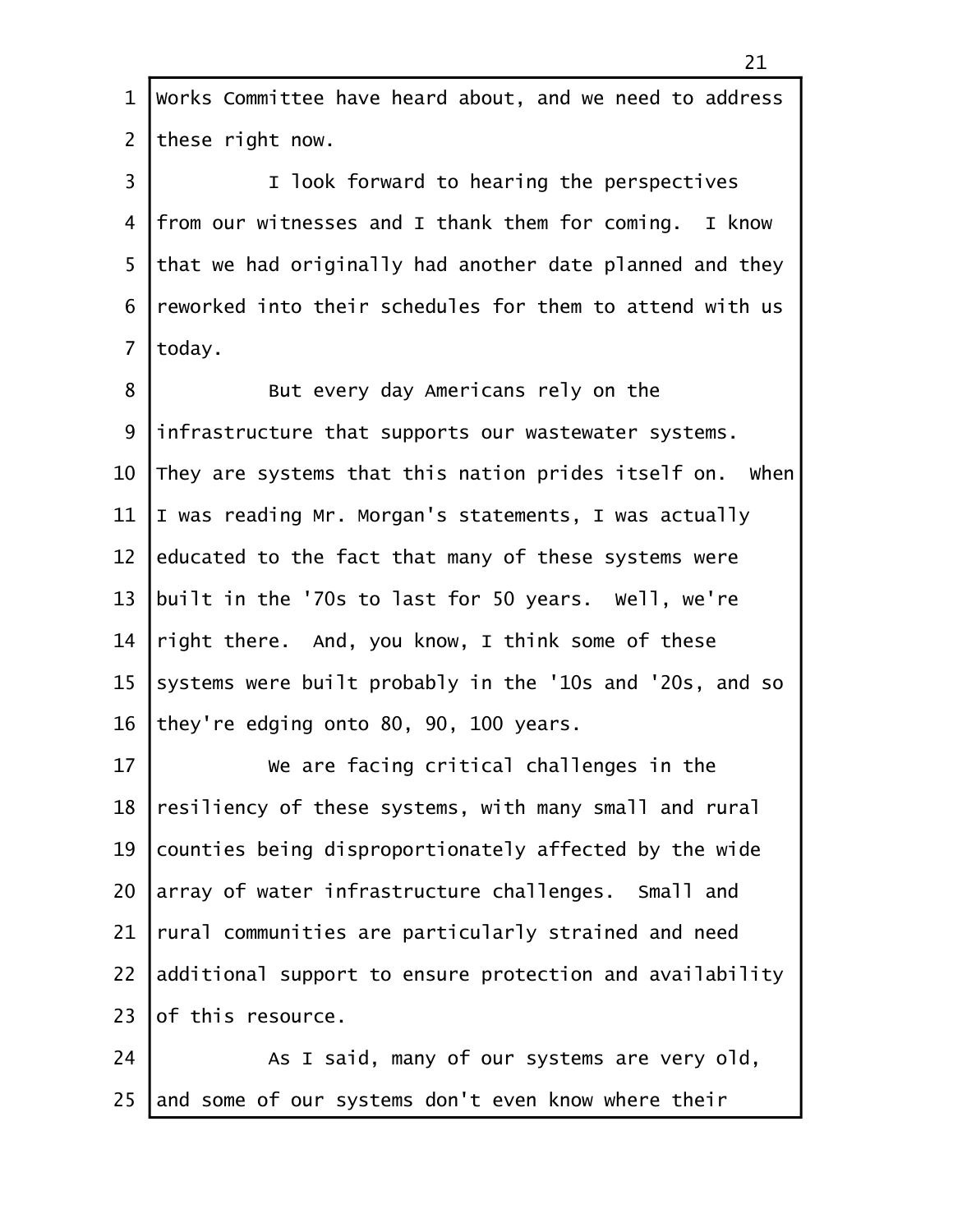piping is. We did address that in our water bill, 1 because the Macon records really were created post the 2 delivery of the infrastructure systems. 3

These are not unique to West Virginia or 4 Delaware. They're all over the country. So I'm 5 6 |committed to addressing these challenges by facing our | 7 |infrastructure problems in the water area expeditiously | and bipartisan with a holistic approach. 8

We need a reliable, modern water 9 10 |infrastructure. It's a fundamental responsibility of | 11 |our government, and that's why the Drinking Water and | Wastewater Infrastructure package that -- I'll call it 12 DWWIA for short -- provides some of this. It ranges 13 14 |solutions to ensuring that systems have pipes that don't | 15 |leak. There have been article after article in West | Virginia about the loss of water in our pipes. When we 16 17 |look at, you know, losing 50 percent of the water after | 18 |it's been treated going out to different homes and | businesses, and then you look at our friends in 19 20 |California who have huge water shortages, you know, we | 21 |can't -- water is that precious resource that we need to | 22 |really make sure that we take care of. |

23 | But we also ensure that there is sustainable | 24 |water workforce in place, and I'm sure we'll address | this, to maintain and operate these systems and to 25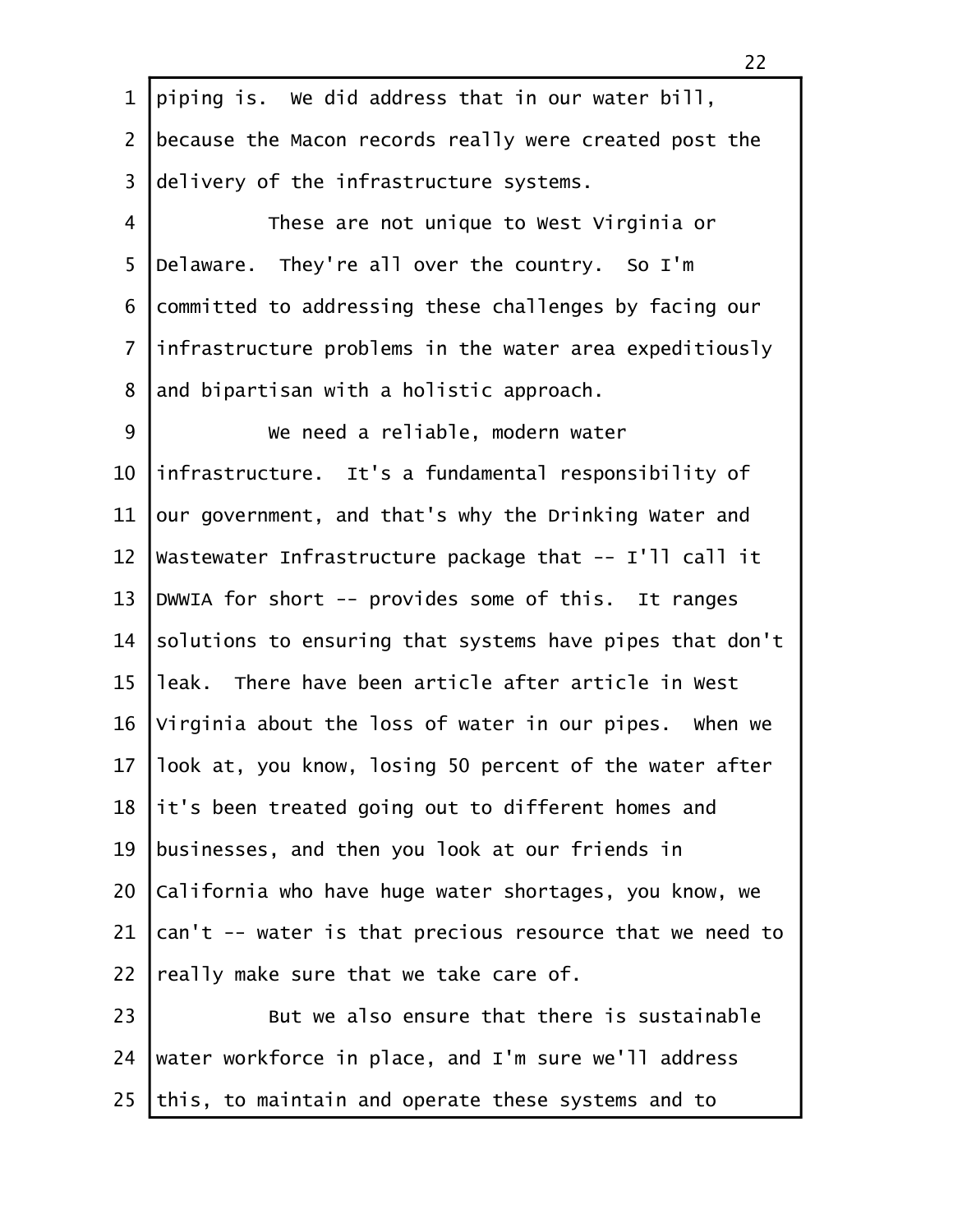1 |ensure that there is tailored funding for the resilience | and sustainability for small and rural systems. So we provided a robust bipartisan solution in DWWIA and we'll hopefully, as it's included in the larger bipartisan infrastructure package entirely and verbatim -- they didn't change anything, which is rare - we are hopeful that our colleagues will all address this 8 |in the House and we can get it to the President's desk. | So again, I'm very pleased that you are here, 10 |honored that you are here, and happy that you've had a | great experience as we move into -- as you've had your visit and your coming home visit, your homecoming. 13 | So do you want me to introduce the witnesses | and then we'll go on? CHAIRMAN CARPER: Would you, please. 16 | *SENATOR CAPITO:* I will. Our first witness, starting left to right, is Todd Grinstead. Todd is the Executive Director of the West Virginia Water -- Rural Water Association. He has 20 |a career 40 years in the public water and wastewater | 21 |industry. He served on the Board of the West Virginia | 22 |Rural Water Association in various positions. | Welcome, Todd. We're happy to have you here. 24 | *MR. GRINSTEAD:* Thank you. SENATOR CAPITO: Our second witness is Wayne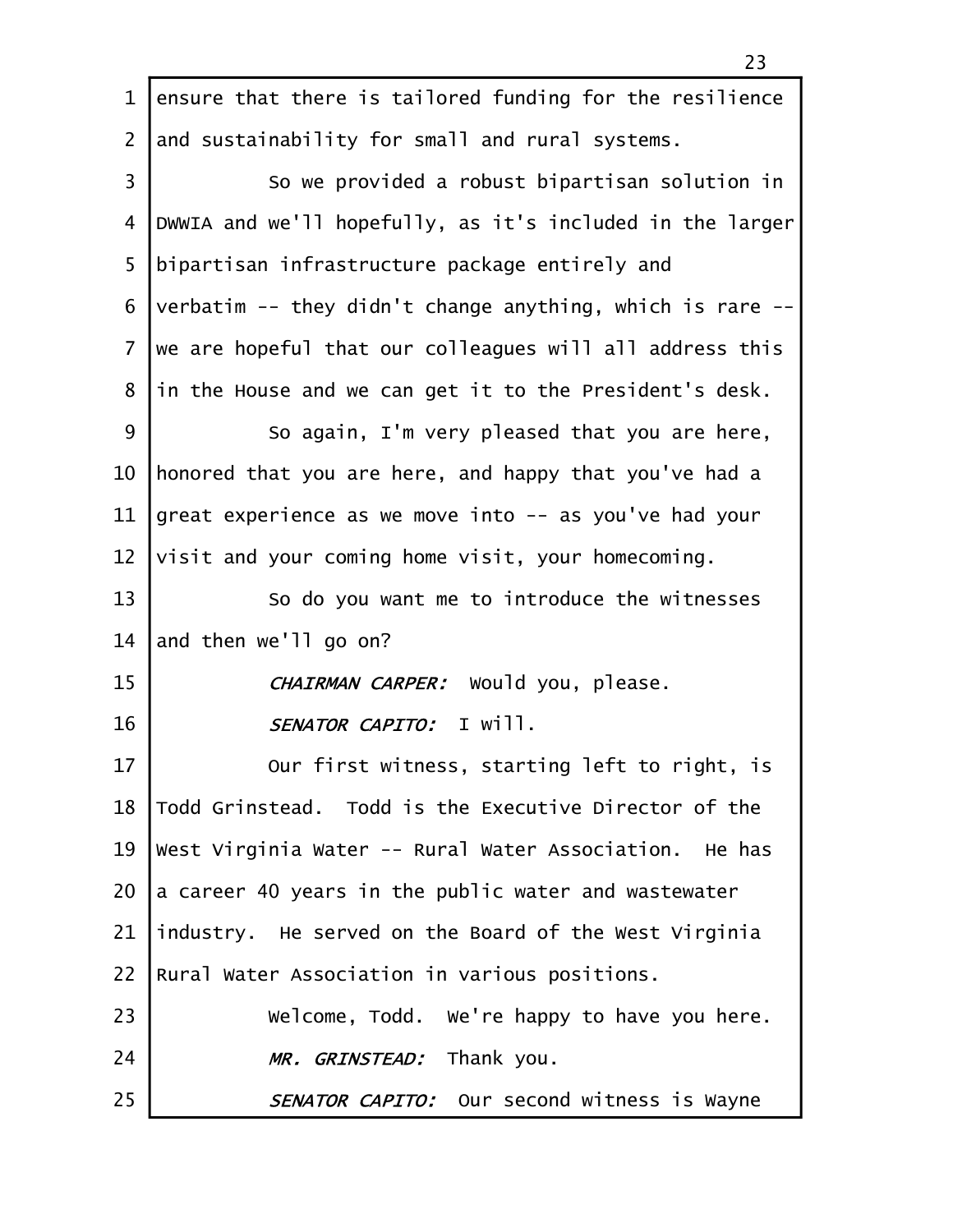Morgan. Wayne graduated from West Virginia University. 2 |He has a Bachelor's in Civil Engineering and a Master's | 3 |in Business Administration. He was at American Water | 4 |systems for 25 years. I guess 11 of those in West | Virginia; is that correct? 6 MR. MORGAN: Correct. SENATOR CAPITO: Because it says 14 in New Jersey. And he was in charge of my water and Joe's 10 |water, so we're grateful to you, Wayne, for that. | He has a certified drinking water operator's license. And welcome to you, and I'm glad that you're 13 | here today. He is the Executive Director of the West Virginia Infrastructure and Jobs Development Council. Our final witness today there is Jason Roberts. 17 |He's the Executive Director of the Region 1 Planning and | Development Council. Jason graduated from Concord and 19 |has a degree in geography. Gosh, I don't even know if I've met somebody who has a degree in geography. CHAIRMAN CARPER: Not just one, two. SENATOR CAPITO: Oh, two. Yeah. Oh, he's got 24 |a master's. Now I know I've never met somebody who has | a master's in geography.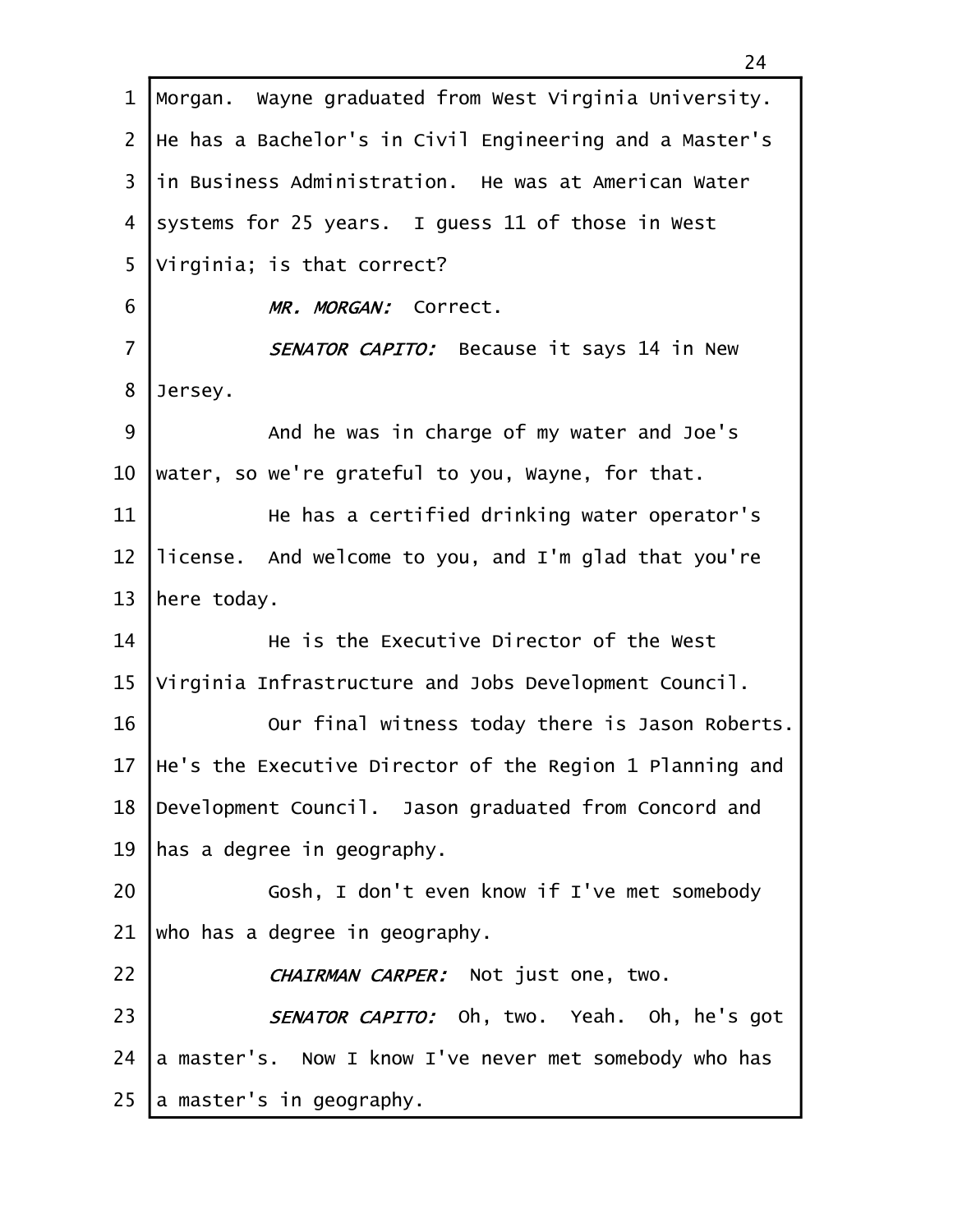|                | 25                                                        |
|----------------|-----------------------------------------------------------|
| $\mathbf 1$    | <b>CHAIRMAN CARPER:</b> He's probably doubling down.      |
| $\overline{2}$ | SENATOR CAPITO: Doubling down.                            |
| 3              | Jason and I have worked a lot on the broadband            |
| 4              | issue with my office. He's been a real innovator, I       |
| 5              | think, in his area to try to recreate jobs in an          |
| 6              | economic development system in southern West Virginia,    |
| $\overline{7}$ | which has had particular challenges over the last         |
| 8              | several years.                                            |
| 9              | So welcome, Jason.                                        |
| 10             | I'm glad that you all are here, and I'll turn             |
| 11             | it back to the Chair.                                     |
| 12             | MR. ROBERTS: Thank you.                                   |
| 13             | <b>CHAIRMAN CARPER:</b> Thanks for the                    |
| 14             | introductions. Thanks even more for pulling this panel    |
| 15             | together. This is a great panel, and we're looking        |
| 16             | forward to what they have to share with us and maybe      |
| 17             | answer a question or two.                                 |
| 18             | Let me yield to Senator Manchin for a couple              |
| 19             | comments and then we'll turn it over to our witnesses.    |
| 20             | Joe.                                                      |
| 21             | <b>SENATOR MANCHIN:</b> Well, first of all, thank         |
| 22             | Thank you, Senator Carper, and thank you, Senator<br>you. |
| 23             | Capito, for allowing me to be here today to observe and   |
| 24             | work with you-all. Our committees do have an awful lot    |
| 25             | of overlap with energy, natural resources, and also with  |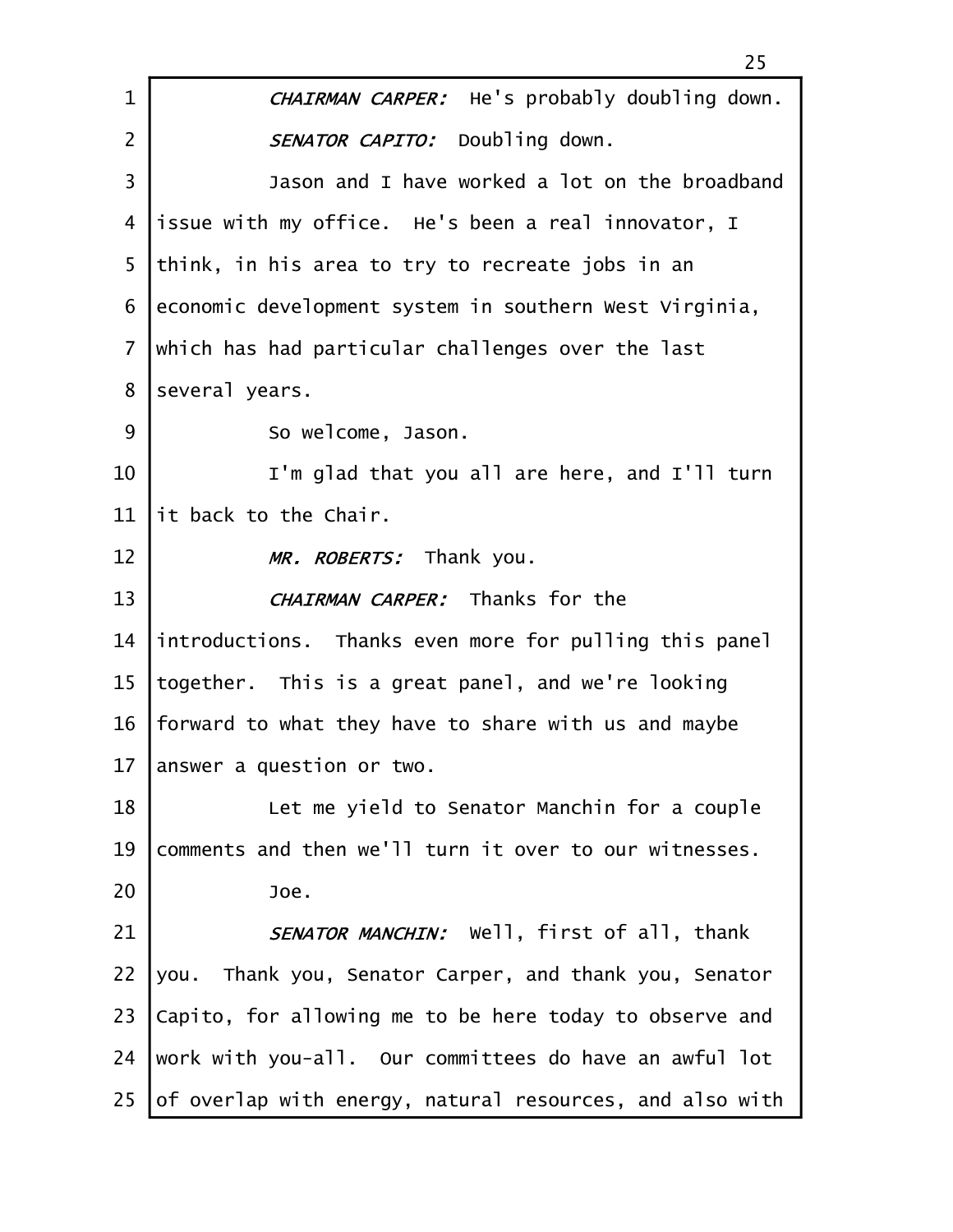EPW, and we work very closely together. 1 2 | Tom always told me -- I get to tell you about | Tom. Before I knew Tom, I was governor. And governors 3 have kind of a bond. And Shelley has not been removed 4 5 | from the governorship. Her father was governor three | 6 times. SENATOR CAPITO: So I know what they're like. 7 8 I know what they're like. SENATOR MANCHIN: She knows how difficult we 9 can be. 10 Anyway, with that, when I first met Tom he 11 12 |said, "Question for you. Quiz. Name the only senator | 13 |sitting in the Senate today that was born in West | Virginia." 14 Well, by that time, we had Senator Byrd and 15 16 Senator Rockefeller, and I knew neither one of them was I born in West Virginia. I said, "I'm not sure." 17 He says, "I am. I'm the only one that was 18 born and representing West Virginia that was born in 19 West Virginia." 20 21 | So we have three of us here on the most 22 |important committees for West Virginia and that speaks | volumes, I think, for our state. We do work well 23 24 |together. Contrary to what you hear and what you read | in the paper and what you see on TV, everything is so 25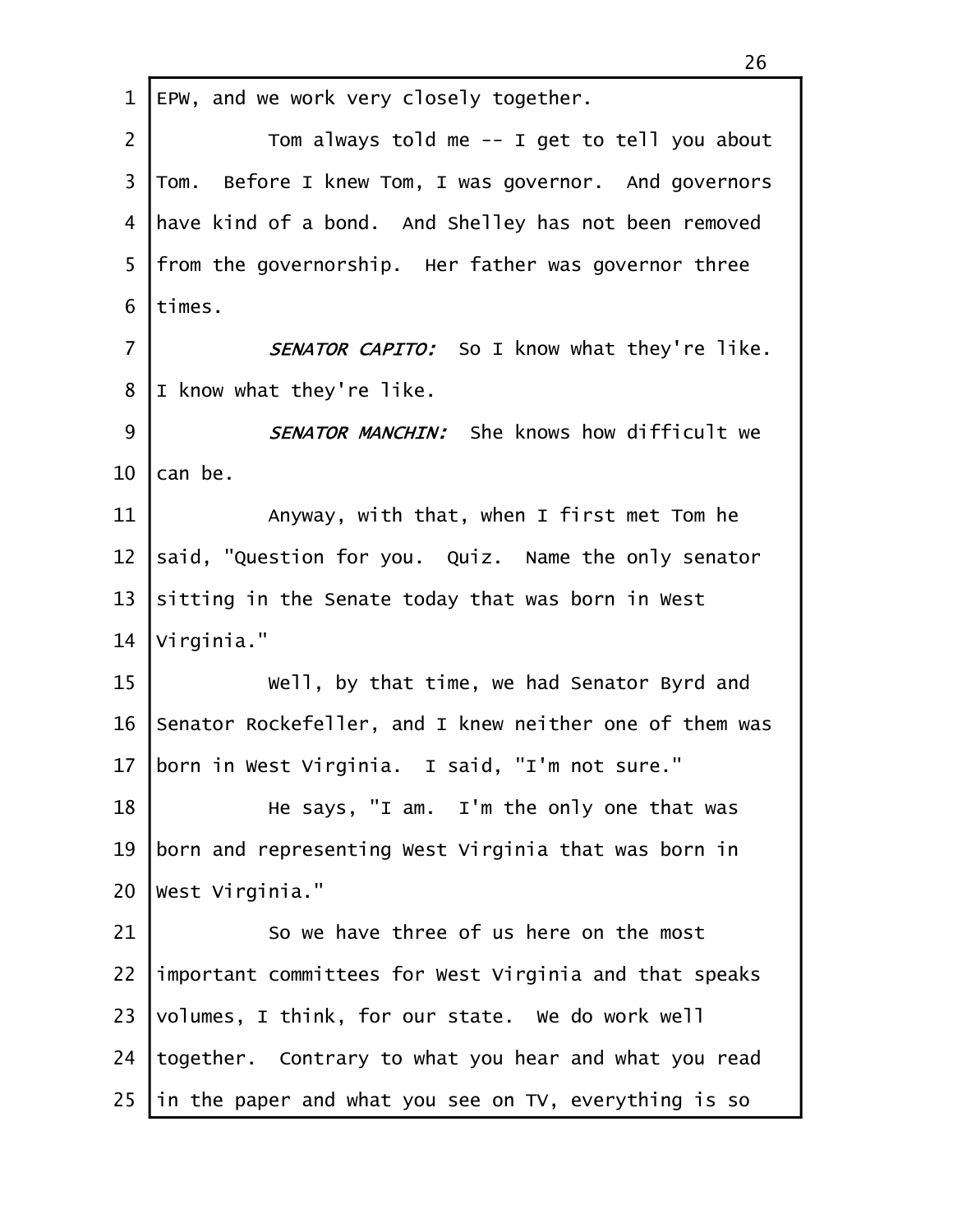It's not. The hardest thing we have is the leadership working together. We're fine. 2 3 Sometimes the leadership has a different agenda than the continuity of the control of the local standard and what we have, which is basically to represent the people 4  $5$  that we do. 1 | toxic and disjointed.

When we look at West Virginia, we have been 6 identified as \$1.5 billion of need in water and 7 wastewater, \$1.5 billion. That's a tremendous amount. 8 9 |And I always wondered, how did that go so unattended. | 10 |And I think it's basically we take that for granted. We | 11 |assume that everyone should have clean drinking water | 12 |and everyone should have basically potable water to | 13 |where you can dispose of your waste and do it sanitary. | 14 |But it's not the case.

So there was \$678 million in the American 15 16 |Rescue Plan that came directly to the cities and Theorem I are the US of the Cities and 17 |counties, and hopefully the three categories was water, | 18 |sewer, and internet. And I'm anxious to hear about how | 19 |that's going toward working with the State of West | Virginia on the \$1.5 billion. 20

21 | The infrastructure bill, which we all The Linux Control I 22 |worked on very, very closely to get the bipartisan | 23 |infrastructure bill passed with 69 votes, there was | 24 |\$5.75 billion that will directly benefit and affect the | State of West Virginia, 5.75 on top of what we already 25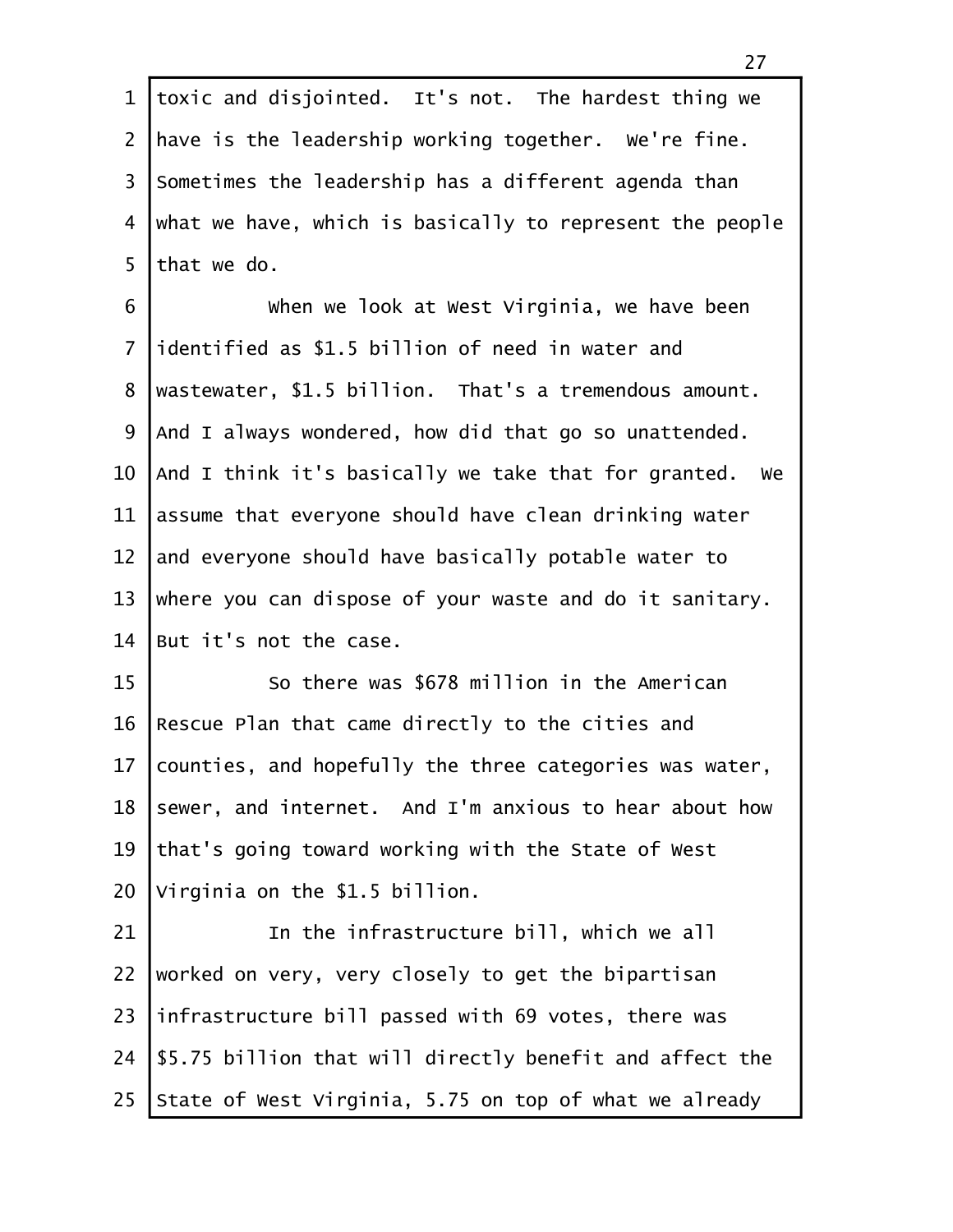| $\mathbf{1}$   | have. Now, if we can't fix internet and if we can't fix  |
|----------------|----------------------------------------------------------|
| $\overline{2}$ | water and sewer, God help us.                            |
| 3              | So we've got a golden opportunity if we can              |
| 4              | just get this bill sitting over in the House passed.     |
| 5              | Tom has been pushing it and those two have worked great. |
| 6              | They pushed out some pieces of legislation. We used      |
| $\overline{7}$ | that as the model for the bipartisan bill, passed it,    |
| 8              | and now we've got something ready to go that all the     |
| 9              | country is going to benefit by.                          |
| 10             | So I'm anxious to hear today how we can all              |
| 11             | work together even further and what we can do to assist  |
| 12             | you-all, so I'm here to back them up and help them any   |
| 13             | way I can.                                               |
| 14             | Thank you, Senators.                                     |
| 15             | <b>CHAIRMAN CARPER:</b> Thank you so much. Thanks        |
| 16             | for those comments, and with that --                     |
| 17             | <b>SENATOR MANCHIN:</b> And I will say this:<br>My       |
| 18             | wife is from Beckley, so I spent a lot of time in        |
| 19             | Beckley. And Gayle couldn't be here today. She wanted    |
| 20             | me to tell you, Tom and Shelley, that she is on the path |
| 21             | on the ARC, Appalachian Regional Commission, and that's  |
| 22             | another focus for West Virginia.                         |
| 23             | CHAIRMAN CARPER: It turned out Gayle -- it's             |
| 24             | a small world. Delaware is a small world. There you      |
| 25             | Gayle graduated from Woodrow Wilson High School.<br>go.  |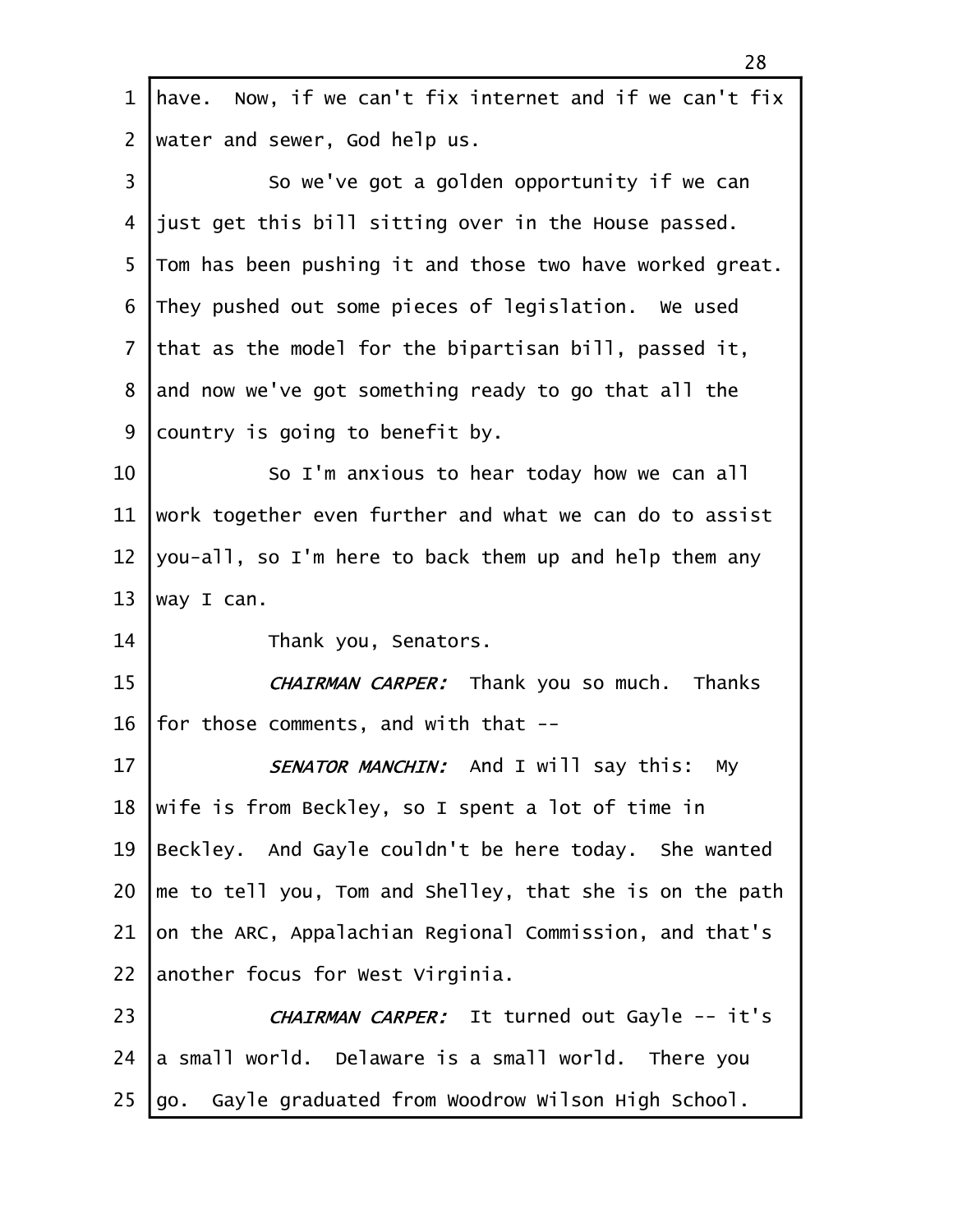Dan Patton, my first cousin, graduated from Woodrow 1 2 |Wilson High School, Patton's Market on Harper Road. And | 3 |they were in the same graduating class. It's just | amazing to me. 4 All right. Who should we go with first? 5 SENATOR CAPITO: Start with Todd. 6 CHAIRMAN CARPER: Todd. Todd, you're on, my 7 8 | friend. You've got two hours. MR. GRINSTEAD: I need a little more than 9 10 |that, but all right. CHAIRMAN CARPER: That's enough in the 11 12 |Senate -- that's enough to clear our throats. | MR. GRINSTEAD: Good morning, Senator Capito, 13 14 |Mr. Chairman, and members of the Committee, and Senator | Manchin. It's an honor to appear before you today and 15 have the U.S. Senate Committee on Environment and Public 16 17 |Works to hold its field hearing here in Beckley to talk | 18 |about West Virginia and national water issues. | I'm Todd Grinstead, the Executive Director of 19 20 |the West Virginia Rural Water Association, where I have | 21 |worked for the past two years. I formerly worked for | 22 |the Claywood Park Public Service District for 23 years | 23 |in western West Virginia, outside of Parkersburg. | 24 | Our member communities have a very important | public responsibility of complying with all applicable 25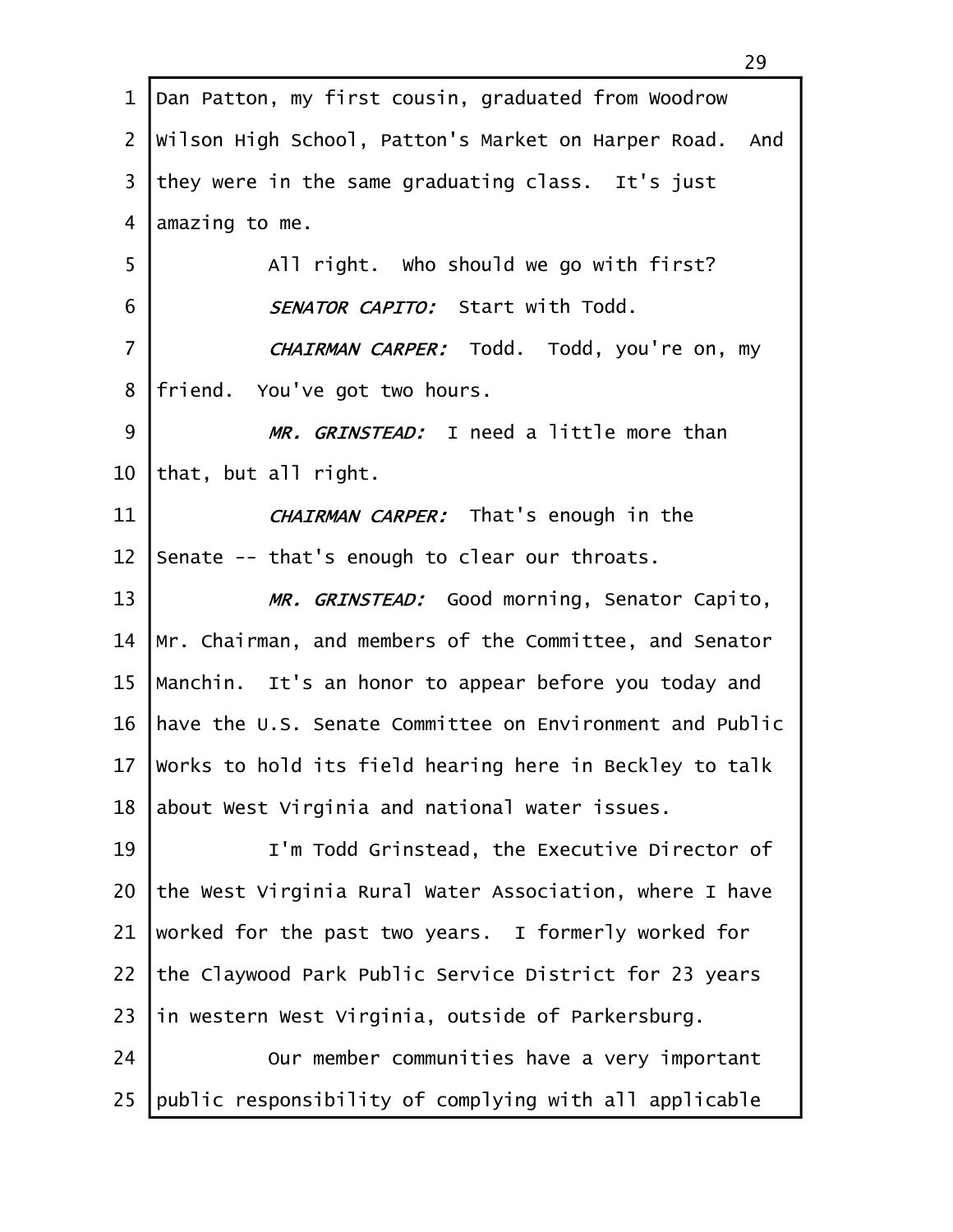1 | regulations and supplying the public with safe water and | 2 Sanitation.

3 | The Environment and Public Works Committee is | very important to rural and small town America. We are 4 grateful for the numerous ways the Committee has 5 6 |included rural America in crafting federal water and | environment policy. Over the last 50 years, this 7 country has made great advances in the standards of 8 9 |living in rural America and rural West Virginia. | 10 |Millions of rural Americans now have access to public -- | 11 |safe public drinking water that their parents did not | have. 12

A crucial part of our mission as the Rural 13 Water Association is to travel directly to all small, 14 15 |rural communities and assist them with operating, | governing, financing, upgrading, and maintaining their 16 water and wastewater infrastructure. 17

West Virginia has 835 public water systems, 18 which 431 are community water systems. I have included 19 20 |an entire database of West Virginia public water systems | 21 |in my written statement.

On behalf of all small, rural communities in 22 23 |all the states, thank you, Senators Capito and Carper, | for crafting and passing the Drinking Water and 24 Wastewater Infrastructure Act. We are counting on 25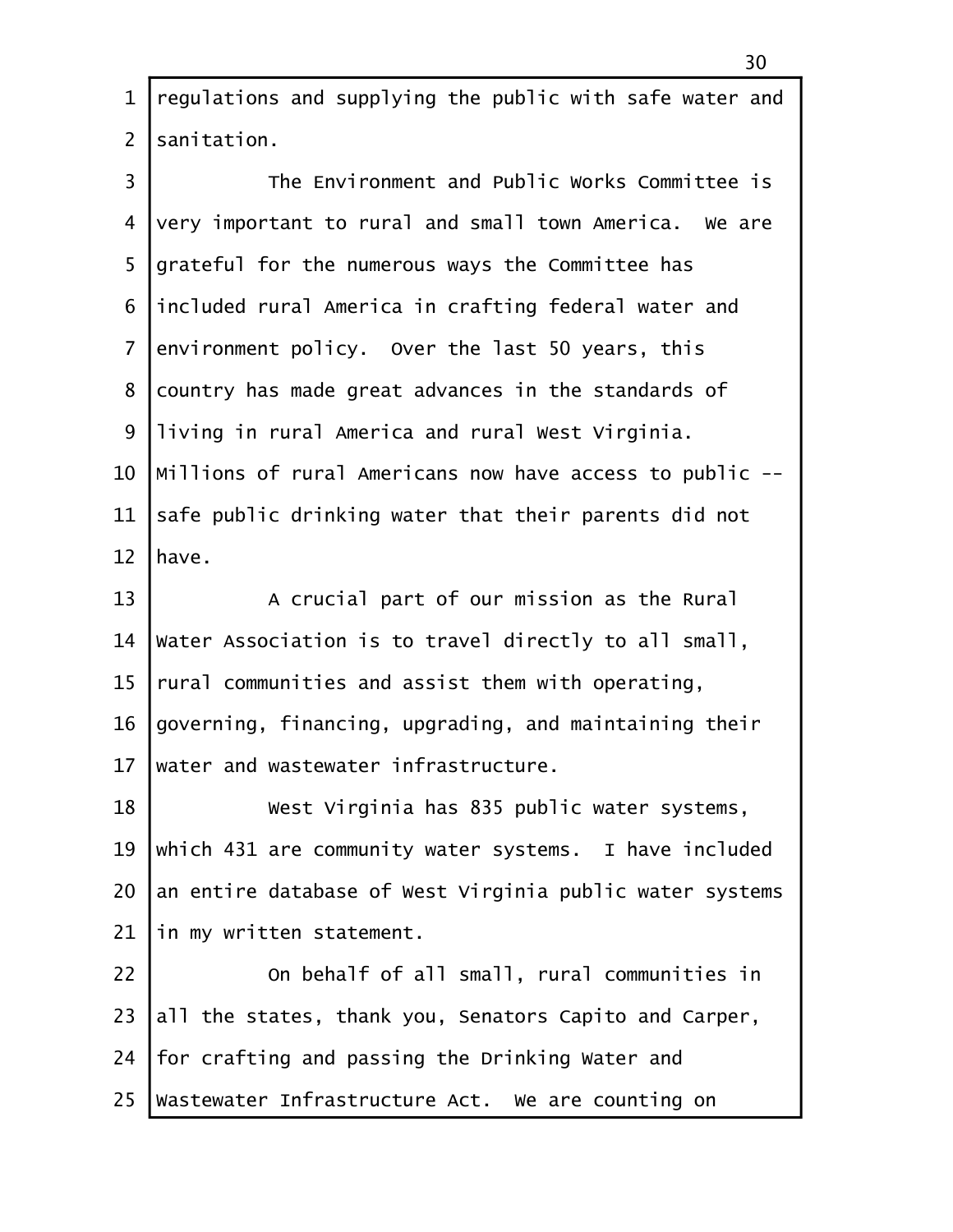We are grateful for your legislation that 3 4 |includes numerous beneficial provisions, such as the | expansion of technical assistance, subsidized funding 5 6 |initiatives within the State Revolving Funds targeted | 7 |the communities with the greatest need.

We also appreciate your legislation does not 8 9 |include federal unfunded mandates on local governments. |

Moreover, we are grateful for your attention 10 11 |to enhancing the technical assistance authorizations | 12 |under the Safe Drinking Water Act and the Clean Water |  $13$   $|$  Act.

In addition to funding assistance through the 14 15 |State Revolving Funds, small rural communities need help | 16 |with technical assistance and training with funding | 17 |applications, understanding all the complicated EPA | 18 |rules, including the new lead and copper rule, and | 19 |training of new operators.

Small rural communities have relied on local 20 21 |on-site technical assistance and training to comply with | 22 |the myriad of federal EPA regulations. The EPA needs to | 23 |recognize that small local water supplies are operated | 24 |and governed by people whose family drink the water | every day and are locally serving their communities. 25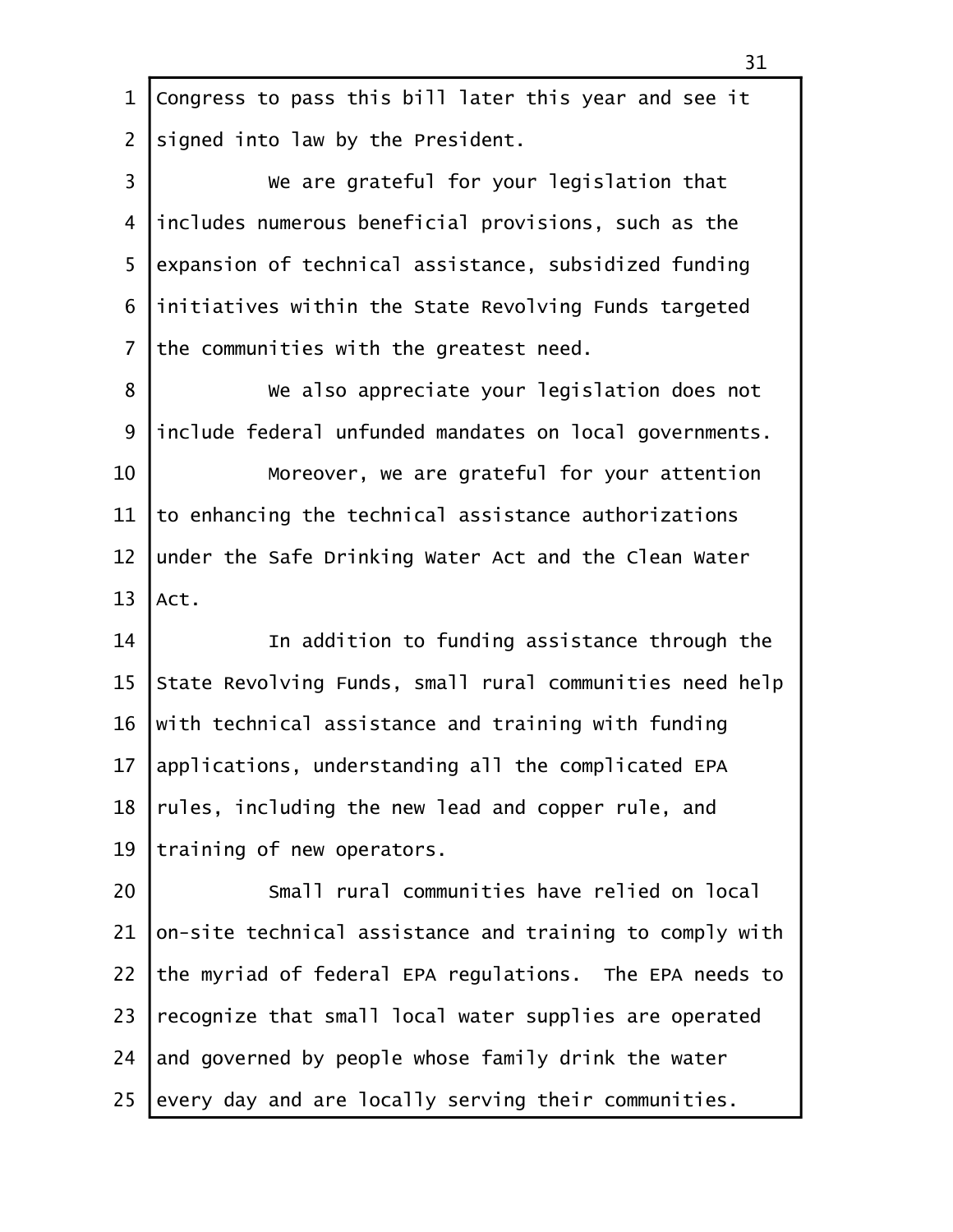1 | The most successful approach to technical 2 |assistance is the circuit runner concept created by | Congress, which provides an expert experienced in water 3 utility operations and compliance. This expert can 4 5 |travel directly to small rural communities as needed to | assist the rule compliance and operational issues. 6 Circuit riders work free of charge to small 7 communities, which offer savings in community of 8 9 |thousands of dollars by aborting consulting fees. | Small municipalities in West Virginia would 10 like to sincerely thank Congress for the funding 11 12 |received for the over \$1.9 trillion COVID-19 stimulus | package, otherwise known as the American Rescue Plan 13  $14$  Act. A large concern of many of West Virginia's 15 small and disadvantaged communities are aging water 16 17 |infrastructure, future EPA compliance, and the need to | 18 |expand our existing water utilities to serve and maintain West Virginians who still don't have adequate 19 20 |water or sewer service. 21 | We still have more ridges and hollers that need water. It's a sad reality that, in 2021, there are 22 23 |rural communities and families that still do not have | access to safe, clean drinking water or proper 24 sanitation, due to the lack of population density or 25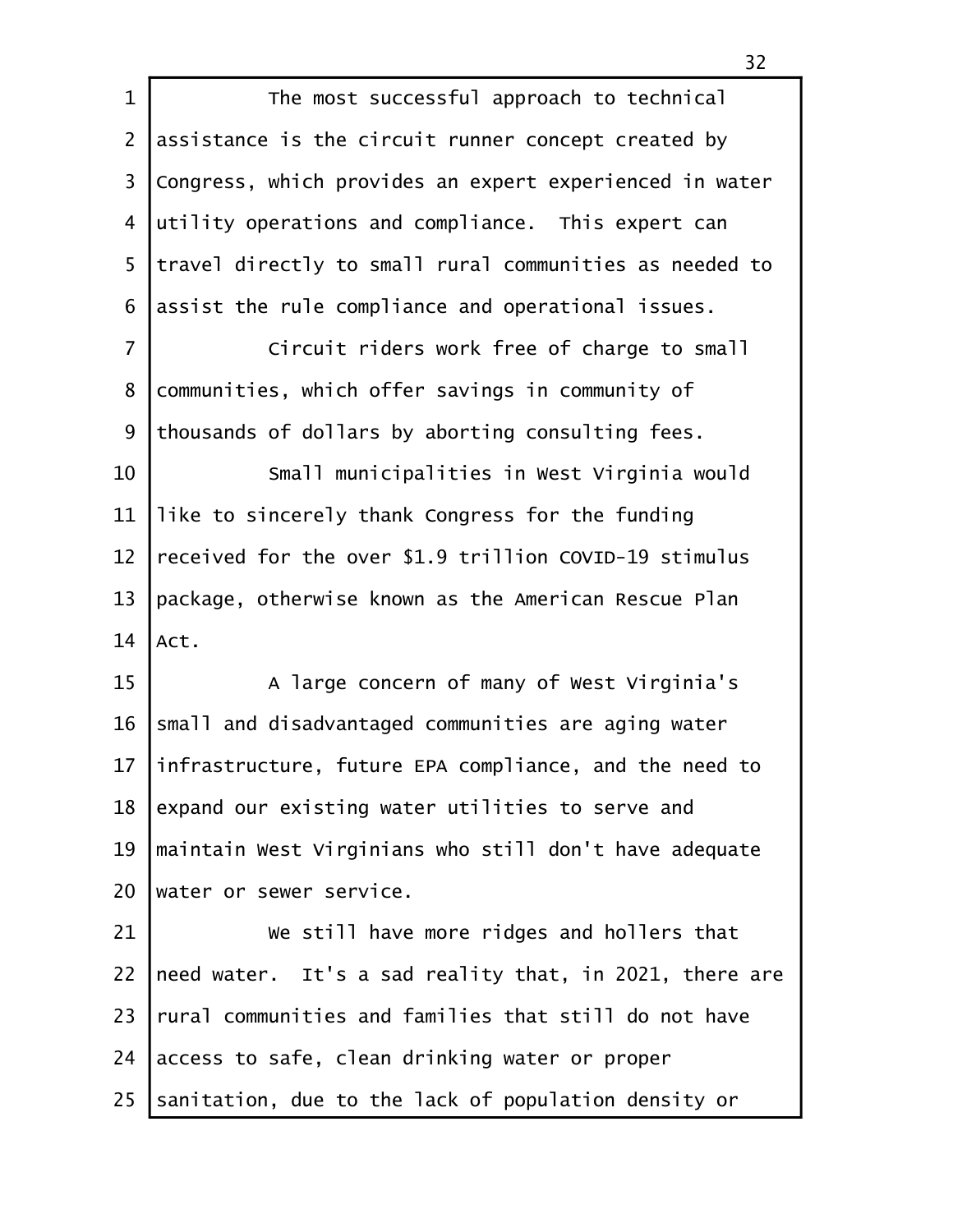1 | funding.

2 | We're very thankful for the \$55 billion in 3 |water funding in the bipartisan infrastructure framework | 4 |legislation, which is more EPA water infrastructure | 5 | funding than anyone could ever imagine. We are Theorem I are the set of the set of the set of the set of t 6 | committed to working with the state agencies and moving | 7 |the funding out to the necessary projects and helping | the communities in West Virginia apply for secure 8 funding. 9

Thank you, Mr. Chairman and members of the 10 Committee, for the honor of testifying on behalf of 11 12 |rural America, and we are grateful that you have 13 |included us as a voice in rural interests in the hearing today. 14

15 | In addition, we deeply appreciate the numerous | 16 |opportunities this committee has provided rural America | 17 |in crafting federal water and environment legislation. |

CHAIRMAN CARPER: Todd, thank you for those 18 comments and for joining us today. 19

Senator Capito, thank you and your staff for 20 21 |finding him and dragging him in here to be a witness for | us. The contract of the contract of the contract of the contract of the contract of the contract of the contract of the contract of the contract of the contract of the contract of the contract of the contract of the contra  $22 \mid \textsf{us.}$ 

Wayne, you're next, please. 23

MR. MORGAN: Good morning, Chairman Carper, 24 Ranking Member Capito, Senator Manchin. Thank you for 25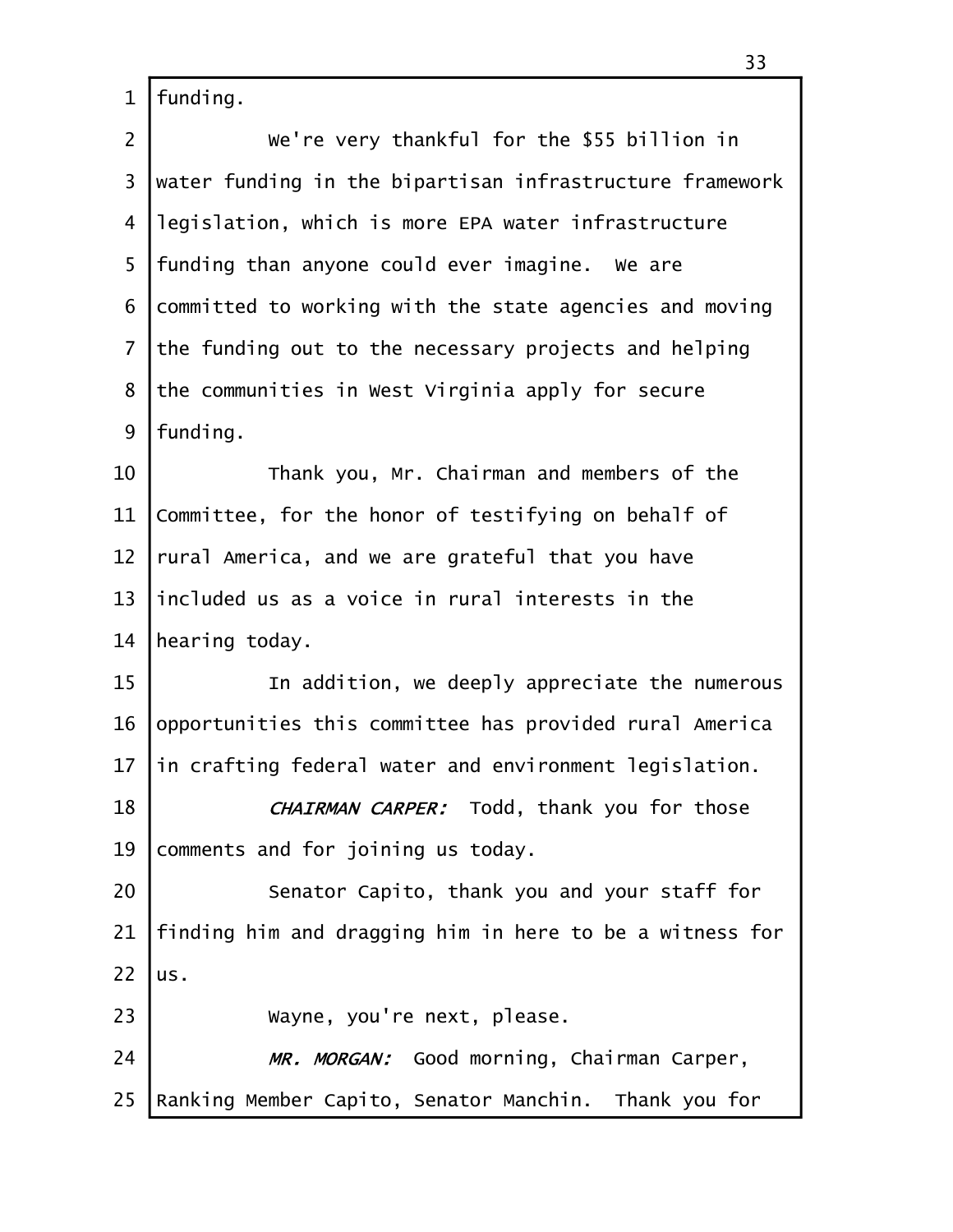1 |this opportunity to discuss our nation's water and | wastewater utilities. 2

Senator Capito, you did a great job of giving 3 4 |my background so I'm not going to go back through that, I but I will mention the West Virginia Infrastructure and 5 Job Development Council was created in 1994 as a 6 7 |clearinghouse for the funding programs that provide | 8 |water and wastewater service throughout the state of Theorem (1986) [19] Mondon School (1986) [19] Mondon S West Virginia. We also make up the 20 percent match 9 10 |through our state funding that allows us to utilize the | 11 |SRF funding that makes up so many projects. We work | with the U.S. Department of Agriculture, the U.S. 12 Environmental Development Association; ARC contributes 13 heavily to a lot of our projects. The State has the 14 Community Development Block Program, and then, like I 15 16 |said, whether it's the drinking water or the Clean Water | 17 |Safe Drinking Water Act, those are the backbone of | 18 |trying to get water and sewer throughout the state of | 19 |West Virginia, whether it's for repairs, replacement or | 20 |just extending service. 21 | I will mention, Chairman Carper, that West Virginia did complete it's ASCE score card recently. 22 CHAIRMAN CARPER: And, and? 23

MR. MORGAN: We were not last, which we're 24 very proud of. We did get that done, and it actually 25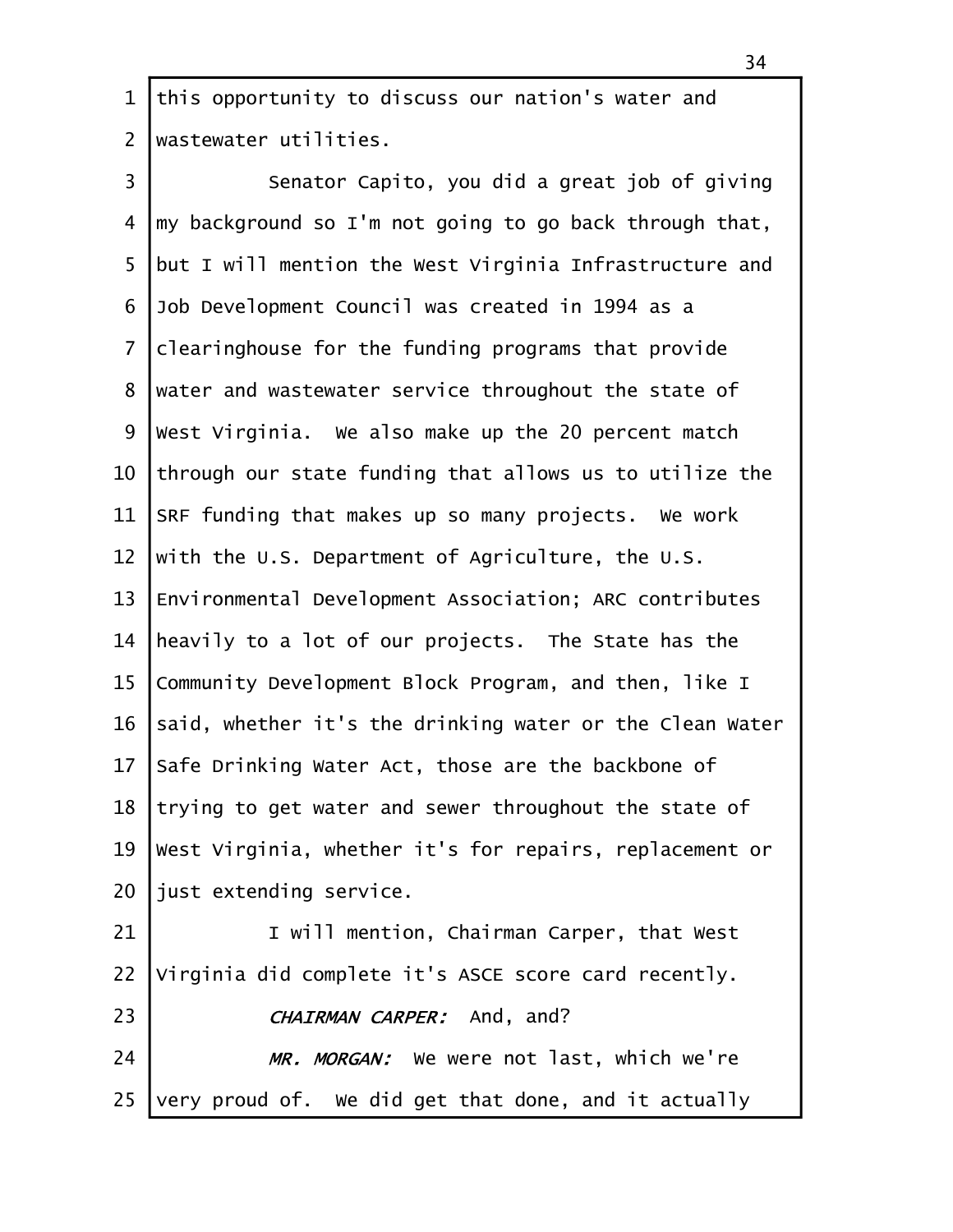was a course at Fairmont State University, so I got to 1 2 |work with the drinking water group in putting together | 3 |that score card, and I think it's full of valuable | 4 | information.

I'm going to hit on four topics or challenges 5 6 |that we face here in West Virginia. Aging infrastructure| 7 |isn't new. It's something that we're dealing with | 8 |throughout the United States. But maybe something that's| 9 |a little special about West Virginia is the fact that | 10 |probably 30 percent of our state or our constituents are | unserved related to water, and maybe as high as 11 40 percent unserved related to wastewater. 12

13 | The Infrastructure Council prepares for the l 14 |West Virginia State Legislature a Needs Assessment that | 15 |I have in front of me. And that Needs Assessment documents the needs that we have. And I'll give some 16 17 |details on that as we go through that.

When I started my career at WVU, or started my 18 19 |education, the SRF funds provided 75 percent grant | 20 |funding. I knew I wanted to be an engineer. I wasn't | 21 |sure what field I was going to go into, but when I heard | 22 |there was 75 percent grant funding for wastewater, that's| 23 |where I went. And it's served me well over my 46 years | working in this industry. 24

25

CHAIRMAN CARPER: How many years?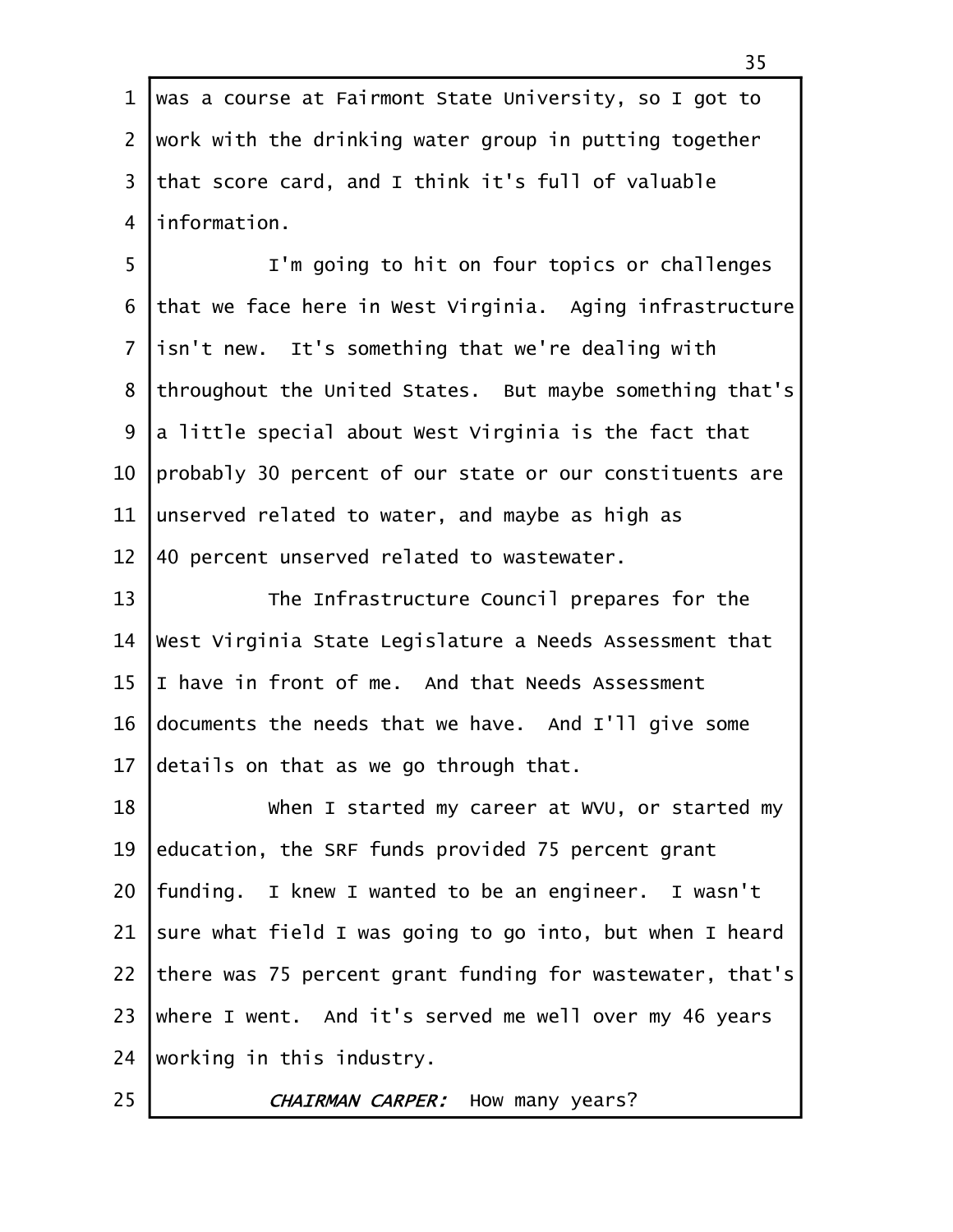36 1 THE WITNESS: Forty-six. CHAIRMAN CARPER: All right. If you say so. 2 I'll ask to see your driver's license later. 3 4 | MR*. MORGAN:* Just like roads in the state of West Virginia, we've got mountainous terrain, and that 5 6 | costs more. We have an abundance of water, which is a | 7 |great thing, a great selling point for the state of West | Virginia, particularly when you spend some time at 8 national conferences and look what Arizona and 9 10 |California are going through and what engineers are able | 11 |to spend associated with getting water to those areas, | 12 |so having an abundance of water is a great thing. | 13 | That's kind of a summary of infrastructure. I 14 |will mention that we have about \$400 million worth of | 15 |applications associated with drinking water and about | 16 |\$400 million applications associated with wastewater. | 17 |So every month we meet and we try to figure out the best | 18 |way to fund these, with the other funding programs. And | hopefully, with the new bill that comes through, that 19 20 |will free up more money to move these things forward. | CHAIRMAN CARPER: Wait. Wait. Would you just 21 repeat those numbers again, please? 22 MR. MORGAN: The state of West Virginia has 23 24 |about 400 million in drinking water and about 400 million in wastewater in applications that are 25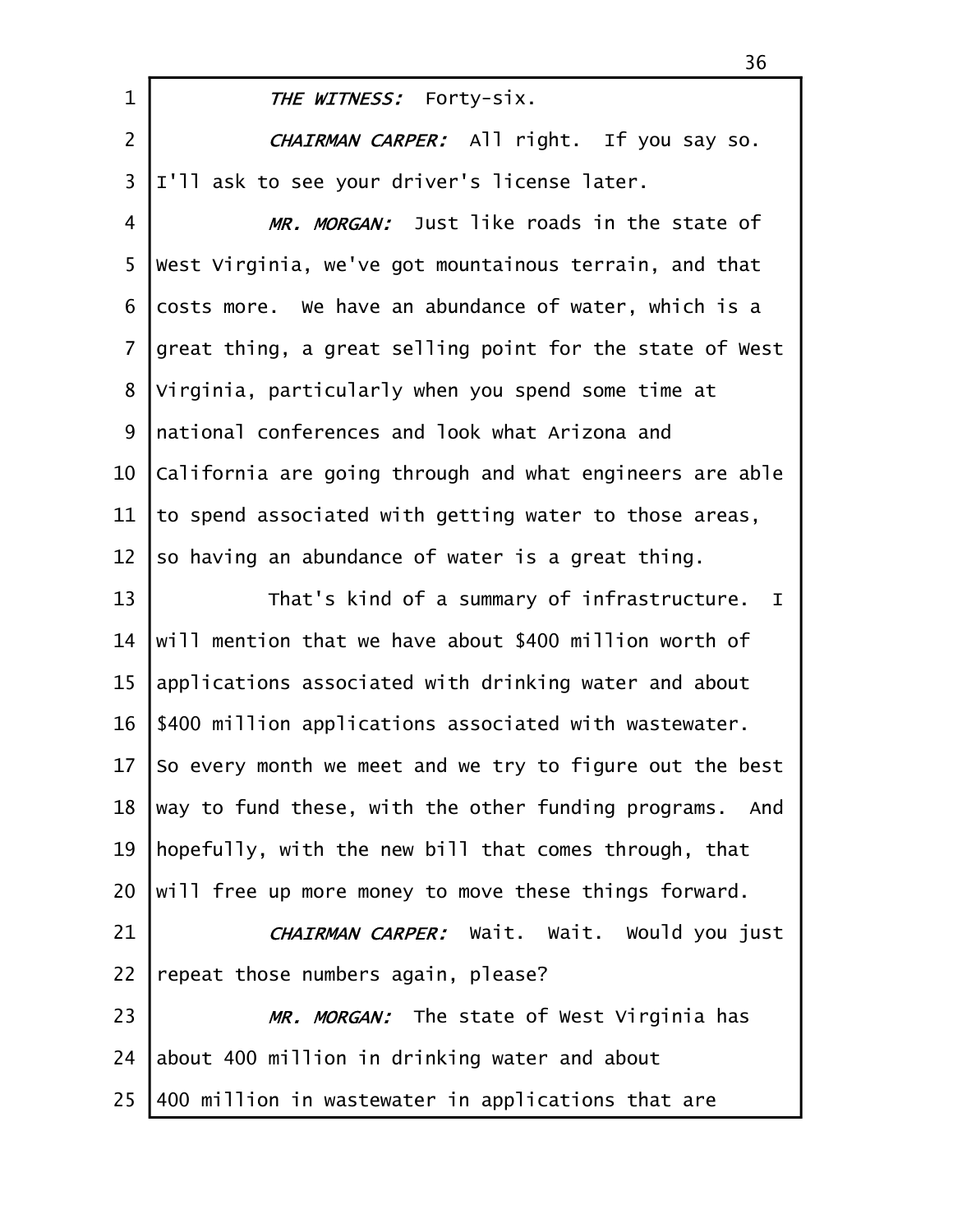pending. In other words, they're technically feasible, 1 2 |engineers have put together the applications, but they | 3 |need funding to get them to construction. So, any type | 4 |of additional funding will be very helpful in trying to | make -- I won't call them shovel-ready but they're ready 5 to start the design, and then they'll go on to 6 construction, and they're needed to keep these systems 7 8 | functioning as we move forward.

And because we're concentrating on wastewater 9 10 |and combined sewer overflows, there's about a billion | 11 |dollars' worth of needs associated with long-term | control plans. Whether it's Huntington, or Charleston, 12 13 |or a small community, these combined sewers, dilution is | 14 |the solution to pollution was an environmental engineer | 15 |or sanitary engineer's term back in the '60s and '70s. | 16 |I started school in the '70s. And, you know, putting in | 17 |wastewater systems so the combined sewer systems can be | 18 |converted to storm water systems is a big part of what | 19 |we're trying to do to eliminate overflows that go into | beautiful rivers and streams that we enjoy here in West 20 Virginia. 21

22 | Maybe even more important than the Theory II are not as a more important than 23 |infrastructure itself is, even though they keep | 24 |recycling, some of us, as we get older and we retire from| one job and we start on a new job and we're working for 25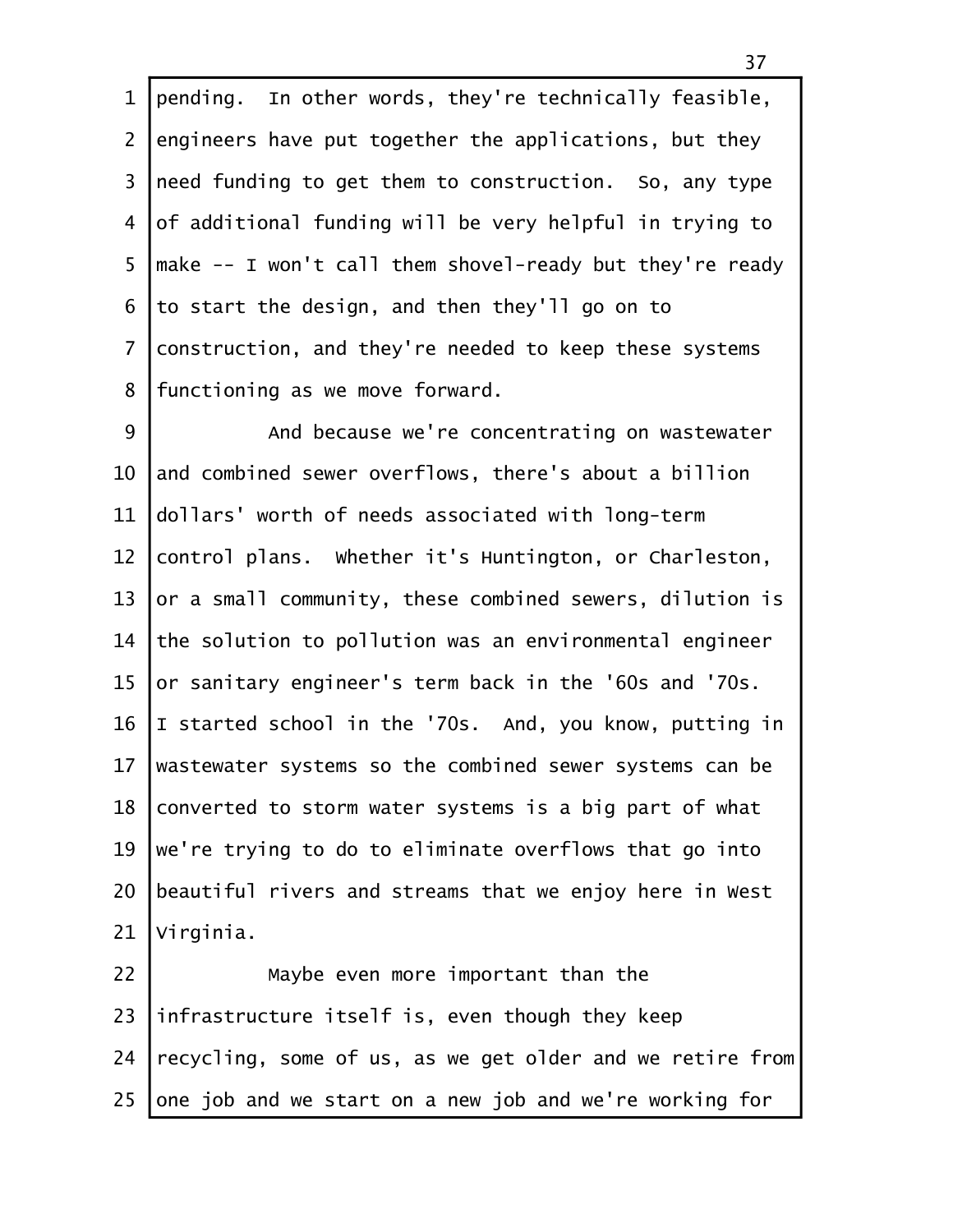1 |the State of West Virginia, and we love it, but we've got| 2 |an aging workforce and we've got to address it. We've | 3 |got to come up with more Class IV operators, whether it's| 4 |drinking water or wastewater.

They've got to understand technology, because 5 6 |there's tremendous savings associated with technology, | whether it's the mapping that Jason has done such a 7 8 |great job with -- Jason Roberts -- throughout the state | 9 of West Virginia, or supervisory control and data Theory Constants and Mata 10 |acquisition, or even just workforce management system, | 11 |keeping track of your assets so that you can get those | maintained and replaced. 12

If you paint a water storage tank every 25 13 years, it will last over a hundred years. I've been 14 part of an organization where we prided ourselves on 15 16 |receiving a 100-year certificate for a steel water | 17 |storage tank as it was well maintained. |

I've also seen other instances where, if you 18 19 |don't paint that tank, at the end of 25 or 30 years, you | 20 |got to replace that tank because it wasn't painted or | 21 |well maintained. So there's tremendous savings out | 22 |there associated with that.

23 | The last thing I'll mention is rate | International Library 24 |affordability. There's an apprehension of increasing | rates. And we need to get to rates that are equitable 25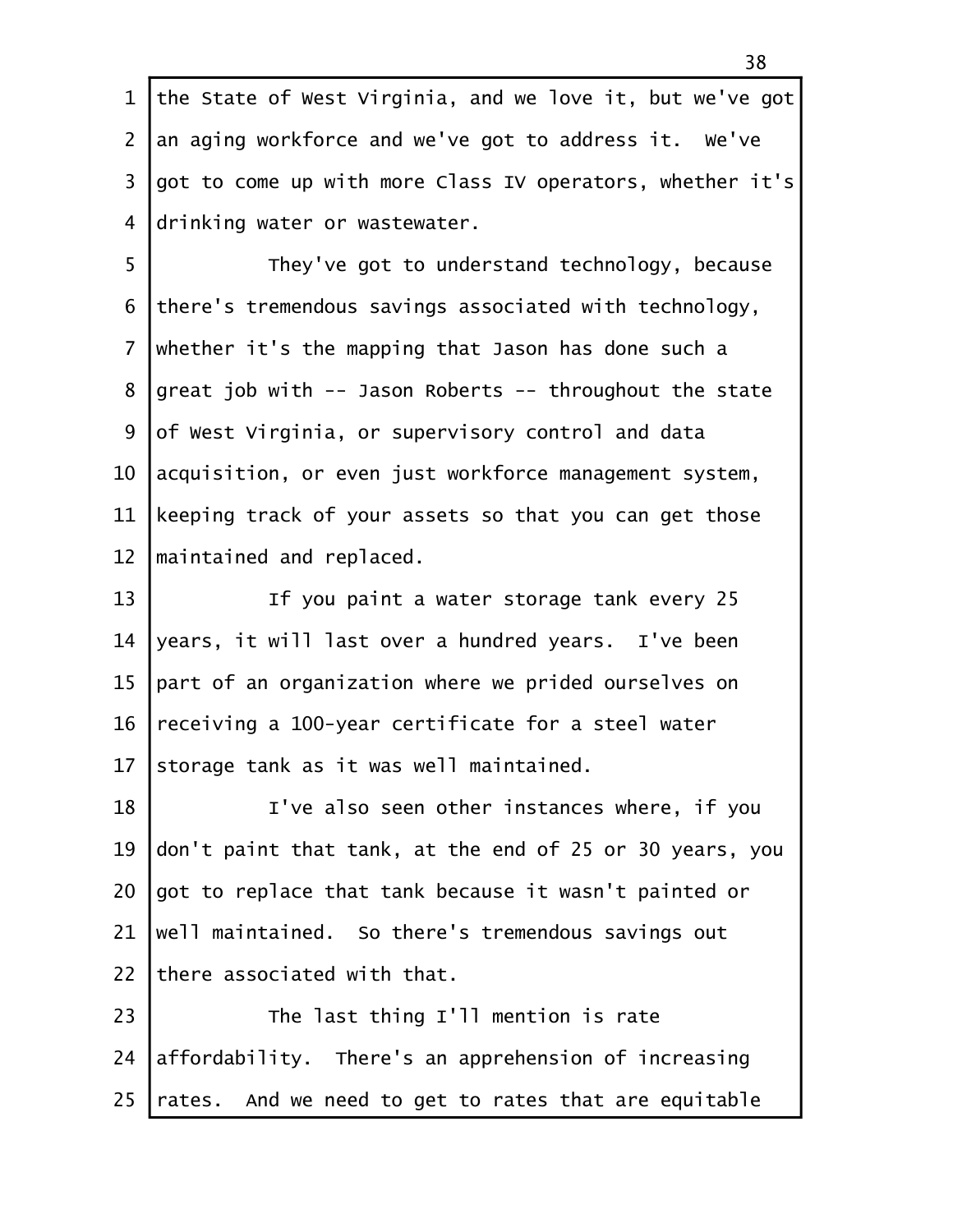39 across the United States. I like the way the SRF 1 2 |programs work where they're based on a median household | 3 |income, and if you have high rates, which exist in a lot | 4 |of rural locations, then you can receive more grant funds| 5 |associated with the SRF programs or with the state | programs we have here in West Virginia, so that when 6 people get to 2 percent, which is considered the 7 8 |affordability level for drinking water or wastewater, you| 9 |can qualify for a lot more grants and get that project | 10 started. If you have very low rates, then you probably 11 12 |need to take out a loan to get that work done and **that i** 13 |probably need to increase your rates to maintain that. | All these have potential solutions. 14 15 |Regionalization. Sometimes it's called consolidation. | But we have a Consolidation Committee at the 16 Infrastructure and Job Development Council. If it works 17 better by combining a couple of small utilities and 18 19 |making them a larger utility, it has some great benefits.| 20 | Gradual increases in rates so that you don't | 21 |create rate shock. You can't increase everybody all at | 22 |one time, but this can be worked into a cost of service | 23 |pricing so that we stabilize rates across the United | 24 States.

Lastly, I'd just like to thank you for the time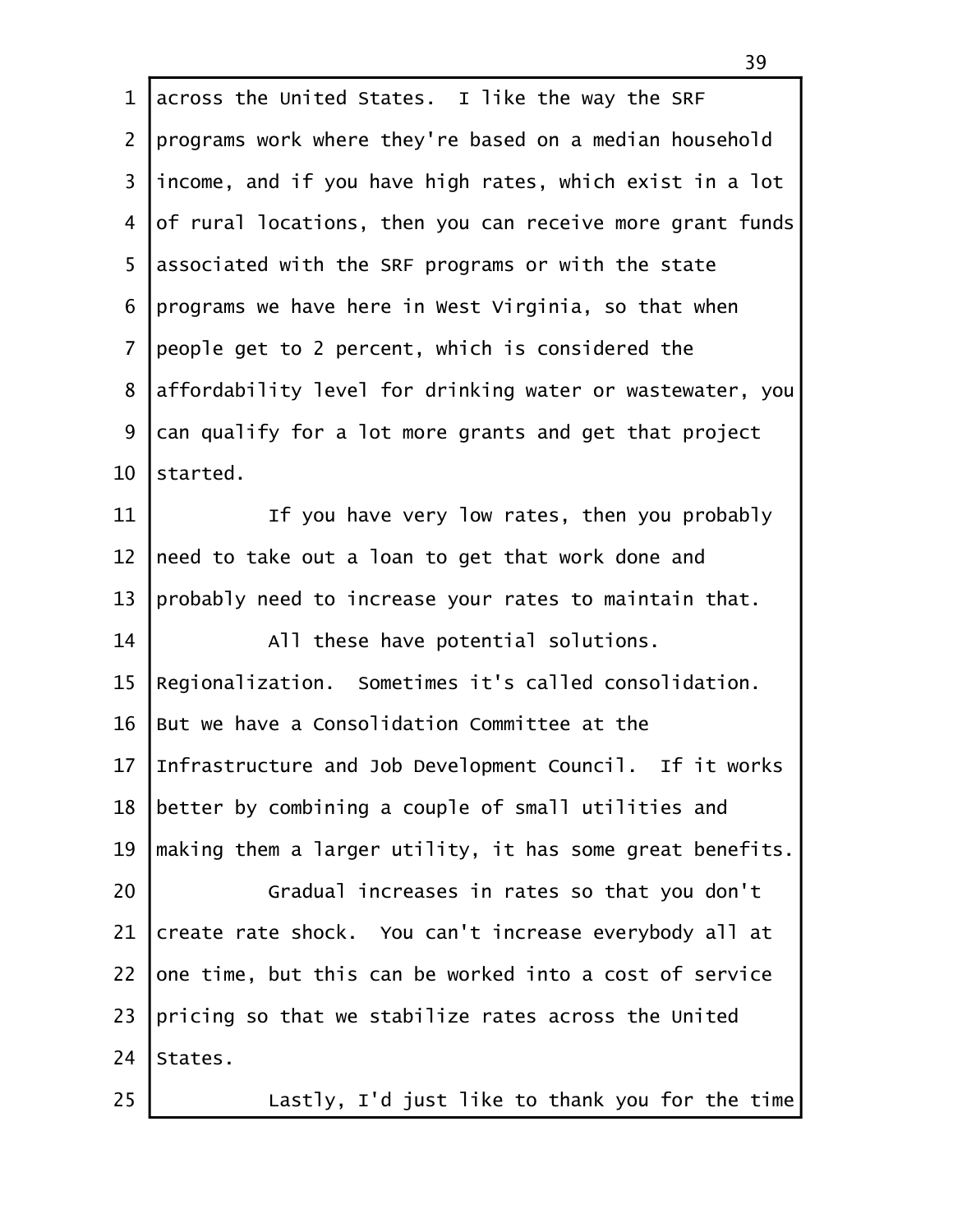| $\mathbf{1}$   | that I've been provided here and the ability to address   |
|----------------|-----------------------------------------------------------|
| $\mathbf{2}$   | some of these important issues, and I look forward to our |
| $\overline{3}$ | discussion. Thank you.                                    |
| 4              | <b>CHAIRMAN CARPER:</b> Wayne, thank you. You've          |
| 5              | given us a lot to think about. Thank you very, very       |
| 6              | much for joining us.                                      |
| $\overline{7}$ | Jason.                                                    |
| 8              | MR. ROBERTS: Senators, thank you all for the              |
| 9              | opportunity to speak today. We really appreciate this.    |
| 10             | And I will say I'm not the one that does the work at      |
| 11             | Region 1. I'm just blessed to have a bunch of             |
| 12             | colleagues that really carry the weight.                  |
| 13             | Senate Capito, before I start, I want to say              |
| 14             | you probably have met other people with a geography       |
| 15             | degree; they just didn't admit it to you.                 |
| 16             | SENATOR CAPITO: That's okay; I have a zoology             |
| 17             | degree so $\dots$                                         |
| 18             | MR. ROBERTS: Okay. But it's going to sound                |
| 19             | like I'm going to mirror what Mr. Morgan said, and some   |
| 20             | of this probably is, but to put things in perspective,    |
| 21             | in calendar year 2021 to date, the staff at Region 1 has  |
| 22             | submitted over 80 applications totaling over \$119        |
| 23             | million in need. Most of those are for water and sewer    |
| 24             | infrastructure projects.                                  |
| 25             | So far this year, we have received more than              |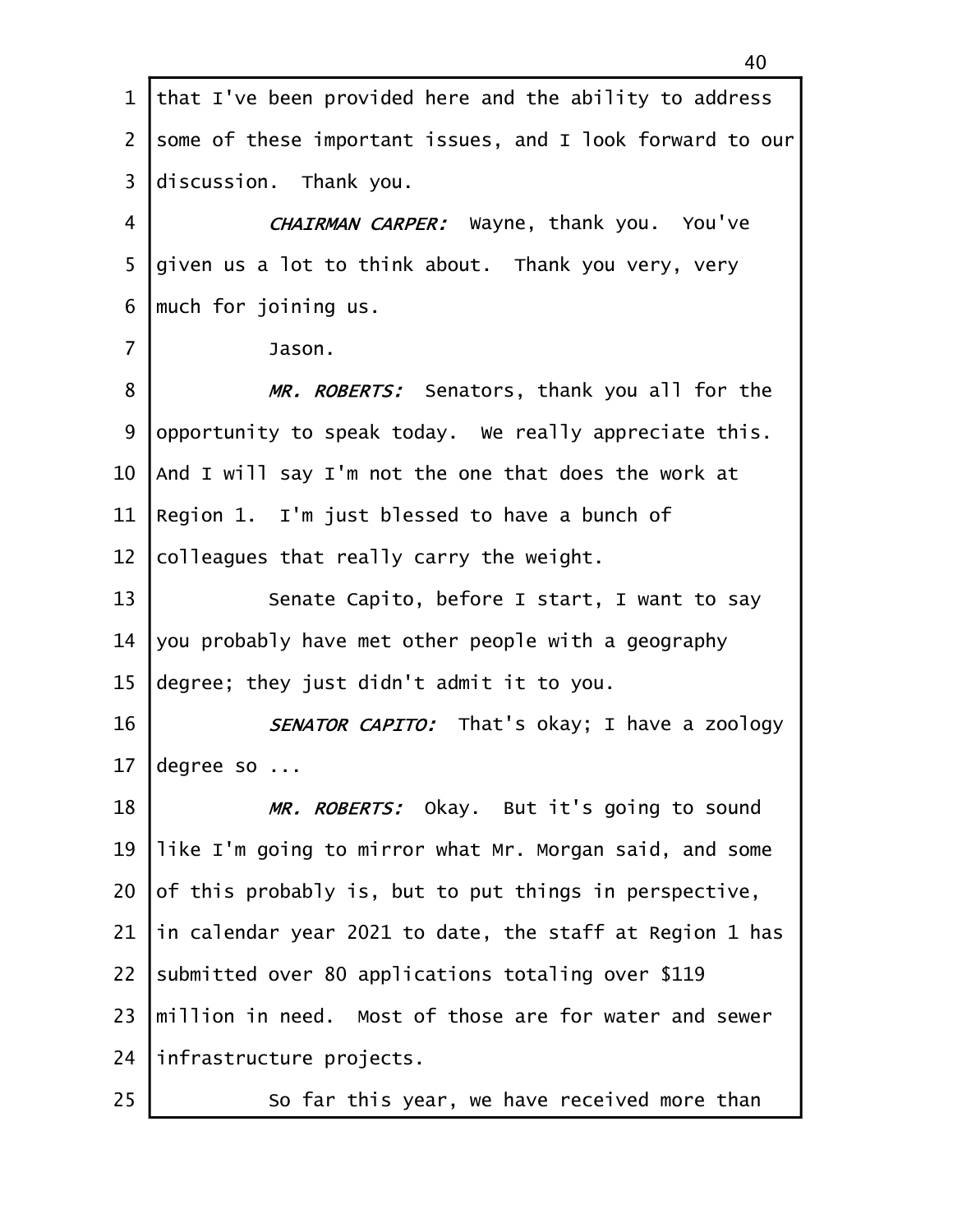15 for our communities, but obviously, the need far 1 2 |outweighs how much has been awarded. A lot of what I'm going to focus on was geared 3 4 |specifically towards sanitary sewer, but it's perfectly |

applicable to potable water as well. And seven 5 6 |challenges are what I want to hit on here, and I'm going | 7 |to paraphrase in the interests of time. But you-all | mentioned a lot of these infrastructure systems are 8 designed for 40 or 50 years. 9

And, Senator Carper, I think you said some of 10 11 |these are more than 100 years old, and exactly they are. | 12 |A lot of -- a lot of these old systems in some of these | coal communities in our region, the water and sewer 13 14 |systems are 100 years old. It's a miracle that they're | 15 |still working. But the aging infrastructure is a 16 |tremendous problem in rural systems.

A declining population and customer base, 17 18 |that's another big issue. As we all know, the cost of | 19 |doing business, the cost of electricity, the cost of | 20 |chemicals, of workforce, of labor, that continues to | 21 |rise. But as you lose customers from a utility, that | 22 |cost has to be spread across fewer and fewer people.  $\qquad \qquad \mid$ 23 |So it's really you have less people bearing more of a | burden. So that's a big issue, especially in rural 24 Appalachia. 25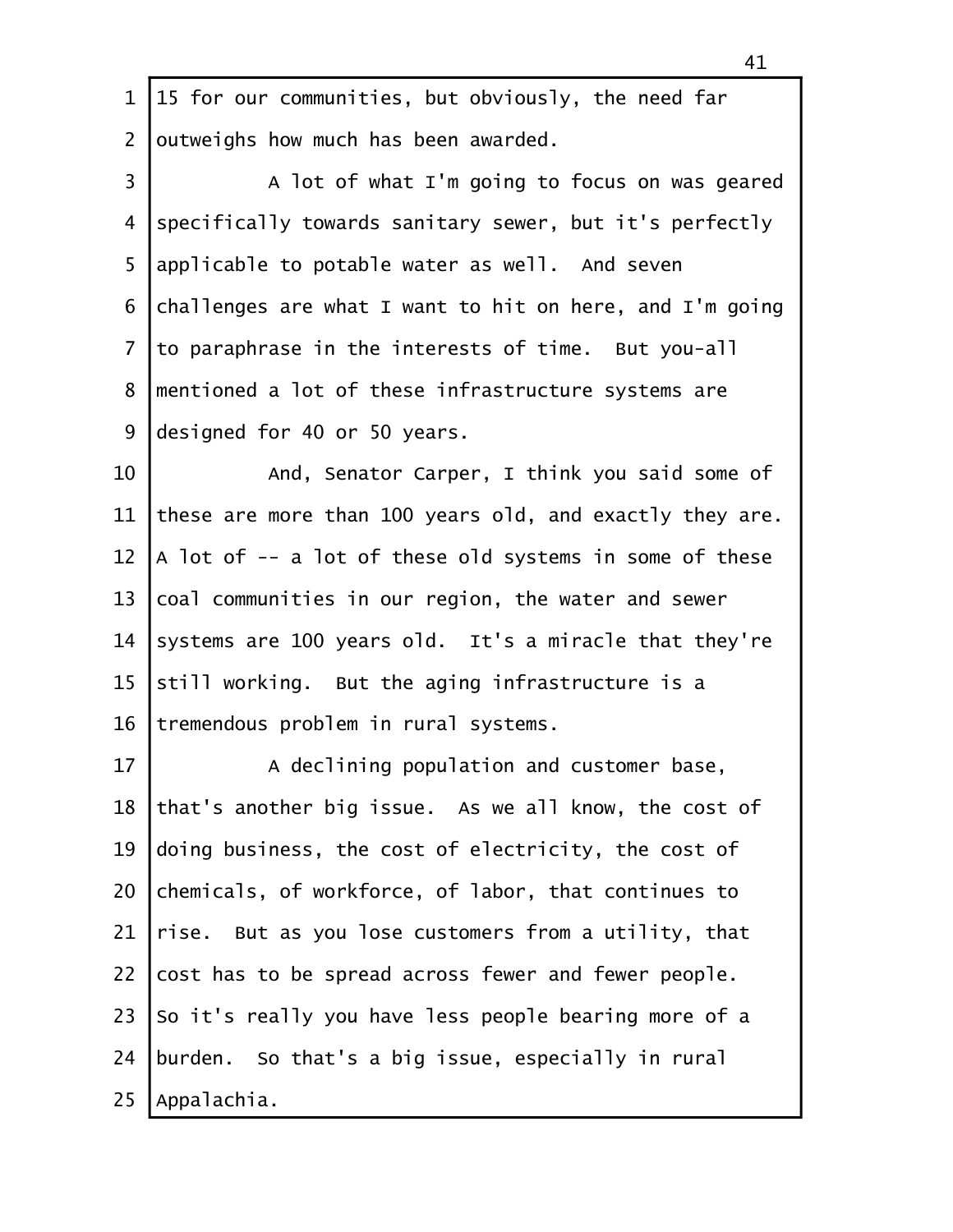1 | Topography is an issue for us, especially in 2 |southern West Virginia. When you go to bury a waterline | 3 |or a sewer line, if you have to go very far and you hit | much rock, it's -- the price goes way up. Luckily, I'm 4 not an engineer; I don't have to deal with that. 5 6 | But you never know what you're going to get | 7 |into as we start developing projects and we start going | 8 |to IJDC, or ARC, or U.S. EDA for money, a lot of the | time the project goes up just for the unforeseen 9 10 |circumstances of the terrain. To reiterate what Mr. Morgan said, 11 12 |artificially low rates are a big issue in a lot of these | 13 |rural utilities. And I realize a lot of operators, a | lot of systems, their management really try to keep 14 15 |rates low to really help their constituents and the | 16 |customers. But, in reality, it's doing more harm than | it is good. If you don't have the money you need to 17 18 |make the improvements, to make the repairs, to make the | 19 |expansions, you can't do that. And, unfortunately, what happens is 20 21 |maintenance is deferred, and then there's a catastrophic | 22 |failure. And, really, it's kind of unfair to you-all | because it puts you in the limelight and you have to 23 24 |come up with a quick fix, or we have to go to IJDC for a | quick fix. So the artificially low rates are a big 25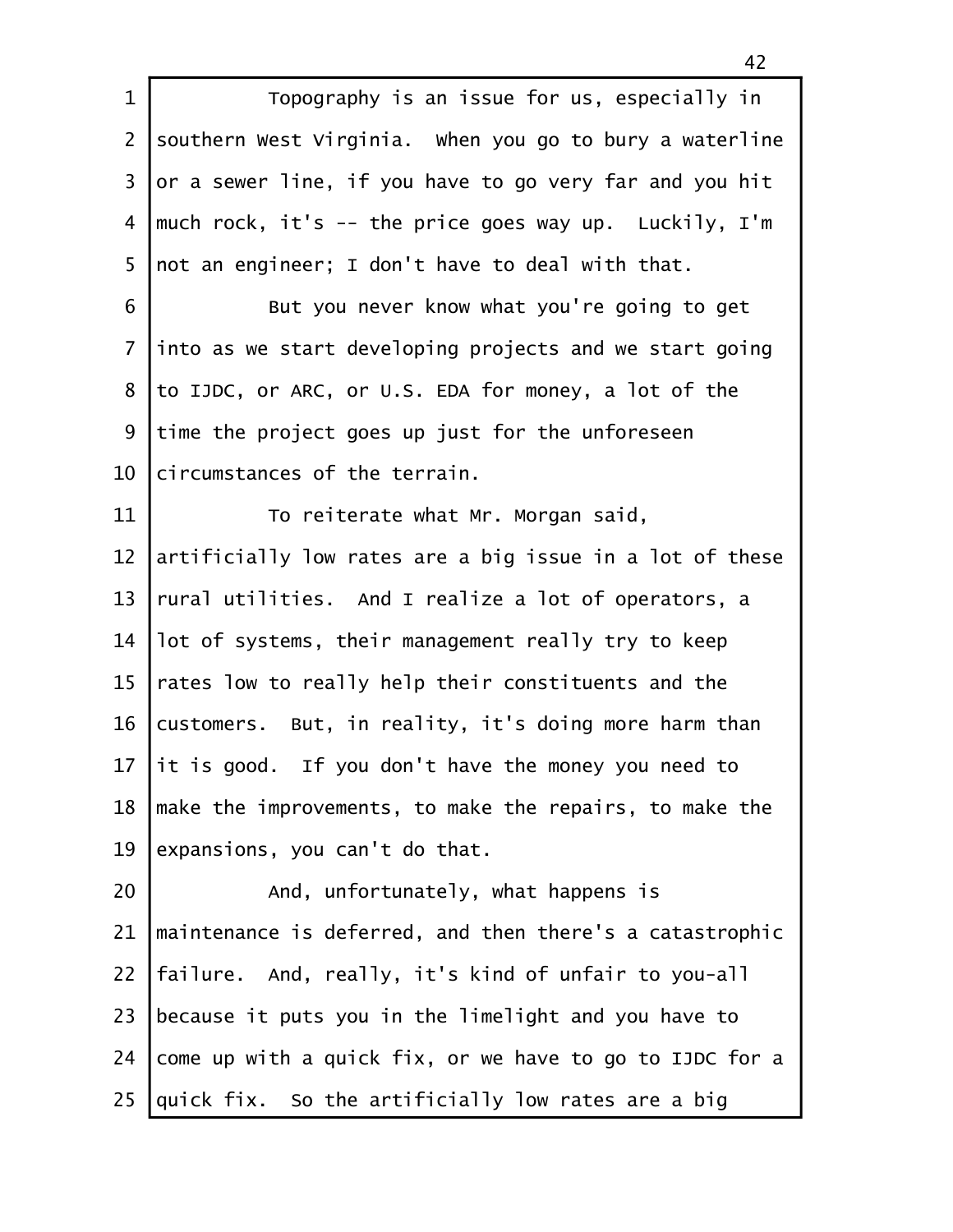1 | issue.

25

Going back to my geography background, I 2 3 |started at Region 1 doing GIS work and mapping water and | sewer systems. And that lack of -- that lack of 4 knowledge, that lack of information is a big issue. You 5 6 |don't really know what you have in the ground. It's | 7 |really hard to manage and maintain something if you | 8 |don't know where it is or the condition. So the lack of | 9 |system mapping is a tremendous issue for these small | 10 Systems.

Lack of incoming workforce is a problem. One 11 12 |of the big issues that these smaller utilities will face | is they will get someone who is just newly certified as 13 14 |an operator, and then once that operator gains some | 15 |experience and gets more and more certifications, they | 16 |move on to a more financially lucrative position at a | larger utility. 17

And then overall, the last thing I want to 18 point out as a challenge is just the general lack of 19 20 |technology. We have a lot of utilities that want to | 21 | continue to do things the way they've always been done. I 22 |And believe it or not, I am a, you know, computer person | 23 |or a GIS person, but in a lot of ways, I'm afraid of | 24 |technology as well.

And that's really harmful to a lot of our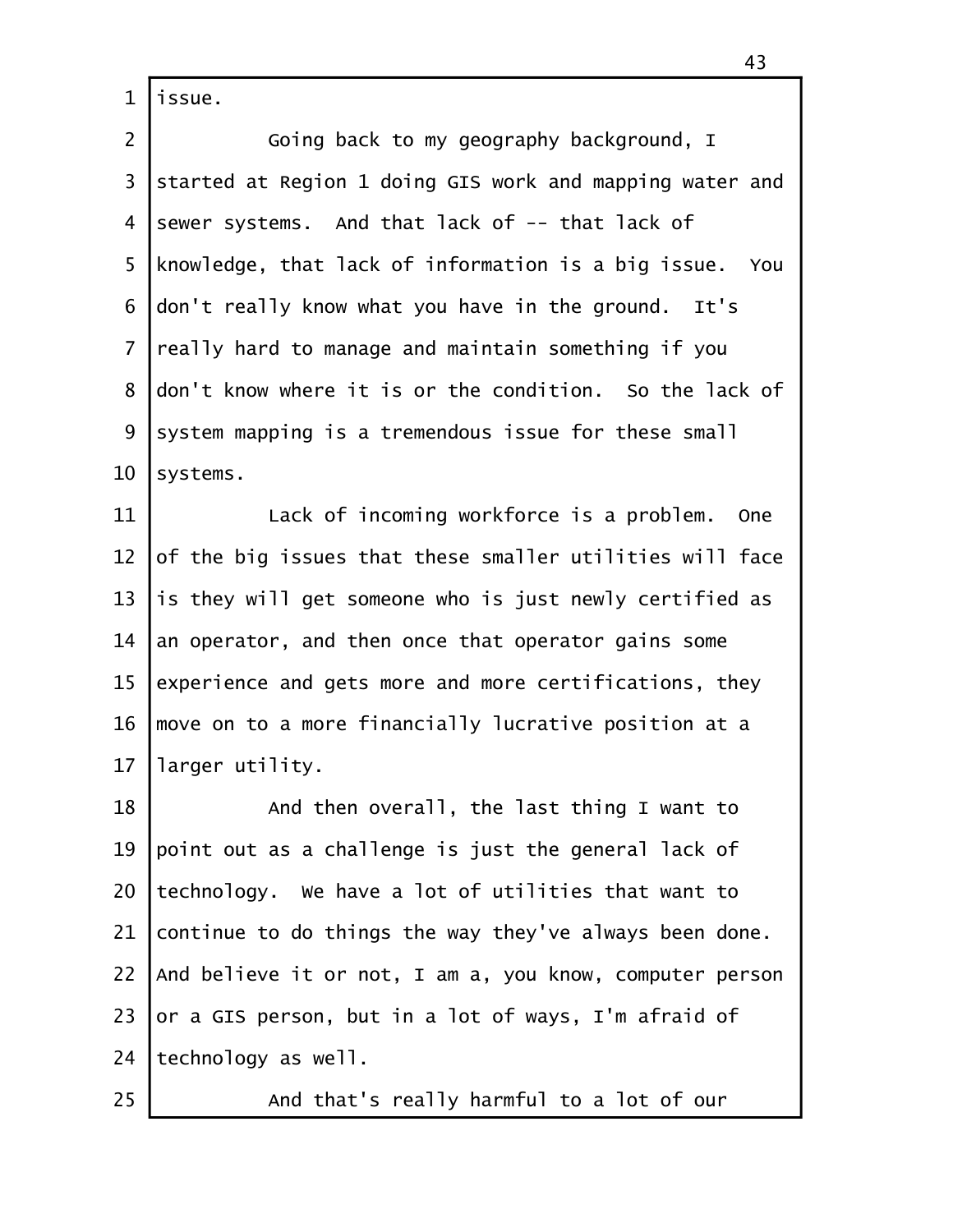municipal systems and our PSDs, our public service 1 2 |districts, because you could really increase a lot of | 3 |operational efficiency if you integrate technology. | A good example is if we have to have a meeting 4 with a project team for a water project or sewer 5 project, if we utilize, you know, virtual meetings like 6 7 |Zoom, we can get on, have the meeting, and there's no | 8 |travel time, there's no mileage cost, none of that. | 9 | But if the PSD or the municipality, if they | 10 |mandate that the meeting is in person, then you have to | pay the hourly rates and the mileage for people like 11 12 |accountants, engineers, project administrators, legal | counsel. And that's a pretty expensive meeting. And so 13 14 |I think just the general adoption of technology will | help these systems operate much more efficiently. 15 16 | Some of the solutions that I'd like to point | International Li 17 |out, again, regionalization or consolidation, as 18 |Mr. Morgan put it. If you consolidate, obviously, you | will realize the benefits of the economies of scale, so 19 20 |regionalization is, I think, a very good solution. | Utilizing nontraditional systems, especially 21 22 |in sewer systems. Because of the low population base | 23 |and a low customer count, it's not really efficient to | have a traditional sewer plant or sewer system. 24 However, if you could have a series of decentralized 25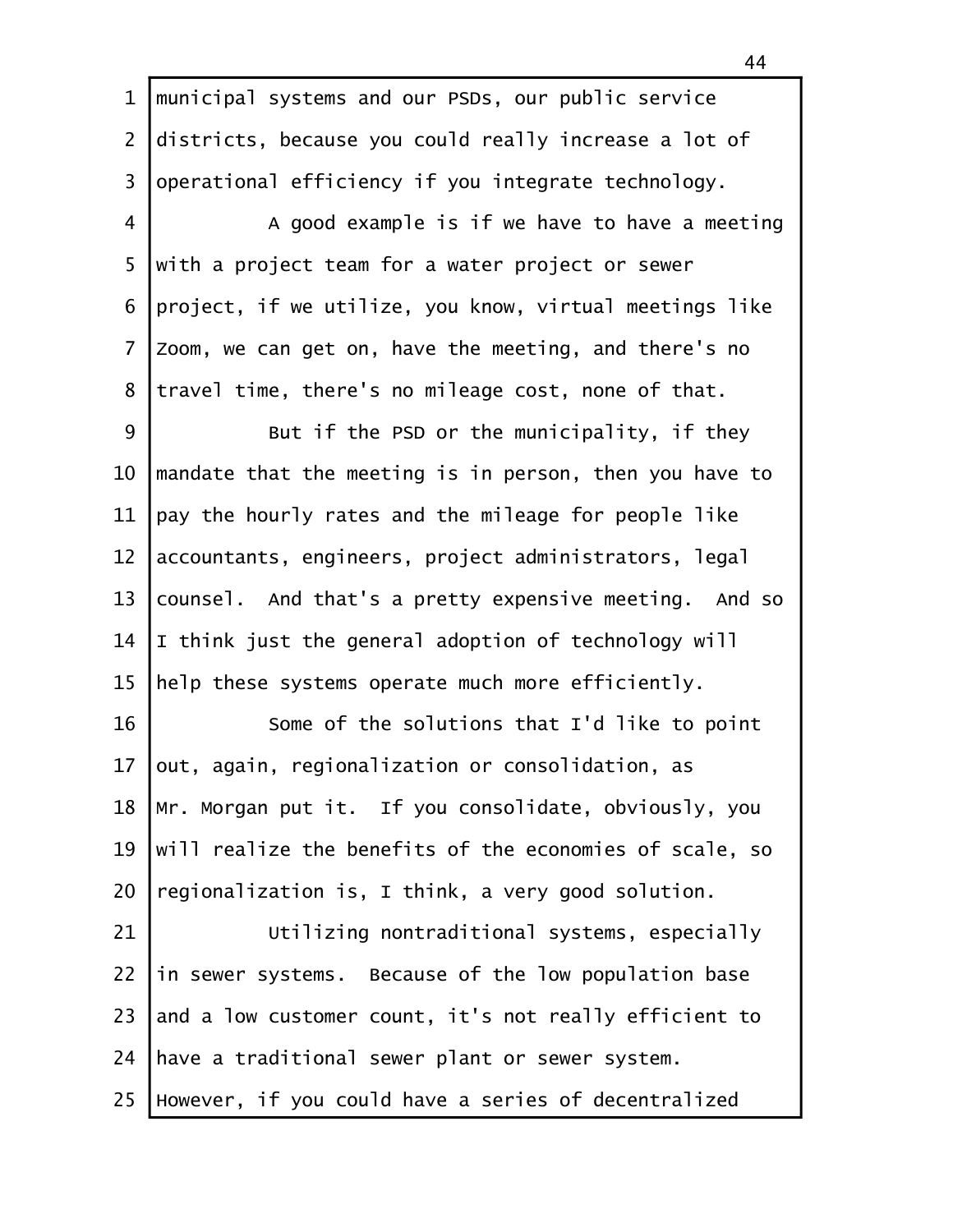| $\mathbf 1$    | sewer systems, that means it's much more affordable and  |
|----------------|----------------------------------------------------------|
| $\overline{2}$ | much more technically feasible.                          |
| 3              | And then if you have outmigration, you can               |
| $\overline{4}$ | simply walk away from that decentralized system or maybe |
| 5              | even take it and relocate it somewhere else.             |
| 6              | I think the single most important thing to               |
| $\overline{7}$ | take away is the frequent minor rate adjustments to keep |
| 8              | track of inflation. Again, if you -- for example, I'll   |
| 9              | just give you some perfect examples. We have some        |
| 10             | utilities in my region that have not had a water or      |
| 11             | sewer increase in 30 years on their rates.               |
| 12             | CHAIRMAN CARPER: WOW.                                    |
| 13             | MR. ROBERTS: And so when they get to the                 |
| 14             | point of having to go for a project, it necessitates a   |
| 15             | rate increase. Percentage wise, it's a massive           |
| 16             | increase. In terms of dollars, it's not much, but        |
| 17             | percentage wise, it's a massive increase. And you hear   |
| 18             | a lot of outcry from the people that are paying the      |
| 19             | bi11.                                                    |
| 20             | It's just like any other utility, like the               |
| 21             | electric utility or maybe the gas utility. If you have   |
| 22             | periodic small, incremental rate adjustments, you don't  |
| 23             | get the sticker shock that Mr. Morgan mentioned.         |
| 24             | Another possible solution would be some sort             |
| 25             | of either mandate or incentive or assistance for these   |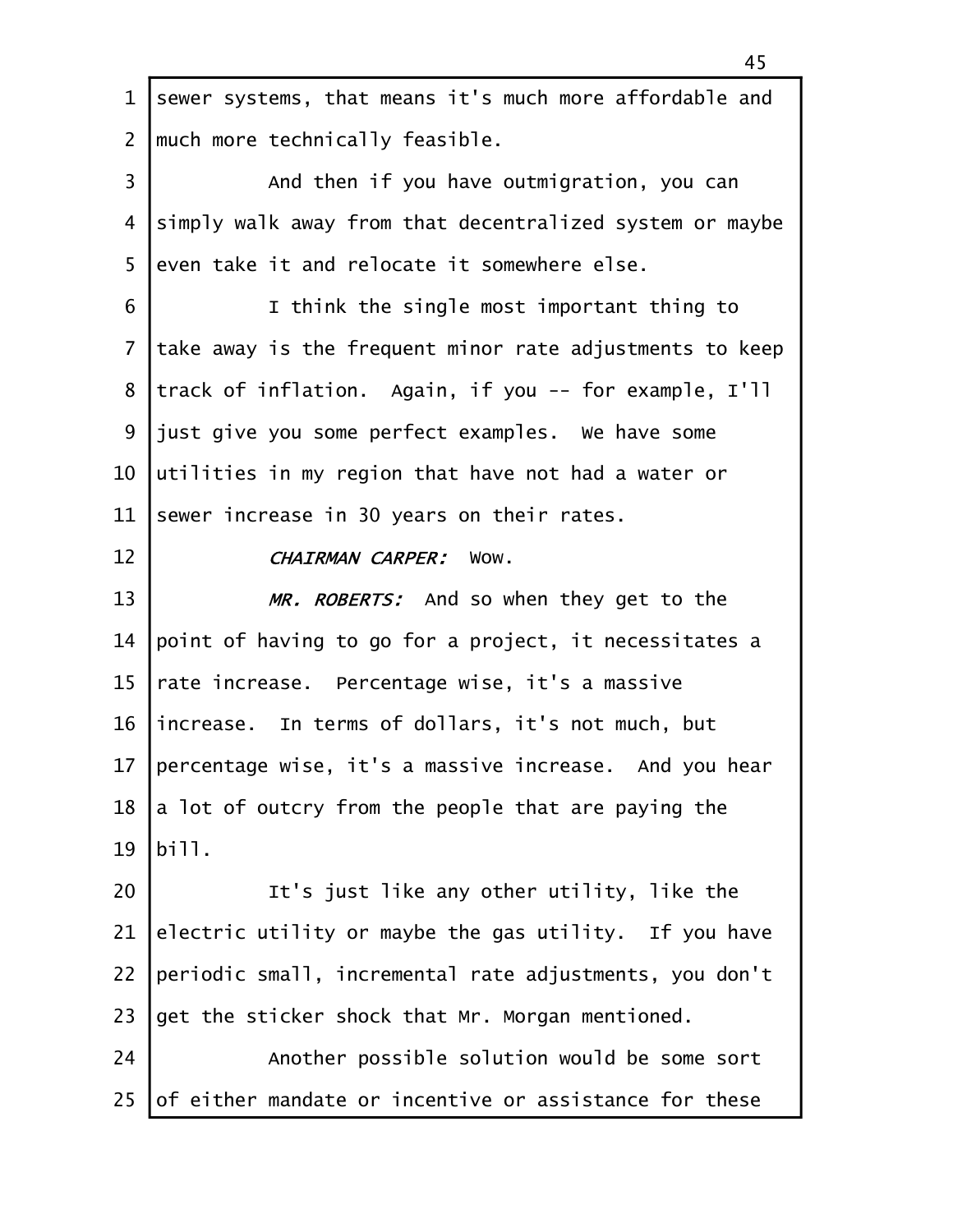1 |utilities to keep their audits current. In order to | 2 |apply for most grant programs, you have to have a current| 3 |audit. A lot of these smaller systems really can't | 4 |just -- they can't afford the professional services to | have yearly audits current. So aside from not being 5 6 |able to apply for grant funds, they really don't know the| figures -- the dollar figures associated with the 7 8 | financial health of their system.

The possible solution is to require the 9 10 |implementation of current technologies, just in general, | 11 |the technologies, and lastly, system mapping. Having | 12 |adequate, current system mapping will really increase the| 13 |operational efficiency of these utilities. |

For example, you-all mentioned the water loss. 14 In order to really track down and locate water loss, you 15 have to know what's in the ground. And if you don't 16 know exactly what's in the ground, you really can't 17 locate it. 18

So those are some challenges and potential -- 19 potential solutions. And I do want to end this by 20 21 |saying I don't sound -- mean for this to sound as 22 |disparaging remarks to small utilities or small systems. | 23 |In contrast, some of the most intelligent people I've | 24 |ever met are the operators for small municipal systems | or small PSD. And if it weren't for their ingenuity, a 25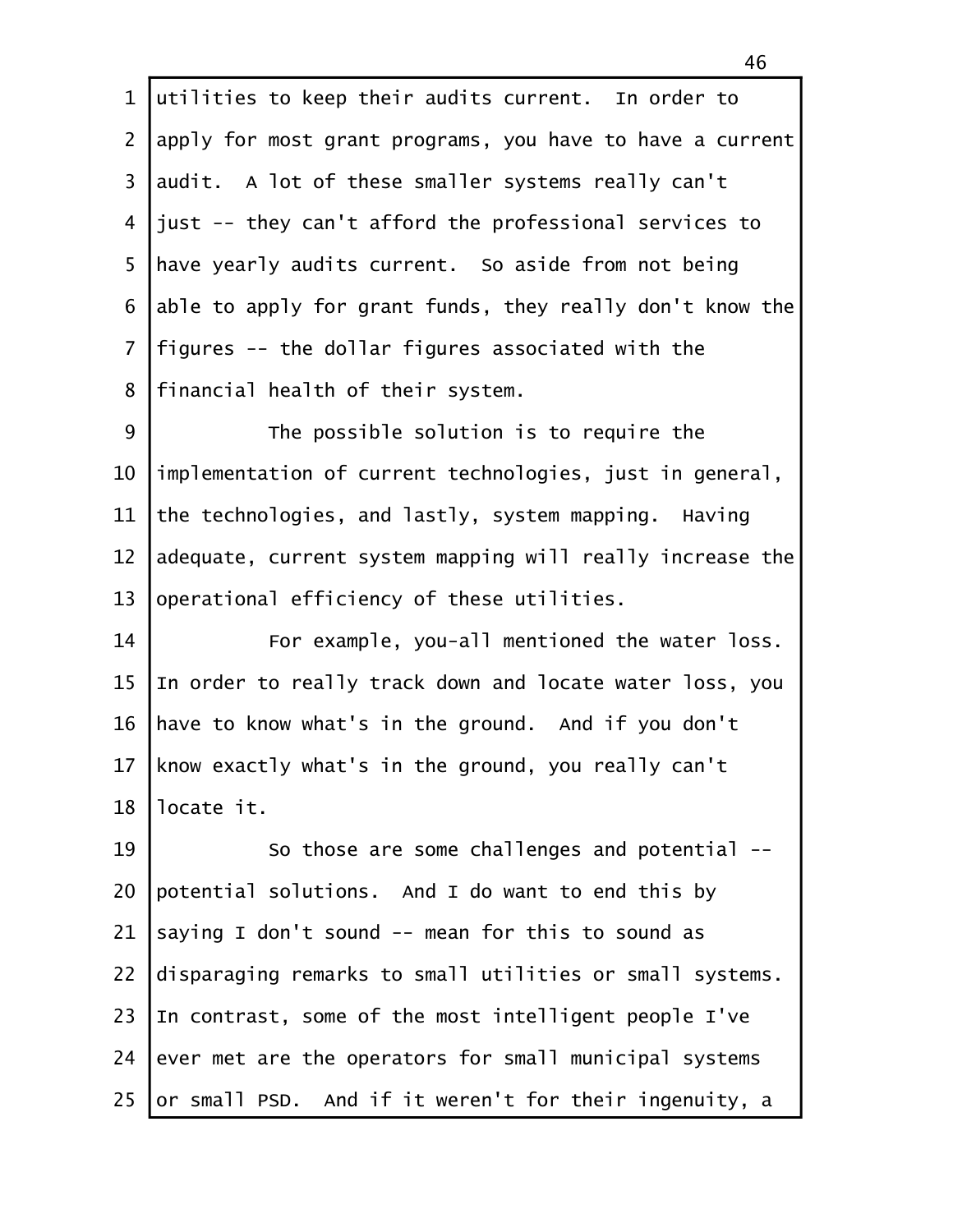1 |lot of these systems would have went defunct years ago. | 2 | We have operators in our region that take | I 3 |equipment that is not meant to be serviceable, and they | actually go to various locations, machine shops, and buy 4 5 |equipment from other suppliers and actually refurbish a | 6 |lot of this equipment that was never designed to be | 7 |refurbished. And if it wasn't for that, they would be | 8 |in a world of hurt. But, anyway, that's just the highlights of the 9 challenges and the possible solutions. And again, thank 10 you all so much for listening. 11 CHAIRMAN CARPER: Senator Capito, what a 12 13 |terrific panel. What a terrific panel. A lot of wisdom | here and a lot of common sense. My dad used to say to 14 my sister and me when we were kids and we would do some 15 boneheaded stunt, Joe, my dad would say to my sister and 16 17 |me, "Just use some common sense." We must not have had | much, because he said it a lot. 18 But a lot of wisdom here. A lot of common 19 20 |sense and a good healthy dose of technology. | All right. Senator Capito, do you want to 21 lead us all? 22 SENATOR CAPITO: Yes. Thank you. And thank 23 24 |all the witnesses, and excellent. I just wanted to start with a quick comment on 25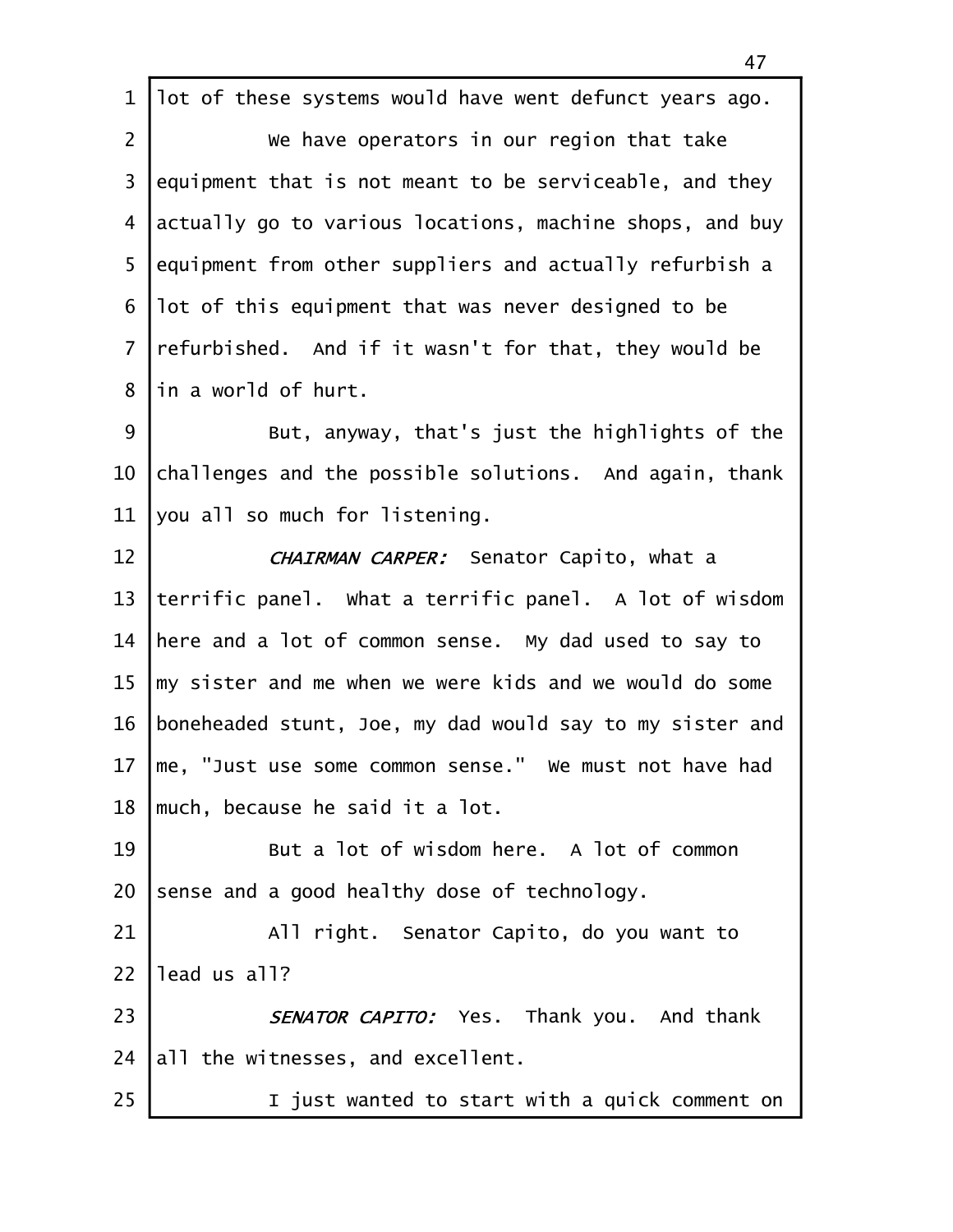1 |the wastewater -- drinking water wastewater bill we've | been talking about and we hope gets signed into law when 2 3 |the President -- when the bigger bipartisan bill passes | in the House. We're hopeful of that. 4

There's a couple of things that you've 5 mentioned, and the reason we get these ideas is because 6 you-all interact with us all the time to tell us where 7 8 the needs are.

I've worked with Senator Booker on the 9 workforce development piece. There is a \$5 million 10 11 |appropriation in there to help. Now, I don't know what | 12 |the solutions are going to be in terms of getting young | people excited about working in the water field, but I 13 14 |think we have to make sure that we're starting with | 15 |that recruitment earlier and also providing the availabilities for that so that the certifications are 16  $17$  there.

18 | The other one is the decentralized systems. I'll have to say my staff here, Travis Cone, made a tour 19 20 |into southern West Virginia and it was -- highlighted a | 21 |lot of abandoned systems that were old coal camps and | other things that are just kind of left in the ground, 22 23 |and that can't be a good environmental situation. So | 24 |we've tried to help address some of that through these | either abandoned or decentralized systems. 25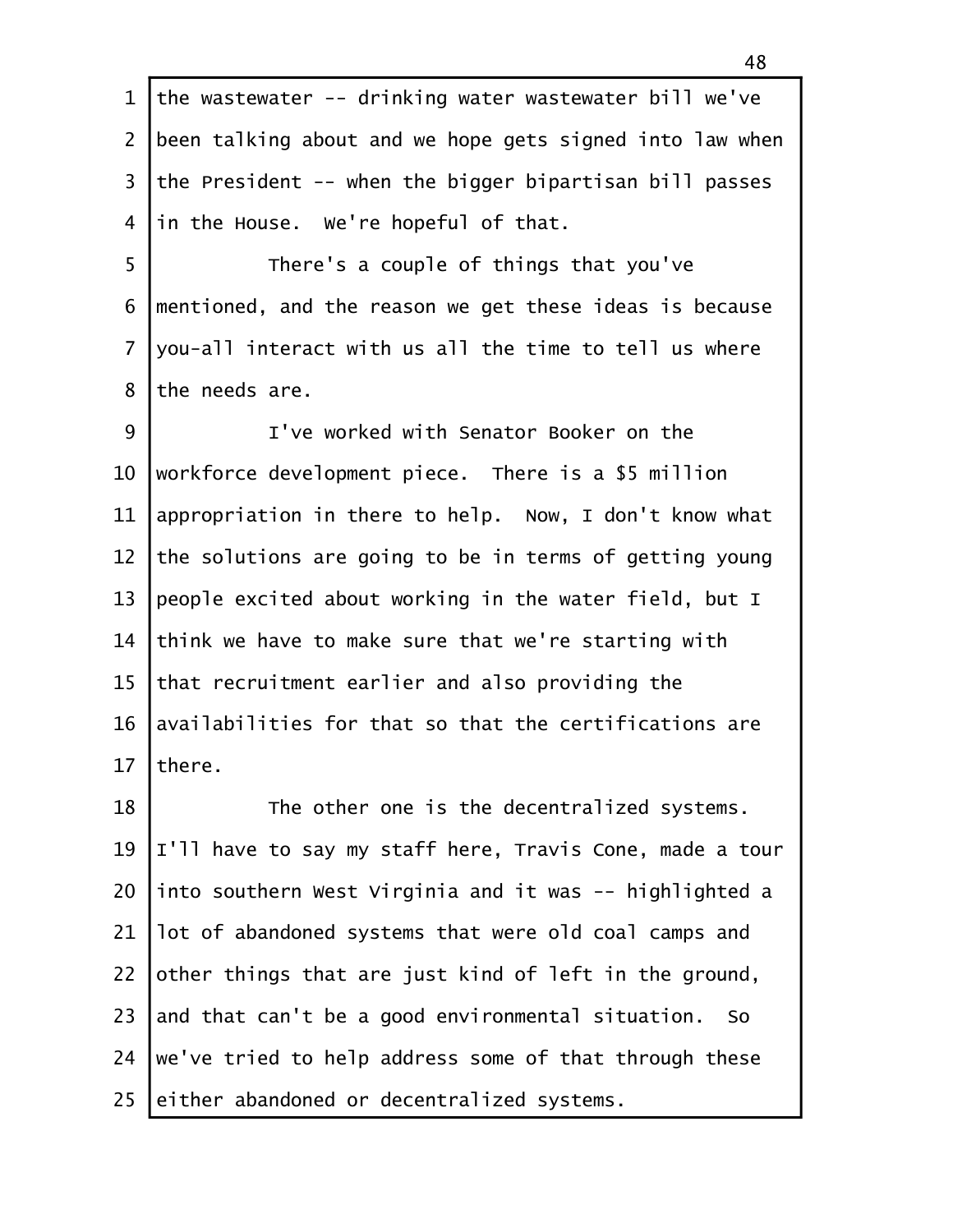1 | And lastly, we also had tried to address the mapping issue in this bill. Realizing that people don't 2 3 |know where things are, as you mentioned, Jason, that we | put some mapping dollars in there -- emphasis in there, 4 availability to be able -- and, you know, with some of 5 6 |the technologies that's available now, it might be a | little easier. But, in any event, you're right, you 7 can't fix something if you don't know where it is. 8 9 | I wanted to ask on the financing thing, | because, obviously, the big thing is the money and being 10 able to cobble money together. So I'll just call you 11 "Wayne," because I know you, Wayne. Wayne, let me ask 12 13 |you this: On the -- when you're -- when you're putting | together -- and I've seen how you do it in terms of the 14 15 |prioritization of certain projects. And you mentioned | the \$400 million in drinking and \$400 million in 16 17 |wastewater projects that are pending in front of you. | 18 |And are you finding that the matches that the locals are | 19 |using, some of the rescue dollars or other dollars, for | 20 |their match more readily? How are these cobbling together? More 21 22 |difficult or easier than they have been, say over the | last four to five years? 23 MR. MORGAN: Thank you for the question. And 24 being a clearinghouse and getting to work with all the 25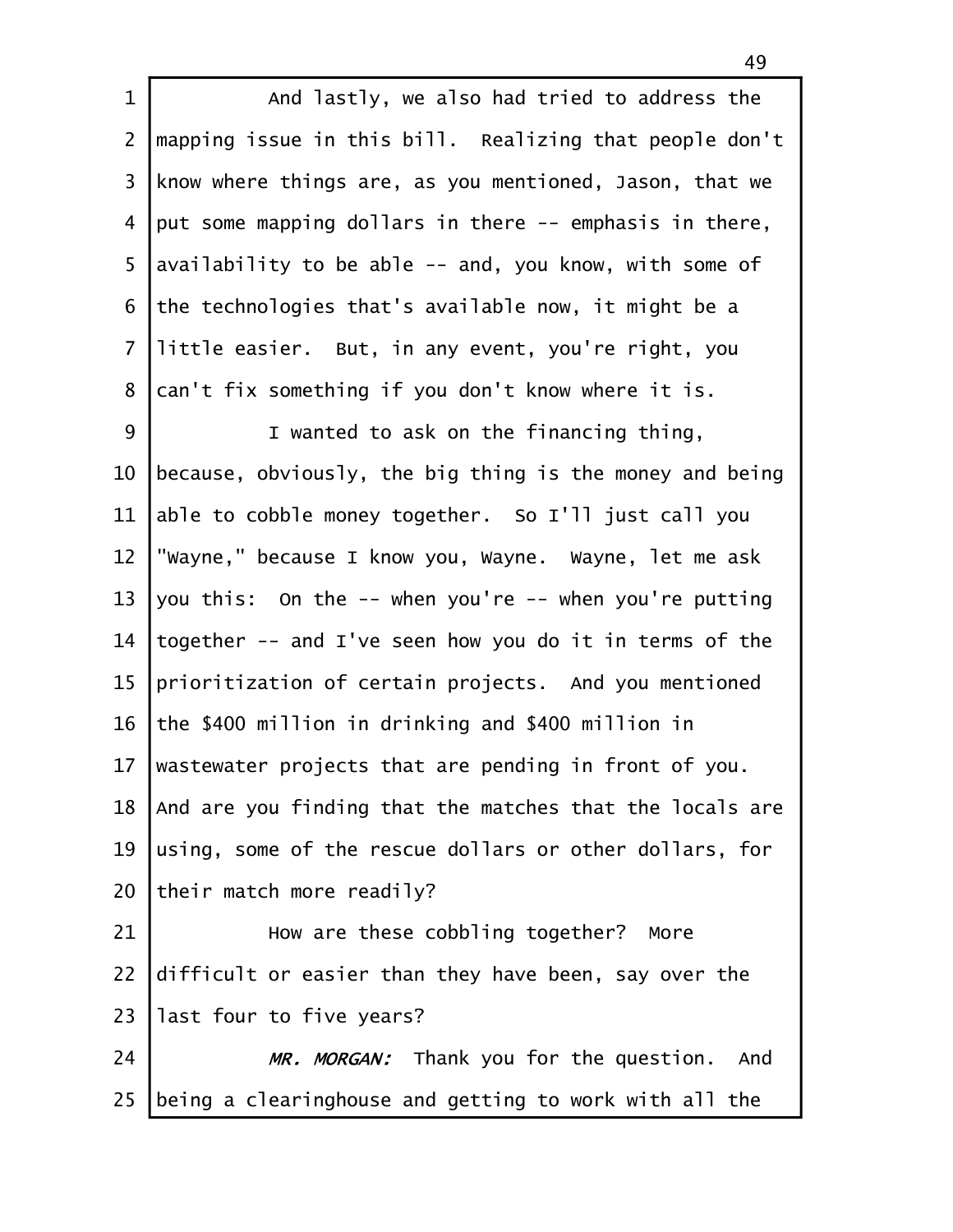1 | funding programs, and I won't go through the litany | 2 |again, but you're working with about ten different | 3 programs. SENATOR CAPITO: Right. 4 MR. MORGAN: So, I was on a project phone call 5 6 |the other day for an \$11 million project, and we've got | USDA on the phone; we've got the SRF program on the 7 phone; we've got IJDC there, so we're putting it 8 together a third, a third and a third. 9 10 | Over the past six months, since the ARPA funds | have become available to the local municipalities, the 11 12 |county commissions, our state funds are set up such that | 13 |they require a 50 percent match from the Infrastructure | Council funding. So many projects that were not viable 14 before, I'll talk about -- although Parkersburg is a big 15 utility and probably capable of going to the market, 16 17 |they do like to keep their rates as low as they can. | 18 |But they came up with half-match with ARPA funds, and | 19 |they put that together with the Drinking Water Treatment | 20 |State Revolving Fund such that they were able, instead | 21 |of borrowing for a \$15 million project, they're | borrowing for \$7 million in loan and they're using their 22 23 |ARPA funds so that the constituents of Parkersburg keep | 24 |their rates as low as possible.

25

And that rolls down to the smallest utility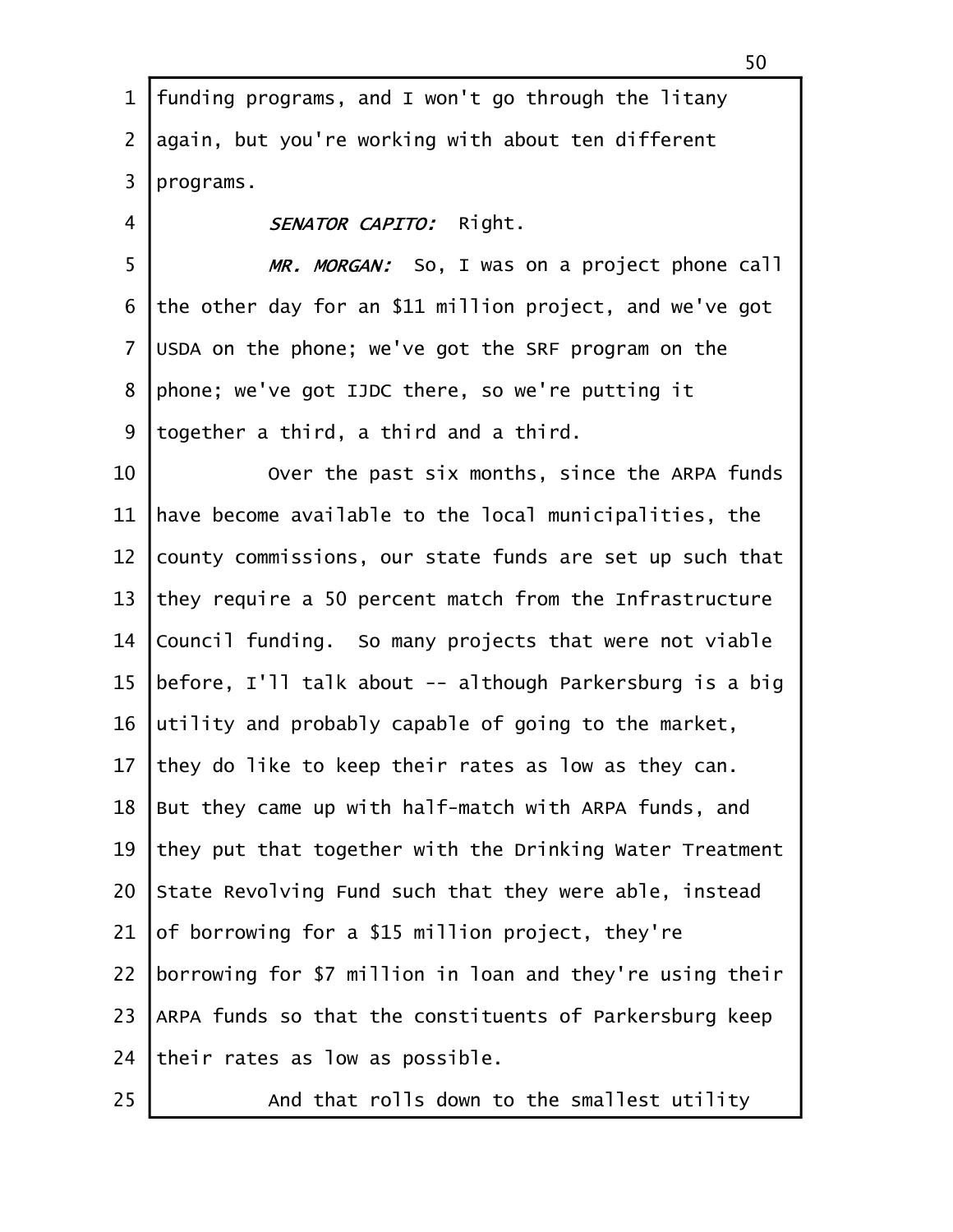1 |that we work with, whether it's in McDowell County with | Jason and his staff, or wherever it may be located. 2 These ARPA funds are becoming more and more prevalent in 3 providing funding for water and wastewater projects. 4 SENATOR CAPITO: Let me ask a quick question, 5 because I heard this in Berkeley County, and that's our 6 7 |-- probably our -- one of our most growing counties, so | 8 |they've got stresses and strains that are different in | 9 |certain parts of the state. But there was a question | 10 |raised as to whether they can go to the open market and | get financing for the systems. 11 In a timing situation, is it quicker if you 12 13 |can go to the open market or -- and more favorable in | the open market? What's the comparison on that? 14 MR. MORGAN: Thank you for the question. And 15 John Reisenweber is our vice chair in the Infrastructure 16 Council as a public member from Berkeley County. And 17 18 |essentially he made the Water Development Authority, | Marie Prezioso, and myself as the Executive Director of 19 20 |the IJDC, aware that Berkeley County has got \$80 million | 21 |worth of needs in water and wastewater. SENATOR CAPITO: Right. 22 MR. MORGAN: That's a big number, but growth 23 24 |is just tremendous there with what's going on there | compared to other parts of the state. 25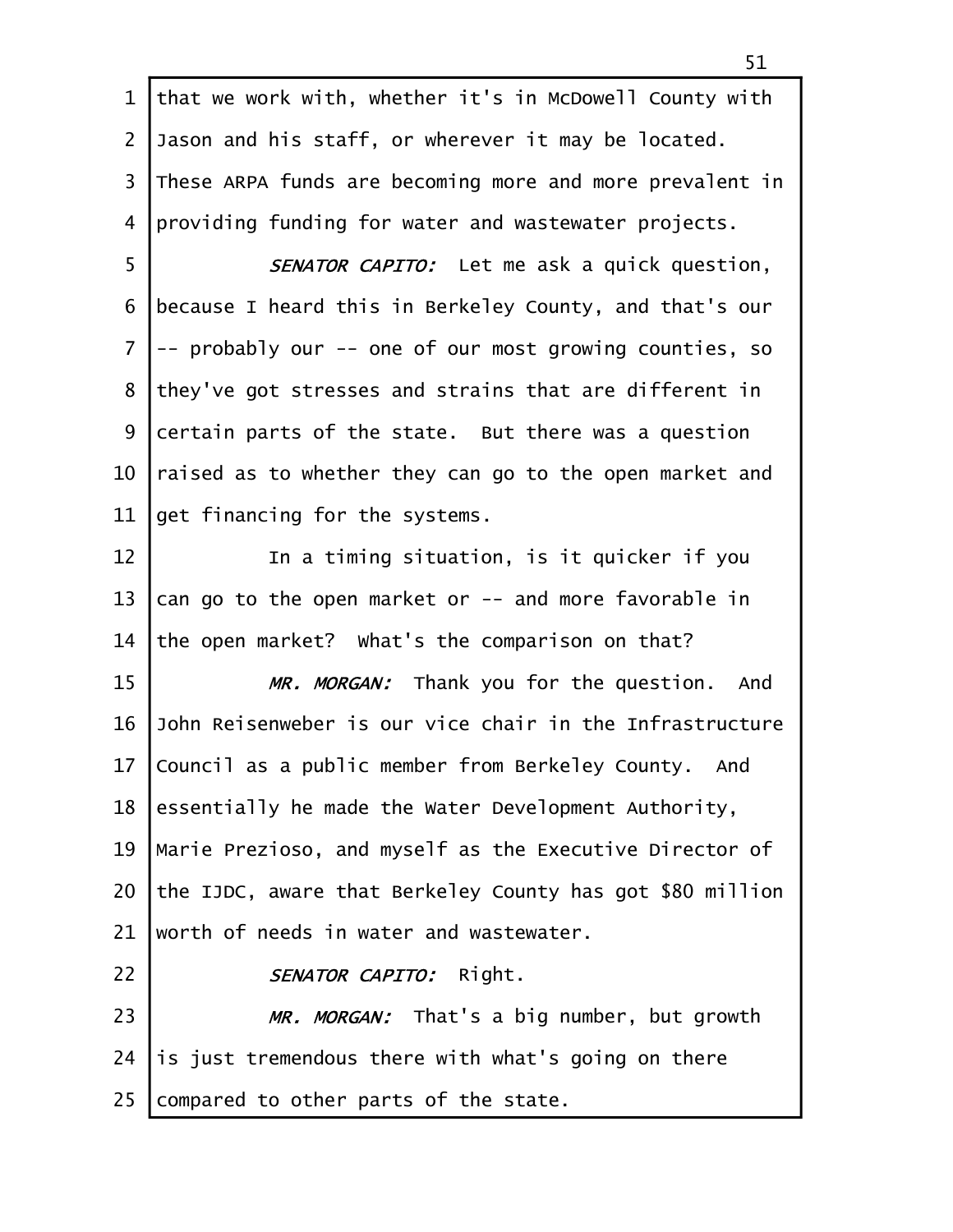1 | USDA announced their rates at our meeting. 2 |They're at 2 1/8 percent for somebody like Berkeley | 3 County PSD, who would only qualify for market rates [11] [11] [11] [11] [11] [1 because the median household income there is high, and 4 we're at 2.75. So kind of like a water plant in 5 Lewisburg, that's a \$30 million project, that a lot of 6 funding programs have to come together to make the 7 8 |funding work for, our first thought about that when we | 9 |were talking with Mr. Reisenweber, who represents the | 10 |eastern panhandle on our Council, was it's not something | IJDC can do, it's not something USDA can do, but the 11 12 |Water Development Authority might be able to go to the | 13 |public market for them and finance the whole thing. And | 14 |that way you're using the state audit or the state | 15 |standing behind those numbers for Berkeley County. And | 16 |it even becomes more important for small utilities to be | 17 |able to use the state to be able to do that. | So we're going to figure out a way to get 18 19 |Berkeley County a large amount of money that they need, I because, otherwise, they won't be able to accommodate 20 21 this growth.

And they've had some industries that want to 22 be there. They're on I-81. They've got, you know, 23 24 |everything there, the Shenandoah River, the Appalachian | Regional Trail. It's one of the most beautiful places 25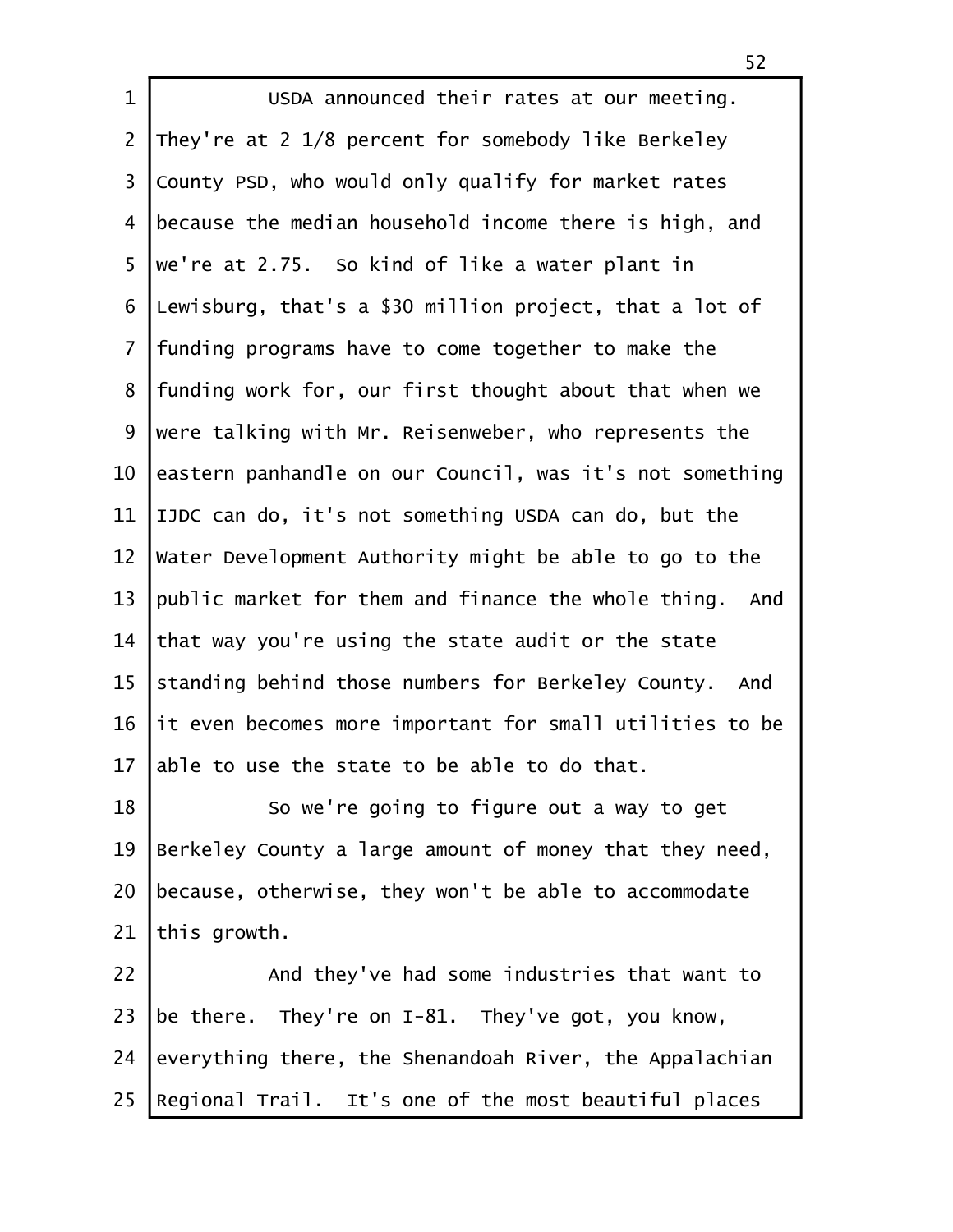| 1               | you can get to as close as Washington, D.C. and          |
|-----------------|----------------------------------------------------------|
| $\overline{2}$  | Baltimore and New York City. It's just an opportunity.   |
| $\overline{3}$  | <b>SENATOR CAPITO:</b> Okay. Thank you.                  |
| 4               | CHAIRMAN CARPER: Thank you.                              |
| 5               | Thanks very much for those -- those responses.           |
| 6               | Senator Manchin.                                         |
| $\overline{7}$  | <b>SENATOR MANCHIN:</b> Thank you.                       |
| 8               | I don't know whether it's working or not. Can            |
| 9               | you hear me?                                             |
| 10              | Anyway, wanting to follow up on that, a lot              |
| 11              | of the money -- you know, the country is just about      |
| 12              | divided, not just "about." It really is divided between  |
| 13              | rural and urban.                                         |
| 14              | The moneys that are available due to match               |
| 15              | down, do you find that there's less opportunities in     |
| 16              | rural, as far as the amount of money that you're         |
| 17 <sub>2</sub> | competing for, versus what's going to urban?             |
| 18              | And I'll tell you the reason why. I know in              |
| 19              | hospital funding and education funding, every time there |
| 20              | is education in basically a category, whatever the       |
| 21              | category may be $-$ it could be water and sewer $-$ that |
| 22              | most of the money is doubled up because the return on    |
| 23              | investment basically is the fed, because so many people  |
| 24              | in a concentrated area. If the federal government puts   |
| 25              | \$10 million where there's 200,000 people, there's a     |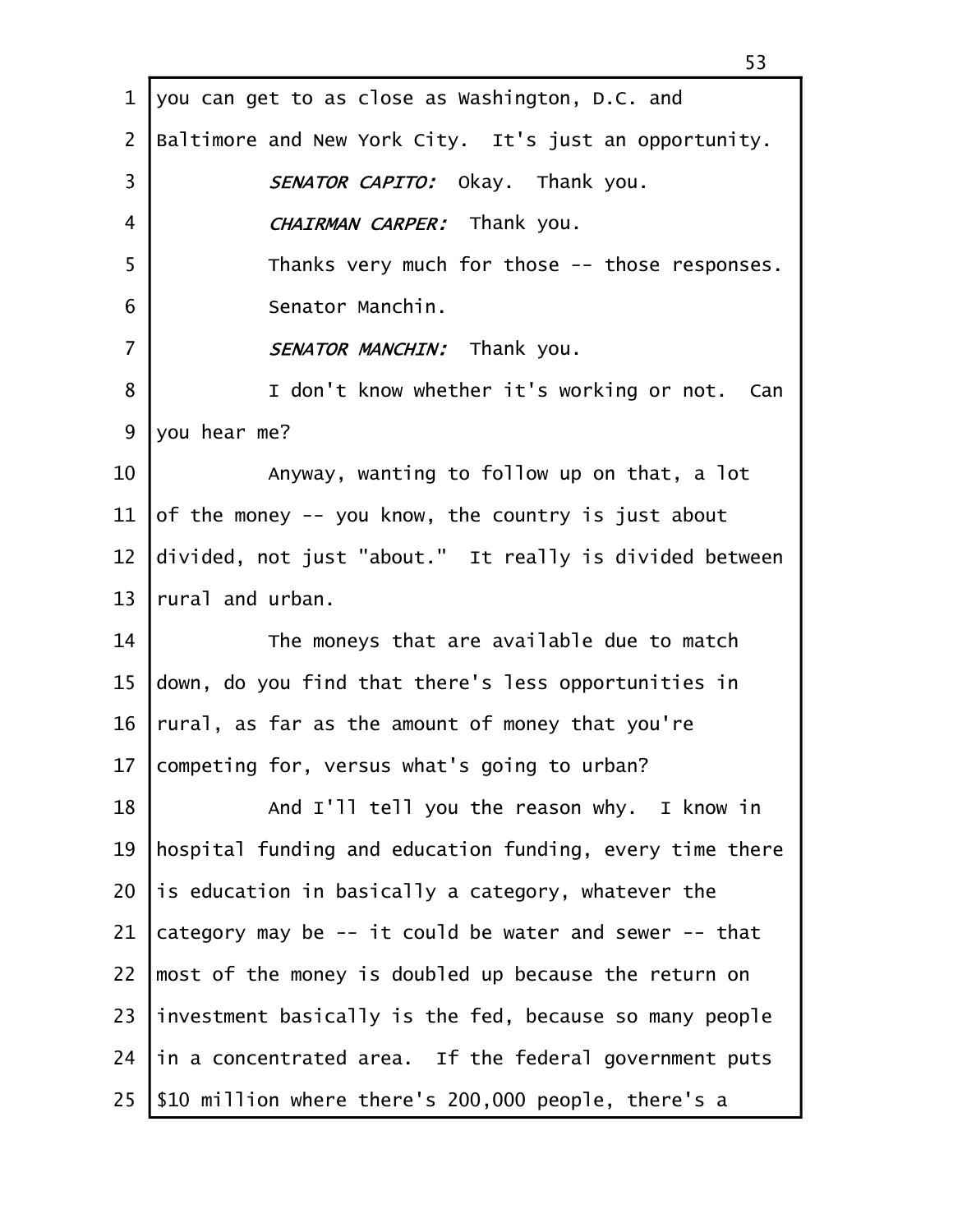| $\mathbf{1}$    | better return, showing you're helping more people for    |
|-----------------|----------------------------------------------------------|
| $\overline{2}$  | less money, than if you go and spend \$10 million and    |
| $\overline{3}$  | there's only 50,000 people. That's the problem we have.  |
| 4               | We've been trying to $-$ all of us have been             |
| 5               | trying to work to basically cut out 20 percent of any    |
| 6               | funding that comes from Washington must be dedicated to  |
| $\overline{7}$  | rural America, so that pot of money can only be accessed |
| 8               | by rural parts of the country. If not, they get left     |
| 9               | behind.                                                  |
| 10 <sup>°</sup> | And I don't know if you see that at all in,              |
| 11              | you know, I mean the demand you have and the need that   |
| 12              | we have in rural west Virginia -- which our whole state  |
| 13              | is rural -- is a lack of federal funding we need to      |
| 14              | match down to all these programs, whether you can match  |
| 15              | them or not, aren't available because of the federal     |
| 16              | dollars? Are you finding that?                           |
| 17              | MR. MORGAN: That's very true, Senator                    |
| 18              | Manchin. You know, we talked about Parkersburg just      |
| 19              | because it was a recent project. They could go to the    |
| 20              | open market. Berkeley County could go to the open        |
| 21              | market. They could find funding in other locations,      |
| 22              | because they're large utilities. But the small           |
| 23              | utilities don't have that luxury. They've got to depend  |
| 24              | upon federal dollars; they've got to depend on state     |
| 25              | dollars.                                                 |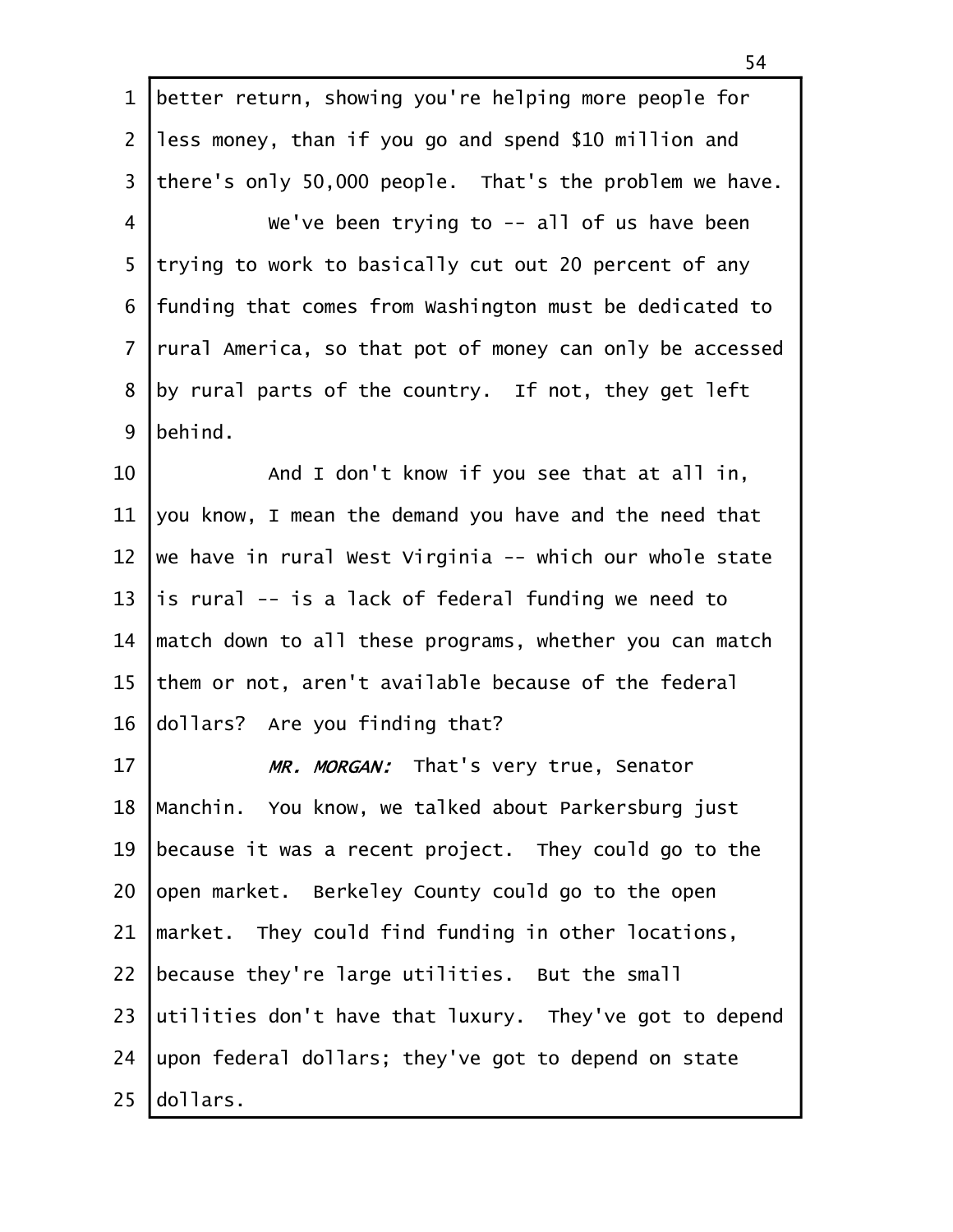And I'll go back to the reason I started in 1 2 |this industry, when I wanted to become a civil engineer | 3 |at WVU and they said there's 75 percent grant funding | 4 | from the SRF Clean Water Act.

We may never get back to that level of 5 6 |investment, but that's how the sewer systems got built | 7 |in the United States was with that program, just like | 8 the interstate program.

SENATOR MANCHIN: Well, the whole thing I 9 10 |wanted to -- you know, 66 million people live in what we | consider rural America. Sixty-six million. We want to 11 make sure the funds are dedicated to where you-all have 12 at least -- you know, if you're competing, you're 13 14 |competing with another rural part of the country, not | 15 |with urban, not Chicago, not New York or any of that. | 16 So those are the things we want to make sure. The same of the sure  $\vert$ 

17 | The next generation of water utility workers, | 18 |we have a hard time finding utility workers, especially | in smaller, rural areas, so we see a lot of deferred 19 20 |maintenance, or a lack of knowledge of how to maintain | 21 |properly because they can't find the proper people to | 22 |run the smaller PSDs.

Are you having that problem? Do you see that 23 in West Virginia, and pumps and all that? 24

25

Todd, you might want to answer that one.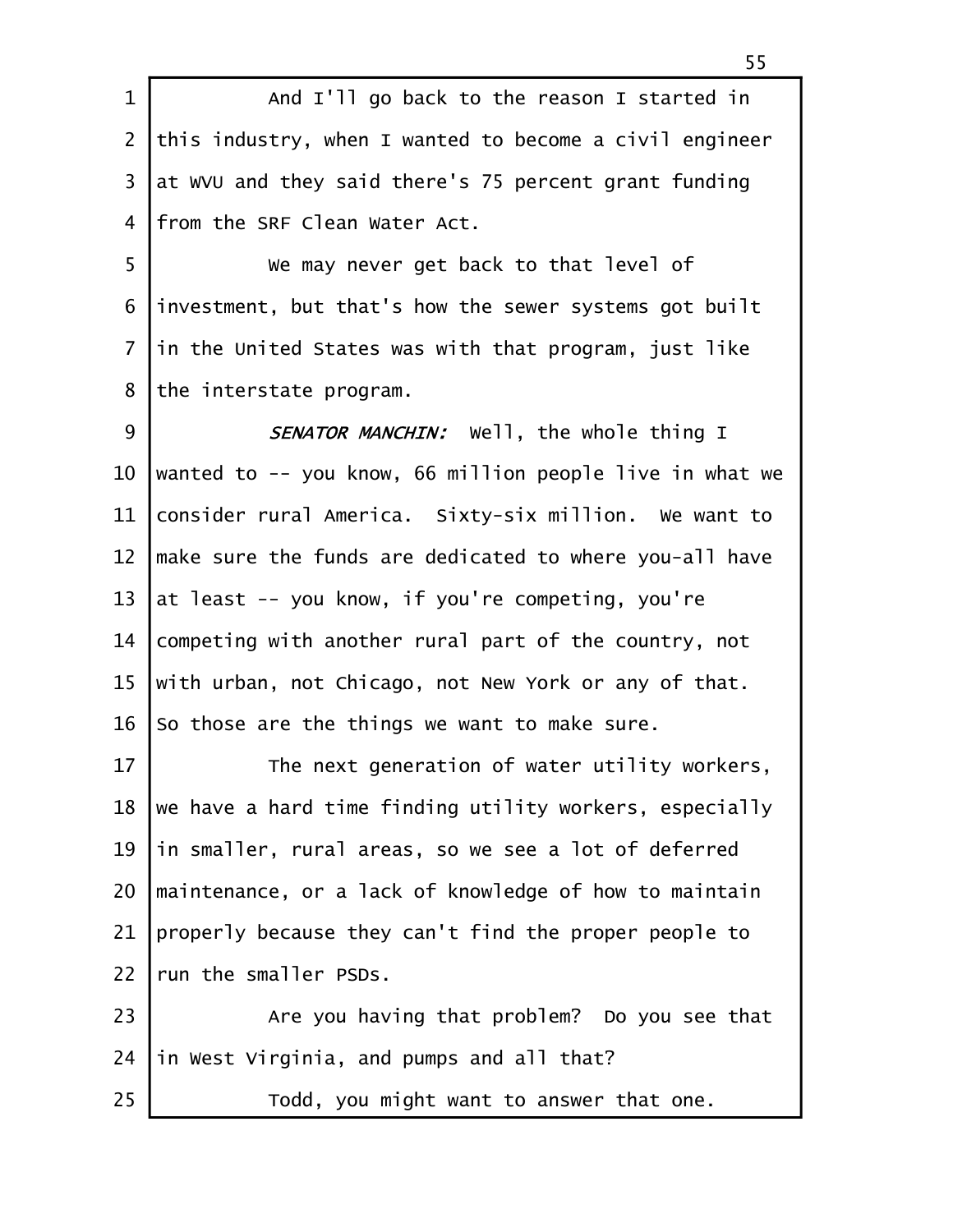1 | MR*. GRINSTEAD:* Yeah, we absolutely see that. | 2 Thank you for the question.

West Virginia Rural Water Association has a 3 program now that we are operating. We're in a pilot 4 5 |program. We're about five months into it that where we | have an apprenticeship program where we took on the -- I 6 7 |don't want to call it a burden, but we took on the task | 8 |to do workforce development, and we're doing it in two | 9 |ways. One is through our apprenticeship program where | 10 |we have folks who want to be in the industry. We get | them in there, get them certified. 11

SENATOR MANCHIN: What are you doing with the 12 program -- how are you -- how are you advertising to 13 have my child, my grandchild interested in that? How 14 are you going about reaching out? 15

MR. GRINSTEAD: We'll be going to job fairs. 16 17 |We'll be going to high schools talking to guidance | 18 |counselors. That's the second leg of this I was getting | 19 |to, the fact that there's a lot of young folks don't | 20 |even know we're an industry. All they know is they turn | 21 |on their faucet, they get water; they flush the toilet, | 22 |it's gone.

So we're taking that task on to try to market 23 24 |this industry to let people know -- young people know | that this really is an industry, it's a good paying 25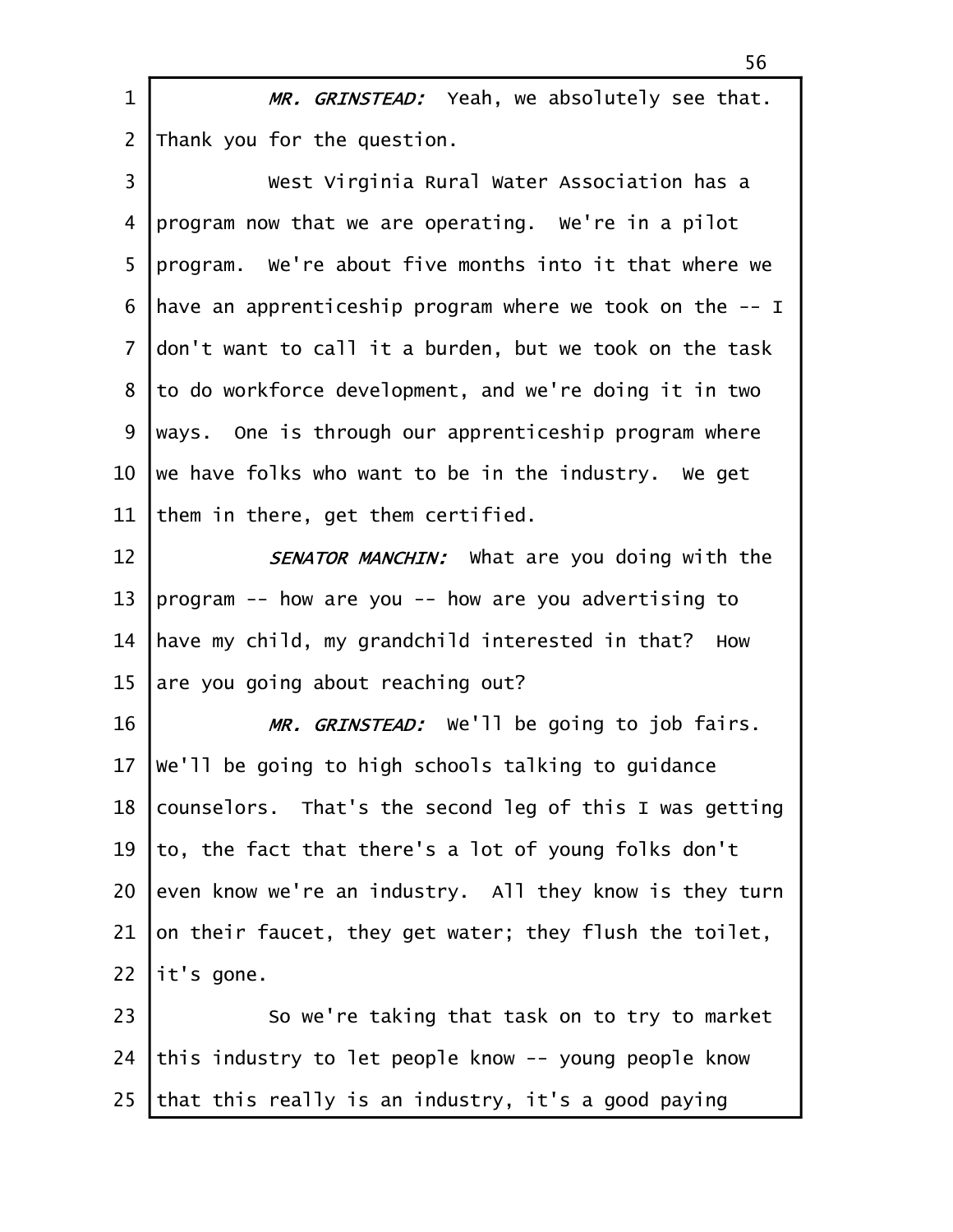industry, great benefits, longevity. 1 2 | I mean, we're at the point now, over the next | 10 years, we're going to lose 30 to 50 percent of our 3 workforce. 4 SENATOR MANCHIN: Anybody speaking to 5 6 |technical colleges teaching any of these courses that | you recommend? Have you talked to them about it? 7 MR. GRINSTEAD: Yeah, there's some of that 8 9 |going on, and there's some partnerships right now we're | 10 |working on. We're even looking at partnering to where | 11 |we can get some young folks that are still in high | 12 |school, get them into these water plants and wastewater | plants and let them kind of see what goes on, and they 13 14 |can choose their career path based off of that. And | 15 |then they can dovetail right into an apprenticeship | 16 |program at a local utility or a utility around us. We | 17 are working on that.

SENATOR MANCHIN: Jason, finally, I know that 18 19 |Shelley's staff and my staff, all of us have been | 20 |working on this internet -- internet connectivity. You | 21 |guys have been right on the front edge of this and working it hard. 22

23 | If we don't fix it now, it's never going to be | 24 |done. If we can't get this state connected in the next | few years with the amount of money that we're going to 25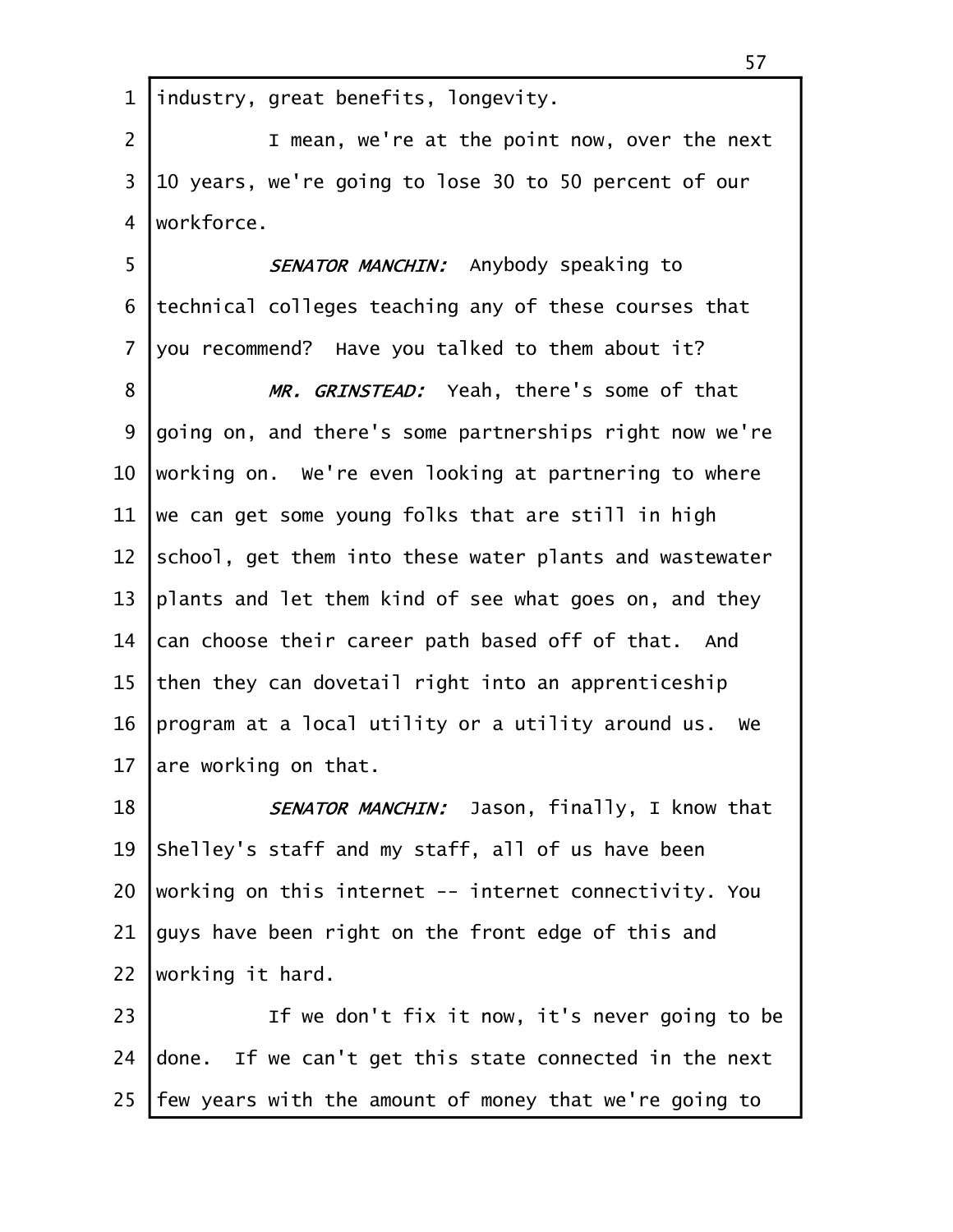be throwing into it and putting into it, then I think 1 2 |rural America will be lost and left behind forever. | 3 | So I hope that there's a plan -- a statewide | plan. And I know that you-all showed us your regional, 4 and it could be as a statewide model. Is anybody in 5 6 Charleston and from the Council, are they all buying the character of  $\sim$ 7 |onto this? Because, as the money comes, the money | you-all have, and if the -- when the infrastructure bill 8 passes, there will be tremendous dedication, tremendous 9 10 |dedication towards internet connectivity. | Maps are horrible. We're trying to get those 11 12 |realigned. So give me your best shot at the 13 |opportunities that we have and if it can be done. | MR. ROBERTS: Thank you, Senator. That's a 14 15 |good question. And yes, we do -- we do have a plan for | 16 |doing a statewide analysis of broadband needs, basically | 17 |making a bigger version of what we showed to you with | 18 |the southern West Virginia. 19 | *SENATOR MANCHIN:* Right. MR. ROBERTS: We actually received \$300,000, 20 21 |not Region 1, but Regional Optical Communications, our | 22 |joint nonprofit. SENATOR MANCHIN: Right. 23 MR. ROBERTS: We received \$300,000 from ARC, 24 actually just last month, for the match to serve towards 25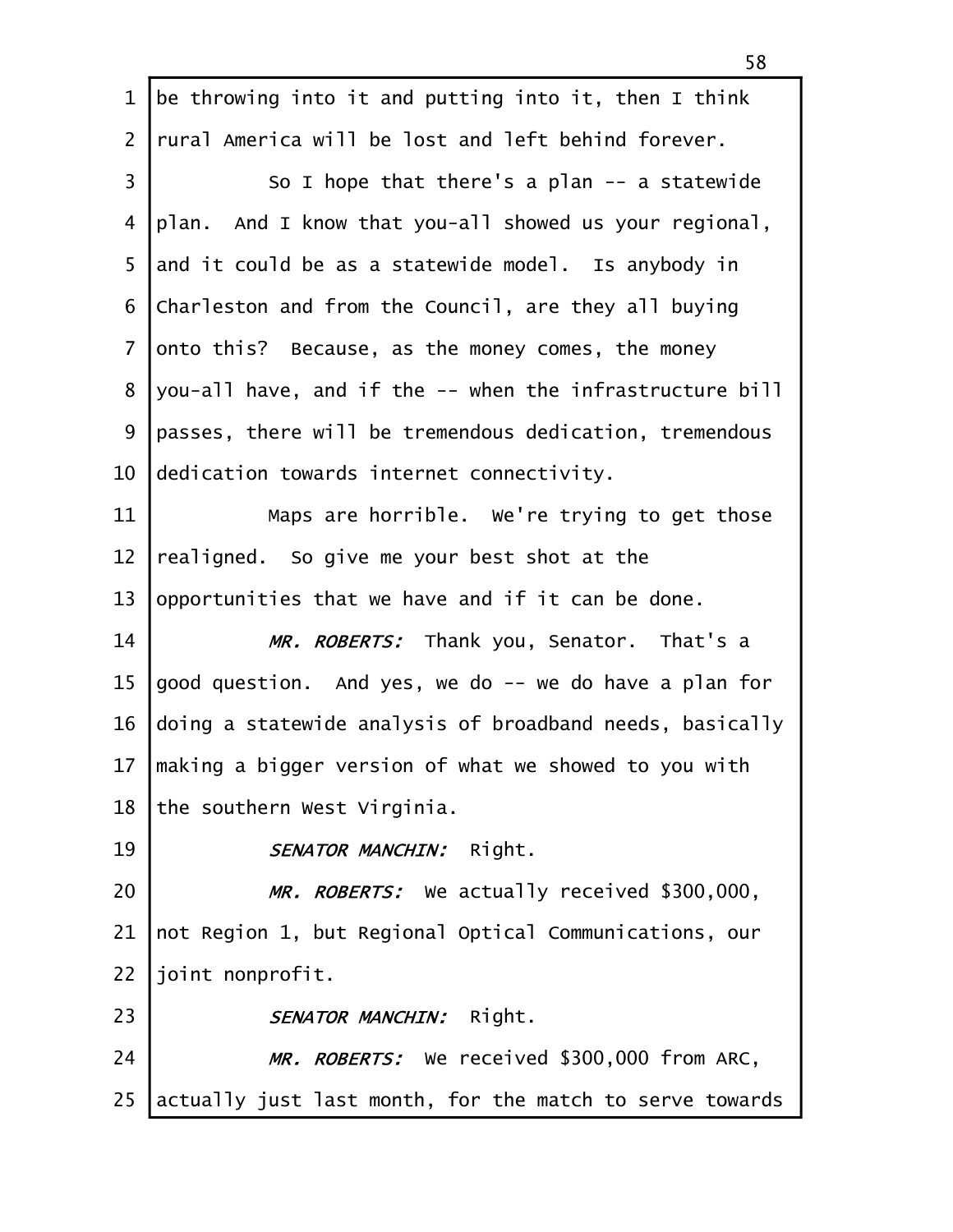1 |a U.S. EDA application to essentially do a statewide | broadband study replicating the ROC model, looking where 2 3 |eligible areas are --SENATOR MANCHIN: You might want to explain 4 your model, because your model basically showed how you 5 6 | could take that area and have everyone connected. | MR. ROBERTS: Yes, sir. We used HUD, CDBG 7 8 | funds, Region 1 PDC using Wyoming County as an | 9 | applicant. 10 | *SENATOR MANCHIN:* Right. MR. ROBERTS: Region 4 PDC used Webster County 11 12 |as an applicant, and then we combined those funds and | went to U.S. EDA. Essentially, we had \$500,000 to look 13 14 |at a regional broadband analysis, and we looked at the | FCC eligible areas, eligible areas based on low to 15 moderate income for HUD funds, for USDA funds, for 16 distressed areas for ARC funds. 17 And we teed up about 80 projects, 18 19 |implementation projects. We had really detailed 20 |planning. I don't want to say engineering, but we had | 21 |almost pre-engineering information. And that served as | basically a playbook for the past four or five years. 22 Whenever a pot of funds became available, we just 23 plucked a project out of that ROC study, went to the 24 funding sources. And we've submitted, I think, 26 or 28 25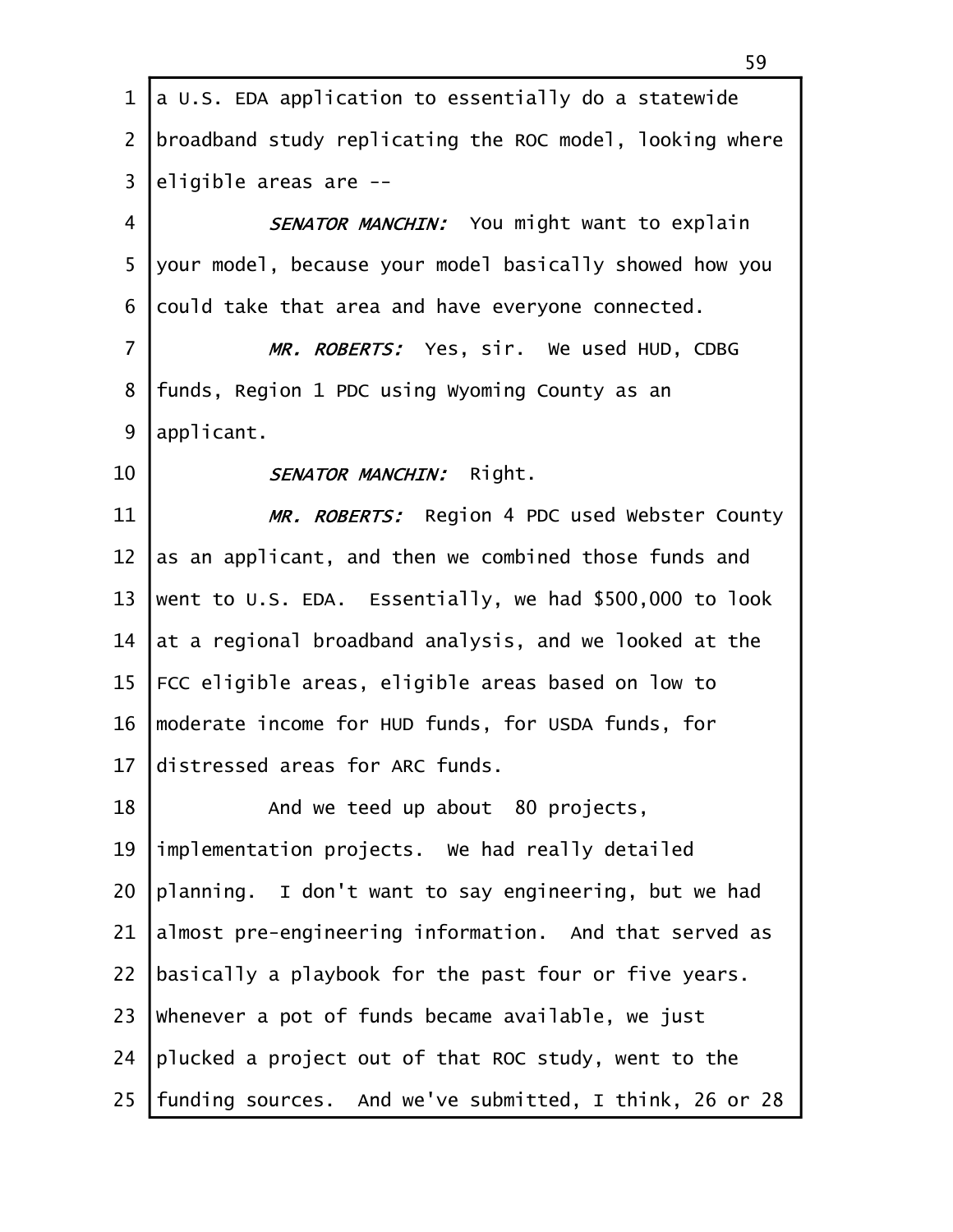| $\mathbf{1}$   | applications, Senator, from that.                       |
|----------------|---------------------------------------------------------|
| $\overline{2}$ | And that's exactly what we're trying to                 |
| $\overline{3}$ | replicate through the statewide study.                  |
| 4              | SENATOR MANCHIN: Well, I hope you-all push it           |
| 5              | through. And I want to thank all of you for that and    |
| 6              | thank you all for being here.                           |
| $\overline{7}$ | And I want to recognize Mayor Rappold back              |
| 8              | there, Rob, one of the most active, involved mayors in  |
| 9              | the state of West Virginia, and also a Woodrow Wilson   |
| 10             | graduate, and a dear friend. Thank you.                 |
| 11             | Thank you, Senator.                                     |
| 12             | CHAIRMAN CARPER: You bet. Thank you,                    |
| 13             | Senator, Chairman, Governor, for joining us.            |
| 14             | UNIDENTIFIED SPEAKER: There they go again.              |
| 15             | <b>SENATOR MANCHIN:</b> There we go again, John.        |
| 16             | <i>UNIDENTIFIED SPEAKER:</i> There they go again.       |
| 17             | <b>CHAIRMAN CARPER:</b> Sorry. Mother of future         |
| 18             | governor. We'll see.                                    |
| 19             | I remember when I was a kid coming back to              |
| 20             | Beckley visiting. I'd always go with my sister and stay |
| 21             | with grandparents in Beaver -- Daniels. Daniels. They   |
| 22             | call it Daniels. And I'd spend nights there at my       |
| 23             | cousin's house in Beckley. My parents owned Patton's    |
| 24             | Market on Harper Road.                                  |
| 25             | And I remember once one of my cousins, about            |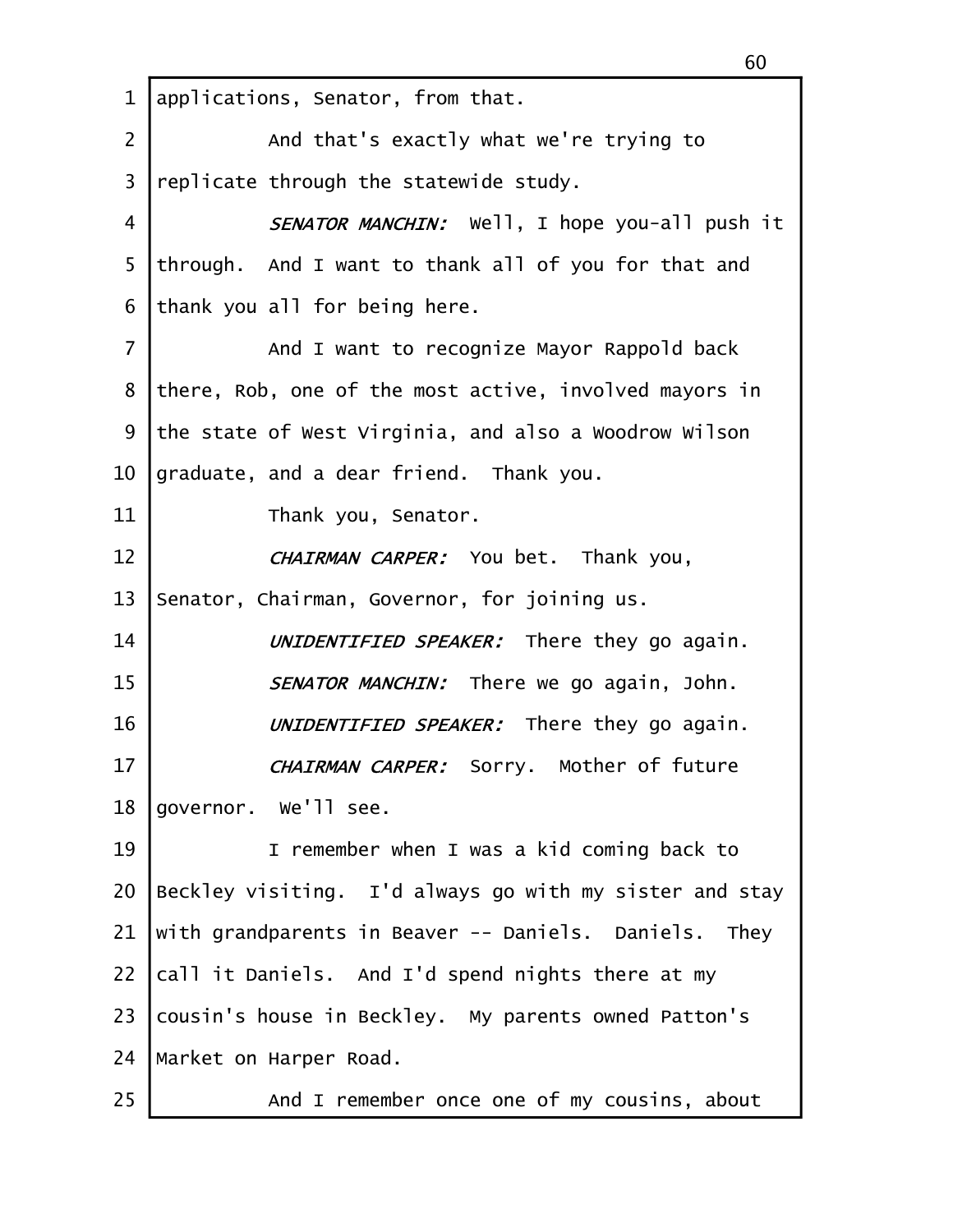$1$  |the same age as me – Ed Patton – his brother Dan, who  $\hskip10mm$  | was in the same high school graduating class with Gayle, 2 3 |and we'd work at Patton's Market. And one afternoon, | Dan Patton, who was working at the local radio station 4 5 |said to Eddie, his younger brother, "How would you like |  $6$  |to come to the radio station?"  $\,$ And we said, well, we'd like to go there and 7 8 |see what radio stations are like, AM radio. And they | 9 |let us go on the air. I can't believe that. I was, | 10 |like, 12 or 13 years old, and they let us sing a song. | And we sang. 11 SENATOR MANCHIN: This is going downhill fast. 12 CHAIRMAN CARPER: Robert Mitchum had a big 13 movie called Thunder Road, so we all sang Thunder Road. 14 But I love music. That's where this is going. 15 16 |I love music. And I'm always looking for ways to 17 |connect ideas, and even legislation, with music. And | 18 |the song that's going through my head right now is: | "They say the best things in life are free, but you can 19 20 |give them to the birds and bees 'cause I want money. | 21 |That's what I want." And that is what we are hearing, there is a 22 23 |great need for money. There is a great demand for | money. And as it turns out, we're like this close. 24 What we're doing, we're this close. The federal 25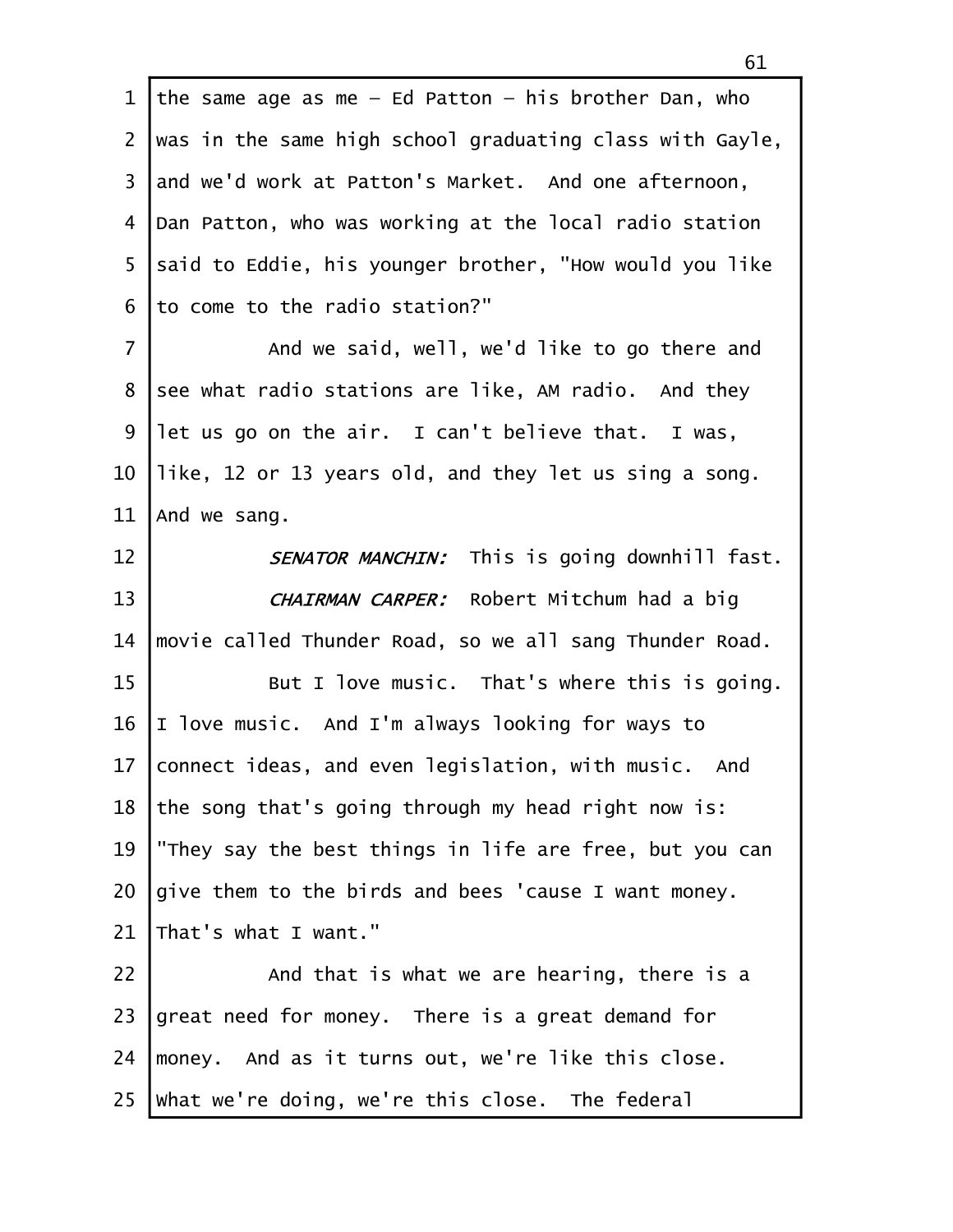government is getting -- unleashing a torrent of money 1 2 |for all kinds of good causes: roads, highways, bridges, | 3 |internet, rail, airports, water. I mean, we're this | close. 4

And in the Old Testament, Moses on top of the 5 mountain, you know, God said, you can go to the 6 mountaintop and see the Promised Land, but you're not 7 going to get there. It will come later. 8

Well, we're at the mountaintop. We are at the 9 mountaintop. We can see the Promised Land. We're like 10 11 | this close.

Like, Joe is a former quarterback, and you 12 13 |know how you're pushing the football, you're pushing the | football down the line. You got it in the 20-yard line, 14 your 10-yard line, you're like pounding it on the ground 15 16 |at the end zone. We're like on the end zone. We're | 17 |inside the red zone. We're on the end zone. We're | 18 |right at the end zone. We've got to get this ball into | 19 the -- into the end zone.

20 | I have a couple -- let me just say, sometimes | 21 |we have a diverse panel. What I will do is ask each of | 22 |the witnesses to point out to us some of the points -- | 23 |major points and important points where you think there | 24 |is agreement. Just maybe each of you like mention three | areas where there is like really clear agreement. 25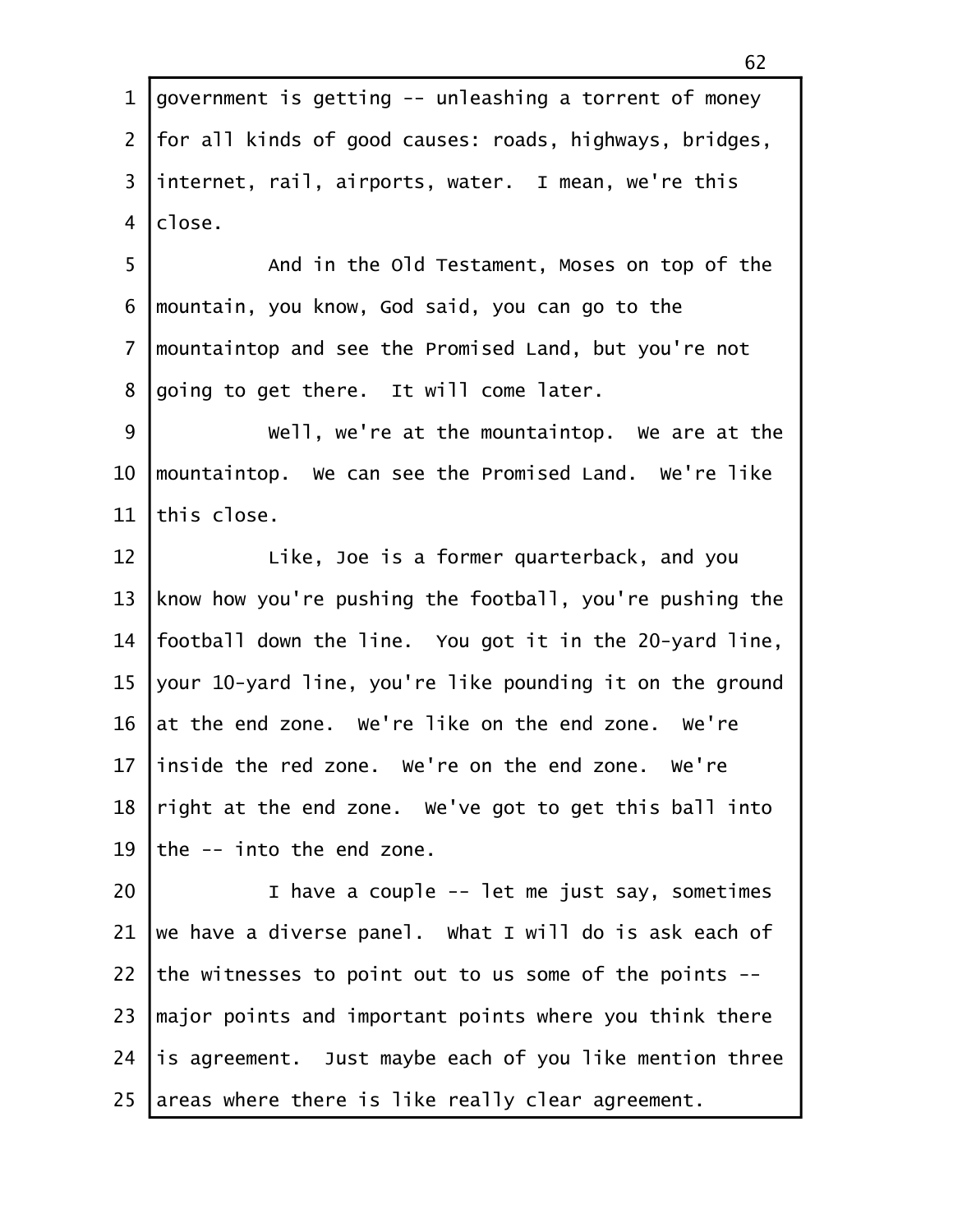And, Jason, why don't you -- and if you don't 1 2 | come up with three, two, but where do you think there's | consensus in a path forward for us? And we would 3 welcome that. 4 5 | MR*. ROBERTS:* Thank you, Senator. I think, based upon talking to funding 6 agencies, and IJDC, and Water Development Authority 7 8 |officials, I think one of the biggest needs that we all | 9 |agree on is the rate adjustments, you know, the minor, | frequent rate increases. That's one. 10 11 | I think the consolidation or regionalization | is another one, and then some mechanism to fund 12 13 | operators is probably the third. I think those are three massive issues facing 14 15 |the utilities, and so we all seem to be in consensus. | The people that work in this in the trenches every day, 16 17 |that seems to be the high points for all of us. | CHAIRMAN CARPER: All right. Good. Thank you 18  $19$  | for that. Wayne, please. 20 MR. MORGAN: I'm going to follow up on what 21 22 |Mr. Roberts just said is rate affordability is huge. It | 23 |comes up in every municipal meeting that you go to when | 24 |you're out there working with a municipality. And the | SRFs are already set up to create rate equity. 25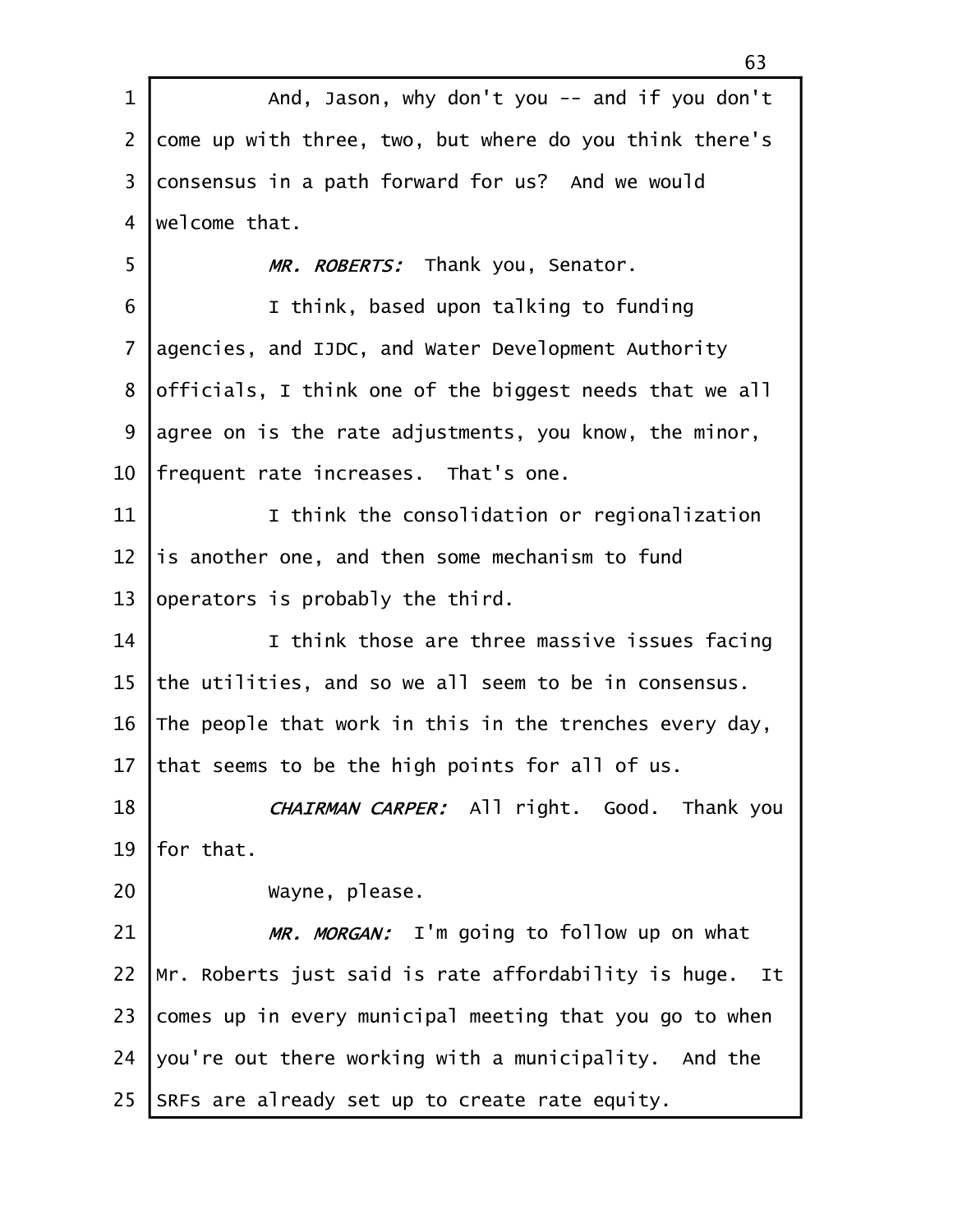1 | In other words, if you have high rates, you 2 |qualify for a lot of grants. If you have low rates,  $\qquad \qquad$  | 3 |you're going to get a loan. So I think the programs are | already set up that way. Just continue to have the 4 5 |programs set up in such a manner such that we get rate | 6 equity as we move forward. I won't mention the need for funds for 7 infrastructure, because there's already a lot of 8 9 |agreement on that. But if we don't have funds in there | 10 |for a workforce replenishment plan, we're going to have | problems. And I think there's a lot of agreement that 11 12 |we need a rate force -- or a workforce plan in place so | 13 |that we can get new workers as we move forward. CHAIRMAN CARPER: Good. 14 SENATOR MANCHIN: Can I -- 15 CHAIRMAN CARPER: Yes, please. 16 SENATOR MANCHIN: -- jump on that right there? 17 CHAIRMAN CARPER: Jump right in, Joe. 18 SENATOR MANCHIN: The Infrastructure Fund -- 19 20 |the State Infrastructure Fund, it was based on -- rates | 21 |were based on how it would help people based on were | 22 |they paying at least the 3,000-gallon, you know, based | 23 on water. 24 | Is that still how that's done? I thought it | was thirty-some dollars, thirty-six to thirty-nine 25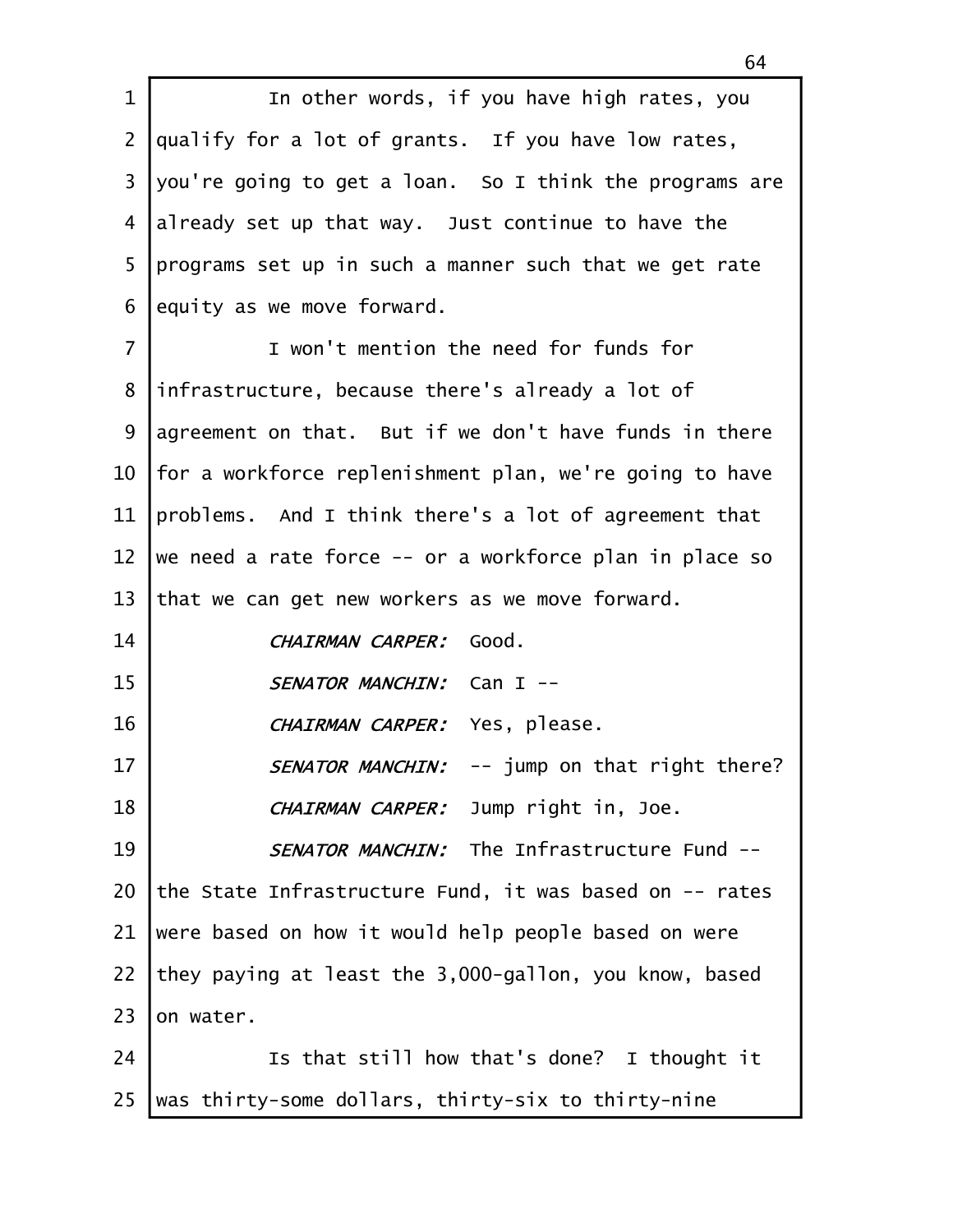dollars for the first 3,000 gallons. 1

MR. MORGAN: You're exactly right. We follow 2 3 |the SRF program pretty much. We're just a little bit | higher, but 3,400 gallons of water is what an average 4 West Virginian uses. That was established by the 5 6 | Council.

## 7 | *SENATOR MANCHIN:* Yeah. |

MR. MORGAN: And if your rates are less than 8 9 |one and a half percent of the MHI, then you're going to | get a loan. If you're between one and a half percent 10 11 |and two percent, we're going to give you a when the land two percent, we're going to give you a half-a-million-dollar grant and lower rates. 12

13 and if you've got --

SENATOR MANCHIN: How many areas in our state 14 15 |are below? Because I could never get them to raise it. | 16 |And I understood the hardships, but then it was a conundrum because they couldn't qualify. We wouldn't 17 18 |even consider them when they were so far off. They | wouldn't raise their rates. 19

MR. MORGAN: Well, that conundrum is what 20 21 |we're talking about here, and what Mr. Roberts mentioned | 22 |is when you have rates less than one percent of the MHI, | you're going to qualify for 20-year funding at 23 24 |2.75 percent from us, which is not a great rate when | you're giving one percent, 40-year money to people that 25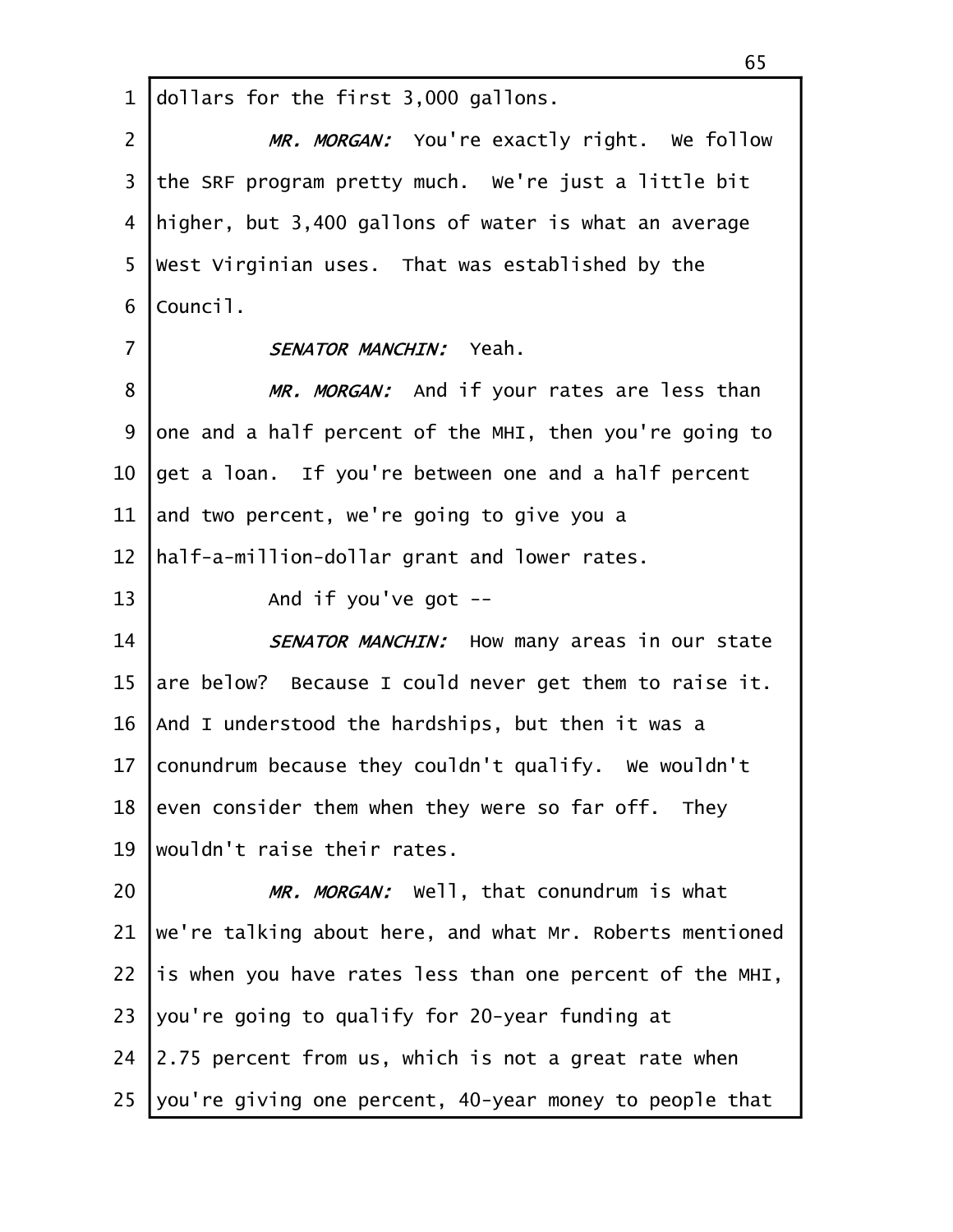1 | have high rates.

2 So we need to address that issue and the the state of the state is supported to address that issue and the state  $\vert$ 3 |reluctance, and it's probably an education or training | 4 |issue for municipalities, utility managers, others, | 5 |that, hey customers, there's a cost to this service and | we've got to recognize it so that we can keep your 6 7 |infrastructure up-to-date.

Thank you. 8

CHAIRMAN CARPER: This time yesterday I was 9 in Georgetown, Delaware. We have three counties in 10 Delaware. The southern most county is Sussex. It's 11 very rural. We raise more chickens there than any 12 county in America. 13

And we were having a ribbon-cutting at 14 Delaware Technical Community College in Sussex County, 15 16 |Sussex County campus. And there was a ribbon-cutting | 17 |for a project that we've been working on for a number of | years dealing with creating trained people who can work 18 19 |on our cars, trucks, and vans, little ones, big ones. | 20 |And we've heard for years, people are saying we need -- | 21 |we need people to work on cars, trucks, and vans. Our | 22 |poultry industry says, "We need people to work on our | big trucks, and we can't find them, can't keep them." 23 So Del Tech created an institute, if you will, 24

training academy, for folks to do just that, and we had 25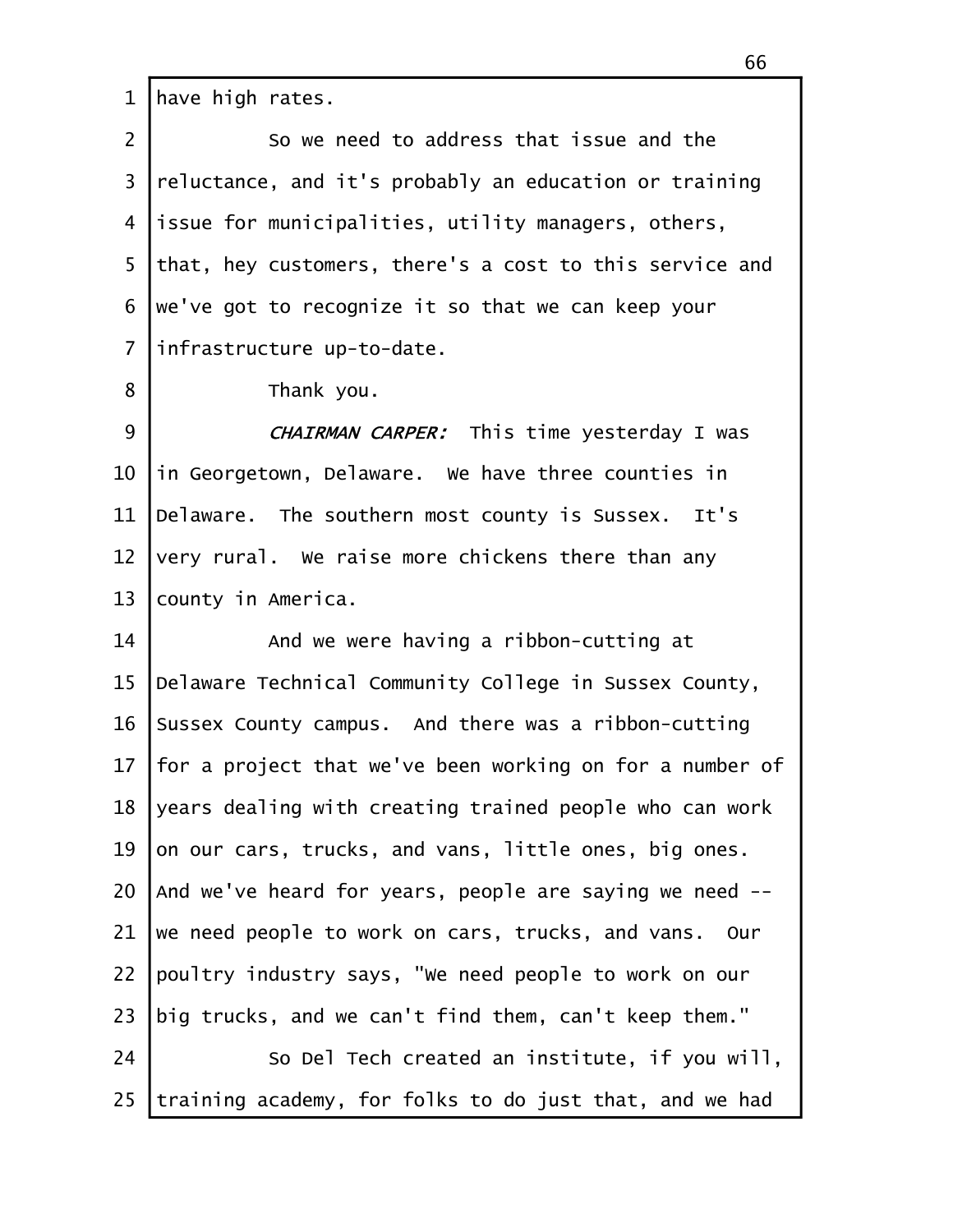1 | the ribbon cutting on it yesterday.

| $\overline{2}$  | The reason why I mention it is because the               |
|-----------------|----------------------------------------------------------|
| 3               | state provided some money, the auto dealers themselves   |
| 4               | kicked in and raised over \$1 million on a \$5-million   |
| 5               | project. The poultry integrators kicked in. They         |
| 6               | raised close to \$1 million as well. The State kicked    |
| $\overline{7}$  | in. Through Del Tech, they raised about another million  |
| 8               | dollars. We got about \$2 million from EDA, Economic     |
| 9               | Development Administration, and so they built a          |
| 10 <sup>°</sup> | community wealth, if you will, to provide help, and it   |
| 11              | works.                                                   |
| 12              | And that's (telephone ringing) -- would                  |
| 13              | somebody get that, please. Maybe it's the President      |
| 14              | calling. I recognize that ring. I'm just kidding.        |
| 15              | All right. Thank you. There we go. Good                  |
| 16              | work.<br>Thank you.                                      |
| 17              | Anyway, it's a shared responsibility. That's             |
|                 | 18   my point. It's a shared responsibility. And some of |
| 19              | it's on local folks, local communities, rate holders,    |
| 20              | and then so forth. Some of it is on us, and we're        |
| 21              | trying hard to deliver. And we're that close to doing    |
| 22              | it.                                                      |
| 23              | Okay. Please, Todd, you go right ahead.                  |
| 24              | MR. GRINSTEAD: I occur with these gentlemen              |
| 25              | here on their comments. You know, workforce development  |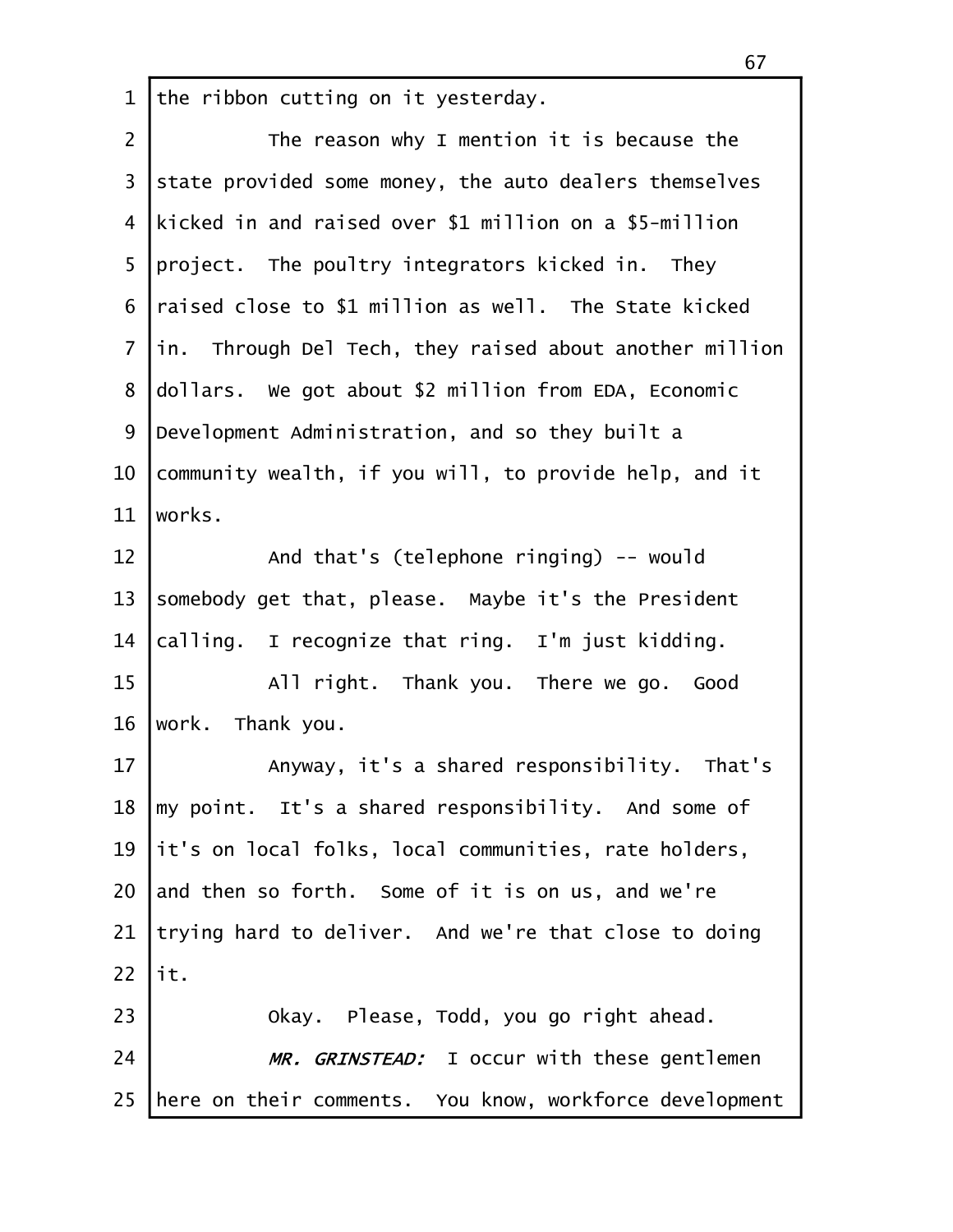1 |is very passionate from us, as you can tell. |

National Rural Water has a program where they 2 3 |receive grant money from USDA Rural Development, and | 4 |that trickles down to the states. So it allows us to | 5 |open up our workforce development team to go out and land to a land to point and market our industry and get folks interested. 6

We also have a little bit of help through a 7 grant through the ARC which helps with that, so we're 8 9 |trying to build this team to go out and market. We hope | 10 |to be running some commercial ads on television, you | know, local television, just to get interest into our 11 12 |system, so we've got a lot going on. We've just getting | ramped up. Like I say, it's a work in progress, but 13 we're working there. 14

And we're a little bit behind the eight ball 15 in West Virginia. There's an operator shortage. It's 16 17 |not catastrophic, like it's going to be if we don't do | 18 |something. So we're now to the point to where we're -- | 19 |we're ready to do something. We're going to market. |

20 | Like I said, we're going to go in every high | 21 |school and talk to guidance counselors. We're going to | 22 |do job fairs. We're going to really work hard at trying | 23 |to get them interested in our industry to replenish the | 24 | operator shortage.

25

And in the process of that, through our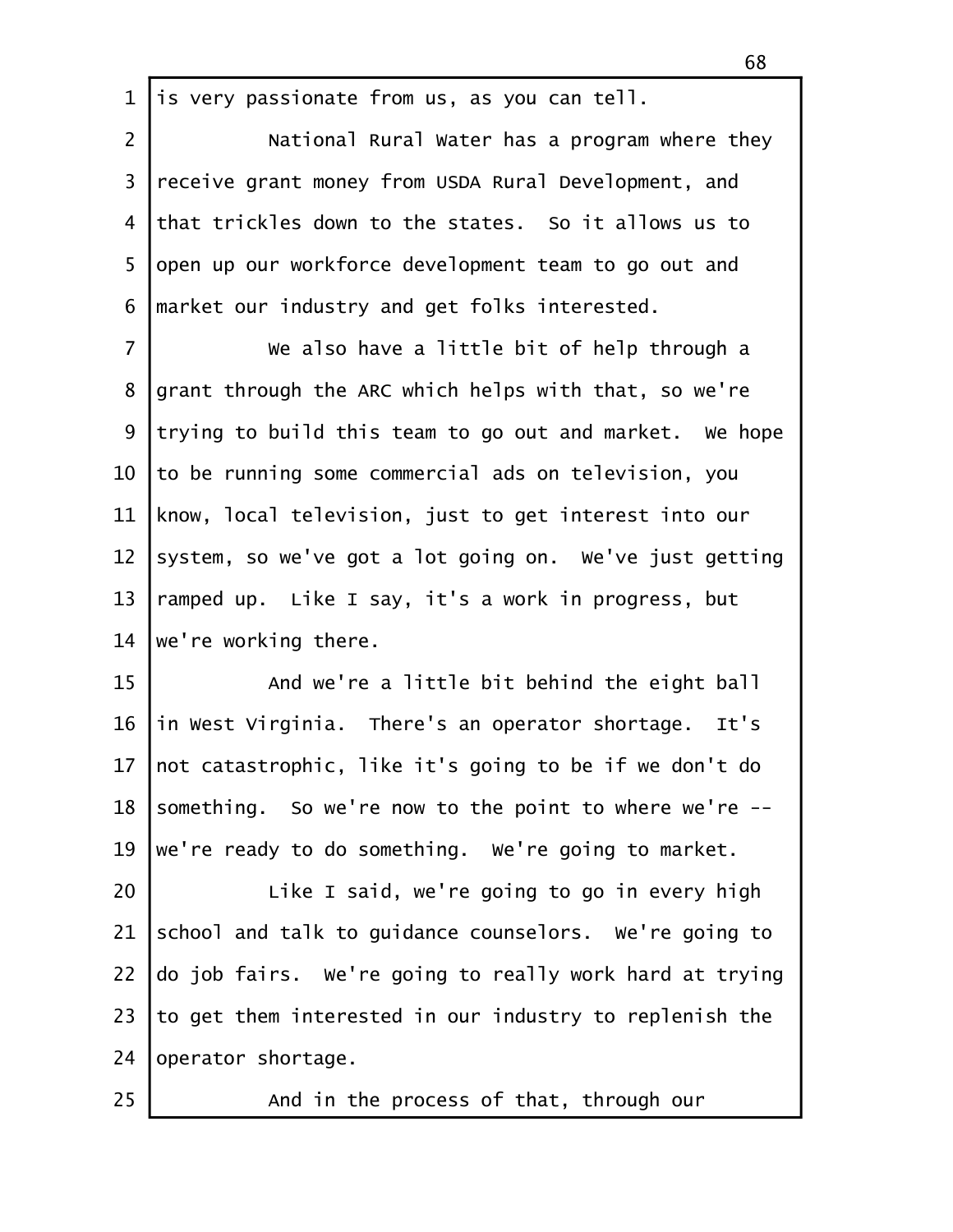program, it's not just placing them in a job, it's 1 2 |training them. They get intense training throughout | 3 |their process to become certified operators. So they I get more than just studying for a test and taking a 4 5 |test. They get a lot more safety, a lot more hands-on | procedural stuff, so it's going to be a great program. 6

CHAIRMAN CARPER: The point on training, 7 worker training, we hear this in Delaware. We hear 8 9 |this, actually, across the country, as you know. |

10 | I went out for a run this morning. It was 11 |just turning daylight. And we stayed at the Marriott | Courtyard on -- just off of Harper Road coming off the 12 13 |turnpike. And I almost got run over about ten times, | but I finished my run and lived to tell about it. But I 14 15 |started counting the number of businesses where there | were signs out that say "Hiring," "Help Wanted," "Help 16 17 |Needed," and I stopped counting at twenty, and there  $\qquad \qquad \mid$ were more after that. 18

You talked about the opportunities for people 19 20 |to work to provide clean drinking water, wastewater for | 21 |folks, and there's just some need for workers. We're in | 22 |a big need that we have in the country is just for | 23 |people to go to work, be willing to be trained. And we | have to be able to train them and incentivize them to 24 fill the jobs that are needed. 25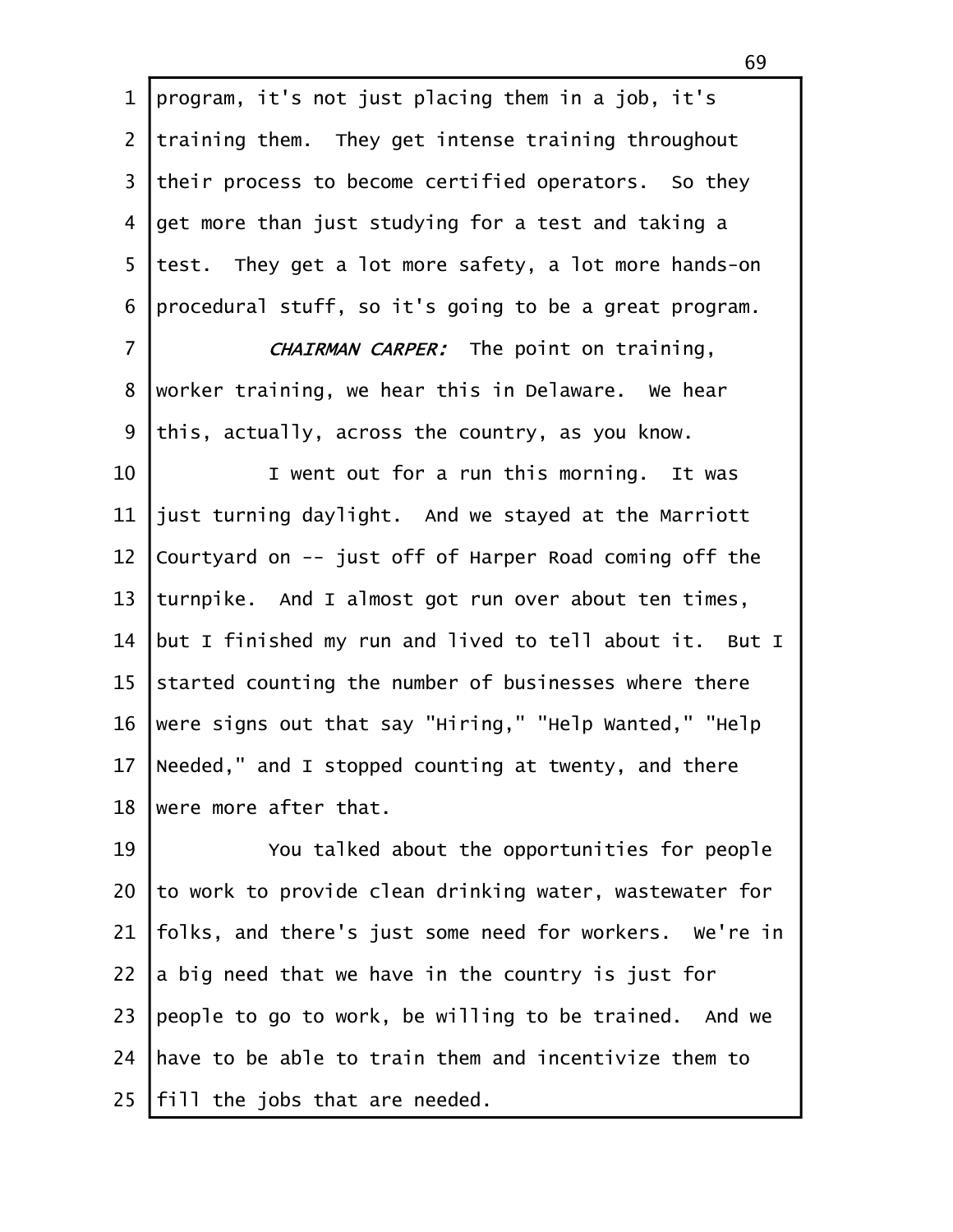1 | I need to take a quick phone call, and I'll be | 2 |right back. And I'm going to ask Senator Capito and | 3 Senator Manchin just to ask maybe the next round of **Fig. 1.1. I** questions. I'll be right back. 4 SENATOR CAPITO: Well, thank you again. I am 5 going to say that I know you probably notice I'm 6 coughing. I've been tested. I want everybody to know 7 8 |I've had a cold, which none of us has had for two years, | and it's miserable. So I apologize for that. 9 Mr. Grinstead, I wanted to ask you on the -- 10 you mentioned in your -- in your remarks that the 11 12 |regulatory burdens that -- and you were -- you were | pleased that the bill that was coming forward didn't 13 place any additional -- or too many additional 14 regulatory burdens. 15 16 | The Indow that, for instance, in the pending 17 |legislations of PFAS and other kinds of chemicals there | is a -- a movement to have all these water systems be 18 19 |able to test. Could you give us sort of a slice of life | 20 |of how many -- how many different things you do have to | 21 | test for? 22 | I mean, you don't have to give them all to me, | but, I mean, how complicated is this getting? And are 23 24 |we throwing out the old stressors on the system that | are no longer a problem for us, maybe we've solved the 25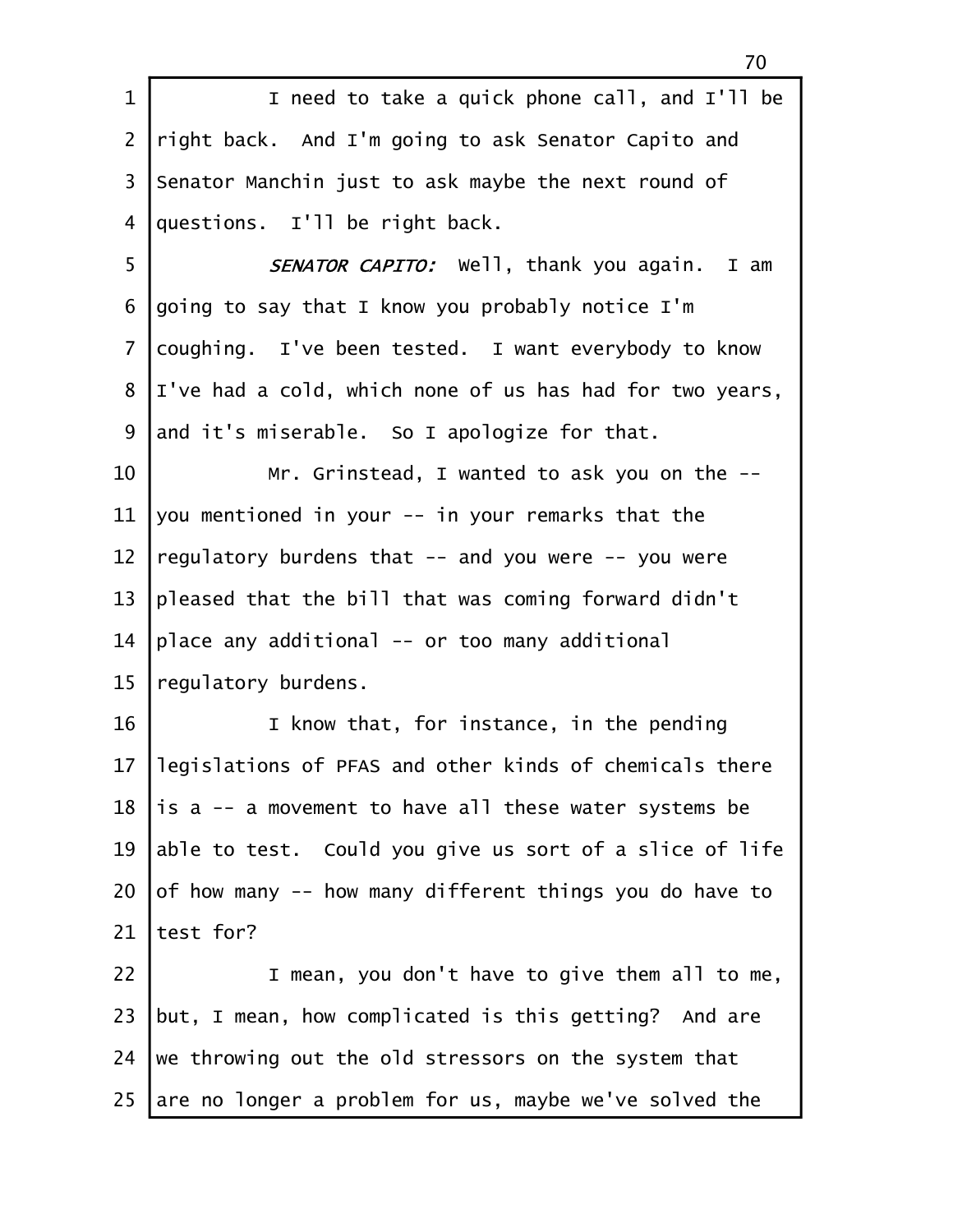1 |problem or we're not using the materials anymore and | 2 |it's not getting into the water systems? |

Are we modernizing that regulatory regime or 3 4 |is it just piling on and piling on?

5 | MR*. GRINSTEAD:* I think, for the most part, l 6 |it's just piling on. The situation with the PFAS has | 7 |grown so much and, you know, it's only produced in a | handful of locations in the United States, but it's 8 9 |showing up in nearly every water system out there, just | 10 |from the use, from manufacturing, and all the situations | 11 that way.

One thing with that is that water systems get 12 13 |the water out of the ground, they get it out of the | 14 |rivers, surface water, what have you. They do their | best, and they do a great job in cleaning up the water 15 16 |to send it out to the customers. The problem is, they | 17 |didn't place that in the water, you know.

18 | So what we really want to urge legislation to | 19 |do is to not look at the utility and set an MCL, or  $\qquad \qquad \mid$ maximum contaminate level. That way, if a water system 20 has this in their system, they get a fine, if you will, 21 because they have this in their water. Well, we've got 22 23 |to work on the source, where it came from and how to | remove it -- 24

SENATOR CAPITO: Uh-huh.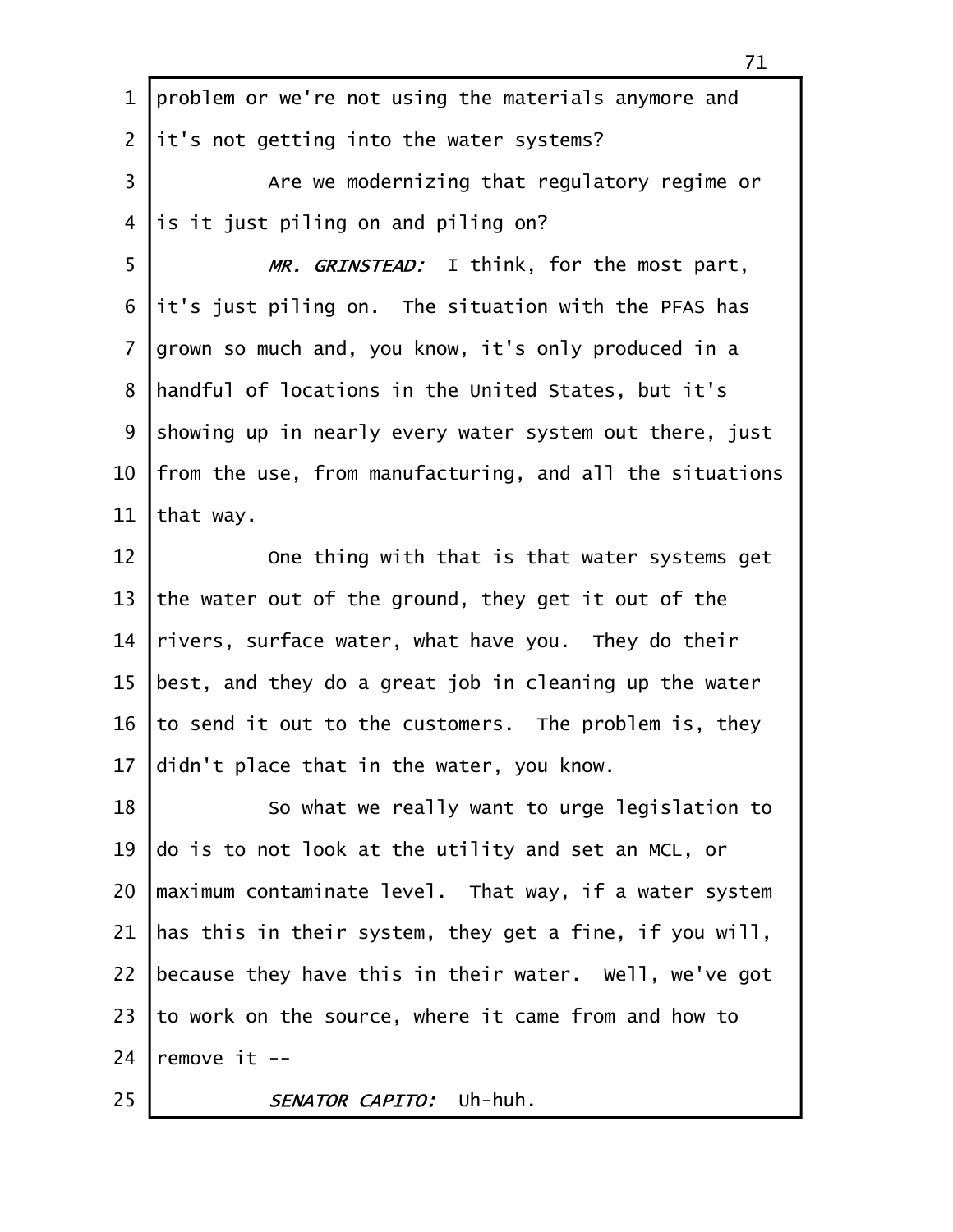1 | MR*. GRINSTEAD:* -- without penalizing, | 2 |especially the smaller water systems. You can't penalize them for something they have no control over. SENATOR CAPITO: Thank you. Yeah. I mean, I 5 |think, obviously with the situation in Parkersburg and | Martinsburg with the PFAS found in the water systems, 7 |and then the carbon, the \$4-million fix in Berkeley | County, the DOD, at our urging, did pay for that because it was caused by the base, the fire fighting foam. But this is all over the country. I will tell 11 |you this: We did have an expert from the West Virginia | Department of Environmental Protection testify before 13 |our committee, and they tested every rural water system | for PFAS and only found it in three, the two already but 15 |also one in the northern part of the state in Glen Dale. | So that was actually a big relief, because we 17 |were worried, as exactly you said, that it's everywhere | 18 |and what levels. So we're keeping our eye on that, | understanding that to test, the cost of the test, and then the mitigation is what you're saying, don't penalize me, because I have it; I haven't done anything |to the water --  $\overline{\phantom{a}}$ MR. GRINSTEAD: Right. SENATOR CAPITO: -- to get it, but I need help to mitigate to meet the standards.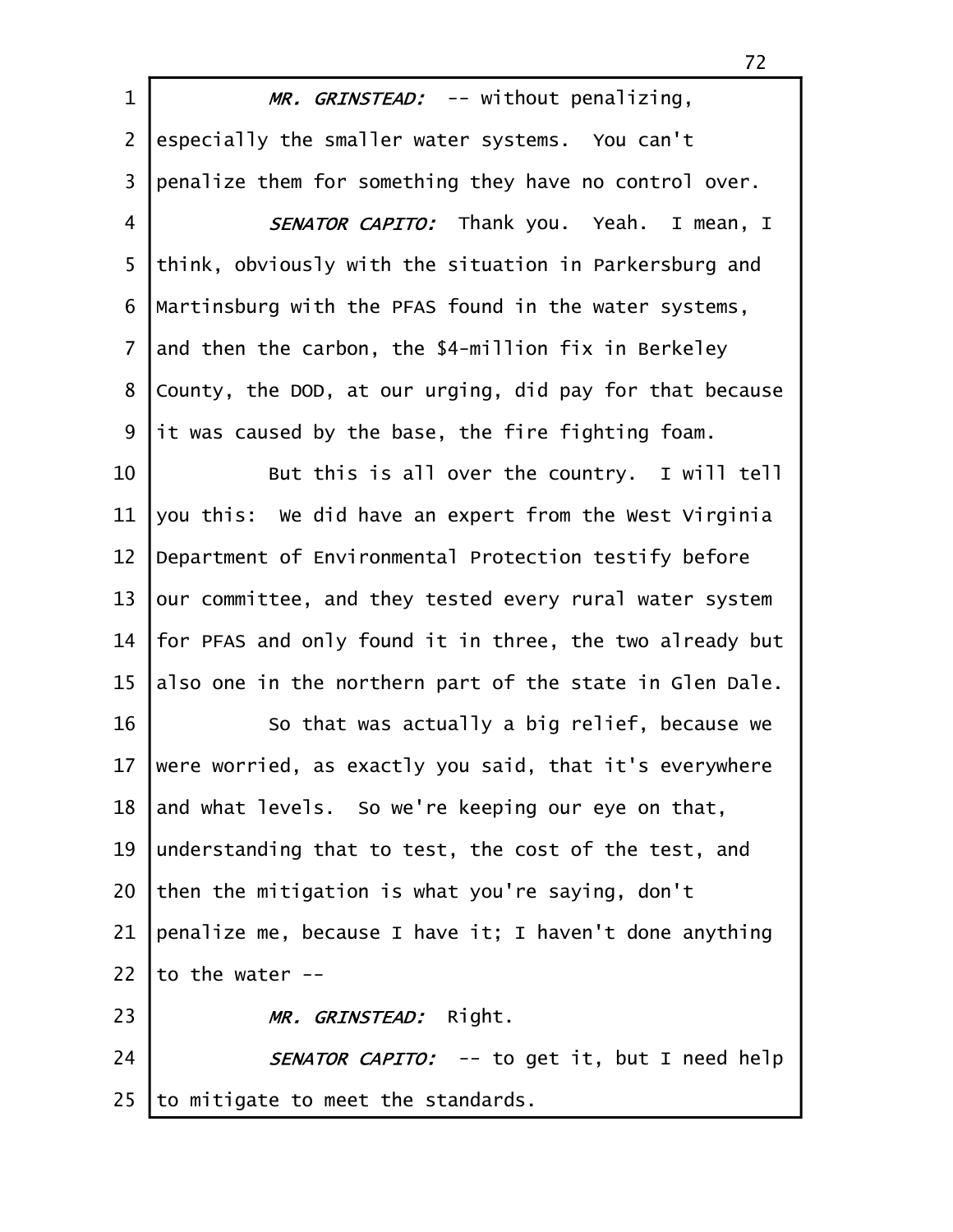1 MR*. GRINSTEAD:* Yes.

SENATOR CAPITO: And I think that's an 2 3 | excellent point.

On resiliency, we've placed a lot of emphasis 4 5 |on resiliency in a lot of things, but particularly in | 6 |drinking water and wastewater, and, you know, to be able | 7 |to withstand extreme weather, weather events related to | 8 climate change.

9 | So what do you think about, Mr. Morgan, when | 10 |you think about resiliency in systems? You've obviously | 11 |dealt with a very large system. How are you looking at | 12 |that in your new position?

MR. MORGAN: Well, resiliency is tremendously 13 important. And as the United States has faced -- there 14 has been some severe weather events recently, so being 15 16 |able to react to those, having the emergency centers set | 17 |up, having funds available, one of the things that Rural | Water and Mr. Grinstead has done, and this was 18 implemented probably ten years ago, was the abilities 19 20 |for the utilities to share operators and workers and | 21 | equipment.

22 | So probably the best thing that's happened in  $\vert$ 23 |the past decade that could be used as a model, and maybe | 24 |it is in place across the United States, is if you have | a flood that involves Clay, Kanawha, Fayette County, 25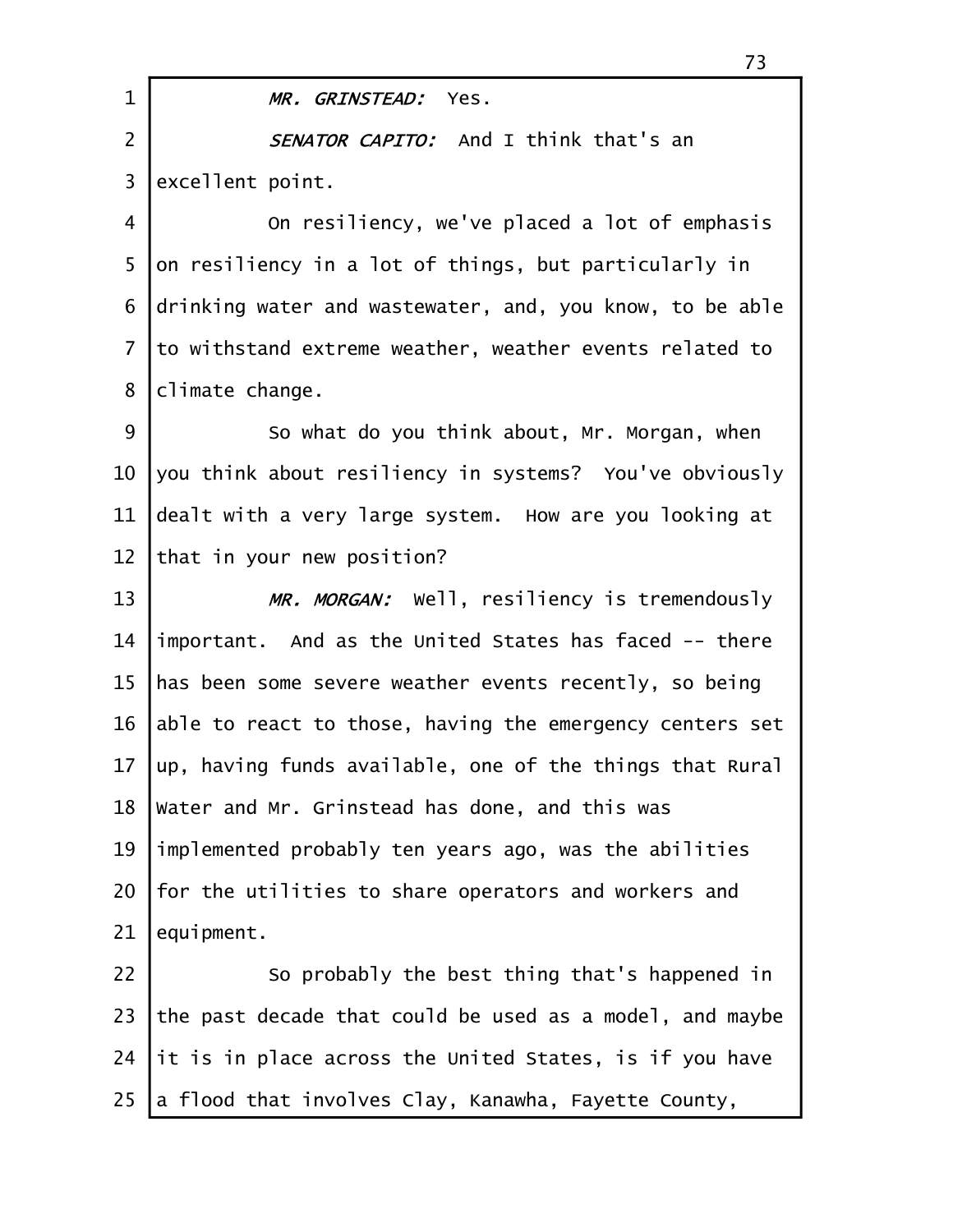which we did four years ago, you can borrow people from 1 Parkersburg, Morgantown, wherever you need to, to get 2 3 |down there to help out and meet that need and help them | get everything addressed. 4

So that's one of the resiliencies West 5 Virginia has put in place that seems to be working very 6 7 | well.

SENATOR CAPITO: So, Mr. Roberts, I think in 8 9 |terms of, as we take this testimony back to Washington | 10 |and Senator Carper's team, every state has a different | 11 |way of cobbling together all their water systems. And, I 12 |you know, we have a lot of PSDs that are small. Some of | 13 |them are consolidating, like Putnam consolidated theirs, | 14 |some in eastern Kanawha County and other parts of the | 15 |state have consolidated theirs.

Am I reading your comments into the 16 17 |regionalization to mean that -- is that what you're | 18 |talking about when you're talking about regionalizing? |

MR. ROBERTS: Yes, ma'am. I think -- I think 19 20 |the regionalization will serve a couple of purposes. | 21 |Consolidation is maybe what Mr. Morgan will call it. | 22 |But again, you realize the economies of scale, and it | 23 |also addresses the workforce shortage. Even though | 24 |these utilities may not be physically connected, you do | have a larger workforce, a larger pool, if you have 25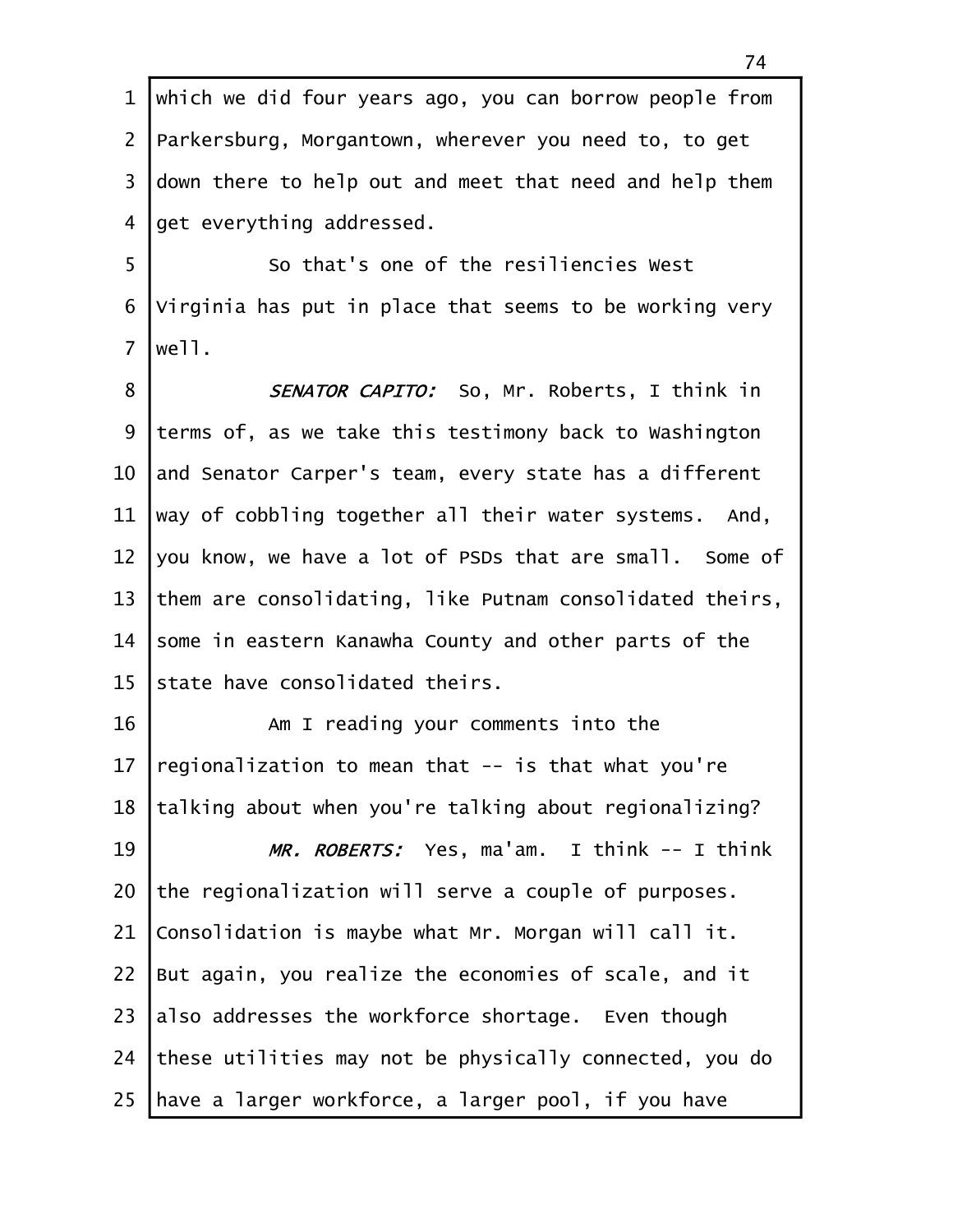1 |maybe a countywide PSD --

2 | *SENATOR CAPITO:* Uh-huh.

MR. ROBERTS: -- to where, you know, if you 3 4 |just have one operator for a system and that operator | has to go to a doctor's appointment or something 5 happens, there's no backup. 6

SENATOR CAPITO: Right. 7

MR. ROBERTS: But if you have a regional 8 9 |system, you have a larger pool to pull from and you can | 10 Spread that workload among more people.

SENATOR CAPITO: Right. And I realize that 11 12 |that can be a very politically sensitive situation in a | lot of different areas. So I know that sounds easy, but 13 14 |it's not as easy as it sounds.

The other thing I think in terms of workforce 15 16 |is that, when I began this adventure of representing | 17 |different parts of the state, I realized that early on | 18 |the water operator also emptied the parking meters, made | 19 |sure the trash was getting picked up, and was the 20 |nightwatchman, you know, at the county courthouse. And | 21 |so everybody's -- you know, just the strains on that | particular individual. So if they were out, the whole 22 23 System goes down.

24 | I know that we've professionalized more of the | requirements for certifications. How can technology 25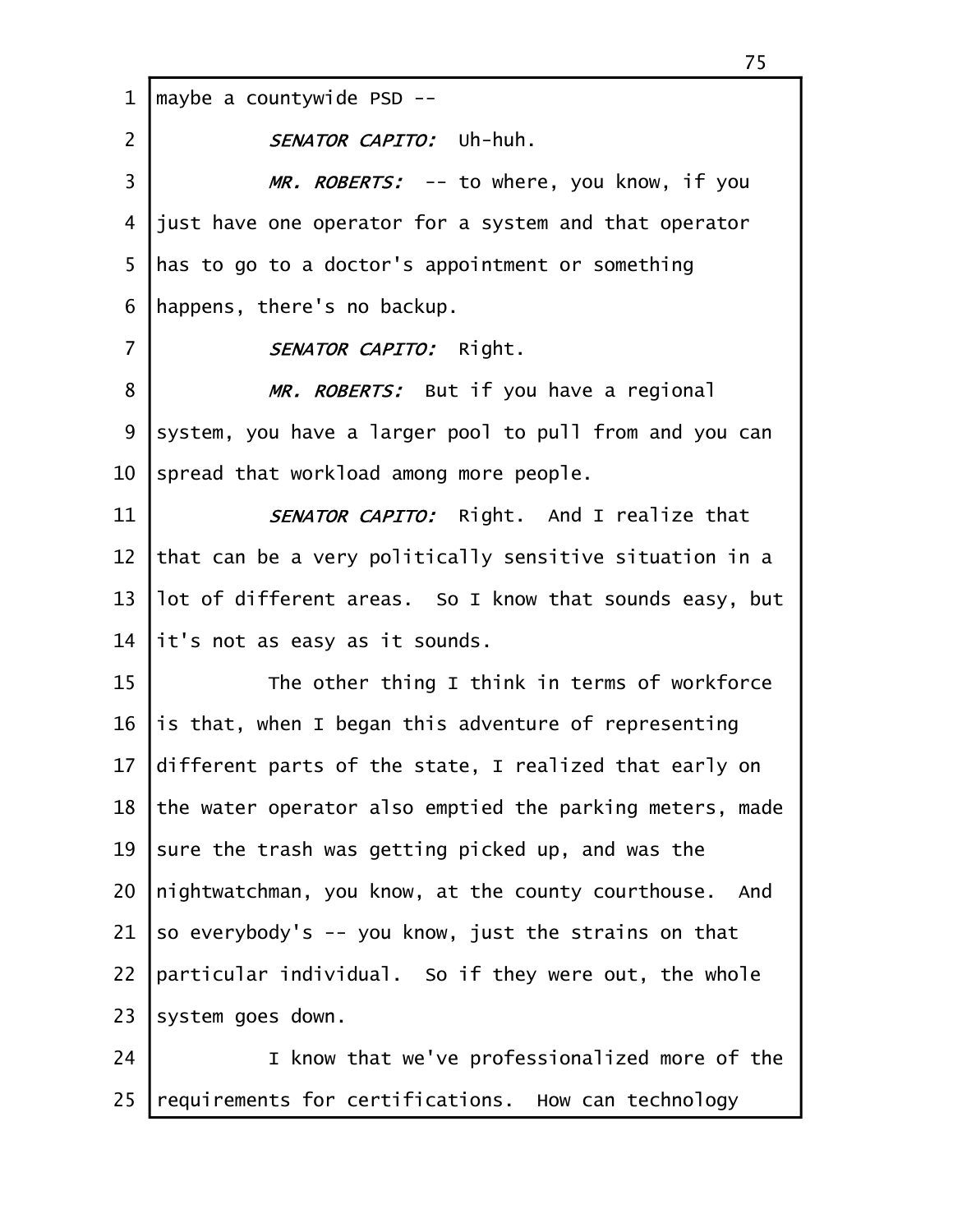bring us forward as we're modernizing our systems? I 1 mean, help me understand what technology is. Is it more 2 3 |computers, more gauges, more -- less, you know, out in | your truck trying to figure out where you've got 4 5 |leakages and all that? Is that how the modernization of | 6 |the technology -- Mr. Morgan, you might want to answer |  $7$  that.

MR. MORGAN: I'm going to use Mr. Roberts's 8 birthplace as an example. McDowell County PSD is 9 10 |assuming ownership of a lot of coal mine-owned water | 11 |systems. And we just had an emergency in Davy in McDowell County. So Davy doesn't necessarily want to 12 become part of McDowell County PSD, but the first step 13 14 |we're taking is tying in their telemetry system. |

They've got an operator at Davy that does 15 16 |everything you just said and more, and he probably works | 17 |for gas money, and he's retired from a job. And when | he's no longer able to do that, Davy is not going to 18 have water. So what they're doing as a first step for 19 20 |\$100,000 worth of critical need funds that Region 1  $\hskip1cm \Box$ 21 |applied for, is they're going to tie their telemetry | 22 |system into McDowell PSD, which is the larger utility in | 23 |that county, so that if this person gets a cold, has to | 24 |miss two or three days, that McDowell County will know | the level in the tanks, can turn on and off the 25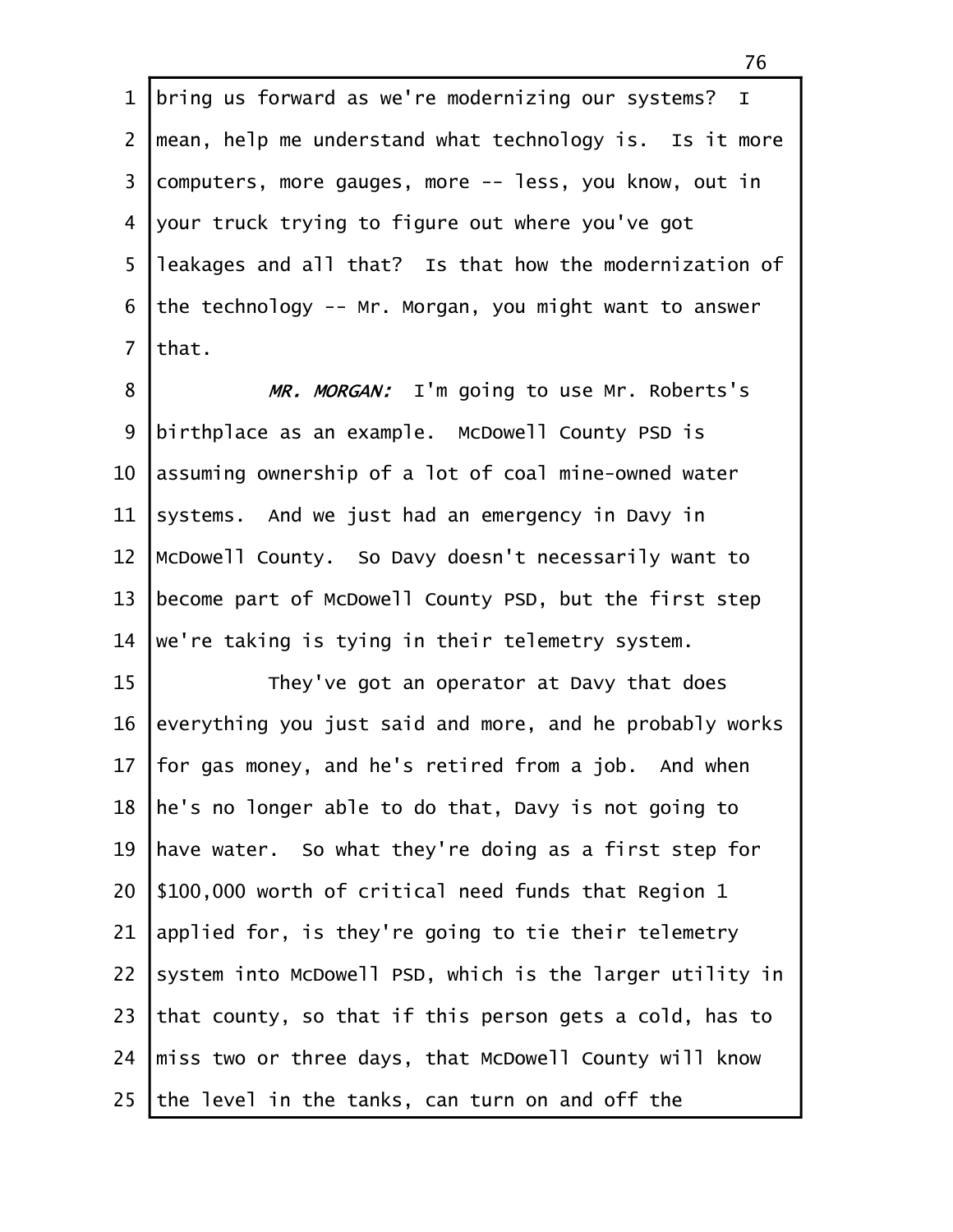|                | 77                                                       |
|----------------|----------------------------------------------------------|
| $\mathbf 1$    | groundwater plant, because groundwater, you know what    |
| $\overline{2}$ | the quality is and you can run it automatically.         |
| 3              | SENATOR CAPITO: Thank you.                               |
| 4              | Senator Manchin?                                         |
| 5              | <b>SENATOR MANCHIN:</b> Yeah. Just what I want to        |
| 6              | touch on is basically the sewer systems that we have in  |
| $\overline{7}$ | West Virginia, well, really around the country, because  |
| 8              | they were done, and the way they were done in my little  |
| 9              | town of Farmington – we were so tickled to get a sewer   |
| 10             | system back in the '60s and '70s $-$ they tied into the  |
| 11             | storm sewers, because that was the easiest, quickest way |
| 12             | for us to handle.                                        |
| 13             | Well, we know when you have heavy rains, the             |
| 14             | effluent that overflows into the creek, which we were    |
| 15             | trying to prevent from going in the creek in the first   |
| 16             | place, we're back to where we started from.              |
| 17             | So the only thing I want to know now, that's             |
| 18             | probably the biggest cost, we have to separate storm     |
| 19             | water from sewer, so that basically storm water goes to  |
| 20             | the creek and sewer basically goes into the wastewater   |
| 21             | treatment plant.                                         |
| 22             | Next of all, are we $-$ do we mandate that any           |
| 23             | plans for new be done and separated, so we don't want to |
| 24             | approve federal government's money or your, you know,    |
| 25             | state matches or whatever, doesn't go to a sewer system, |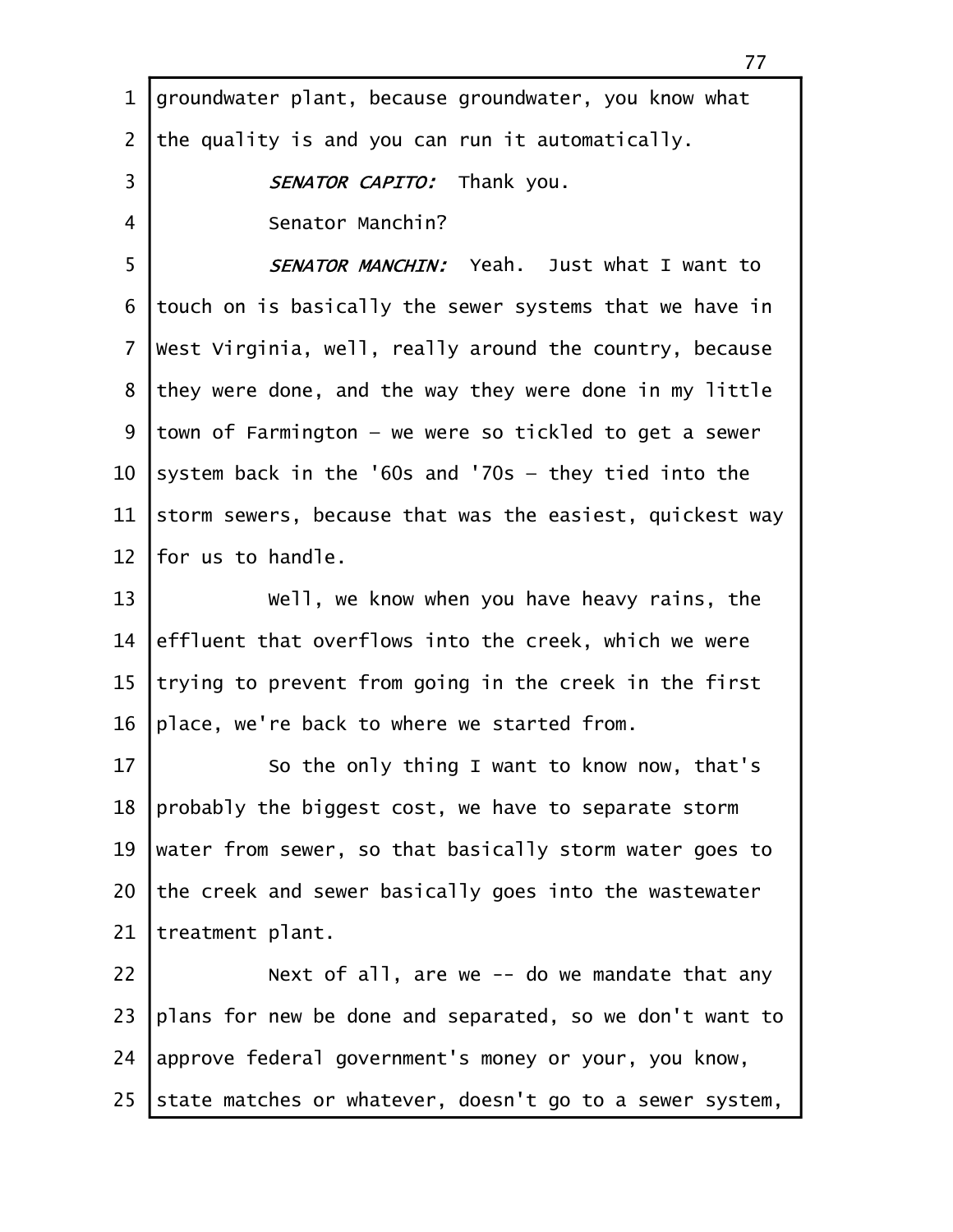1 |just because they need a sewer system, that doesn't have | 2 the separation? The separation of  $\sim$ Are they still allowing them to do a plan 3 where they can, you know, join them? 4 And, also, are we separating any? Do we have 5 6 |towns or cities who are separating them? And are they | 7 |trying to separate them? So, basically, where are we at in the sewer 8 systems? 9 10 | *MR. MORGAN:* Great question. And as I 11 |mentioned, the Needs Assessment that the Infrastructure | and Job Development Council did identified \$1 billion 12 worth of need associated with what I term -- 13 SENATOR MANCHIN: That involved separation and 14 15 all that? MR. MORGAN: That's the cost of the separation 16 because of overflows that occur. 17 What's happening? Bluefield is doing 18 19 |separation. Essentially, you put in an 8-inch sanitary | 20 |sewer, or a 10-inch, or a 12-inch, whatever you may \_\_\_\_\_\_\_\_\_\_\_\_\_\_\_\_\_\_\_\_\_\_\_\_ need, and then that 36- and 42-inch combined sewer 21 becomes your storm water utility. So it is being 22 23 separated. Clarksburg had a 30-inch line that was 24 potentially collapsing. A building shouldn't have been 25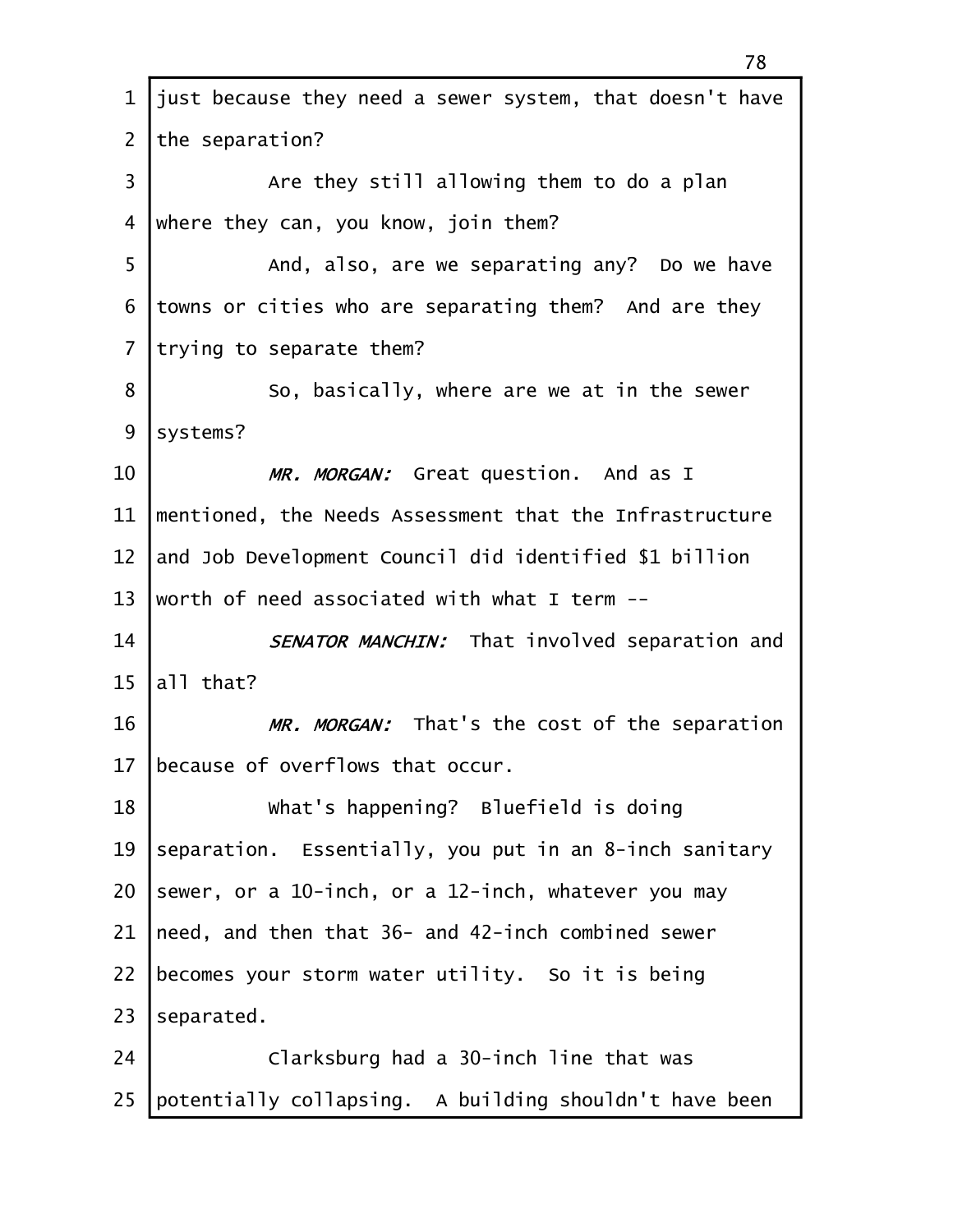built over top of it, but you've got a multi-story 1 2 |building. Before they could get funding to take care | 3 of the structural integrity of that 30-inch storm Theory Contains and the structural integrity of that 30-inch storm 4 |waterline, they had to separate the sanitary sewer out | 5 of it as part of the project. 6 So that is being required. Anytime we go in the So that is being required. Anytime we go in 7 |and work on something or replace something, that's being | 8 | addressed. SENATOR MANCHIN: We're not approving any new 9 10 |ones, are we, unless they're separated? | MR. MORGAN: Really, the funding, whether it's 11 12 |SRF or the state addresses the wastewater. So the need, | and I know it's a subsequent need, probably is to 13 14 |address storm water. 15 | Some of the Clean Water SRF funds are being | 16 |set aside for storm water, but those systems are just as | 17 |old as the wastewater systems, so trying to find funding | 18 |for that is probably a future project or something that | needs to be addressed. 19

SENATOR MANCHIN: That is probably one of the 20 21 |most challenging things we have, especially for the | 22 |environment, because any heavy rain, it just goes right | 23 |over into the creeks again, which we try to take it out | of.  $24$  of  $\overline{\phantom{a}}$ 

25

So I don't know if that's part of the rule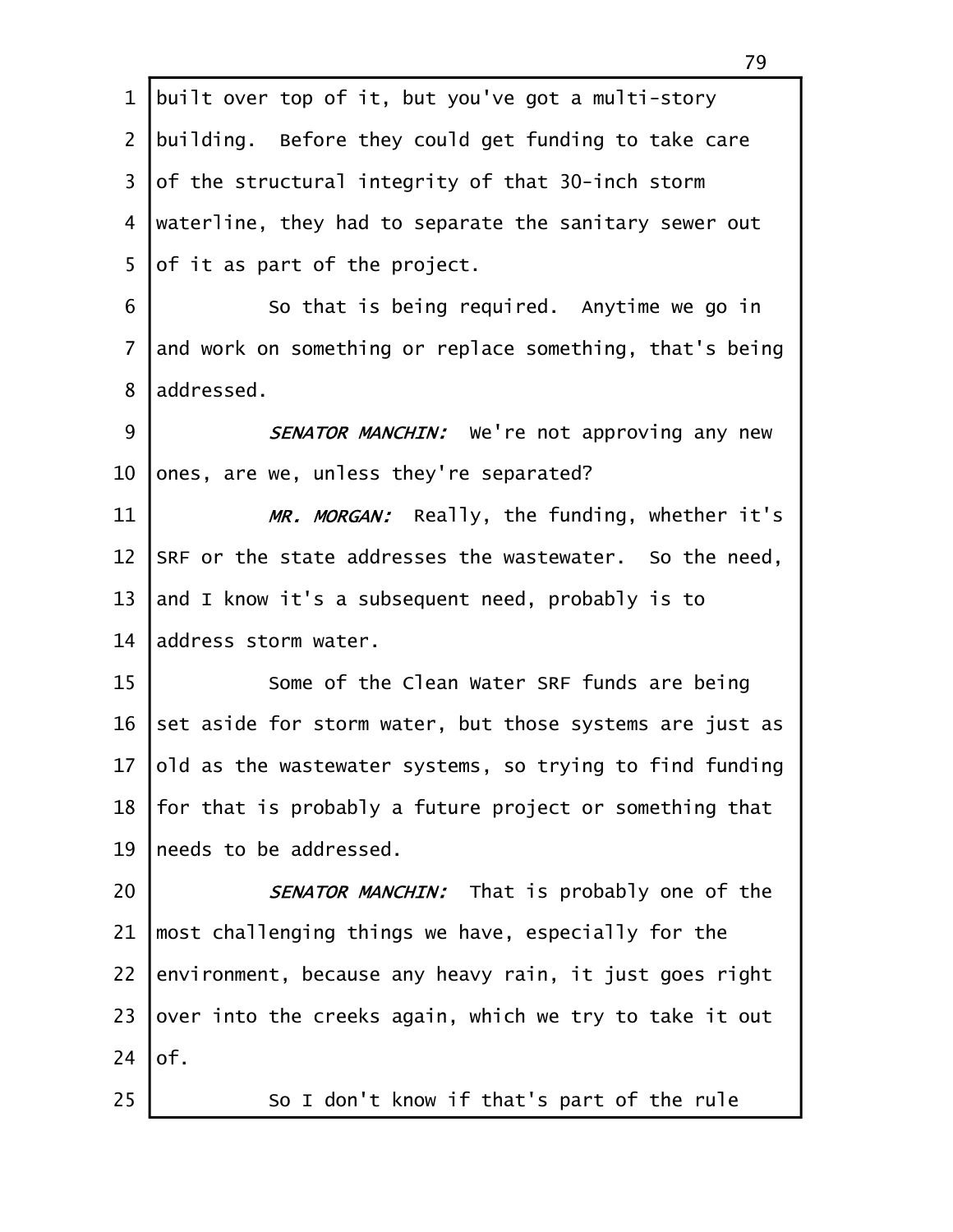1 |making or whatever, Senator Carper, on that, and Senator | Capito. Maybe you-all could look into that, if you 2 3 could. SENATOR CAPITO: John's nodding. 4 (Simultaneous speaking and laughter.) 5 CHAIRMAN CARPER: John, thanks. You can't see 6 their lips move when we speak, but if those masks 7 weren't on, you could. 8 All right. I got a couple questions and then 9 10 |I'm going to ask Senator Capito and Senator Manchin if | 11 |there are any closing statements they want to give, and | 12 |then we'll wrap it up. 13 | I want to come back to Todd and to Wayne. We're not as informal in Washington. I mean, it would 14 be Mr. Grinstead and Mr. Morgan, but I hope you can deal 15 16 |with worse things here. It feels more like west Virginia. 17 But a question for Todd and a question for 18 Wayne. Just for a little bit of set the table, EPA has 19 20 |a grant program, as you may know, that's designed to | provide assistance to small and disadvantaged 21 22 |communities to improve their drinking water resources. | 23 |We talked a little about that already. It's a program | 24 |that provides assistance to underserved communities that | have no household drinking water or wastewater services 25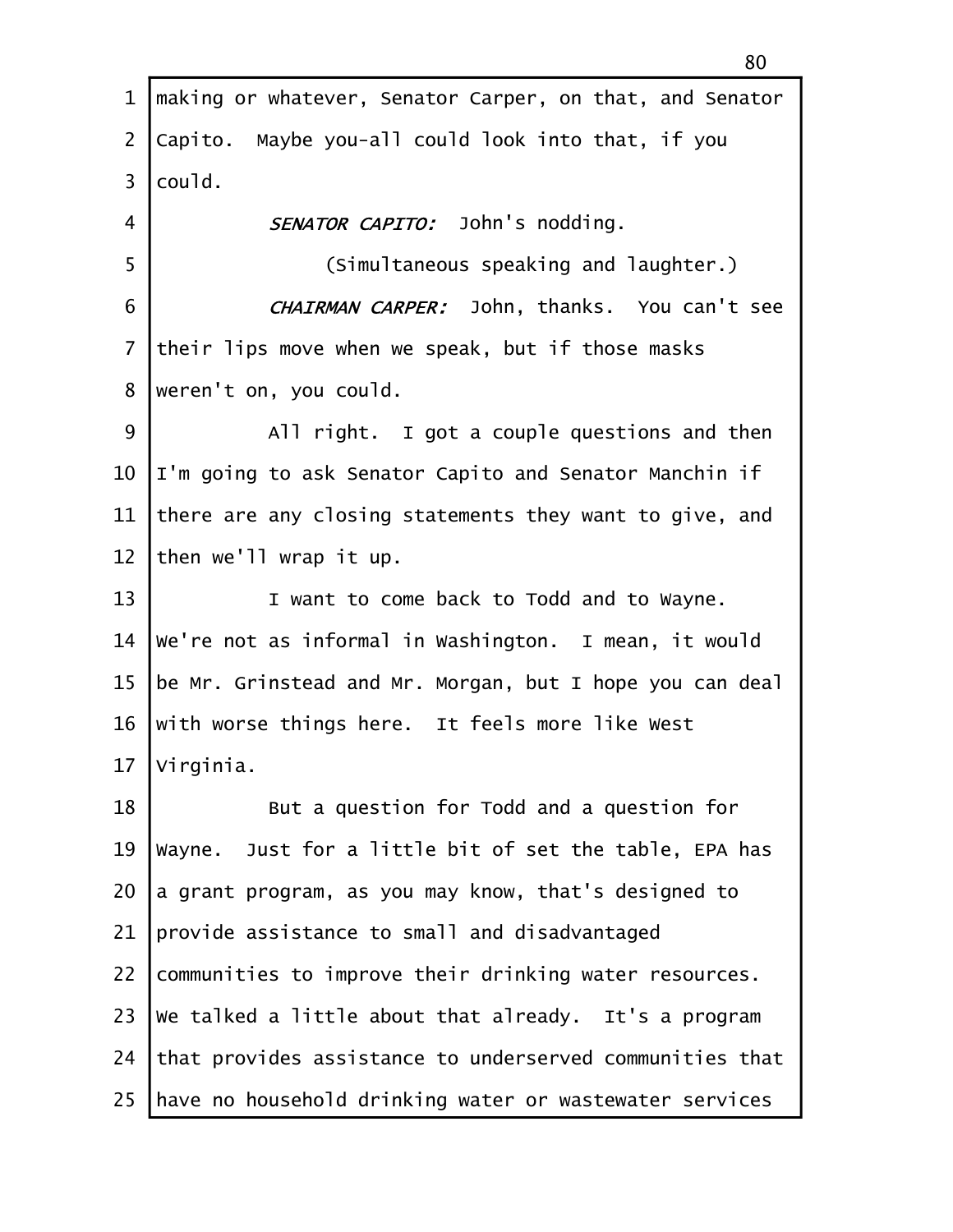1 |or are served by a public water system that's out of [11] | 11] | 12] | 12] | 13] | 13] | 13] | 13] | 13] | 13] | 13] | 13] | 13] | 13] | 13] | 13] | 13] | 13] | 13] | 13] | 13] | 13] | 13] | 13] | 13] | 13] | 13] | 13] 2 |compliance with federal drinking water standards. | All right. My question: Would a program like 3 4 |this be of value to the wastewater community? And if | 5 |so, what are some factors we should consider in setting | a grant program up under the Clean Water Act? 6 Todd and Wayne, any comments you have would be 7 8 | welcome. MR. GRINSTEAD: Absolutely, the wastewater 9 10 |industry could definitely prosper from that. You know, | you have the same issues in wastewater that you do 11 12 |water. A lot of that would be geared toward making sure | 13 |the technology is up and, you know, doing reliable | process through waste treatment. 14 Operator certification, operator technical 15 16 |assistance, is a big part of keeping them up on the | 17 |technology to be able to do a better job. | Wayne? 18 MR. MORGAN: What came up earlier, and it's 19 20 |called Green Funding with the State Revolving Fund | 21 |Programs is the decentralized treatment. So in areas | 22 |where they don't have drinking water service, the same | 23 |thing could apply for wastewater. If you don't have | 24 |service, there's green technology and expanding upon | that and putting in the decentralized systems. 25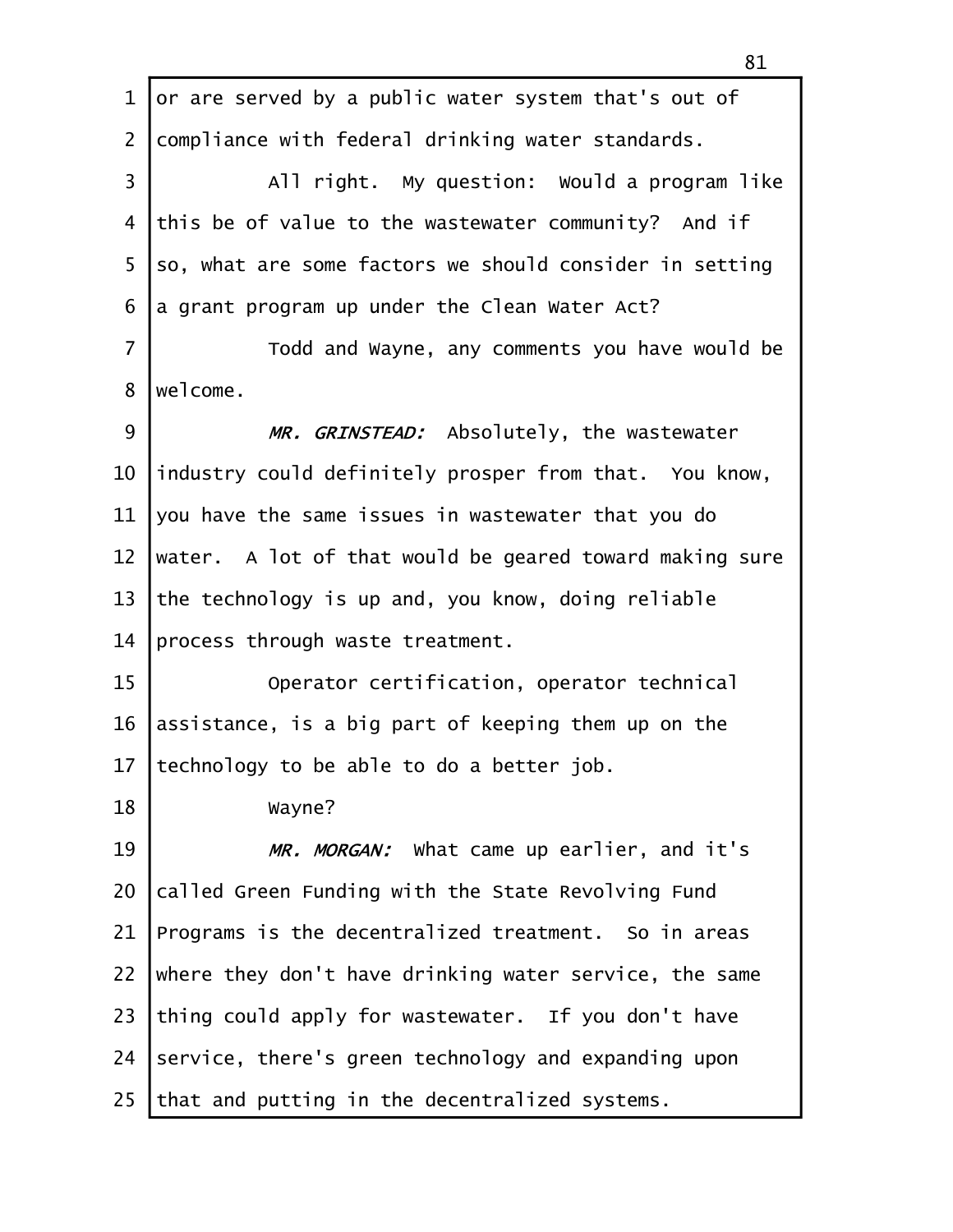1 | I was lucky enough to be at Watoga State Park  $2$  the other day --CHAIRMAN CARPER: Watauga -- in Watauga 3 County? No. That's not in the North Carolina, is it? 4 SENATOR CAPITO: Uh-uh. 5 MR. MORGAN: No; this is a state park in West 6 Virginia. 7 CHAIRMAN CARPER: My wife is from Watauga 8 9 | County, North Carolina. MR. MORGAN: But, in any case, I got to go 10 11 |trout fishing on the Williams River, and I went into | 12 |essentially what you call the porta potty, but that was | 13 |the cleanest porta potty I've ever been in in my life. | 14 |So sometimes old technology becomes new, and in areas | 15 |that don't have service that have recreational value, | 16 |these decentralized systems, or even something as simple | 17 |as a porta potty, or having a latrine, makes a whole lot | 18 |of sense. And if it's maintained and well taken care | of, it provides a great service. 19 CHAIRMAN CARPER: My father is looking down 20 21 |today, just remember, saying, "Just use some common | 22 |sense." There you go. Anyone else on that question? Anybody else? 23 Okay. I have a second question I'd like to 24 ask. This will be for Jason. And aging water systems, 25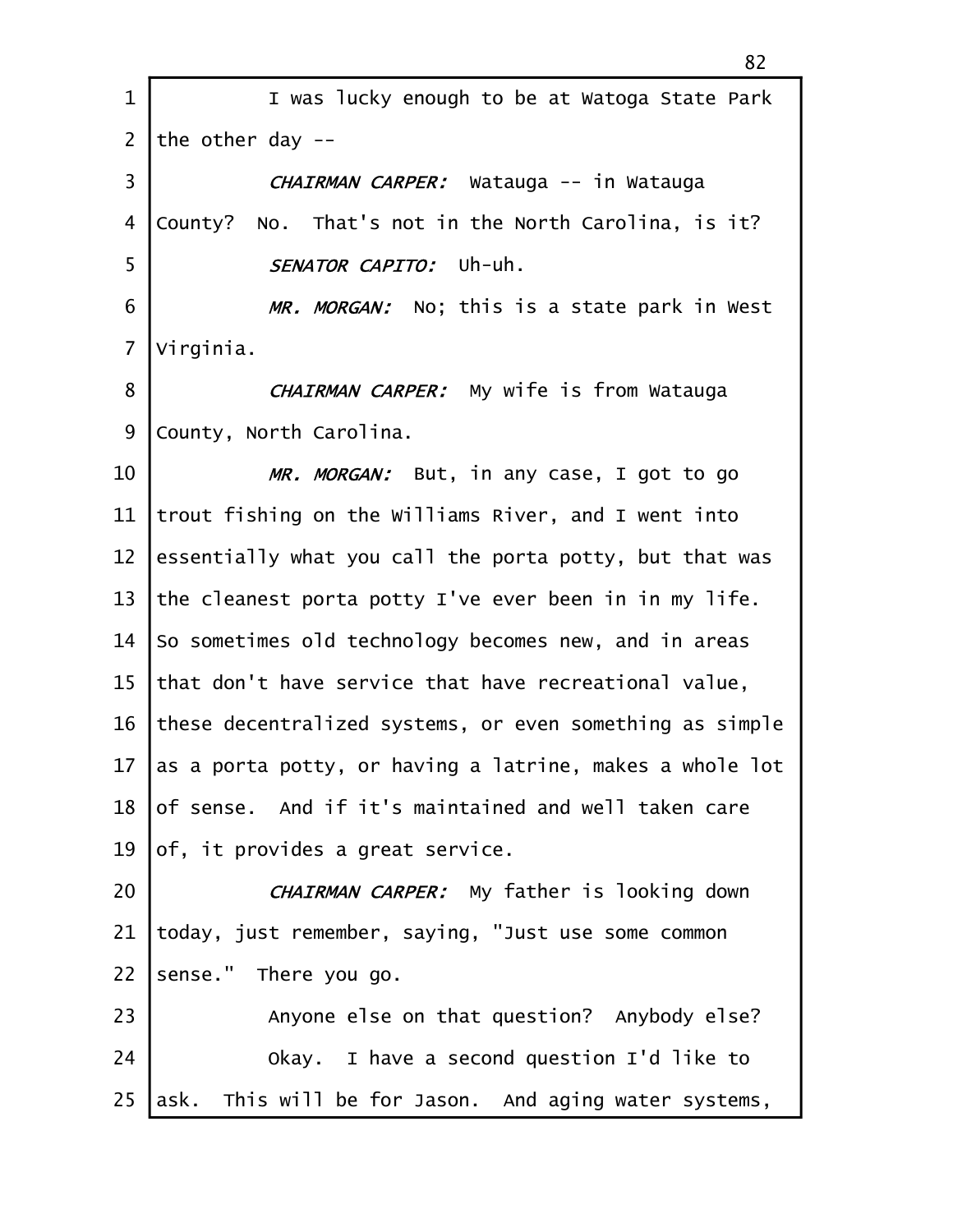1 |declining populations, economic distress, and other | 2 |factors are making it harder for thousands of small | community water systems to keep up with day-to-day 3 4 |operating and system maintenance costs. We talked about | 5 |that quite a bit. Our infrastructure plan had to ensure | for upgrades. Additionally, federal funding cannot be 6 used to perform routine system maintenance. 7 8 Now to my question: How can the federal The Monton I 9 |government better support small systems in identifying | 10 |problems and performing routine maintenance so that | problems are addressed before they become major and 11 catastrophic, please? 12 13 | Prevention is worth a pound of cure, am I | right? 14 MR. ROBERTS: Right. Thank you, Senator. 15 That's a great question. 16 Again, I think you're all very aware of the 17 18 |issues that these small rural systems face. I really | 19 |think that the role for some federal funding could be | maybe have programs specifically dedicated just to 20 maintenance and improvement of a system. You know, 21 22 |usually when we go for grant funding for a project, it's | 23 |for a massive repair, or an expansion, or a new system | 24 Somewhere. Maybe have some micro loan or some micro grant 25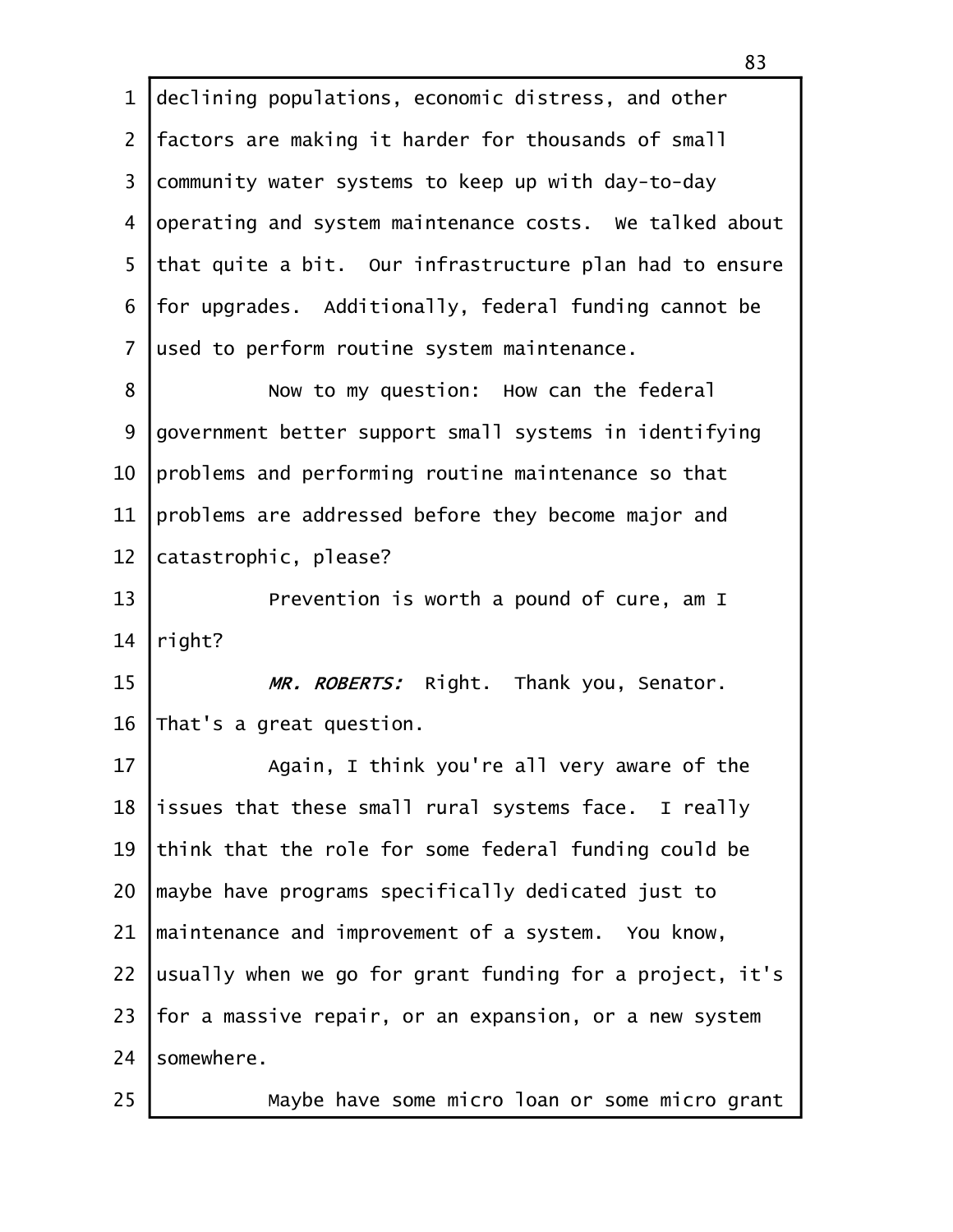| $\mathbf{1}$    | program dedicated specifically for just general          |
|-----------------|----------------------------------------------------------|
| $\overline{2}$  | maintenance. If they don't have the capability           |
| $\overline{3}$  | in-house, maybe they could contract that out to a        |
| 4               | larger -- larger firm or something.                      |
| 5               | I think that's one thing that's very much                |
| 6               | needed. That would be one $-$ I think an easy $-$ that   |
| $\overline{7}$  | would be some low-hanging fruit, Senator, quite frankly. |
| 8               | <b>CHAIRMAN CARPER:</b> We haven't used that term        |
| 9               | today, low-hanging fruit. We're always looking for       |
| 10 <sup>°</sup> | some. And it's good to find it. Thank you for that.      |
| 11              | And a last question, if I could, for the                 |
| 12              | entire panel, and it deals with project priorities.      |
| 13              | According to a recommendation from West                  |
| 14              | Virginia Infrastructure and Jobs Development Council, I  |
| 15              | believe it was last year in 2020, in their Needs         |
| 16              | Assessment work, projects receiving funding commitments  |
|                 | 17   must continue to be based on -- this is a quote --  |
| 18              | "objective uniform criteria." A quote.                   |
| 19              | And the most important criteria is the                   |
| 20              | project's readiness to proceed to construction after     |
| 21              | receiving its funding commitment, so like shovel-ready.  |
| 22              | Question: What other criteria should be used             |
| 23              | to make project funding decisions? What other criteria   |
| 24              | should be used to make project funding decisions?        |
| 25              | How does these criteria -- how do these                  |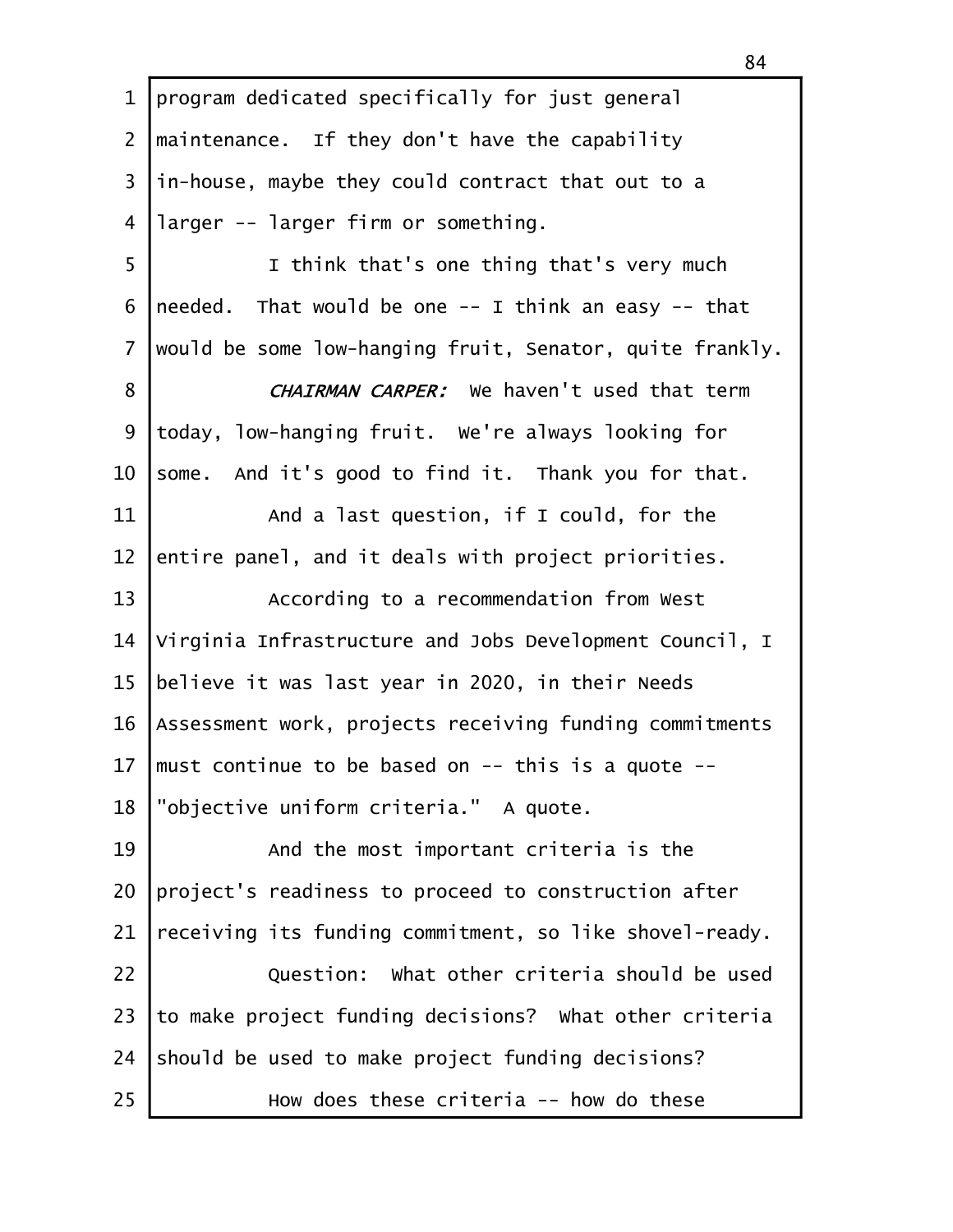| $\mathbf{1}$   | criteria account for the unique and often times critical |
|----------------|----------------------------------------------------------|
| $\overline{2}$ | needs of small rural and disadvantaged communities?      |
| $\overline{3}$ | And Todd, would you lead us on that one,                 |
| 4              | please? You'll have the first -- the first swing at      |
| 5              | that one.                                                |
| 6              | MR. GRINSTEAD: Yeah, thank you for that. I'm             |
| $\overline{7}$ | kind of at a loss of words there.                        |
| 8              | Wayne, would you $-$                                     |
| 9              | <b>CHAIRMAN CARPER:</b> Yeah, let's pass it down to      |
| 10             | Think about it and we'll come right back.<br>Wayne.      |
| 11             | This happens to me more and more, especially             |
| 12             | as I get older. You're not that old.                     |
| 13             | MR. MORGAN: Thank you for the question.                  |
| 14             | CHAIRMAN CARPER: You're fine.                            |
| 15             | MR. MORGAN: And we're lucky enough to have               |
| 16             | funding that's based upon a readiness to proceed, so I   |
| 17             | do agree that that's a high priority. But we also have   |
| 18             | outfalls along trout streams, along the Hatfield and     |
| 19             | McCoy Trail. And if you get rid of those outfalls, you   |
| 20             | create tremendous economic opportunity for people that   |
| 21             | want to do the four-wheel trail riding throughout the    |
| 22             | United States that's growing every day. And if they're   |
| 23             | looking at a trout stream that has an outfall for every  |
| 24             | house that they go by, that's not a very attractive      |
| 25             | situation.                                               |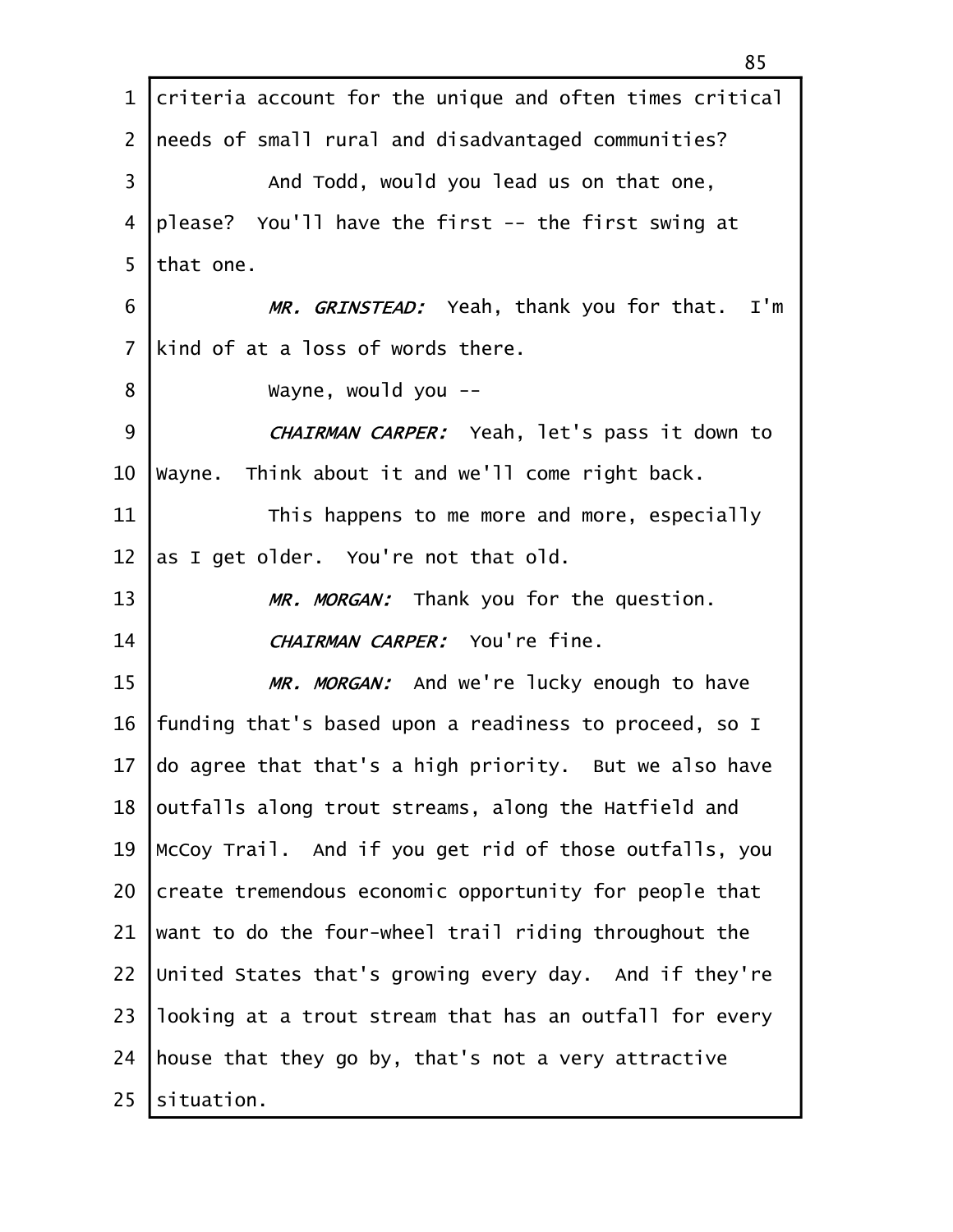1 So I guess the other criteria is the pollution and the source in the solid to some solid to the solid to the 2 |alleviation or the elimination of pollution that's | 3 |occurring where we don't have public wastewater systems | 4 |along potential recreational areas in the state of West | Virginia, or throughout the United States. 5 CHAIRMAN CARPER: That reminds me a little bit 6 7 of what we used to have in our Beaver Creek all those the context of the U years ago. 8 9 Back to Jason. MR. ROBERTS: Thank you, Senator. 10 I think -- I think one of the criteria you 11 12 |could use is maybe put some sort of weight on potential | 13 |economic development. Right now, the way it's 14 |structured, if we want to do an expansion for maybe an | 15 |industrial park or tourism, we really have to have | 16 |somebody on the hook. We really have to know who's | 17 |going to come in, and somebody really almost has to sign | 18 on the dotted line. One of the things that you mentioned in your 19 20 |opening statement was, really, the government can't | 21 |create jobs, but we can create a nurturing environment. | 22 |And I really think that that's something if -- if we can | 23 |take some federal funding and maybe expand water and | 24 |sewer service to an area we know is going to be developable, that would really create that nurturing 25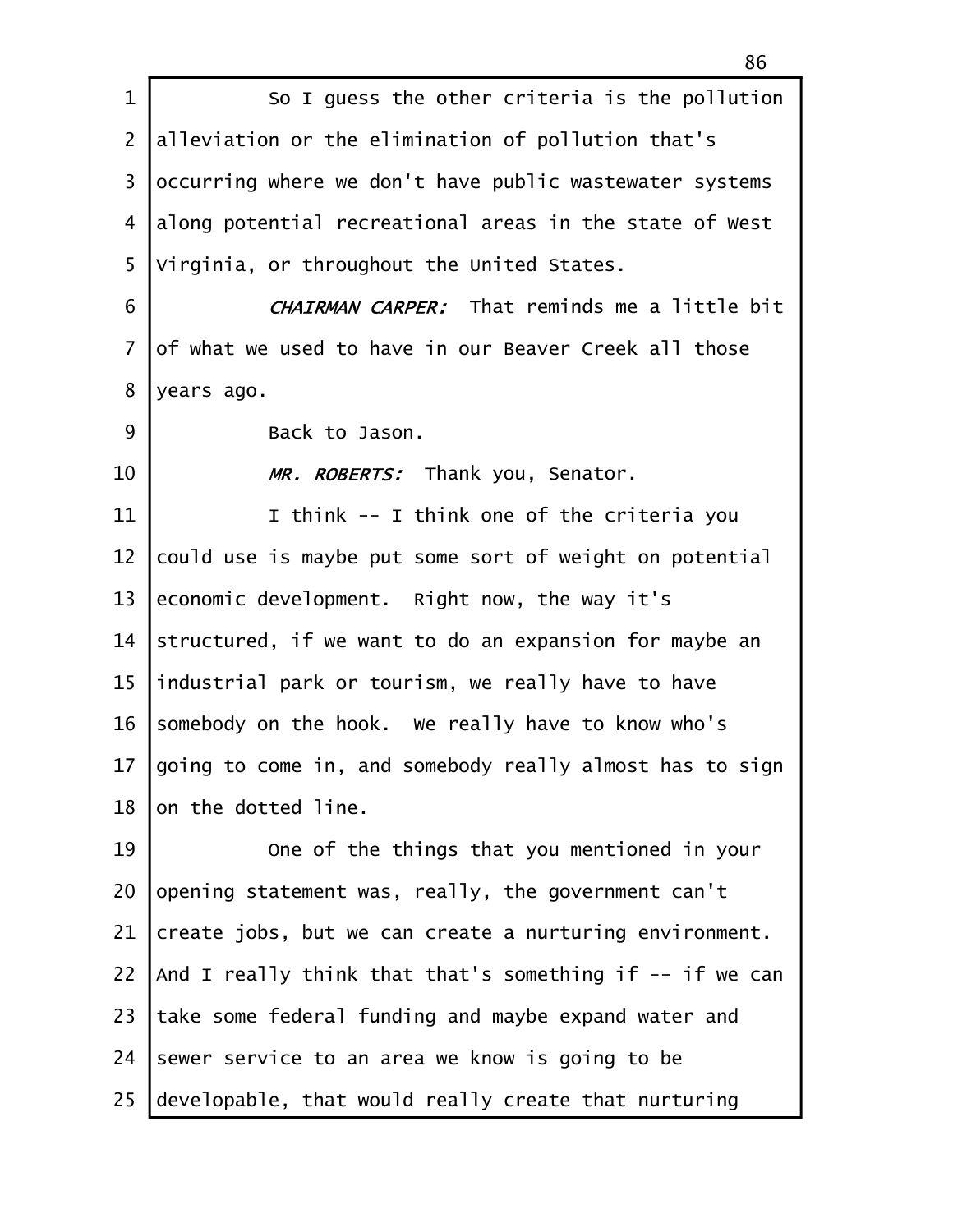1 | environment.

And that may be something that weighs more 2 heavily when we're going to the state or the federal 3 4 |funders in terms of, you know, well, it's not here now, I but we know that there are people wanting to put a 5  $6$  |series of cabins in to cater to the trout fishers or to  $\,$  |  $\,$ 7 |the Hatfield McCoy riders. So I think that's a criteria | 8 |as well is the potential for development. |

CHAIRMAN CARPER: Thanks for those comments. 9 Todd, you want to take another swing at that 10 one? 11

MR. GRINSTEAD: Yeah, and I totally agree 12 13 |there that, you know, as far as the housing, industrial, | whatever, you can have nothing without water and 14 wastewater. I mean, so it has to be there, it has to be 15 16 |available, and you have to have a plan to move forward | 17 |to be able to provide that. So, you know, some planning, some countywide planning or whatever, would be 18 19 |appropriate, but just to do decent planning and be able | 20 |to be ready to move forward when these projects come | 21 along.

Yes, you can't make them shovel ready, but you 22 23 |can make them pretty close. You could at least have a | 24 |good plan to fall back on to speed up your time to | develop. 25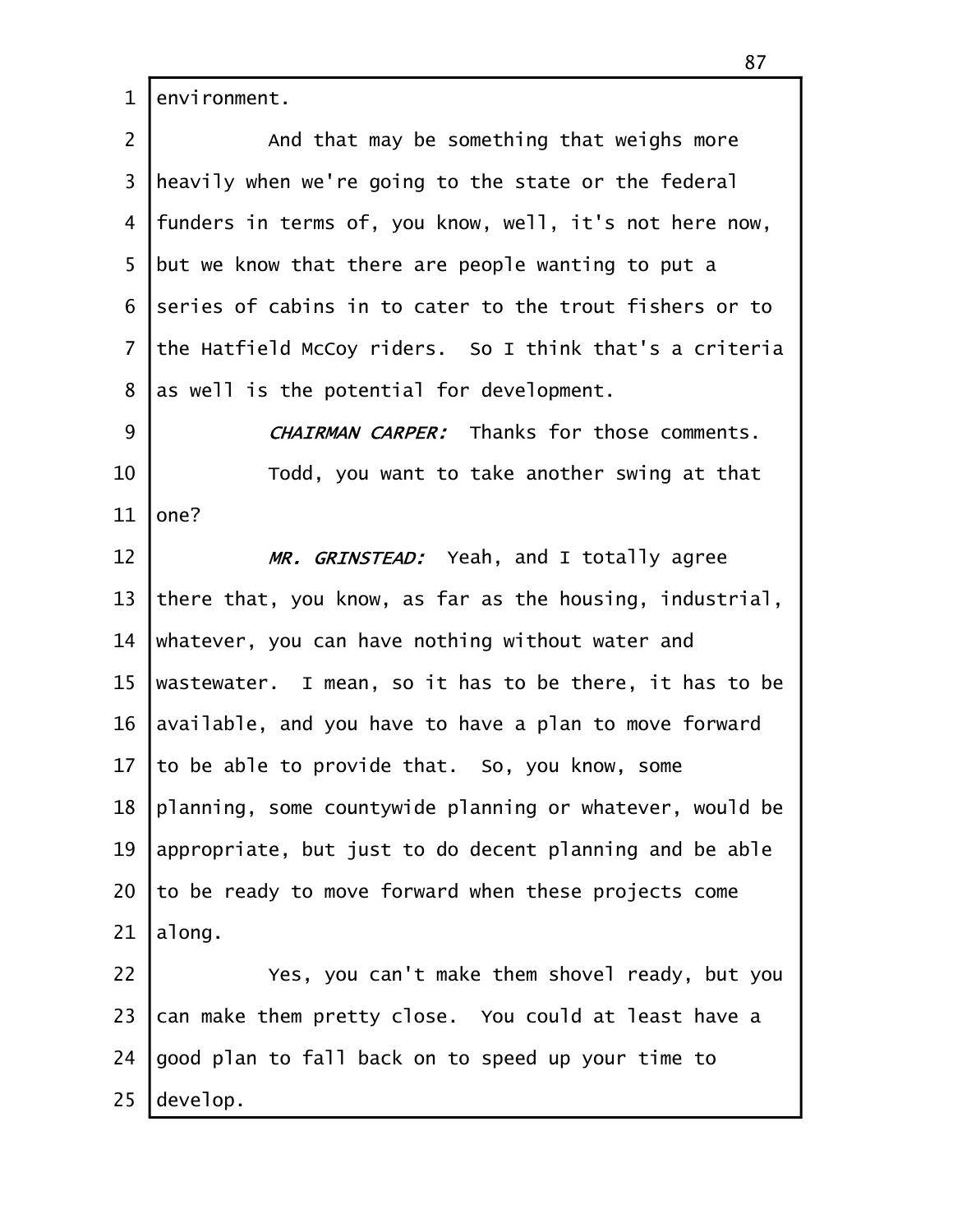CHAIRMAN CARPER: Okay. Thank you. Thanks 1 2 | for those comments. For some closing words, Senator Capito. 3 SENATOR CAPITO: Thank you. I want to thank 4 5 |the witnesses's excellent testimony. I'm very proud of I 6 |the representation that you've given of our state and lately and the representation that you've given of our certainly our depth of knowledge and our, I think, 7 vision for improving the water and wastewater 8 availabilities throughout the state for a lot of 9 10 different reasons. 11 | I think as we've talked a lot about the Theory I are to the the set of the set of the set of the set of t bipartisan bill and the large drinking water and 12 wastewater bill that we passed unanimously out of 13 committee and 89-to-2 out of the Senate floor that we 14 hope will come to the President's desk, help is on the 15 way in larger amounts of money to all of these. 16 17 | The rural set-asides are great. The The Latter I are set for the set of the set of the set of the set of t 18 |decentralized systems, which also include septic tanks | 19 |of \$50 million, something that never quite gets funded, | 20 |other things, workforce development that we've talked | 21 |about, this is the biggest and most robust water bill | 22 |that's ever been -- I think it's an increase of about | 35 percent. 23 24 | Here's where my concern, and I'm, you know, | ready to do whatever I can do, but you guys are the 25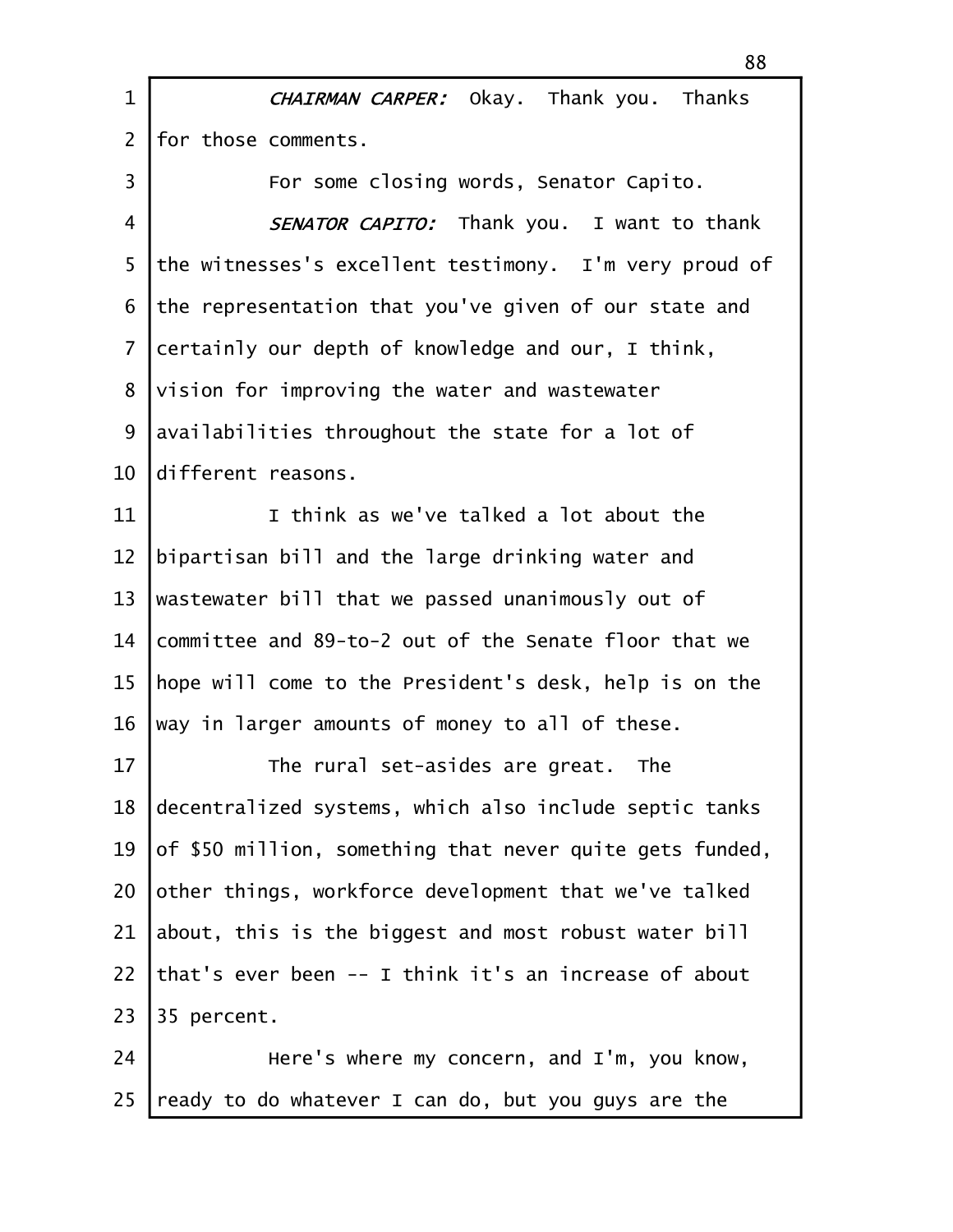1 | experts here. We can't squander this opportunity. We | 2 |can't say, just because there's, you know, a lot of | money that we -- that we have 26 projects and we're 3 4 |going to fund all of them a little bit or -- and we have | 5 |a tendency to do that, because we want to make everybody | 6 |kind of happy instead of -- I think we need to really | prioritize. 7

And, Wayne, this is where you guys really come 8 9 |in. Really prioritize what can make the biggest bang | for our buck. Complete these projects so that you're 10 not -- you don't have a bridge to nowhere — sorry, 11 Mercer County — or something of that nature, and so that 12 13 |you have the completion and we get the results from it. |

And, you know, in some ways, we could get it 14 15 |all the way here if we combine our city and town money, I if we combine the state money — I hope the governor is 16 17 |listening – and other things. We could really make, | 18 |not just little strides here, but huge strides into | 19 |addressing a lot of the problems that we've talked about | 20 |today. So any way that we can help, we certainly want | to.  $21$  to.

I want to again thank the Chairman for 22 23 |highlighting this in our state and his home county in | 24 |Raleigh, and I look forward to working with all of you | in the future. 25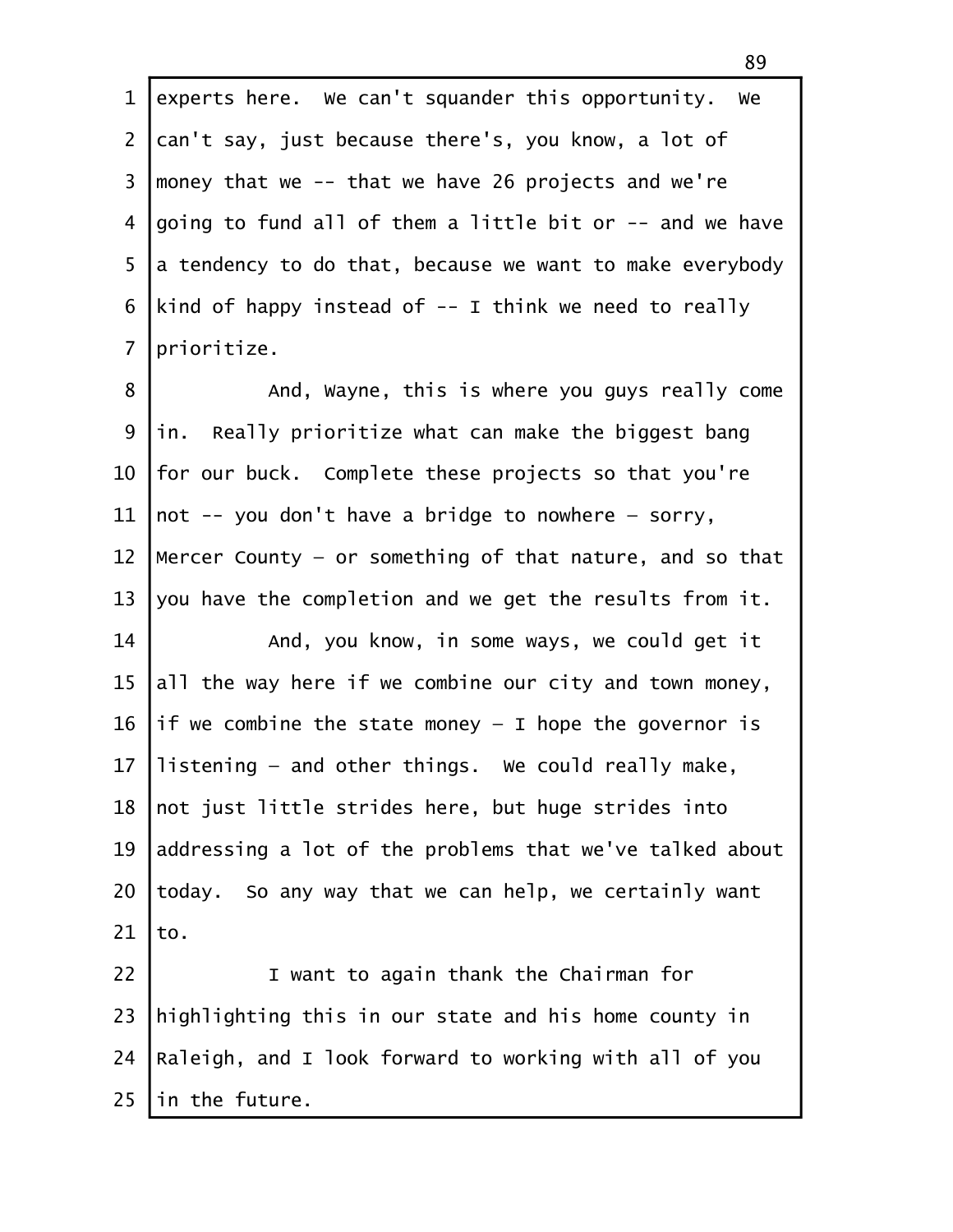And thanks again to Senator Manchin, my buddy 1 2 |there, to -- this is something that there's no daylight | 3 |between us on these issues. We're working hand in hand. | And I want to thank my staff for preparing us 4 5 |and preparing you-all for what I think was an excellent | presentation. 6 Thank you. CHAIRMAN CARPER: Thank you so much. 8 9 | I yield to Senator Manchin for any closing | 10 |statements, thoughts that he has, and I have a few | 11 |things I want to add, and we'll call it a morning. | 12 Senator. SENATOR MANCHIN: Thank you, Senator Carper 13 14 |and Senator Capito, for allowing me to participate with | you-all. 15 I'm so impressed with all three of you and the 16 knowledge you have and the grasp of this. Shelley said 17 it all, she really did, when she said we've got one 18 19 |shot. We've never had a shot like this in my lifetime, | 20 |nor do I ever see it coming again for quite some time. | This is one time you got to get everybody's attention. 21 What can we do? What can we finish? We don't 22 need a bunch of starters. Give me something we can 23 complete, because now there is enough money in the mix. 24 The Governor has money. They should be able 25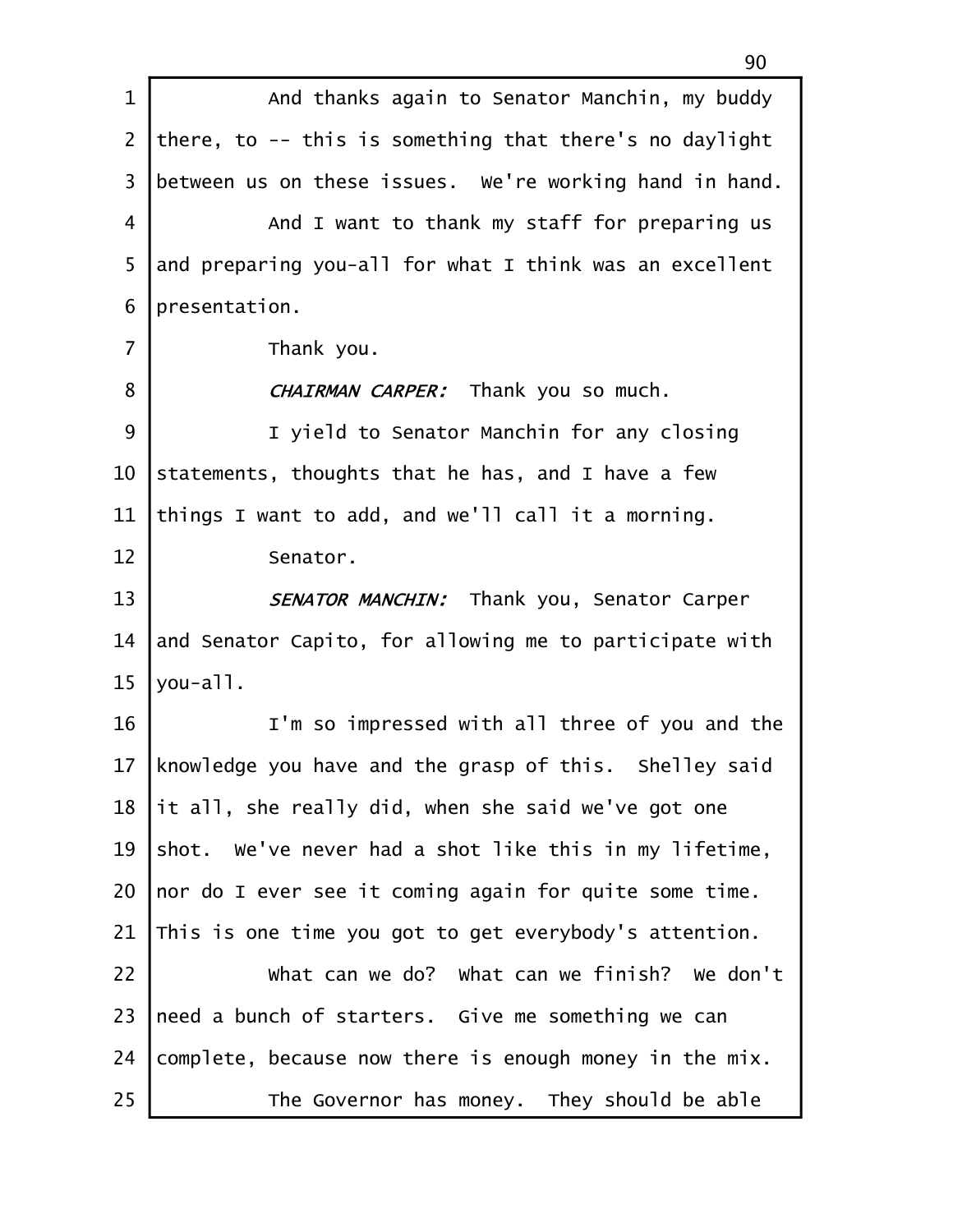1 |to match down. The cities have money; the counties have | money. And there's a lot more coming. And it's just 2 3 |for this. This is the one time rural America has a | 4 |chance to catch up, so anything that we can do to help | make sure that there's a clear, direct path of how this 5 6 |is to get done.

Without the internet -- I think you've heard 7 8 Shelley and myself talking about this, and our staffs [11] [11] Internal Robert Mondon B have been totally linked and hooked up on this one. 9 10 |Without total connectivity -- and I've said this, in the | 1930s, my grandparents didn't have electricity. Most of 11 12 |rural America didn't have electricity. Only 10 percent | 13 |of West Virginians had electricity, if you can believe | it. And if it wasn't for rural electrification -- and 14 if they can do that in the '30s, in 1936 starting that, 15 16 |and be able to get every house -- almost every house in | America, no matter how rural it may be, linked somehow 17 18 |connected to a wire, we sure as heck ought to be able to | 19 connect everyone to the internet.

And I look at that and I look at that 20 basically infrastructure, that need, the same as I look 21 22 |at electricity. You know, the quality of life increased | 23 |tremendously, and it will do the same tenfold over. |

This is one time we cannot lose this 24 opportunity. We're not going to come this way again. 25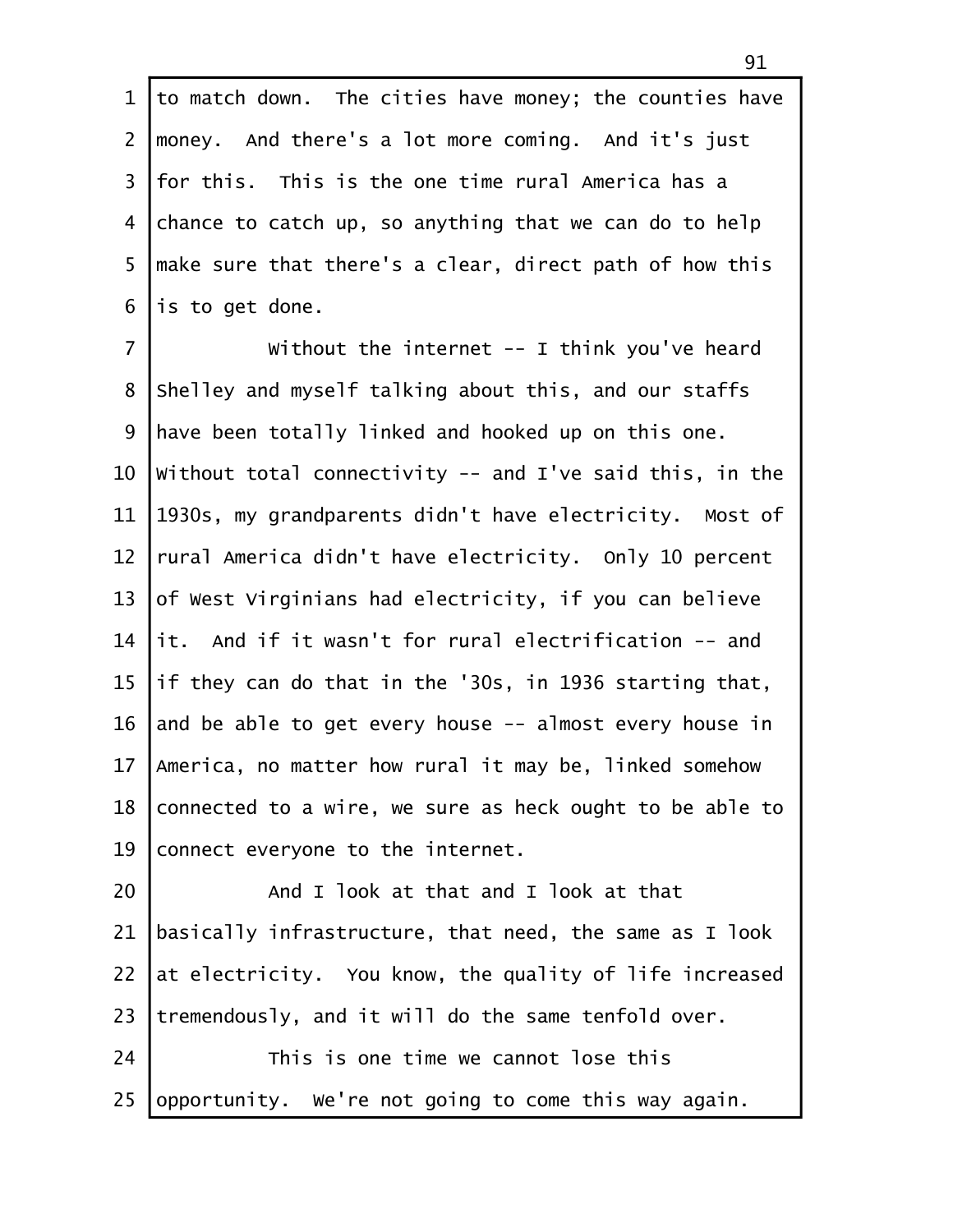Fixing our water and sewer systems, fixing them and just 1 2 |drinkable water. There's not a town in America, not a | 3 |citizen who shouldn't be hooked up to a more sanitary | system. 4 5 Solution of the local senator Carper to the Solution of the Indonesian Solution Solution Solution Solution S and Senator Capito's staff, and also the Committee that 6 7 |they head up, there's tremendous support about you. You | got West Virginia, West Virginia, and West Virginia. If 8 9 |we don't do it now, gang, it ain't gonna happen. It | 10 |really is not. But thank you. You've been more than 11 12 |insightful on this and helpful and very professional. | Proud of each of you. Now it's time to really go after 13 it, gang. Go after it. Thank you. 14 Thank you, Senator. 15 CHAIRMAN CARPER: Before we adjourn, I have a 16 couple of closing remarks, but I want to do a little 17 housekeeping first. I want to ask Madam's consent to 18 19 |submit for the record a variety of materials that 20 |include letters from stakeholders and other materials | 21 |that relate to today's hearing. And if there is no | 22 |objection at either hearing, that will become a big part | 23 of the record. Additionally, senators are going to be allowed 24 to submit questions for the record up to the close of 25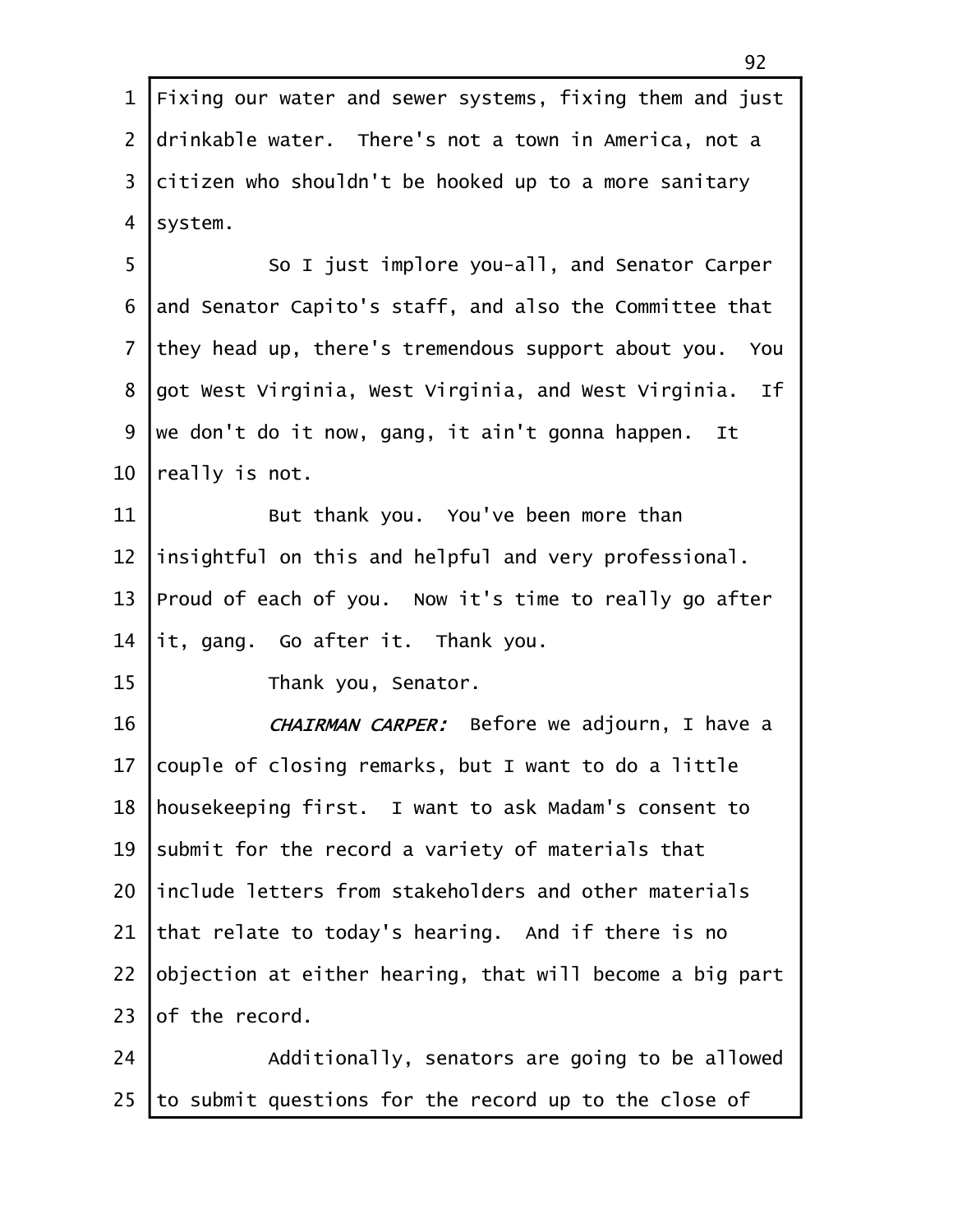business on Thursday, October 28th -- Thursday, 1 October 28th -- and we will compile in our committee 2 3 |those questions and we'll send them out to each of you. | 4 |We ask that you try to reply to us by November 11th. We | 5 |got a couple of weeks after that. And we appreciate |  $\blacksquare$  that.

I just want to say to Senator Capito how -- 7 8 |and Senator Manchin how grateful I am to be here. If | 9 |you want to put a spotlight on a state where there's | 10 |enormous need, where there's an enormous need for clean | water to drink and a way to deal with waste in 11 12 |appropriate and thoughtful ways, it's West Virginia. |

13 | I love this place, and I know Shelley and Joe | 14 |love it as much or more than I do. It's not just a | 15 |coincidence that we ended up with this field hearing in | 16 |Beckley, west Virginia. we're here for a reason. we | 17 |are here for a reason.

Shelley, I don't know if you ever served in 18 19 |the House with a minister, African American from Pennsylvania, Bill Gray, but he and I served together 20 21 |until he ended up, he quit. And he -- he used to tell | 22 |us this story. He told us a story about -- I never knew | 23 |if it was a true story, but it's a great story. I'm | 24 |going to share it with you today.  $\qquad \qquad \qquad$ 

And it's a story in a rural part of the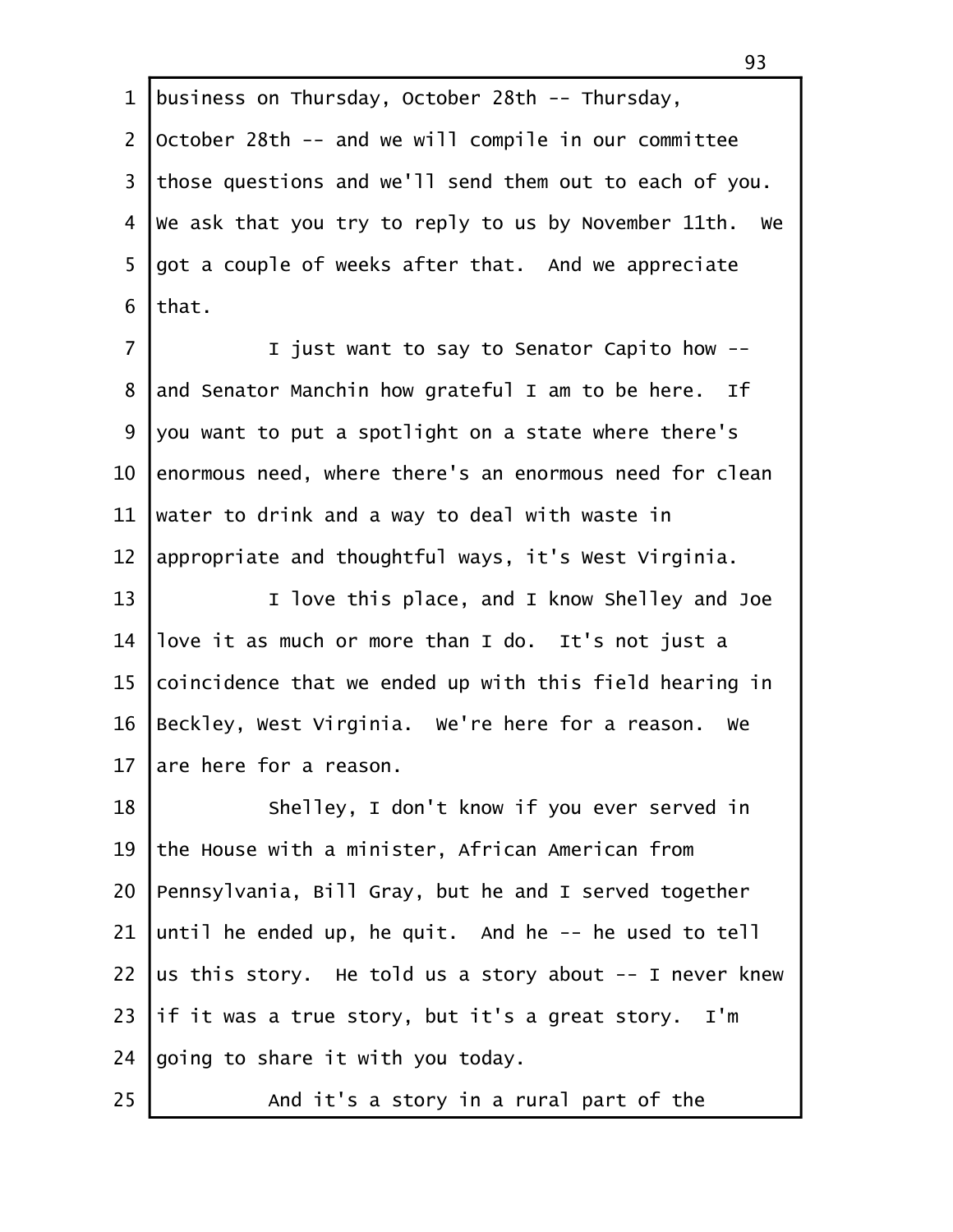country where there's communities, not like a place with 1 2 |stoplights and, you know, even paved roads, but people | 3 |lived there. Families lived there and grew up there. | 4 |And they had -- part of their water infrastructure was | 5 |an old well where people could literally come and lower | into the well a bucket and pull the water up and use it 6 for their homes. 7

And sometimes there's a stone structure, a 8 9 |locks-like circular and -- around the top of wells to | keep people from falling in. And one day -- kids liked 10 11 |to play and they'd walk around the top of the rocks. | 12 |And one day a kid fell in. And the fall -- there was | 13 |water in the well, and you could hear the kid splash | 14 |when they hit the water and started crying for help. | 15 |And the other kids were like alarmed and scared and they | just ran off and ran back to their houses and tell 16 mommy, mommy and daddy, so-and-so has fallen into the 17 well and we've got to save him. 18

And people went into their basements and into 19 20 |their barns, they went into their garages, trying to | 21 |find a piece of rope to tie together so they could save | 22 |the kid. And everybody found a rope, some longer than | 23 |others, and they tied the ropes together and they put | 24 |the community rope, if you will, down into the well and | saved this -- saved the child. 25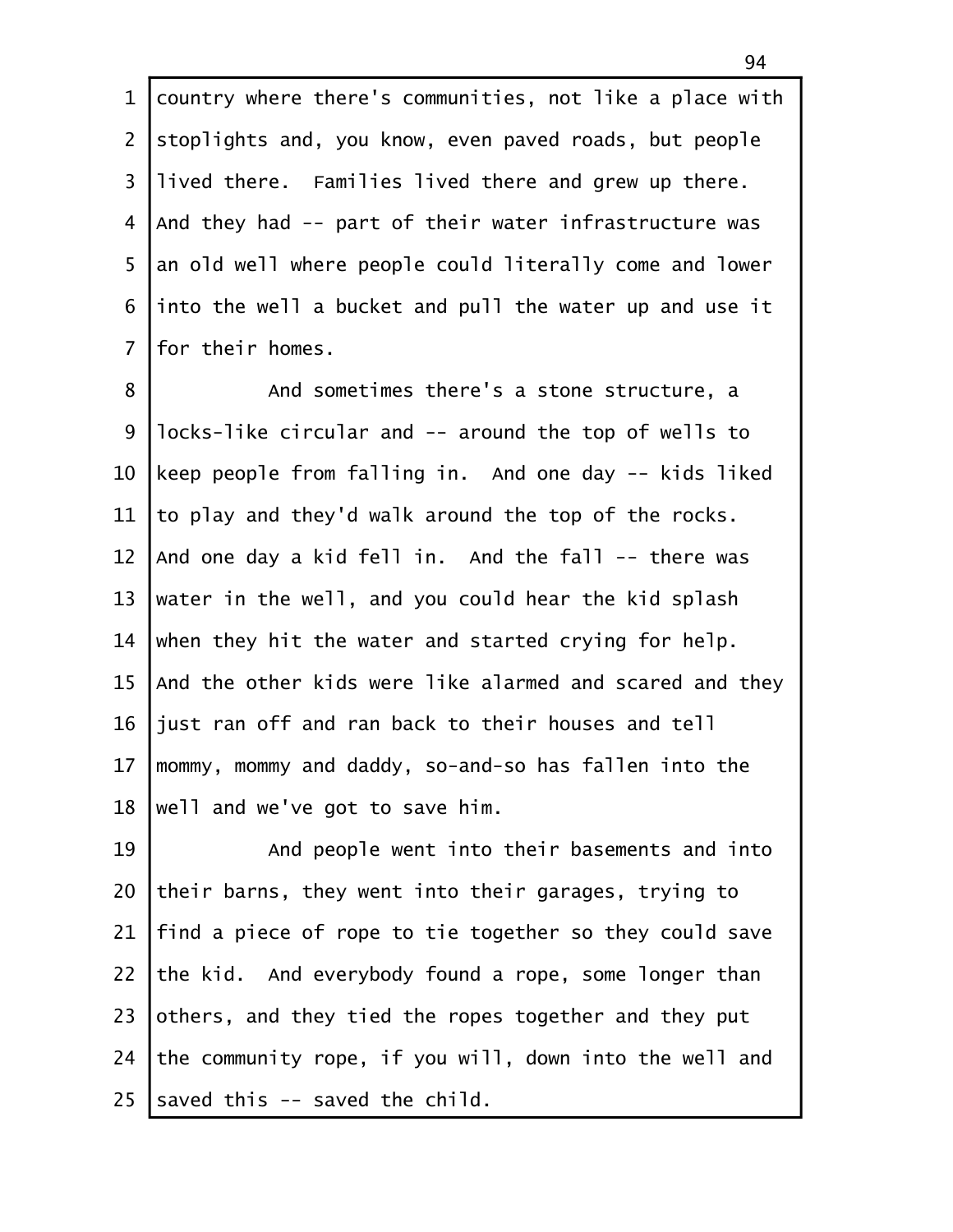We -- every one of us in this room and across 1 2 |West Virginia and the country always have a piece of Theory and the lowest American I 3 |rope. All of us have a piece of rope, and every one of | 4 |our states, especially this state and this county, | 5 |there's a lot of kids, not literally in the well, but a | lot of kids are in the well, and they need some help. 6 7 |And we have the ability to tie our ropes together and | 8 |lower them into the well and bring kids to safety and | families to safety and to a brighter future. 9

The question is: Will we do it? Can we do 10 it? And believe it or not, the longest piece of rope 11 12 |for this undertaking is the one that we bring, the | federal government. Huge amount of resources, 13 \$55 billion, I think, if I'm not mistaken, just in the 14 15 |infrastructure bill alone. Fifty-five billion, and a | 16 |lot of it will go to those in need. A lot of it will | go.  $17 \mid \text{go}.$ 

What's missing here is the -- you have to have 18 19 |the tied rope together, lower it into the well, and you | 20 |got to lift the kid to safety. And that's sort of like | 21 |where we are right now. That's where we are right now. | 22 |we need to lift this kid to safety, sort of like getting | 23 |the ball in the end zone. We are this close, this close | 24 |to getting it done.

25

And nobody's worked harder than Shelley Capito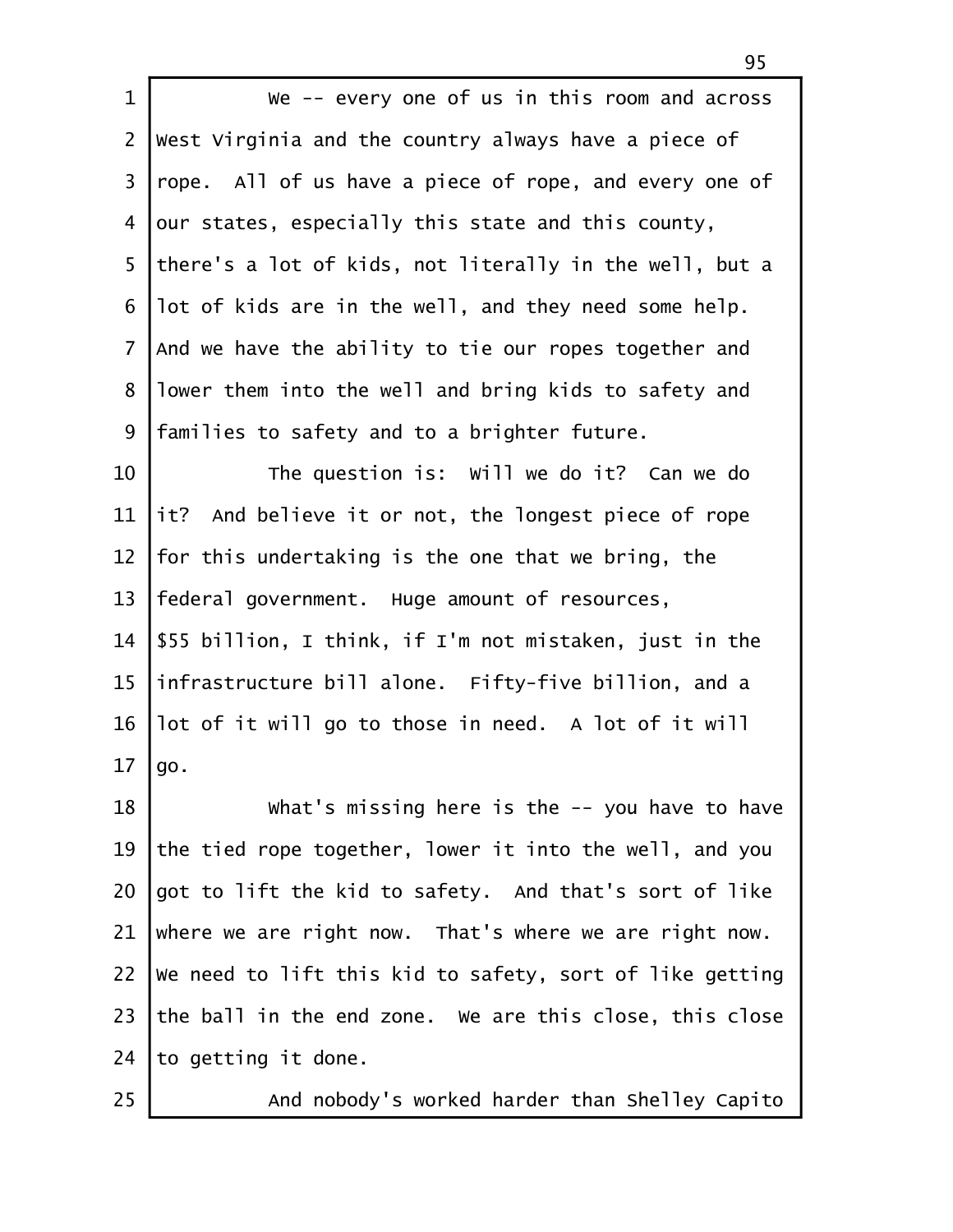| $\mathbf 1$    | with Joe Biden in the earlier part of this year, and     |
|----------------|----------------------------------------------------------|
| $\overline{2}$ | more recently, Senator Manchin or the President in this  |
| 3              | part of the year, to try to get us to the end zone.      |
| 4              | We're this close. This close. We got to get the ball     |
| 5              | in the end zone.                                         |
| 6              | We got to get that kid out of the well. And              |
| $\overline{7}$ | if we do, not just West Virginia, but this entire nation |
| 8              | will be better for it. Better for it. Let's do it.       |
| 9              | And with that, this committee is adjourned,              |
| 10             | and thank you all for participating. This has been a     |
| 11             | great hearing. Thanks so much.                           |
| 12             | (Environment and Public Works                            |
| 13             | Subcommittee field hearing adjourned at                  |
| 14             | 11:56 a.m., October 14, 2021.)                           |
| 15             | 00 <sub>o</sub>                                          |
| 16             |                                                          |
| 17             |                                                          |
| 18             |                                                          |
| 19             |                                                          |
| 20             |                                                          |
| 21             |                                                          |
| $22$           |                                                          |
| 23             |                                                          |
| 24             |                                                          |
| 25             |                                                          |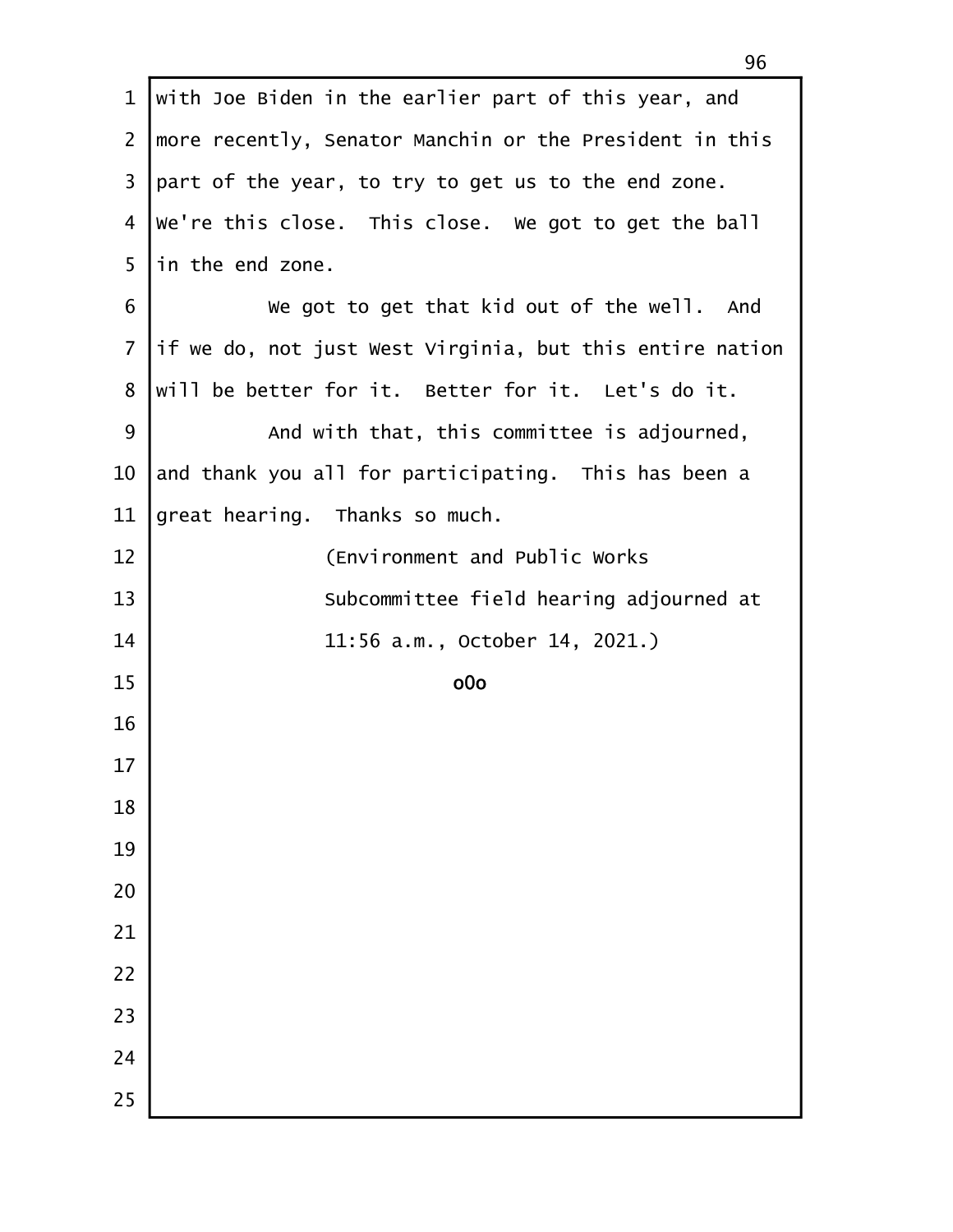97<br>
IA)<br>
:SS CERTIFICATE<br>
)  $\mathbf{1}$ 2 STATE OF WEST VIRGINIA)  $\overline{3}$   $\overline{)}$   $\overline{)}$   $\overline{)}$   $\overline{)}$   $\overline{)}$   $\overline{)}$   $\overline{)}$   $\overline{)}$   $\overline{)}$   $\overline{)}$   $\overline{)}$   $\overline{)}$   $\overline{)}$   $\overline{)}$   $\overline{)}$   $\overline{)}$   $\overline{)}$   $\overline{)}$   $\overline{)}$   $\overline{)}$   $\overline{)}$   $\overline{)}$   $\overline{)}$   $\overline{$ COUNTY OF RALEIGH ) 4  $\overline{5}$ I, TERESA L. HARVEY, a Registered Diplomate 6 7 |Reporter, Certified Realtime Reporter, and Notary Public | in and for the State of West Virginia: 8 DO HEREBY CERTIFY that as the duly-appointed 9 10 |stenotype reporter, I took in stenotype the proceedings | 11 |had in the above-entitled matter on the 14th day of | 12 |October, 2021, and that the attached is a true and | 13 |correct transcription of the proceedings so taken. | Dated at Beckley, West Virginia, this 22nd day 14 of October, 2021. 15 16 Reresa L. Harvey 17 18 19 20 21 | **1999** 22 23 24 | 2002 | 2012 | 2022 | 2022 | 2022 | 2022 | 2022 | 2022 | 2022 | 2022 | 2022 | 2022 | 2022 | 2022 | 2022 | 25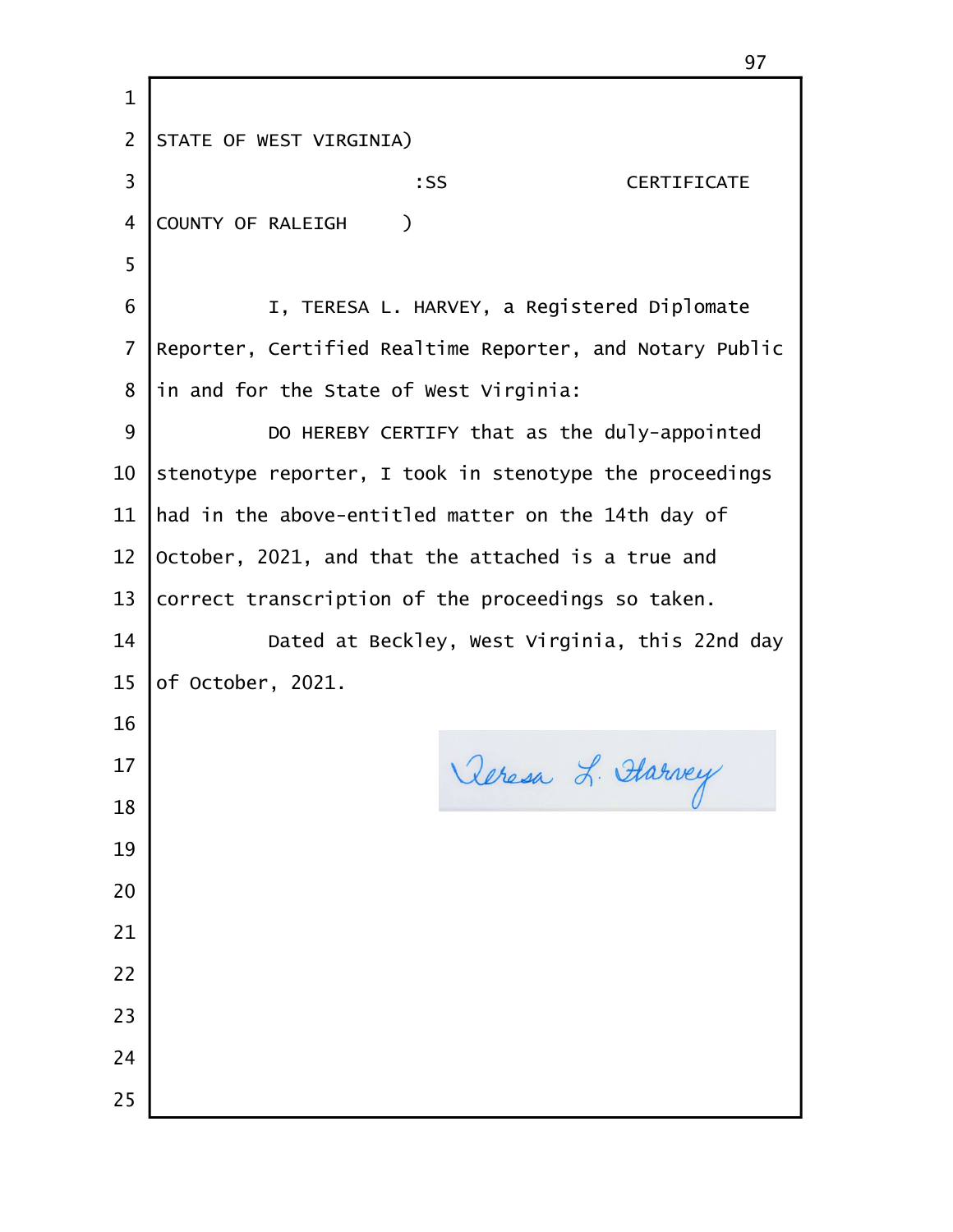|                                                               | \$35 billion [1]                       | 100 [3] $21/16$                                                                                       |  |
|---------------------------------------------------------------|----------------------------------------|-------------------------------------------------------------------------------------------------------|--|
| <b>CHAIRMAN CARPER:</b>                                       | 13/17                                  | 41/11 41/14                                                                                           |  |
| $[49]$                                                        | $$4$ [1]<br>72/7                       | 100-year [1]<br>38/16                                                                                 |  |
| MR. GRINSTEAD:                                                | $$4$ -million [1]<br>72/7              | 101 $[1]$ 1/25<br>10:00 [2] $1/15$ 2/3                                                                |  |
| $[16]$                                                        | $$400$ [4] 36/14                       | 11 [1]<br>24/4                                                                                        |  |
| MR. MORGAN: [25]                                              | 36/16 49/16 49/16                      | $11:56$ [1]<br>96/14                                                                                  |  |
| MR. ROBERTS: [18]                                             | \$400 million [4]                      | $11th$ $[1]$ $93/4$                                                                                   |  |
| <b>SENATOR CAPITO:</b><br>[30]                                | 36/14 36/16 49/16                      | $12$ $[1]^{\frac{1}{2}}$<br>61/10                                                                     |  |
| <b>SENATOR MANCHIN:</b>                                       | 49/16                                  | $12$ -inch $[1]$<br>78/20                                                                             |  |
| [28]                                                          | \$5 [2] 48/10 67/4                     | 13 <sup>1</sup><br>$\left[1\right]$<br>61/10                                                          |  |
| THE WITNESS: [1]                                              | \$5 million [1]                        | 14 [3]<br>$1/14$ 24/7                                                                                 |  |
| 36/1                                                          | 48/10<br>$$5-mi$ llion [1]             | 96/14                                                                                                 |  |
| UNIDENTIFIED                                                  | 67/4                                   | 14th $[1]$ 97/11                                                                                      |  |
| SPEAKER: [2]                                                  | $$5.75$ [1] $27/24$                    | $\begin{bmatrix} 15 & 1 \\ 19 & 1 \end{bmatrix} \begin{bmatrix} 41/1 \\ 32/12 \end{bmatrix}$<br>32/12 |  |
| $60/14$ $60/16$                                               | \$5.75 billion [1]                     | $1930s$ $[1]$<br>91/11                                                                                |  |
| $\overline{\mathbf{S}}$                                       | 27/24                                  | 1936 [1]<br>91/15                                                                                     |  |
| $\sqrt{51}$ [3]<br>$67/4$ 67/6                                | $$50$ [1] $88/19$                      | 1994 [1]<br>34/6                                                                                      |  |
| 78/12                                                         | \$50 million [1]                       | 2                                                                                                     |  |
| $ \$1.5$ [3] $\frac{27}{7}$ 27/8                              | 88/19<br>$$500,000$ [1] $$9/13$        | 39/7<br>2 percent [1]                                                                                 |  |
| 27/20                                                         | $$55$ [2] $33/2$ 95/14                 | $\begin{bmatrix} 2.75 & 1 \end{bmatrix}$ 52/5                                                         |  |
| $ $1.5\>$ billion $[1]$<br>27/7                               | \$55 billion [1]                       | 2.75 percent [1]                                                                                      |  |
| $ \$1.9$ [1] 32/12                                            | 95/14                                  | 65/24                                                                                                 |  |
| $$1.9$ trillion $[1]$                                         | $$678$ [1] $27/15$                     | 20 percent [2]                                                                                        |  |
| 32/12                                                         | $$7$ $[1]$<br>50/22                    | 34/9 54/5                                                                                             |  |
| \$10 [2] 53/25 54/2                                           | \$7 million [1]                        | $20$ -yard $[1]$<br>62/14<br>$20$ -year $[1]$<br>65/23                                                |  |
| $$10$ million $[2]$                                           | 50/22<br> \$780 [1] 14/18              | 200,000 [1]<br>53/25                                                                                  |  |
| $53/25$ 54/2                                                  |                                        | 2020 [1]<br>84/15                                                                                     |  |
|                                                               |                                        | 2021 [7]                                                                                              |  |
|                                                               |                                        | 20th [1]<br>10/21                                                                                     |  |
| 50/6                                                          | \$80 million [1]                       | 21st [1]<br>10/22                                                                                     |  |
| \$119 [1]<br>40/22                                            | 51/20                                  | 222 $[1]$<br>2/2                                                                                      |  |
| \$125<br>$\left[1\right]$<br>14/24                            |                                        | 22nd [1]<br>97/14<br>23 [1]<br>29/22                                                                  |  |
| $ $125$ million $[1]$                                         | 21/15<br>'10s [1]                      | 25 [6]<br>$4/18$ 4/19                                                                                 |  |
| 14/24                                                         | '20s [1]<br>21/15                      | $9/19$ 24/4 38/13                                                                                     |  |
| $ \$15$ [2] $14/3$ 50/21<br>\$15 billion [1]                  | [1]<br>' 30s '<br>91/15                | 38/19                                                                                                 |  |
| 14/3                                                          | '60s [2]<br>37/15                      | $25801$ [1] $1/25$                                                                                    |  |
| $ \$15$ million [1]                                           | 77/10                                  | 26 [2]<br>59/25 89/3                                                                                  |  |
| 50/21                                                         | '70s [4]<br>21/13<br>37/15 37/16 77/10 | 28 [1]<br>59/25<br>28th [2]<br>$93/1$ 93/2                                                            |  |
| \$2 [1]<br>67/8                                               | 'cause [1]<br>61/20                    |                                                                                                       |  |
| <b>\$2</b> million [1]                                        |                                        | 3                                                                                                     |  |
| 67/8<br>$\begin{bmatrix} $2.60 \ 1 \end{bmatrix}$ $15/24$     |                                        | $3,000$ $[1]$<br>65/1                                                                                 |  |
| 16/2                                                          | $1/8$ [1]<br>52/2                      | 3,000-gallon [1]                                                                                      |  |
| $\begin{bmatrix} $3 & [1] \\ $30 & [1] \end{bmatrix}$<br>52/6 | 10 [1]<br>57/3                         | 64/22                                                                                                 |  |
| $$300,000$ [2]<br>58/20                                       | 10 percent [1]<br>91/12                | 3,400 gallons [1]<br>65/4                                                                             |  |
| 58/24                                                         | $10$ -inch $[1]$<br>78/20              | 30 [3]<br>$38/19$ 45/11                                                                               |  |
| \$35 [2]<br>13/17                                             | 10-yard<br>62/15<br>$[1]$              | 57/3                                                                                                  |  |
| 13/18                                                         |                                        |                                                                                                       |  |
|                                                               |                                        |                                                                                                       |  |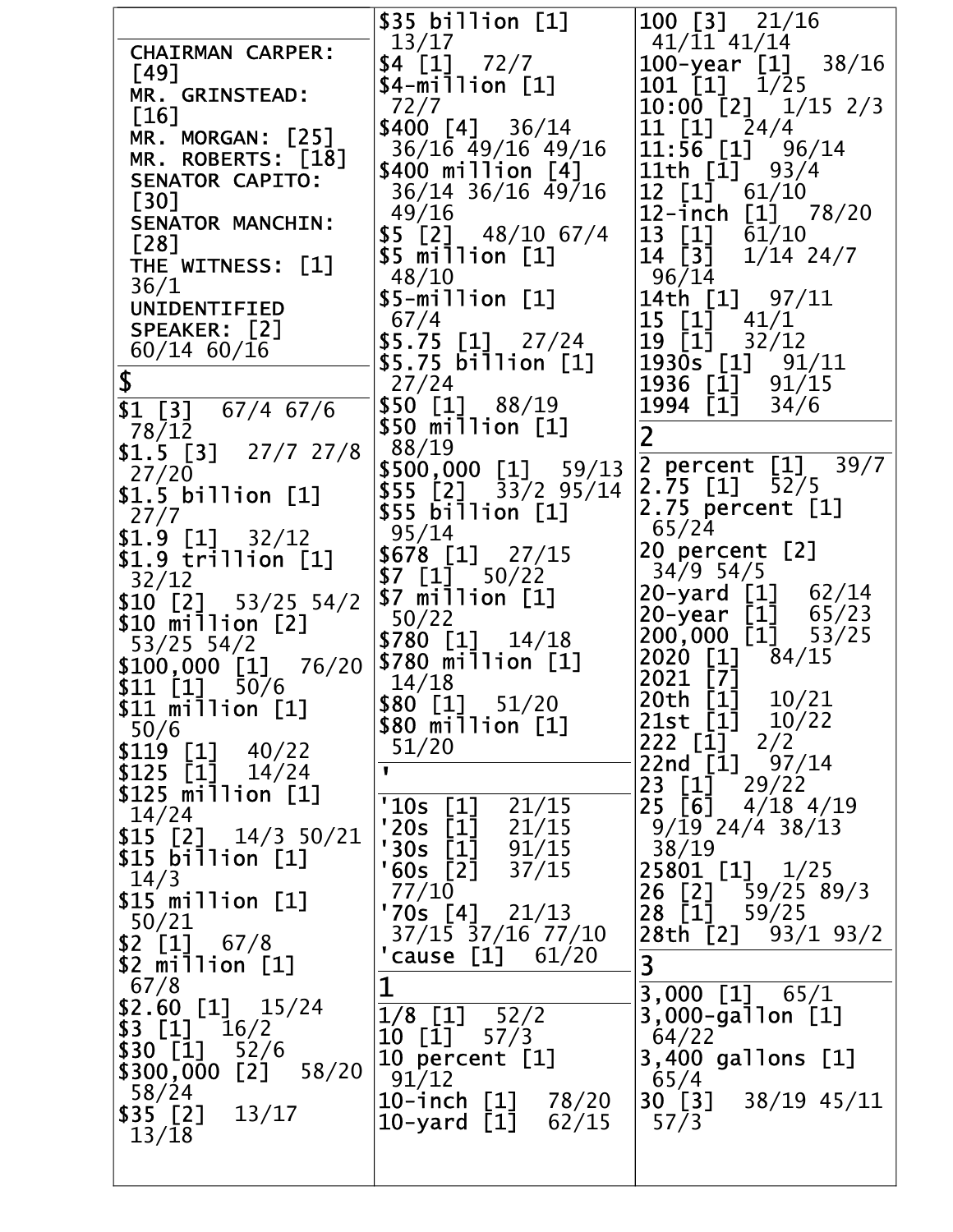| $\overline{\mathbf{3}}$     | abandoned [2]                               | adjourn $[1]$ 92/16                                                |  |
|-----------------------------|---------------------------------------------|--------------------------------------------------------------------|--|
| 30 percent [1]              | 48/21 48/25                                 | adjourned [2]<br>96/9                                              |  |
| 35/10                       | abilities [1]                               | 96/13                                                              |  |
| 30-inch [2] 78/24           | 73/19                                       | adjustments [3]                                                    |  |
| 79/3                        | ability [2]<br>40/1                         | 45/7 45/22 63/9                                                    |  |
| 35 percent [1]              | 95/7                                        | Administration [2]                                                 |  |
| 88/23                       | able [21]                                   | $24/3$ 67/9                                                        |  |
| 36 [1] 78/21                | aborting [1]<br>32/9                        | administrators [1]                                                 |  |
|                             | about $[61]$                                | 44/12                                                              |  |
| $\overline{4}$              | above [1] 97/11                             | $\lambda$ admit [1] $40/15$                                        |  |
| 40 [2] 23/20 41/9           | above-entitled [1]                          | adoption $[2]$ 8/1                                                 |  |
| $ 40$ percent [1]           | 97/11                                       | 44/14                                                              |  |
| 35/12                       | absolutely [2]                              | ads $[1]$ $68/10$                                                  |  |
| 4 <b>0-year [1]</b> 65/25   | 56/1 81/9                                   | advances $[1]$ 30/8                                                |  |
| 400 million [2]             | abundance $[2]$ 36/6                        | adventure [1]                                                      |  |
| 36/24 36/25                 | 36/12                                       | 75/16                                                              |  |
| 42-inch [1] 78/21           | <b>academy [1]</b> 66/25                    | advertising [1]                                                    |  |
| 431 [1]<br>30/19            | access [2]<br>30/10<br>32/24                | 56/13<br>affect [1] 27/24                                          |  |
| 46 [1]<br>35/23             | accessed [1]                                |                                                                    |  |
| 5                           | 54/7                                        | $\lambda$ affected [1] $\lambda$ 21/19<br>  <b>afford [1]</b> 46/4 |  |
| $\overline{5.75}$ [1] 27/25 | Accessing $[1]$ $1/6$<br>accommodate [1]    | affordability [3]                                                  |  |
| 50 [4] $21/13$ 30/7         | 52/20                                       | 38/24 39/8 63/22                                                   |  |
| $41/9$ 57/3                 | According [1]                               | affordable [1]                                                     |  |
| 50 percent [2]              | 84/13                                       | 45/1                                                               |  |
| $22/17$ 50/13               | account $[1]$ 85/1                          | afraid [1]<br>43/23                                                |  |
| 50,000 [1]<br>54/3          | accountants [1]                             | African [1] 93/19                                                  |  |
| 6                           | 44/12                                       | after [9]                                                          |  |
|                             | acquisition [1]                             | afternoon [1]<br>61/3                                              |  |
| 66 million [1]              | 38/10                                       | again [22]                                                         |  |
| 55/10                       | across [11]                                 | age [1] 61/1                                                       |  |
| 69 [1]<br>27/23             | Act [10]                                    | agencies [2]<br>33/6                                               |  |
| $\overline{\phantom{a}}$    | $\arctive$ [1] 60/8                         | 63/7                                                               |  |
| 75 percent [3]              | actually [11]                               | agenda [1]<br>27/3                                                 |  |
| 35/19 35/22 55/3            | adapt [1]<br>15/2                           | aging [5]<br>32/16                                                 |  |
|                             | add $[1]$ 90/11                             | $35/6$ 38/2 41/15                                                  |  |
| 8                           | adding [1]<br>16/3<br>addition [2]<br>31/14 | 82/25<br>$\log 5$ 10/13 47/1                                       |  |
| 8 feet<br>6/16<br>$[1]$     | 33/15                                       | 73/19 74/1 86/8                                                    |  |
| 78/19<br>$8 - inch$<br>[1]  | additional [5]                              | agree [5]<br>19/24                                                 |  |
| 80 [3]<br>$21/16$ 40/22     | 16/4 21/22 37/4                             | $19/25$ 63/9 85/17                                                 |  |
| 59/18                       | 70/14 70/14                                 | 87/12                                                              |  |
| 81 [1]<br>52/23             | Additionally [2]                            | agreement [4]                                                      |  |
| 835 [1]<br>30/18            | 83/6 92/24                                  | $62/24$ 62/25 64/9                                                 |  |
| 9                           | address [10]                                | 64/11                                                              |  |
| 90<br>$[1]$<br>21/16        | addressed [4]<br>74/4                       | Agriculture [1]                                                    |  |
| Ť.                          | 79/8 79/19 83/11                            | 34/12                                                              |  |
|                             | addresses [2]                               | ahead [1]<br>67/23                                                 |  |
| $[1]$<br>97/3<br>:SS        | 74/23 79/12                                 | ain't [1]<br>92/9                                                  |  |
| A                           | addressing [2]                              | air [1]<br>61/9                                                    |  |
| $a.m$ [3]<br>$1/15$ 2/3     | 22/6 89/19                                  | airports<br>$\left[1\right]$<br>62/3                               |  |
| 96/14                       | adequate [2]<br>32/19<br>46/12              | Alan [4]<br>$8/20$ $8/22$<br>$8/25$ 9/1                            |  |
|                             |                                             |                                                                    |  |
|                             |                                             |                                                                    |  |
|                             |                                             |                                                                    |  |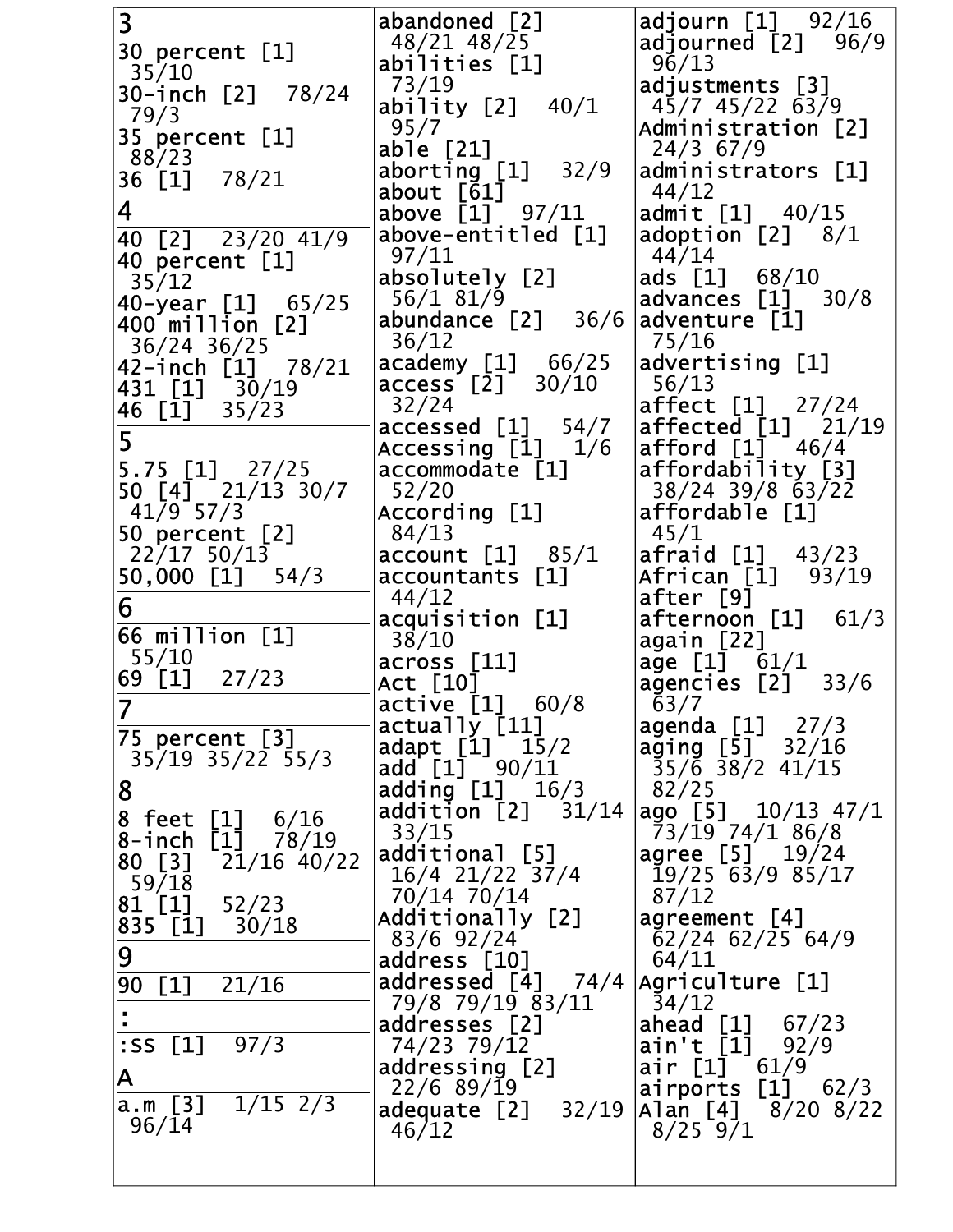| A                              | 19/19 23/6 72/21                          | 18/20                                  |  |
|--------------------------------|-------------------------------------------|----------------------------------------|--|
| 94/15<br>alarmed [1]           | 91/4                                      | array [1]<br>21/20                     |  |
| all [85]                       | Anytime [1]<br>79/6                       | arrive [1]<br>6/4                      |  |
| $ $ alleviation [1]            | anyway [5]<br>6/12                        | 22/15<br>article [2]                   |  |
| 86/2                           | 26/11 47/9 53/10                          | 22/15                                  |  |
| $ $ allowed [1]<br>92/24       | 67/17                                     | artificially [2]                       |  |
| 25/23<br>allowing [3]          | 6/20<br>anywhere [1]                      | 42/12 42/25                            |  |
| 78/3 90/14                     | apologize [1]<br>70/9                     | as [98]                                |  |
| $ $ allows [2] 34/10           | Appalachia [2]                            | ASCE [1]<br>34/22                      |  |
| 68/4                           | $11/24$ 41/25                             | aside [2]<br>46/5                      |  |
| $ {\rm almost~[6]}$ 14/2       | Appalachian [2]                           | 79/16                                  |  |
| $16/2$ 59/21 69/13             | $28/21$ 52/24                             | asides [1]<br>88/17                    |  |
| 86/17 91/16                    | appear $[1]$ 29/15                        | ask [13]                               |  |
| alone [1]<br>95/15             | applicable [2]                            | asked [2]<br>7/4                       |  |
| $ $ along [6] $3/14$           | 29/25 41/5                                | 18/24                                  |  |
| $20/\overline{10}$ 85/18 85/18 | applicant $[2]$ 59/9 assessing $[1]$      | 11/4                                   |  |
| 86/4 87/21                     | 59/12                                     | Assessment [4]                         |  |
| alphabetical [1]               | application [1]                           | 35/14 35/15 78/11                      |  |
| 6/17                           | 59/1                                      | 84/16                                  |  |
| already [6]<br>27/25           | applications [7]                          | assets [1]<br>38/11                    |  |
| $63/25$ 64/4 64/8              | applied $[1]$ 76/21                       | assist [3]<br>28/11                    |  |
| 72/14 80/23                    | apply $[4]$ 33/8                          | 30/15 32/6                             |  |
| also [25]                      | $46/2$ 46/6 81/23<br>appointed $[1]$ 97/9 | assistance [10]<br>5/17                |  |
| 50/15<br> although [1]         | appointment [1]                           | associate [1]<br>associated [9]        |  |
| always [7]                     | 75/5                                      | Association [6]                        |  |
| am [8]                         | appreciate [5]                            | 23/19 23/22 29/20                      |  |
| amazing [1]<br>29/4            | 18/24 31/8 33/15                          | $30/14$ $34/13$ $56/3$                 |  |
| America [13]                   | 40/9 93/5                                 | assume $[1]$ 27/11                     |  |
| American [7]                   | $ {\sf approachension\_[1]} $             | assuming $[1]$ 76/10                   |  |
| 21/8<br>Americans [2]          | 38/24                                     | assure $[1]$ 15/15                     |  |
| 30/10                          | apprenticeship [3]                        | at [69]                                |  |
| among [2]<br>18/15             | $56/6$ 56/9 57/15                         | attached $[1]$ 97/12                   |  |
| 75/10<br> amount [5] 27/8      | approach $[2]$ 22/8                       | attack [1]<br>6/19                     |  |
| 52/19 53/16 57/25              | 32/1                                      | attain [1]<br>12/3                     |  |
| 95/13                          | appropriate [2]                           | 21/6<br>attend [1]                     |  |
| $ {\rm amounts~[1]} $<br>88/16 | 87/19 93/12                               | attention [2]                          |  |
| analysis [2]<br>58/16          | appropriation [1]                         | $31/10$ 90/21                          |  |
| 59/14                          | 48/11                                     | attractive [1]                         |  |
| 52/1<br> announced [1]         | approve $[1]$ 77/24                       | 85/24                                  |  |
| another [9]                    | approving [1]<br>79/9                     | audit [2]<br>46/3                      |  |
| answer [3]<br>25/17            | ARC [6] 28/21                             | 52/14                                  |  |
| 55/25 76/6                     | 34/13 42/8 58/24                          | audits [2]<br>46/1                     |  |
| anxious [2]<br>27/18           | 59/17 68/8                                | 46/5                                   |  |
| 28/10                          | are [117]                                 | Authority [3]                          |  |
| any [19]                       | area [8]<br>areas [20]                    | 51/18 52/12 63/7<br>authorizations [1] |  |
| anybody $[5]$ 8/17             | aren't [1]<br>54/15                       | 31/11                                  |  |
| $9/25$ 57/5 58/5               | Arizona [1]<br>36/9                       | auto $[1]$ 67/3                        |  |
| 82/23                          | around [8]                                | automatically [1]                      |  |
| anymore [1]<br>71/1            | ARPA [4] 50/10                            | 77/2                                   |  |
| 33/5<br> anyone [2]            | 50/18 50/23 51/3                          | availabilities [2]                     |  |
| 82/23                          | arranging [1]                             | 48/16 88/9                             |  |
| anything [5]<br>19/16          |                                           |                                        |  |
|                                |                                           |                                        |  |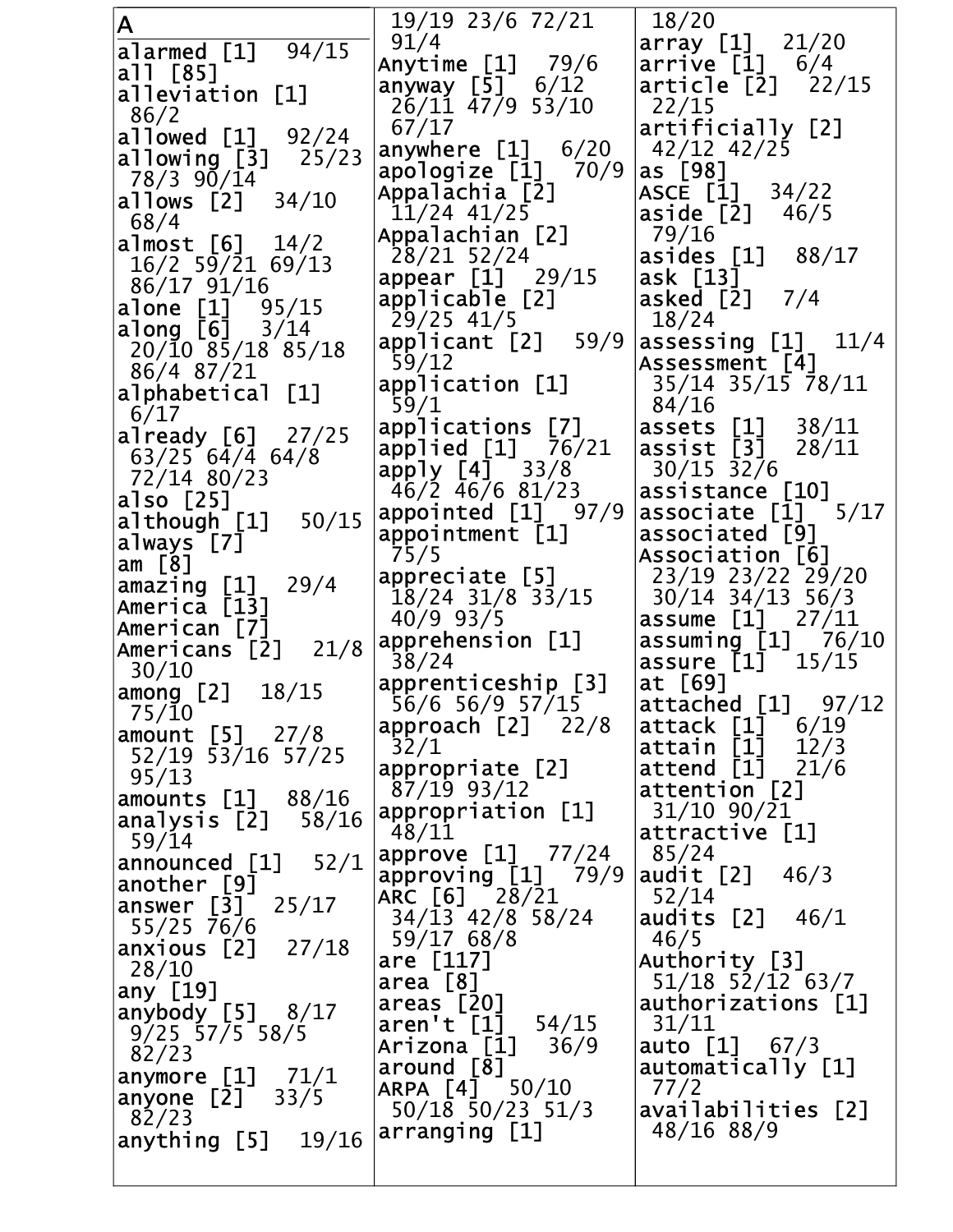| A                         | becoming $[1]$ $51/3$     | 47/16                   |  |
|---------------------------|---------------------------|-------------------------|--|
|                           | bed $[1]$ $11/14$         | book $[1]$ $16/8$       |  |
| availability [2]          | been $[33]$               | Booker [1]<br>48/9      |  |
| 21/22 49/5                | bees [1]<br>61/20         | born $[7]$              |  |
| available [7]             | before [11]               | borrow [2]<br>14/9      |  |
| $\vert$ average [1] 65/4  | began [1] 75/16           | 74/1                    |  |
| awaiting [1]<br>8/1       | begins [1]<br>5/5         | borrowing [2]           |  |
| awarded [1]<br>41/2       | behalf [2]<br>30/22       | 50/21 50/22             |  |
| aware [2] 51/20           | 33/11                     | breath [1]<br>20/3      |  |
| 83/17                     | behind [4]<br>52/15       | bridge [1]<br>89/11     |  |
| away $[2]$ 45/4 45/7      | 54/9 58/2 68/15           | bridges $[5]$ $7/8$     |  |
| 25/24<br> awful [1]       | being $[12]$              | 7/15 13/9 20/1          |  |
| B                         | believe $[5]$ 43/22       | 62/2                    |  |
|                           |                           |                         |  |
| Bachelor's [1]            | 61/9 84/15 91/13<br>95/11 | brighter [1] 95/9       |  |
| 24/2                      |                           | bring $[3]$ 76/1        |  |
| back [25]                 | <b>below</b> $[1]$ 65/15  | $95/\overline{8}$ 95/12 |  |
| <b>backbone [1]</b> 34/17 | beneficial [1]            | broadband [6]           |  |
| background [2]            | 31/4                      | 13/11 20/2 25/3         |  |
| 34/4 43/2                 | benefit [2]<br>27/24      | 58/16 59/2 59/14        |  |
| backup [1] 75/6           | 28/9                      | brother [2]<br>61/1     |  |
| <b>bad [1]</b> 15/16      | benefits [3]<br>39/19     | 61/5                    |  |
| <b>ball [4]</b> 62/18     | 44/19 57/1                | brought [2]<br>11/11    |  |
| 68/15 95/23 96/4          | Berkeley [8]              | 18/12                   |  |
| $ $ Baltimore $[1]$ 53/2  | best [5] 36/17            | buck [1] 89/10          |  |
| bang [1] 89/9             | 58/12 61/19 71/15         | bucket $[1]$ 94/6       |  |
| Baptist [1]<br>4/8        | 73/22                     | buddy [1] 90/1          |  |
| <b>barns [1]</b> 94/20    | bet [1]<br>60/12          | build $[1]$<br>68/9     |  |
| $\vert$ base [3] 41/17    | better [14]               | building $[2]$ $78/25$  |  |
| 44/22 72/9                | between $[4]$ $18/8$      | 79/2                    |  |
| baseball [1]<br>3/19      | 53/12 65/10 90/3          | <b>built [5]</b> 21/13  |  |
| based [10]                | Bible $[1]$<br>4/14       | 21/15 55/6 67/9         |  |
| basements [1]             | Biden [2]<br>7/4 96/1     | 79/1                    |  |
| 94/19                     | big $[19]$                | <b>bunch [4]</b> 8/21   |  |
| basically [14]            | bigger [2]<br>48/3        | $13/3$ 40/11 90/23      |  |
| bated [1]<br>20/3         | 58/17                     | burden [2]<br>41/24     |  |
| be [100]                  | biggest [4]<br>63/8       | 56/7                    |  |
| bear [1]<br>20/21         | 77/18 88/21 89/9          | burdens [2]<br>70/12    |  |
| $\beta$ bearing [1] 41/23 | bill [31]                 | 70/15                   |  |
| beautiful [5]<br>5/20     | billion $[14]$            | buried [3]<br>4/9       |  |
| $5/23$ $5/24$ $37/20$     | bills $[1]$ $7/18$        | $6/20$ 6/20             |  |
| 52/25                     | bipartisan [12]           | bursar [1]<br>5/18      |  |
| Beaver $[6]$ 9/24         | birds [1]<br>61/20        | bury [1]<br>42/2        |  |
| $9/24$ 10/2 10/9          | birthplace [1]            | business $[4]$ 20/16    |  |
| 60/21 86/7                | 76/9                      | $24/3$ 41/19 93/1       |  |
| $ because [3]$ 7/24       | bit [8]                   | businesses [4]          |  |
| 12/22 59/23               | blessed $[1]$ 40/11       | 15/15 20/16 22/19       |  |
| because [44]              | Block [1] 34/15           | 69/15                   |  |
| Beckley [15]              | Bluefield [1]             | but [101]               |  |
| become [6]<br>50/11       | 78/18                     | buy $[1]$ 47/4          |  |
| 55/2 69/3 76/13           | Board [1] 23/21           | buying [1]<br>58/6      |  |
| 83/11 92/22               | <b>Bob</b> $[1] 5/17$     | 26/15<br>Byrd [1]       |  |
| becomes [3]<br>52/16      | <b>bond</b> $[1]$ 26/4    |                         |  |
| 78/22 82/14               | boneheaded [1]            |                         |  |
|                           |                           |                         |  |
|                           |                           |                         |  |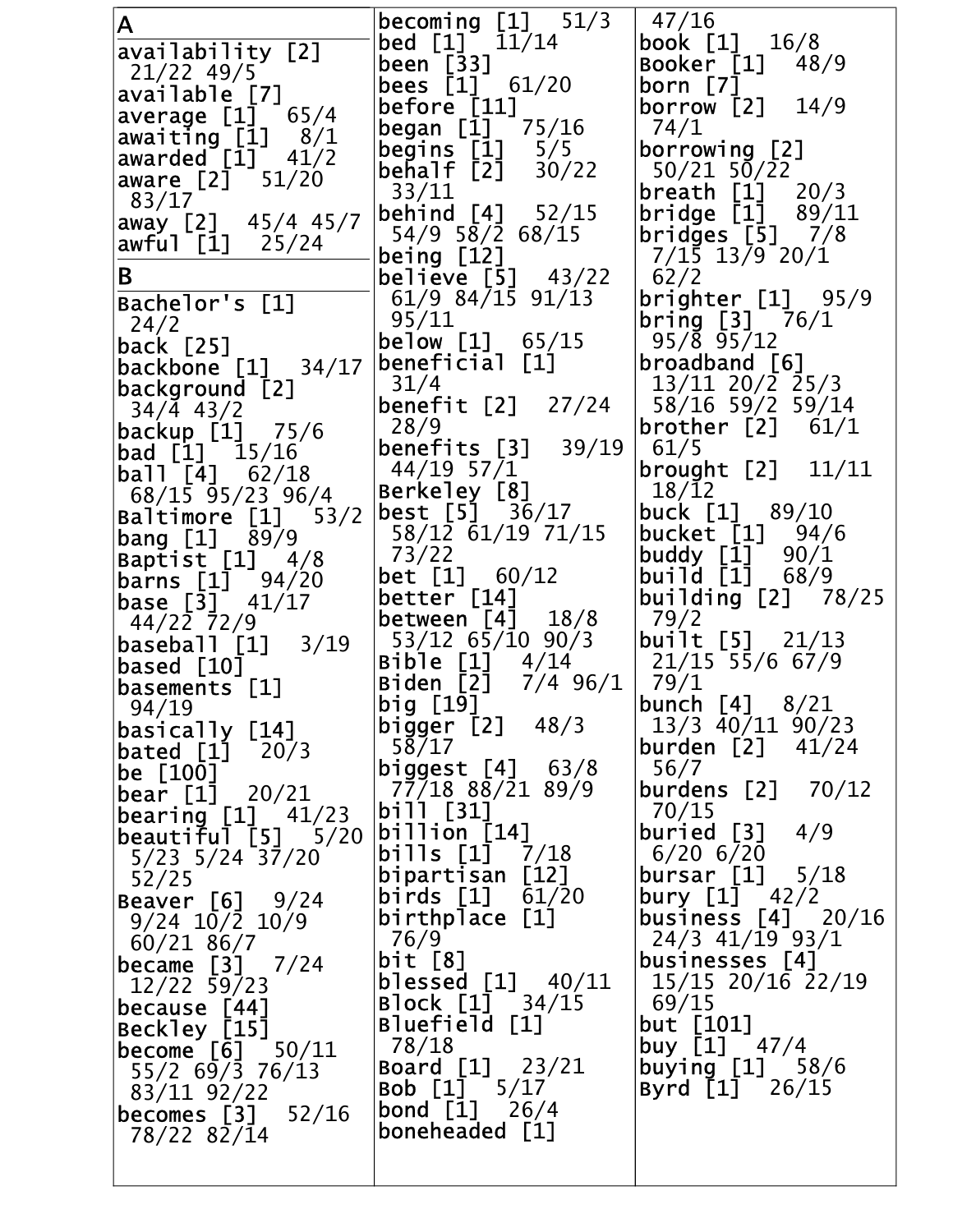| $ \mathsf{C} $                                           | causes $[1]$ $62/2$   | 42/10                  |  |
|----------------------------------------------------------|-----------------------|------------------------|--|
| 40/21<br> calendar [1]                                   | CDBG [1] 59/7         | cities [3]<br>27/16    |  |
| California [2]                                           | cemetery $[1]$ 4/7    | 78/6 91/1              |  |
|                                                          | centers $[1]$ $73/16$ | $ c$ itizen $[1]$ 92/3 |  |
| 22/20 36/10                                              | century [2]<br>10/21  | <b>city [2]</b> 53/2   |  |
| call [11]                                                | 10/22                 | 89/15                  |  |
| called [7]                                               | certain [2]<br>49/15  | civil [3]<br>11/2      |  |
| $ cal\{calling [1] 67/14$                                | 51/9                  | $24/2$ 55/2            |  |
| $\vert$ came [4] 27/16                                   |                       |                        |  |
| 50/18 71/23 81/19                                        | 88/7<br>certainly [2] | Clarksburg [1]         |  |
| $\textsf{camps} \; [1] \; 48/21$                         | 89/20                 | 78/24                  |  |
| campus [1]<br>66/16                                      | certificate [2]       | class $[3]$ 29/3       |  |
| can [69]                                                 | 38/16 97/3            | $38/3$ 61/2            |  |
| can't [24]                                               | certification [1]     | Clay [1]<br>73/25      |  |
| $\vert$ cannot [2] 83/6                                  | 81/15                 | Claywood [1]<br>29/22  |  |
|                                                          | certifications [3]    | clean [18]             |  |
| 91/24                                                    | 43/15 48/16 75/25     | cleaner [2]<br>7/13    |  |
| capability [1]                                           |                       | 16/7                   |  |
| 84/2                                                     | 24/11 43/13 56/11     | cleanest [1]<br>82/13  |  |
| 50/16<br> capable [1]                                    | 69/3 97/7             | cleaning [2]<br>10/15  |  |
| capital [1]<br>12/3                                      | CERTIFY $[1]$ 97/9    | 71/15                  |  |
| Capito [23]                                              | chair $[2]$ $25/11$   | clear $[3]$ 29/12      |  |
| <b>Capito's [1]</b> 92/6                                 | 51/16                 | $62/25$ 91/5           |  |
| $\vert$ capitol [6] $\vert$ 3/24                         |                       |                        |  |
| 5/20 5/20 5/21                                           | chairman [9]          | clearinghouse [2]      |  |
| $5/23$ 5/24                                              | chairs $[1]$ $3/15$   | 34/7 49/25             |  |
| $\vert$ capitols [1] $5/22$                              | challenge [1]         | climate $[4]$ $7/15$   |  |
| $\vert$ carbon [1] $\vert$ 72/7                          | 43/19                 | 10/22 13/9 73/8        |  |
| $\left  \text{card } \left[ 6 \right] 11/2 11/4 \right $ | challenges [12]       | climate-related [1]    |  |
| 11/9 11/12 34/22                                         | challenging [1]       | 10/22                  |  |
| 35/3                                                     | 79/21                 | close $[16]$           |  |
| $\vert$ care [3] 22/22                                   | chance [1]<br>91/4    | closely [2]<br>26/1    |  |
|                                                          | change [2]<br>23/6    | 27/22                  |  |
| 79/2 82/18                                               | 73/8                  | closing [4]<br>80/11   |  |
| $\vert$ career [3] 23/20                                 | changed [2]<br>10/11  | $88/3$ 90/9 92/17      |  |
| $35/18$ $\bar{57/14}$                                    | 10/12                 | clothe [1]<br>4/20     |  |
| Carolina [2]<br>82/4                                     | charge [2]<br>24/9    | coal $[3]$ 41/13       |  |
| 82/9                                                     | 32/7                  | 48/21 76/10            |  |
| Carper [17]                                              | Charleston [5]        | cobble [1]<br>49/11    |  |
| Carper's [2]<br>19/1                                     |                       |                        |  |
| 74/10                                                    | $5/16$ 6/7 8/16       | cobbling [2]<br>49/21  |  |
| $\vert \text{carry [1]} \quad 40/12$                     | $37/12$ 58/6          | 74/11                  |  |
| cars [2]<br>66/19                                        | chemicals [2]         | cofounders [1]<br>4/6  |  |
| 66/21                                                    | 41/20 70/17           | coincidence [1]        |  |
| $ {\sf case}$ [3]<br>7/20                                | Chicago [1]<br>55/15  | 93/15                  |  |
| 27/14 82/10                                              | chickens $[1]$ 66/12  | cold [2]<br>70/8       |  |
| catastrophic [3]                                         | child [2]<br>56/14    | 76/23                  |  |
| 42/21 68/17 83/12                                        | 94/25                 | collaboration [1]      |  |
|                                                          | choose [1]<br>57/14   | 17/16                  |  |
| $ {\sf catch} \quad [3] \quad 10/4$                      | <b>Chop</b> $[1] 6/8$ | collapsing [1]         |  |
| $14/11$ 91/4                                             | 4/8<br>church [2]     | 78/25                  |  |
| categories [1]                                           | 4/15                  | colleagues [5]         |  |
| 27/17                                                    | circuit [2]<br>32/2   | $13/1$ $13/5$ $16/19$  |  |
| 53/20<br> category [2]                                   | 32/7                  | 23/7 40/12             |  |
| 53/21                                                    | circular [1]<br>94/9  | College [1]<br>66/15   |  |
| cater [1]<br>87/6                                        | circumstances [1]     | colleges [1]           |  |
| 72/9<br>  <code>caused</code> [ $1$ ]                    |                       | 57/6                   |  |
|                                                          |                       |                        |  |
|                                                          |                       |                        |  |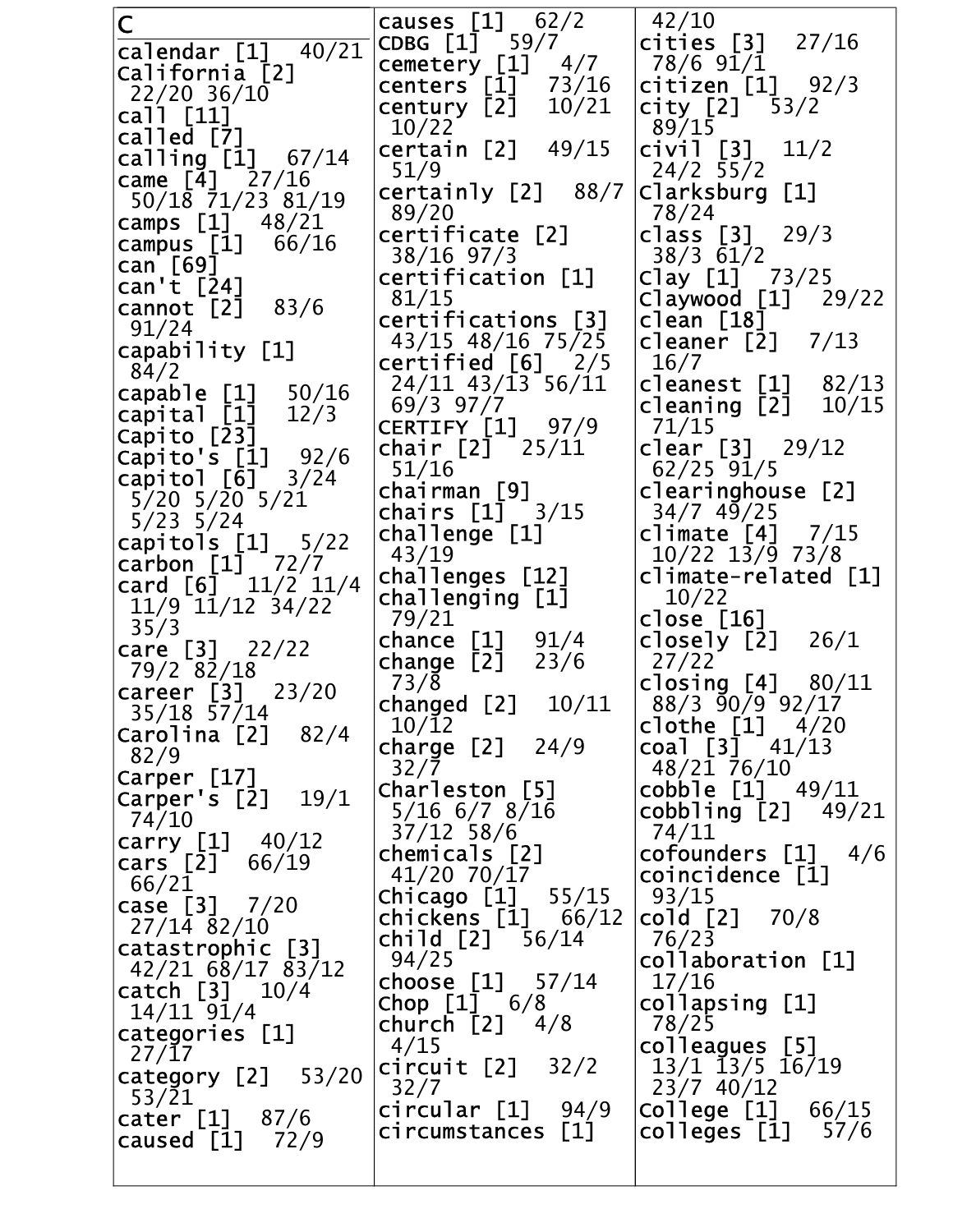| $ {\mathsf C} $                            | compliance [4]                         | 74/13                            |  |
|--------------------------------------------|----------------------------------------|----------------------------------|--|
| 5/17<br> Collier [1]                       | $32/4$ 32/6 32/17                      | consolidation [5]                |  |
| combine [2]<br>89/15                       | 81/2                                   | 39/15 39/16 44/17                |  |
| 89/16                                      | complicated [2]                        | 63/11 74/21                      |  |
| combined [5]<br>37/10                      | $31/17$ 70/23                          | constituents [3]                 |  |
| 37/13 37/17 59/12                          | comply $[1]$ $31/21$                   | 35/10 42/15 50/23                |  |
| 78/21                                      | complying [1]                          | Constitution [1]                 |  |
| combining [1]                              | 29/25                                  | 5/7                              |  |
| 39/18                                      | compromise [1]                         | construction [3]                 |  |
| come [17]                                  | 13/6                                   | 37/3 37/7 84/20                  |  |
| comes [5]<br>12/5                          | computer $[1]$ 43/22                   | consulting [1]                   |  |
| 36/19 54/6 58/7                            | computers $[1]$ 76/3                   | 32/9                             |  |
| 63/23                                      | concentrated [1]<br>53/24              | contaminate [1]<br>71/20         |  |
| coming [11]                                | concentrating [1]                      | continue $[4]$ 10/19             |  |
| $ {\sf commencing}$ [1]<br>2/3             | 37/9                                   | 43/21 64/4 84/17                 |  |
| $  \textsf{comment} \>\>$ [ $1$ ]<br>47/25 | concept [1]<br>32/2                    | continues [1]                    |  |
| comments [8]                               | 32/15<br>concern [2]                   | 41/20                            |  |
| 15/22<br>Commerce [1]                      | 88/24                                  | control [1]<br>84/3              |  |
| commercial [1]                             | Concord [1]<br>24/18                   | Contrary [1]<br>26/24            |  |
| 68/10                                      | condition $[1]$ 43/8                   | contrast [1]<br>46/23            |  |
| $\mid$ Commission $\left[1\right]$         | <b>Cone</b> $[1]$ 48/19                | contributes [1]                  |  |
| 28/21<br>$ $ commissions [1]               | conferences [1]                        | 34/13                            |  |
| 50/12                                      | 36/9                                   | control [3]<br>37/12             |  |
| commitment [1]                             | Congress $[5]$ $10/12$                 | $38/9$ 72/3                      |  |
| 84/21                                      | $12/5$ 31/1 32/3                       | conundrum [2]                    |  |
| COMMitments [1]                            | 32/11                                  | 65/17 65/20                      |  |
| 84/16                                      | Congresses $[1]$ 8/3                   | converted [1]                    |  |
| Committed [2]<br>22/6                      | congressman [2]                        | 37/18                            |  |
| 33/6                                       | $8/20$ $8/22$<br>connect $[2]$ $61/17$ | copper [1]<br>31/18<br>8/6       |  |
| committee [25]                             | 91/19                                  | correct [4]<br>24/5 24/6 97/13   |  |
| committee's [1]                            | connected [4]                          | cost [10]                        |  |
| 16/25                                      | 57/24 59/6 74/24                       | 36/6<br>$costs$ [2]              |  |
| COMMittees [3]                             | 91/18                                  | 83/4                             |  |
| 18/5 25/24 26/22                           | connecting [1]                         | coughing [1]<br>70/7             |  |
| common [5]<br>7/23                         | 14/19                                  | could $[29]$                     |  |
| $47/14$ $47/17$ $47/19$<br>82/21           | connectivity [3]                       | couldn't [2]<br>28/19            |  |
| Communications [1]                         | 57/20 58/10 91/10                      | 65/17                            |  |
| 58/21                                      | consensus [3]<br>20/2                  | Council [12]                     |  |
| communities [30]                           | $63/3$ 63/15                           | counsel [1]<br>44/13             |  |
| community [11]                             | 92/18<br>consent [1]                   | counselors [2]                   |  |
| compared $[3]$ $13/19$                     | consider [3]<br>55/11                  | 56/18 68/21                      |  |
| $13/19$ 51/25                              | $65/18$ 81/5                           | $count$ $[1]$<br>44/23           |  |
| comparison [1]                             | considered [1]                         | counties [6]<br>12/10            |  |
| 51/14                                      | 39/7                                   | 21/19 27/17 51/7<br>$66/10$ 91/1 |  |
| competing [3]                              | 5/7<br>consistent [2]<br>9/18          | counting [3]<br>30/25            |  |
| 53/17 55/13 55/14                          | consolidate [1]                        | 69/15 69/17                      |  |
| compile [1]<br>93/2                        | 44/18                                  | country [19]                     |  |
| complete [3]<br>34/22                      | consolidated [2]                       | county [37]                      |  |
| 89/10 90/24                                | 74/13 74/15                            | countywide [2]                   |  |
| $\mid$ comp $\mid$ etion [1]<br>89/13      | consolidating [1]                      | 75/1 87/18                       |  |
|                                            |                                        |                                  |  |
|                                            |                                        |                                  |  |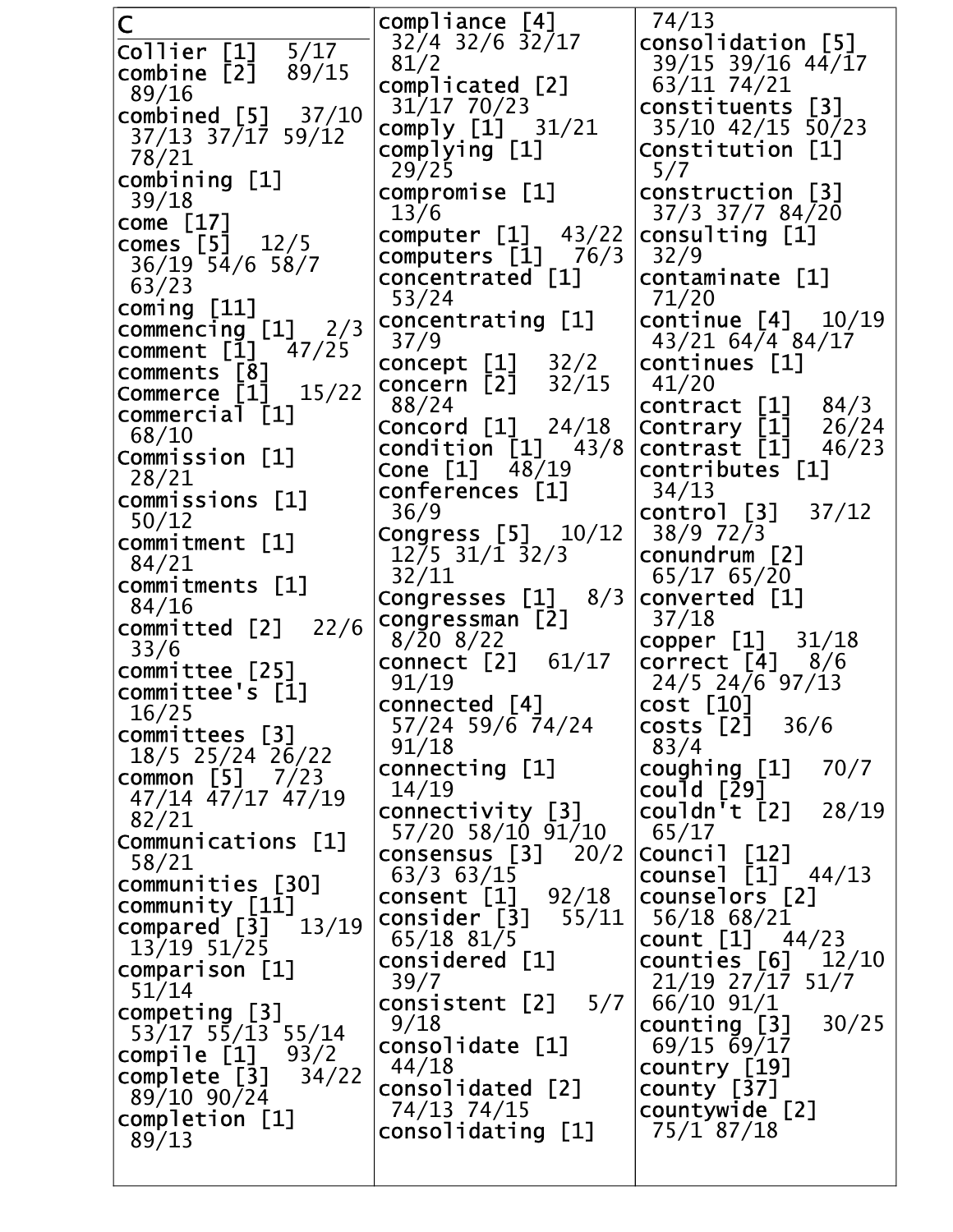| $\mathsf{C}$                                | 11/11 11/12 11/15                                       | <b>defunct [1]</b> 47/1                         |  |
|---------------------------------------------|---------------------------------------------------------|-------------------------------------------------|--|
| couple [8]                                  | D.C [1]<br>53/1                                         | degree [4] 24/19                                |  |
| 20/15                                       | dad [3]<br>11/15                                        | $24/21$ 40/15 40/17                             |  |
| course [2]                                  | $47/14$ $47/16$                                         | Del [2] 66/24 67/7                              |  |
| 35/1                                        | daddy $[1]$ 94/17                                       | Delaware [16]                                   |  |
| <code>Courses [1] <math>57/6</math></code>  | dais [1]<br>20/20                                       | delighted [1]<br>3/17                           |  |
| Court [1]<br>1/24                           | Dale [1] 72/15                                          | deliver [2] 19/10                               |  |
| courthouse [2]<br>2/2                       | Dan [3] $29/1$ 61/1                                     | 67/21                                           |  |
| 75/20                                       | 61/4                                                    | $delivery [1]$ 22/3                             |  |
| Courtroom [2]<br>2/2                        | Daniels [3]<br>60/21                                    | demand $[2] 54/11$                              |  |
| 18/21                                       | $60/21$ 60/22                                           | 61/23                                           |  |
| Courtyard [1]                               | data $[1] 38/9$                                         | Democrat [1]<br>7/5                             |  |
| 69/12                                       | database [1]<br>30/20                                   | Democrats [1]                                   |  |
| cousin [3]<br>5/17                          | date [3]<br>21/5                                        | 16/20                                           |  |
| $6/4$ 29/1                                  | 40/2166/7                                               | density $\begin{bmatrix} 1 \end{bmatrix}$ 32/25 |  |
| cousin's [1]<br>60/23                       | Dated $[1]$ 97/14                                       | Department [3]                                  |  |
| 60/25<br>  <code>Cousins [1]</code>         | Davy [4]<br>76/11                                       | 15/23 34/12 72/12                               |  |
| $ {\sf covering}^-$ [1]<br>19/2             | 76/12 76/15 76/18                                       | depend [2]<br>54/23                             |  |
| 32/12<br>$\vert$ COVID $\[1]$               | day [16]                                                | 54/24                                           |  |
| $\overline{\textsf{COVID-19}}$ [1]<br>32/12 | day-night [1]                                           | $3/20$ depth $[1]$<br>88/7                      |  |
| crafting [3]<br>30/6                        | 69/11                                                   |                                                 |  |
| $30/24$ 33/17                               | daylight [2]<br>90/2                                    | deputies $[1]$ $18/23$<br>design [1] 37/6       |  |
| $\vert$ create [10]                         |                                                         |                                                 |  |
| $ {\sf created}\>\>\>$ [4] $\>$<br>22/2     | days [2] 7/5 76/24                                      | $\vert$ designed [3]<br>41/9                    |  |
| 32/2 34/6 66/24                             | daytime [1]<br>3/23                                     | 47/6 80/20                                      |  |
| creates [2]<br>16/4                         | deal $[4]$ $15/22$                                      | desk [3] 13/6 23/8                              |  |
| 16/16                                       | 42/5 80/15 93/11                                        | 88/15                                           |  |
| creating [1]<br>66/18                       | dealers [1]<br>67/3                                     | desperately [1]                                 |  |
| 15/12<br>creation [2]                       | dealing [2]<br>35/7                                     | 13/13                                           |  |
| 15/14                                       | 66/18                                                   | Despite [1]<br>10/18                            |  |
| creek [9]                                   | deals [1]<br>84/12                                      | detailed [1]<br>59/19                           |  |
| creeks [1]<br>79/23                         | dealt [1]<br>73/11                                      | details [1]<br>35/17                            |  |
| criteria [9]                                | dear [2]<br>18/13                                       | develop [1]<br>87/25                            |  |
| critical [4] <br>20/24                      | 60/10                                                   | developable [1]                                 |  |
| 21/17 76/20 85/1                            | decade [1]<br>73/23                                     | 86/25                                           |  |
| 18/8<br>$ {\mathsf{crossover}}\;$ [1]       | decades $[1]$ $10/13$                                   | developing [1]                                  |  |
| <b>CRR [1]</b><br>1/24                      | decent $[1]$ 87/19                                      | 42/7                                            |  |
| crucial [1]<br>30/13                        | decentralized [8]                                       | development [24]                                |  |
| 94/14<br>crying [1]                         | $ \texttt{decision}[\;1]$<br>20/12                      | did [18]                                        |  |
| cure [1]<br>83/13                           | decisions [2]                                           | didn't [7]                                      |  |
| $\vert$ current [5] 46/1                    | 84/23 84/24                                             | died $[1]$ $6/19$                               |  |
| 46/2 46/5 46/10                             | Declaration [2]                                         | different [13]                                  |  |
| 46/12                                       | $4/24$ 5/8                                              | difficult [2]<br>26/9                           |  |
| 41/17<br>customer [2]                       | declining [2]                                           | 49/22                                           |  |
| 44/23                                       | $41/17$ 83/1                                            | dilution [1]<br>37/13                           |  |
| customers [4]                               | dedicated [4]<br>54/6                                   | <b>dinner [2]</b> 5/18                          |  |
| 41/21 42/16 66/5                            | 55/12 83/20 84/1                                        | 6/5                                             |  |
| 71/16                                       | dedication [2]                                          | Diplomate [2]<br>2/4                            |  |
| $ {\sf cut}~~[1]$<br>54/5                   | 58/9 58/10                                              | 97/6                                            |  |
| cutting [3]<br>66/14                        | $\begin{bmatrix} \text{deeply} & 1 \end{bmatrix}$ 33/15 | <b>direct [1]</b> 91/5                          |  |
| 66/16 67/1                                  | deferred $[2]$ 42/21                                    | $\textsf{divectly}$ [5] $\texttt{13/21}$        |  |
|                                             | 55/19                                                   | 27/16 27/24 30/14                               |  |
| D                                           | definitely [1]                                          | 32/5                                            |  |
| 11/11<br>$D-p$ lus $[4]$                    | 81/10                                                   | Director [5]<br>23/18                           |  |
|                                             |                                                         |                                                 |  |
|                                             |                                                         |                                                 |  |
|                                             |                                                         |                                                 |  |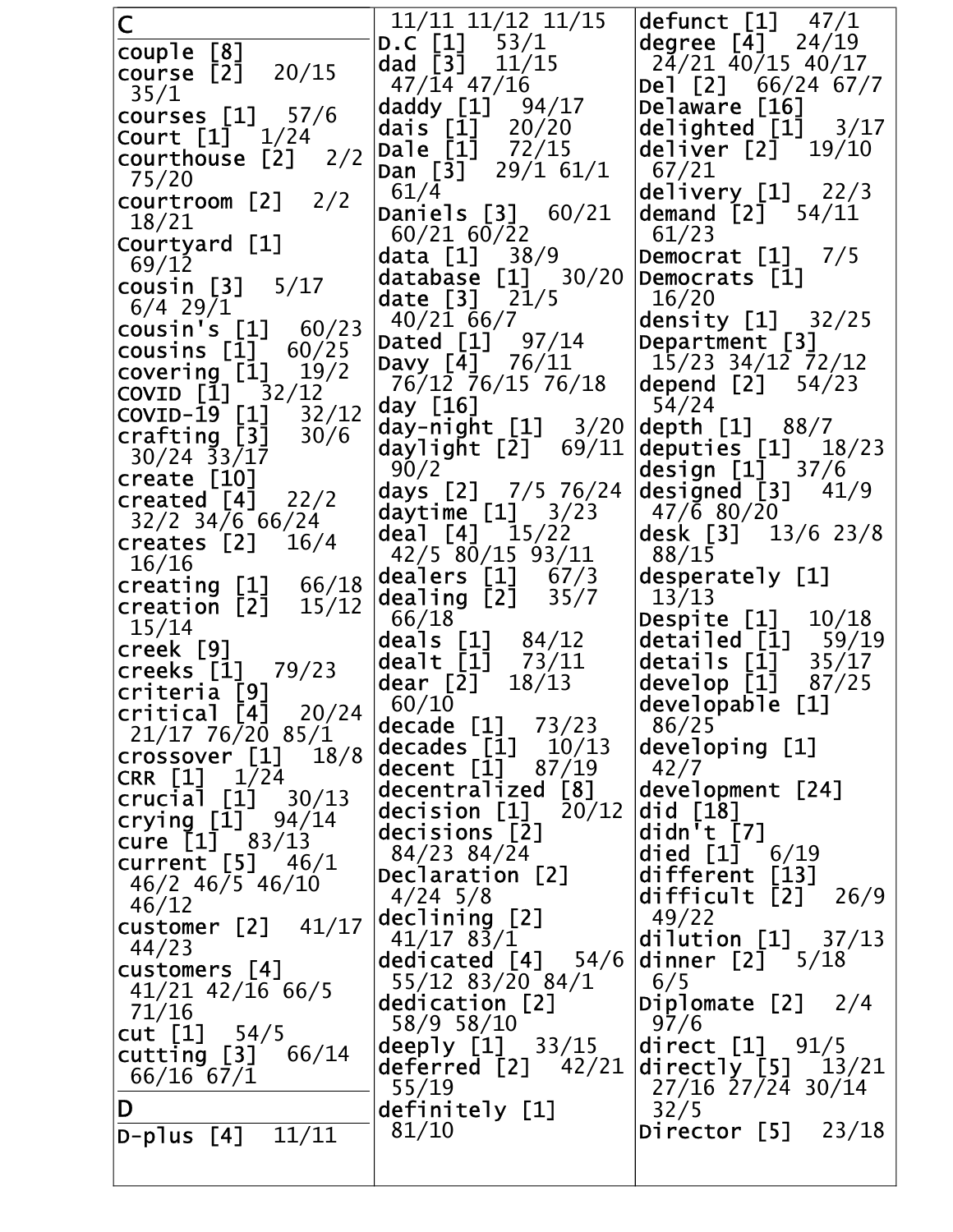| D                                | drag $[1]$ 4/14                              | <b>effluent [1]</b> 77/14         |  |
|----------------------------------|----------------------------------------------|-----------------------------------|--|
| Director [4]                     | dragging $[1]$ 33/21 effort $[2]$ 7/22       |                                   |  |
| 24/14 24/17 29/19                | drink $[7]$                                  | 7/22                              |  |
| 51/19                            | drinkable [1]<br>92/2                        | leftorts [1] 20/12                |  |
| disadvantaged [7]                | drinking [32]                                | $\textsf{eight} \; [1] \; 68/15$  |  |
| discuss [3]<br>9/11              | driver's [1]<br>36/3                         | either [4]<br>14/10               |  |
| $9/14$ 34/1                      | droughts [1]                                 | $10/24$   45/25 48/25 92/22       |  |
| $\overline{\textsf{diss}}$ $[1]$ | due $[2]$ $32/25$                            | electric $[1]$ 45/21              |  |
| 40/3                             | 53/14                                        | electricity [5]                   |  |
| disjointed [1]                   | duly $[1]$ 97/9                              | 41/19 91/11 91/12                 |  |
| 27/1                             | duly-appointed [1]                           | 91/13 91/22                       |  |
| disparaging [1]                  | 97/9                                         | electrification [1]               |  |
| 46/22                            | DWWIA [2]<br>22/13                           | 91/14                             |  |
| dispose [1]<br>27/13             | 23/4                                         | eligible [3]<br>59/3              |  |
| disproportionately               | E.                                           | 59/15 59/15                       |  |
| $[1]$ $21/19$                    | each $[6]$ 20/14                             | eliminate [1]<br>37/19            |  |
| distress $[1]$ 83/1              | 20/17 62/21 62/24                            | elimination [1]                   |  |
| distressed [2]                   | $92/13$ 93/3                                 | 86/2                              |  |
| 14/22 59/17                      | earlier [7]                                  | Ellendale [1]                     |  |
| District [1] 29/22               | early $[1]$ 75/17                            | 16/23                             |  |
| districts [1] 44/2               | earned [1]<br>15/4                           | else $[4]$ $8/17$ $45/5$          |  |
| diverse [1] 62/21                | easier [2]<br>49/7                           | 82/23 82/23                       |  |
| divided [2]<br>53/12             | 49/22                                        | embraces [1]<br>18/14             |  |
| 53/12                            | easiest [1]<br>77/11                         | emergency [2]                     |  |
| do [82]                          | 52/10<br>eastern [2]                         | 73/16 76/11                       |  |
| doctor's $[1]$ 75/5              | 74/14                                        | 49/4<br>emphasis [2]              |  |
| documented [1]                   | easy $[3]$ 75/13                             | 73/4                              |  |
| 10/25                            | 75/14 84/6                                   | empowers [1]<br>16/16             |  |
| documents [1]<br>35/16           | eat $[2]$ $10/5$ $10/5$                      | emptied [1]<br>75/18              |  |
|                                  | Eccles $[1]$ 4/4                             | end [13]                          |  |
| DOD [1]<br>72/8                  | economic [8]                                 | ended [2]<br>93/15                |  |
| does $[8]$<br>doesn't [4] 19/20  | economies [3]                                | 93/21                             |  |
| 76/12 77/25 78/1                 | 16/12 44/19 74/22                            | ending [1]<br>10/17               |  |
| doing [14]                       | economy [6]<br>13/15                         | energy [3]<br>3/15                |  |
| dollar [4] 15/23                 | $15/25$ 16/3 16/5                            | $18/6$ 25/25                      |  |
| $16/1$ 46/7 65/12                | $16/8$ 16/16                                 | engineer $[4]$ 35/20              |  |
| dollars [13]                     | Ed $[1]$ $61/1$                              | $37/14$ 42/5 55/2                 |  |
| dollars' [1]<br>37/11            | <b>EDA</b> [4]<br>42/8 59/1                  | engineer's [1]                    |  |
| don't [54]                       | 59/13 67/8                                   | 37/15                             |  |
| done [16]                        | <b>Eddie [1]</b> $61/5$<br>57/21<br>edge [1] | engineering [3]                   |  |
| dose $[1]$ 47/20                 | 21/16                                        | 24/2 59/20 59/21                  |  |
| dotted $[1]$ 86/18               | edging [1]<br>educated [1]<br>21/12          | engineers $[4]$ $11/2$            |  |
| doubled [1]<br>53/22             | education [4]                                | $36/10$ $37/2$ $44/12$            |  |
| doubleheader [3]                 | 35/19 53/19 53/20                            | enhancing [1]                     |  |
| 3/20 3/20 3/21                   | 66/3                                         | 31/11                             |  |
| $ $ doubling [2] $25/1$          | efficiency [2]                               | enjoy $[1]$ 37/20                 |  |
| 25/2                             | $44/3$ 46/13                                 | enormous [2]<br>93/10             |  |
| <b>Dover</b> $[1]$ $3/24$        | efficient [1]                                | 93/10                             |  |
| dovetail [1]<br>57/15            | 44/23                                        | enough [7]<br>ensure [5]<br>16/14 |  |
| down $[15]$                      | efficiently [1]                              | 21/22 22/23 23/1                  |  |
| downhill $[1]$<br>61/12          | 44/15                                        | 83/5                              |  |
| drafting [1]<br>12/17            |                                              |                                   |  |
|                                  |                                              |                                   |  |
|                                  |                                              |                                   |  |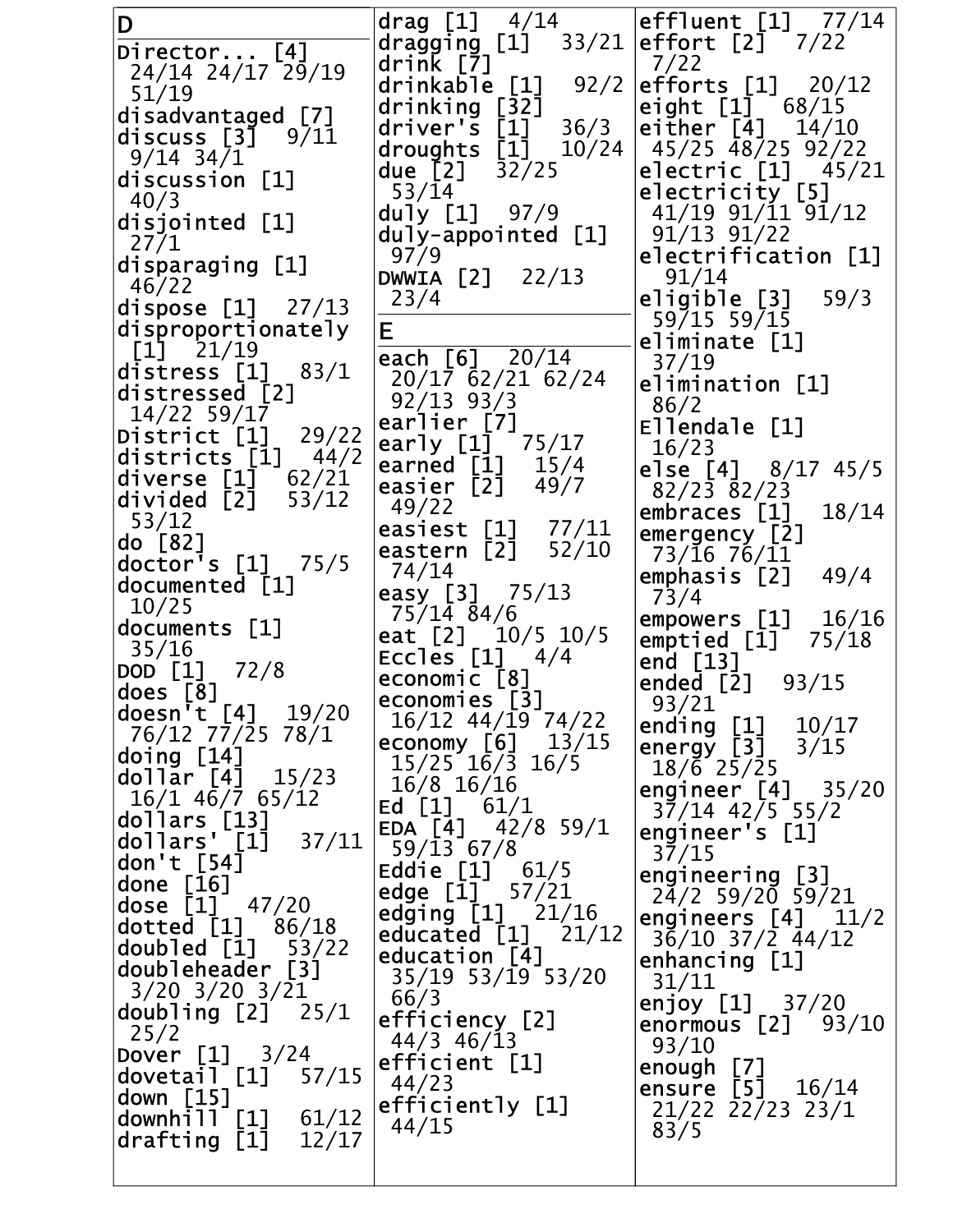| E                     | 44/4 45/8 46/14          | failure $[1]$ 42/22            |  |
|-----------------------|--------------------------|--------------------------------|--|
| 22/14<br>ensuring [1] | 76/9                     | Fairmont $[5]$ 8/15            |  |
| entire [4] 18/14      | examples $[1]$ 45/9      | $8/18$ 9/1 9/2 35/1            |  |
|                       | excellent $[5]$ 8/4      | fairs [2]<br>56/16             |  |
| 30/20 84/12 96/7      | 47/24 73/3 88/5          | 68/22                          |  |
| entirely [1]<br>23/5  | 90/5                     | fall [2] 87/24                 |  |
| entitled [1]<br>97/11 | excited [1]<br>48/13     | 94/12                          |  |
| environment [13]      | excuse $[1]$ 12/6        | fallen [1]<br>94/17            |  |
| environmental [4]     | Executive [5]            | falling [1] 94/10              |  |
| 34/13 37/14 48/23     | 23/18 24/14 24/17        | families [3]<br>32/23          |  |
| 72/12                 | 29/19 51/19              | $94/3$ 95/9                    |  |
| EPA [6]<br>31/17      | exist $[1]$ 39/3         | family [2]<br>11/23            |  |
| 31/22 31/22 32/17     | existing $[1]$ 32/18     | 31/24                          |  |
| 33/4 80/19            | expand [2]<br>32/18      | far [9]                        |  |
| EPW [2]<br>18/7 26/1  |                          |                                |  |
| equation [1]<br>12/5  | 86/23                    | Farmington [1]                 |  |
| equipment $[4]$ 47/3  | expanding [1]            | 77/9                           |  |
| 47/5 47/6 73/21       | 81/24                    | fast $[1]$ $61/12$             |  |
| equitable [1]         | expansion [3]<br>31/5    | $\mathsf{father}$ $[2]$ $26/5$ |  |
| 38/25                 | 83/23 86/14              | 82/20                          |  |
| equity $[2]$ 63/25    | expansions [1]           | <b>faucet</b> $[1]$ $56/21$    |  |
| 64/6                  | 42/19                    | favorable [1]                  |  |
| especially [12]       | expeditiously [1]        | 51/13                          |  |
| essential [1]         | 22/7                     | <b>Fayette</b> [1] 73/25       |  |
| 16/11                 | expensive $[1]$          | FCC $[1]$ 59/15                |  |
| essentially [6]       | 44/13                    | feasible $[2]$ 37/1            |  |
| 14/6 51/18 59/1       | experience [2]           | 45/2                           |  |
| 59/13 78/19 82/12     | 23/11 43/15              | fed $[1]$ 53/23                |  |
| established [1]       | experienced [1]          | federal [20]                   |  |
| 65/5                  | 32/3                     | <b>feed</b> [2] $4/20$ 14/8    |  |
| even [16]             | expert [3]<br>32/3       | feeds $[1]$ $14/8$             |  |
| event [1]<br>49/7     | $32/4$ $72/11$           | feeling [1] 19/22              |  |
| 73/7<br>events [2]    | 89/1<br>experts [1]      | feels [1]<br>80/16             |  |
| 73/15                 | explain [1]<br>59/4      | <b> fees [1]</b> 32/9          |  |
| ever $[8]$            | extending [1]            | feet $[1]$<br>6/16             |  |
| ever been $[1]$       | 34/20                    | fell $[1]$<br>94/12            |  |
| 88/22                 | extreme [3]<br>10/23     | $f$ ellow [1] $17/25$          |  |
| levery [26]           | $15/3$ 73/7              | <b>few</b> $[2]$ 57/25         |  |
| everybody $[6]$ $7/1$ | eye [1] 72/18            | 90/10                          |  |
| 16/15 39/21 70/7      | F                        | fewer [2]<br>41/22             |  |
| 89/5 94/22            |                          | 41/22                          |  |
| everybody's [2]       | <b>face</b> $[3]$ $35/6$ | field [7]                      |  |
| 75/21 90/21           | $43/12$ 83/18            | fifty [2]<br>10/14             |  |
| everyone $[4]$ 27/11  | faced [1]<br>73/14       | 95/15                          |  |
| 27/12 59/6 91/19      | facilities [1]           | Fifty-five [1]                 |  |
| everything [6]        | 11/10                    | 95/15                          |  |
| 6/15 11/21 26/25      | facing $[5]$ $9/12$      | fighting $[1]$ $72/9$          |  |
| 52/24 74/4 76/16      | $9/15$ 21/17 22/6        | figure [3]<br>36/17            |  |
| everywhere [1]        | 63/14                    | $52/18$ 76/4                   |  |
| 72/17                 | fact $[6]$ $11/8$ $18/1$ | figures [2]<br>46/7            |  |
| exactly $[5]$ 41/11   | 20/13 21/12 35/9         | 46/7                           |  |
| 46/17 60/2 65/2       | 56/19                    | $f11$ [1] 69/25                |  |
| 72/17                 | factors [2]<br>81/5      | final $[1]$<br>24/16           |  |
| example [5]<br>7/9    | 83/2                     | finally $[2]$ 14/24            |  |
|                       |                          |                                |  |
|                       |                          |                                |  |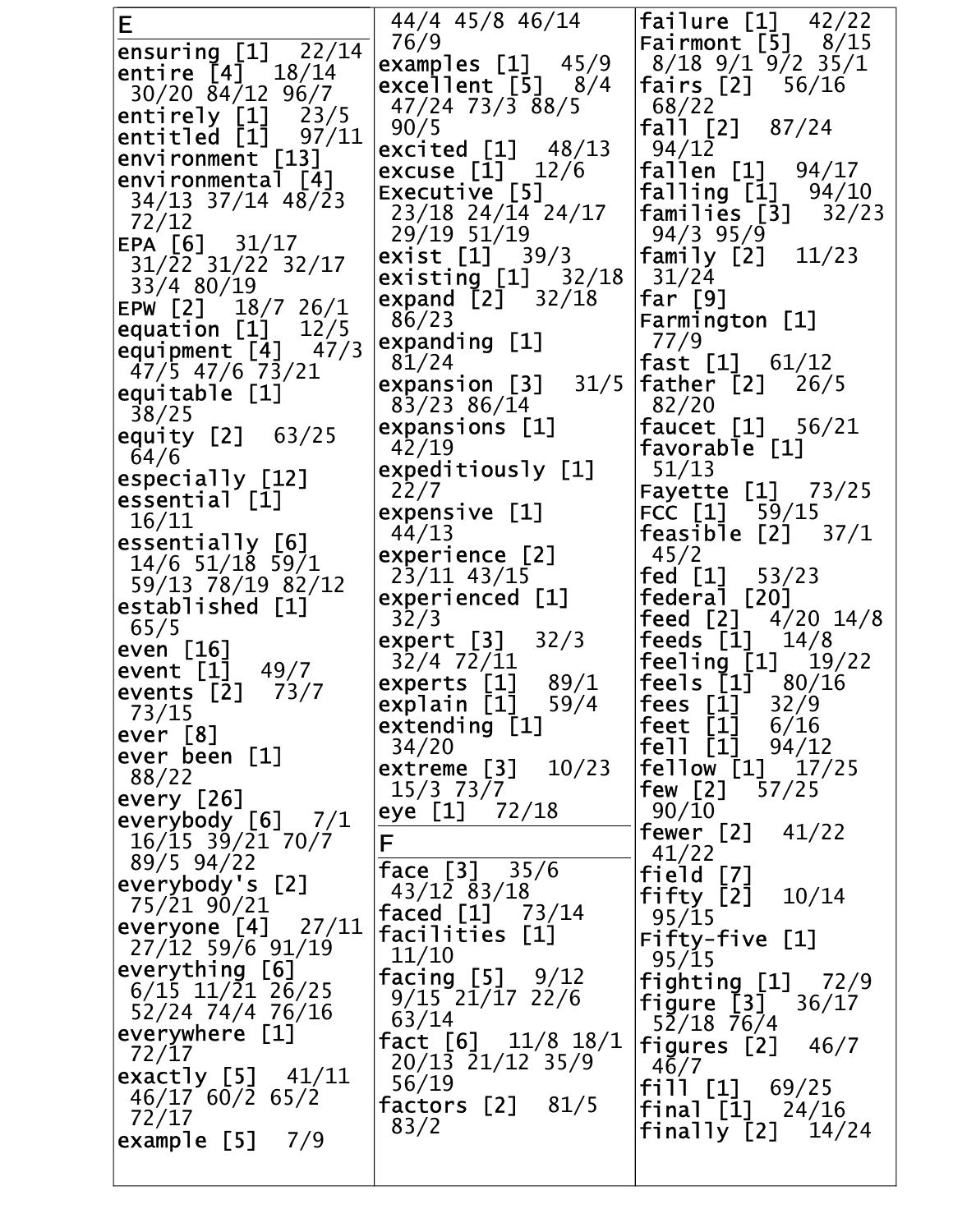| ΙF                                                      | formerly $[1]$ 29/21       | 65/4                                                    |  |
|---------------------------------------------------------|----------------------------|---------------------------------------------------------|--|
| $\left  \textsf{final1y}[1]\right $                     | <b>forth</b> $[1]$ $67/20$ | game [3]<br>$3/6$ 3/22                                  |  |
| 57/18                                                   | forty $[2]$<br>5/11        | 3/23                                                    |  |
| <b>finance [2]</b> 14/14                                | 36/1                       | 92/9<br>gang [2]                                        |  |
| 52/13                                                   | forty-minute [1]           | 92/14                                                   |  |
| $\left  \text{finarcial} \right  \left[ 1 \right]$ 46/8 | 5/11                       | garages [1] 94/20                                       |  |
| financially [2]                                         | Forty-six [1]<br>36/1      | gas [2]<br>45/21                                        |  |
| 14/22 43/16                                             | forward [14]               | 76/17                                                   |  |
| financing [3]                                           | fosters $[1]$ 15/7         | gauges [1] 76/3                                         |  |
| $30/16$ 49/9 51/11                                      | found $[3]$ $72/6$         | gave [1]<br>6/2                                         |  |
| find $[13]$                                             | 72/14 94/22                | Gayle [4] 28/19                                         |  |
| $\textsf{finding} [4] 33/21$                            | foundation [1]             | 28/23 28/25 61/2                                        |  |
| 49/18 54/16 55/18                                       | 7/24                       | $\left[\begin{array}{ccc} 1 & 13/15 \end{array}\right]$ |  |
| <b>fine [3]</b> 27/2                                    | foundational [1]           | geared [2]<br>41/3                                      |  |
| 71/21 85/14                                             | 12/23                      | 81/12                                                   |  |
| <b>finish [2]</b> 16/22                                 | four [7]                   | general $[4]$ 43/19                                     |  |
| 90/22                                                   | four-wheel [1]             | 44/14 46/10 84/1                                        |  |
| $ $ finished [1]<br>69/14                               | 85/21                      | generation [1]                                          |  |
| fire [1]<br>72/9                                        | framework $[1]$ 33/3       | 55/17                                                   |  |
| firm [1]<br>84/4                                        | $franklyl$ [1] $84/7$      | gentlemen [1]                                           |  |
| first [16]                                              | free $[3]$ 32/7            | 67/24                                                   |  |
| fish $[3]$ $10/3$ $10/5$                                | 36/20 61/19                | geography [5]                                           |  |
| 10/5                                                    | $f$ requent $[2]$ 45/7     | 24/19 24/21 24/25                                       |  |
| fishers [1] $\,$<br>87/6                                | 63/10                      | $40/14$ 43/2                                            |  |
| fishing [1]<br>82/11                                    | $f$ reshman $[1]$ 8/20     | Georgetown [1]                                          |  |
| Five $[4]$ 49/23                                        | friend $[2]$ 29/8          | 66/10                                                   |  |
| 56/5 59/22 95/15                                        | 60/10                      | Georgia [1] 11/24                                       |  |
| five months [1]                                         | friends $[1]$ $22/19$      | get [72]                                                |  |
| 56/5                                                    | frogs [1]<br>10/4          | gets [5] 16/21                                          |  |
| fix [7]                                                 | front $[4]$ 4/15           | 43/15 48/2 76/23                                        |  |
| <b>fixing [2]</b><br>92/1                               | 35/15 49/17 57/21          | 88/19                                                   |  |
| 92/1                                                    | fruit [2]<br>84/7          | getter [1] 11/7                                         |  |
| $5/15$<br>flew [1]                                      | 84/9                       | getting [15]<br> GIS [2] <sub>_</sub> 43/               |  |
| flood [1]<br>73/25                                      | full $[1]$ $35/3$          | 43/3 43/23                                              |  |
| floods [1]<br>10/23                                     | fully $[1]$<br>20/5        | give [12]                                               |  |
| floor [2]<br>19/15                                      | functioning [1]            | 40/5<br>given [2]                                       |  |
| 88/14                                                   | 37/8                       | 88/6                                                    |  |
| $flush$ $[2]$<br>11/25                                  | fund [9]                   | giving [2]<br>34/3                                      |  |
| 56/21                                                   | fundamental [1]            | 65/25                                                   |  |
| foam [1]<br>72/9                                        | 22/10                      | glad $[2]$<br>24/12                                     |  |
| 28/22<br>  focus [2]                                    | funded [1]<br>88/19        | 25/10                                                   |  |
| 41/3                                                    | funders [1]<br>87/4        | Glen [1]<br>72/15                                       |  |
| folks [9]                                               | funding [46]               | go [51]                                                 |  |
| $f$ ollow $[4]$<br>6/17                                 | funds $[25]$               | $goal$ $[1]$<br>16/21                                   |  |
| 53/10 63/21 65/2                                        | further [1]<br>28/11       | God $[3]$<br>$5/24$ 28/2                                |  |
| following [1]<br>2/1                                    | future [5]<br>32/17        | 62/6                                                    |  |
| $football$ $[2]$<br>62/13                               | 60/17 79/18 89/25          | goes [7]                                                |  |
| 62/14                                                   | 95/9                       | going $[60]$                                            |  |
| footing [1]<br>15/20                                    | G                          | going about [1]                                         |  |
| force $[1]$ 64/12                                       | gains [1]<br>43/14         | 56/15                                                   |  |
| forever [1]<br>58/2                                     | gallon $[1]$ $64/22$       | golden $[1]$ 28/3                                       |  |
| former [3]<br>3/3                                       | gallons [2]<br>65/1        | 56/22<br>gone $[1]$                                     |  |
| $12/8$ 62/12                                            |                            | gonna [1]<br>92/9                                       |  |
|                                                         |                            |                                                         |  |
|                                                         |                            |                                                         |  |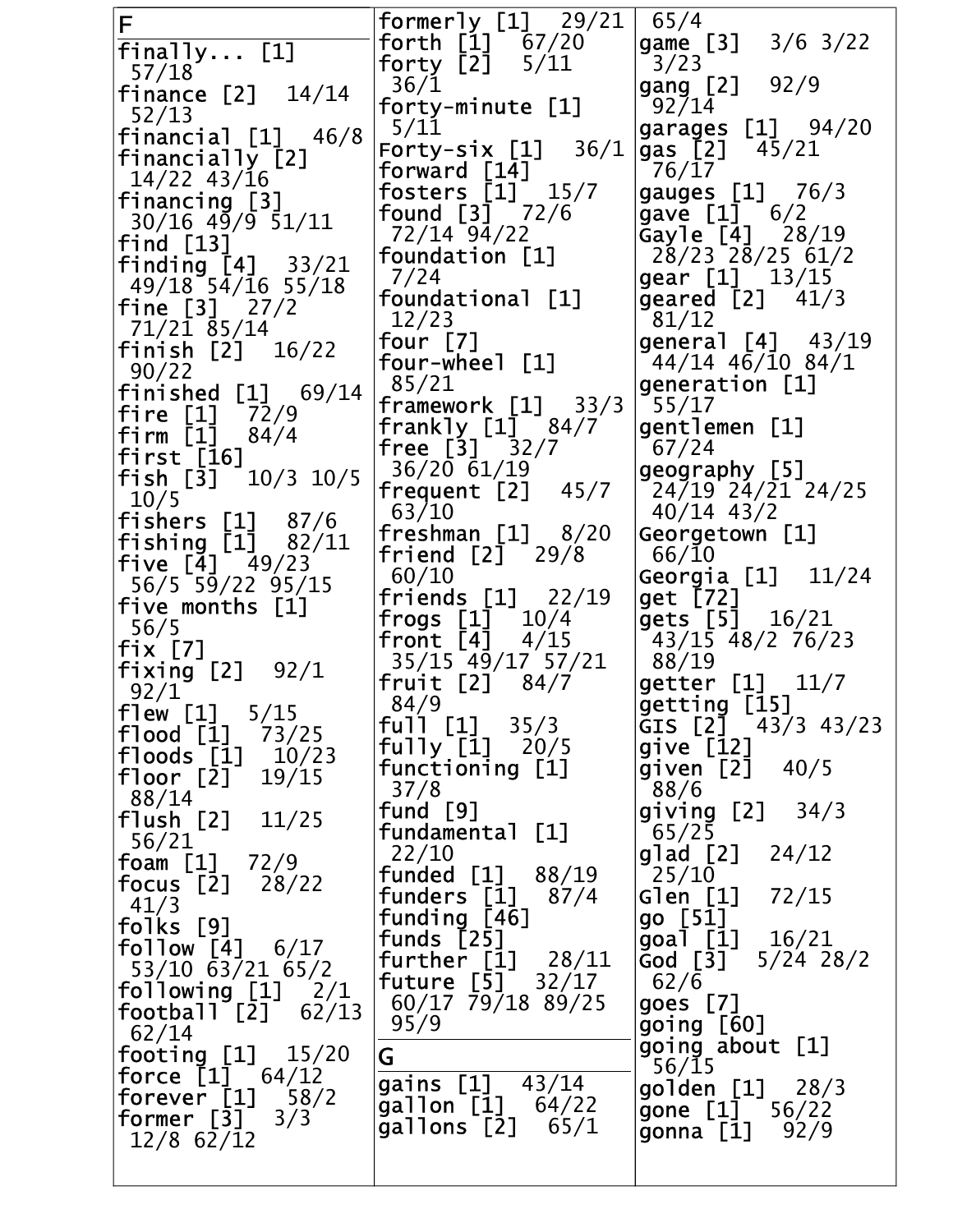| G                                           | greatest [2]<br>13/22                    | 68/22                                       |  |
|---------------------------------------------|------------------------------------------|---------------------------------------------|--|
| good [28]                                   | 31/7                                     | harder [2]<br>83/2                          |  |
| good-paying [1]                             | green [2]<br>81/20                       | 95/25                                       |  |
| 16/17                                       | 81/24                                    | hardest $[1]$ $27/1$                        |  |
| Gosh [1] 24/20                              | grew $[1]$ 94/3                          | hardships [1]                               |  |
| Gospel [1]<br>4/22                          | Grinstead [7]                            | 65/16                                       |  |
| got [46]                                    | ground [7]<br>groundwater [2]            | harm $[1]$<br>42/16<br>harmful [1]<br>43/25 |  |
| $ $ governed [1]<br>31/24                   | 77/177/1                                 | Harper [3]<br>29/2                          |  |
| governing [1]                               | group [1]<br>35/2                        | $60/24$ 69/12                               |  |
| 30/16                                       | growing [3]<br>15/2                      | Harvey [3]<br>1/24                          |  |
| government [9]                              | 51/7 85/22                               | $2/4$ 97/6                                  |  |
| $ $ government's [1]                        | grown $[1]$ $71/7$                       | has [55]                                    |  |
| 77/24                                       | growth [3]<br>15/8                       | Hatfield [2]<br>85/18                       |  |
| $ $ governments [1]                         | 51/23 52/21                              | 87/7                                        |  |
| 31/9<br>governor [8]                        | guess $[3]$ 19/21                        | have [190]                                  |  |
| governors [5]<br>12/9                       | $24/4$ 86/1                              | haven't [2]<br>72/21                        |  |
| 15/8 15/10 20/21                            | guidance [2]<br>56/17                    | 84/8                                        |  |
| 26/3                                        | 68/21                                    | having [9]                                  |  |
| governorship [1]                            | guy $[1]$<br>15/13                       | he $[3\bar{3}]$                             |  |
| 26/5                                        | guys [7]                                 | he's [8]                                    |  |
| grade [5] 11/10                             | H                                        | head [2]<br>61/18                           |  |
| 11/12 11/13 11/15                           | had [27]                                 | 92/7                                        |  |
| 11/20                                       | half $[5]$ $15/13$                       | health $[1]$ 46/8<br>healthy $[4]$<br>16/11 |  |
| grades [2]<br>11/7                          | 50/18 65/9 65/10                         | 16/11 16/12 47/20                           |  |
| 11/8                                        | 65/12                                    | hear [9]                                    |  |
| Gradual [1]<br>39/20                        | half percent [2]                         | heard $[7]$                                 |  |
| graduate [1]<br>60/10                       | $65/9$ 65/10                             | hearing [12]                                |  |
| graduated [4]<br>24/1<br>$24/18$ 28/25 29/1 | half-a-million-doll                      | heart [1]<br>18/13                          |  |
| graduating [2]                              | ar $[1]$ 65/12                           | heavily [3]<br>8/1                          |  |
| $29/3$ 61/2                                 | half-match [1]                           | $34/14$ 87/3                                |  |
| grandchild [1]                              | 50/18                                    | heavy [2]<br>77/13                          |  |
| 56/14                                       | <b>hand</b> $[2]$ 90/3 90/3              | 79/22                                       |  |
| grandfather [1]                             | handful [1]<br>71/8                      | heck $[1]$<br>91/18                         |  |
| 4/5                                         | handle [1]<br>77/12<br>hands [2]<br>17/9 | $help$ $[25]$                               |  |
| grandparents [4]                            | 69/5                                     | helped [1]<br>12/25                         |  |
| $4/8$ $4/12$ 60/21                          | hands-on [1]<br>69/5                     | $he1pfu1$ [2]<br>37/4<br>92/12              |  |
| 91/11                                       | 84/7<br>hanging [2]                      | $heIping$ $[3]$<br>16/22                    |  |
| grant [13]                                  | 84/9                                     | $33/7$ 54/1                                 |  |
| 19/11<br>granted [2]                        | happen $[1]$ 92/9                        | helps [2]<br>15/9                           |  |
| 27/10                                       | happened [1]<br>73/22                    | 68/8                                        |  |
| grants [2]<br>39/9                          | happening [1]                            | her $[2]$ $17/1$ $26/5$                     |  |
| 64/2<br>grasp [1] 90/17                     | 78/18                                    | here $[55]$                                 |  |
| grateful [6] 24/10                          | happens [3]<br>42/20                     | here's [2]<br>14/1                          |  |
| 30/5 31/3 31/10                             | 75/6 85/11                               | 88/24                                       |  |
| $33/12$ 93/8                                | happiness [2]<br>5/2                     | <b>HEREBY</b> [1]<br>97/9                   |  |
| Gray [1]<br>93/20                           | 5/3                                      | hey $[2]$ 9/6 66/5                          |  |
| great [36]                                  | happy $[3]$<br>23/10<br>$23/23$ 89/6     | hiding [1]<br>11/14                         |  |
| great-grandfather                           | hard $[6]$ 5/3 43/7                      | high [16]                                   |  |
| [1]<br>4/5                                  | 55/18 57/22 67/21                        | higher [1]<br>65/4<br>highlighted<br>$[1]$  |  |
| greater [1]<br>3/25                         |                                          |                                             |  |
|                                             |                                          |                                             |  |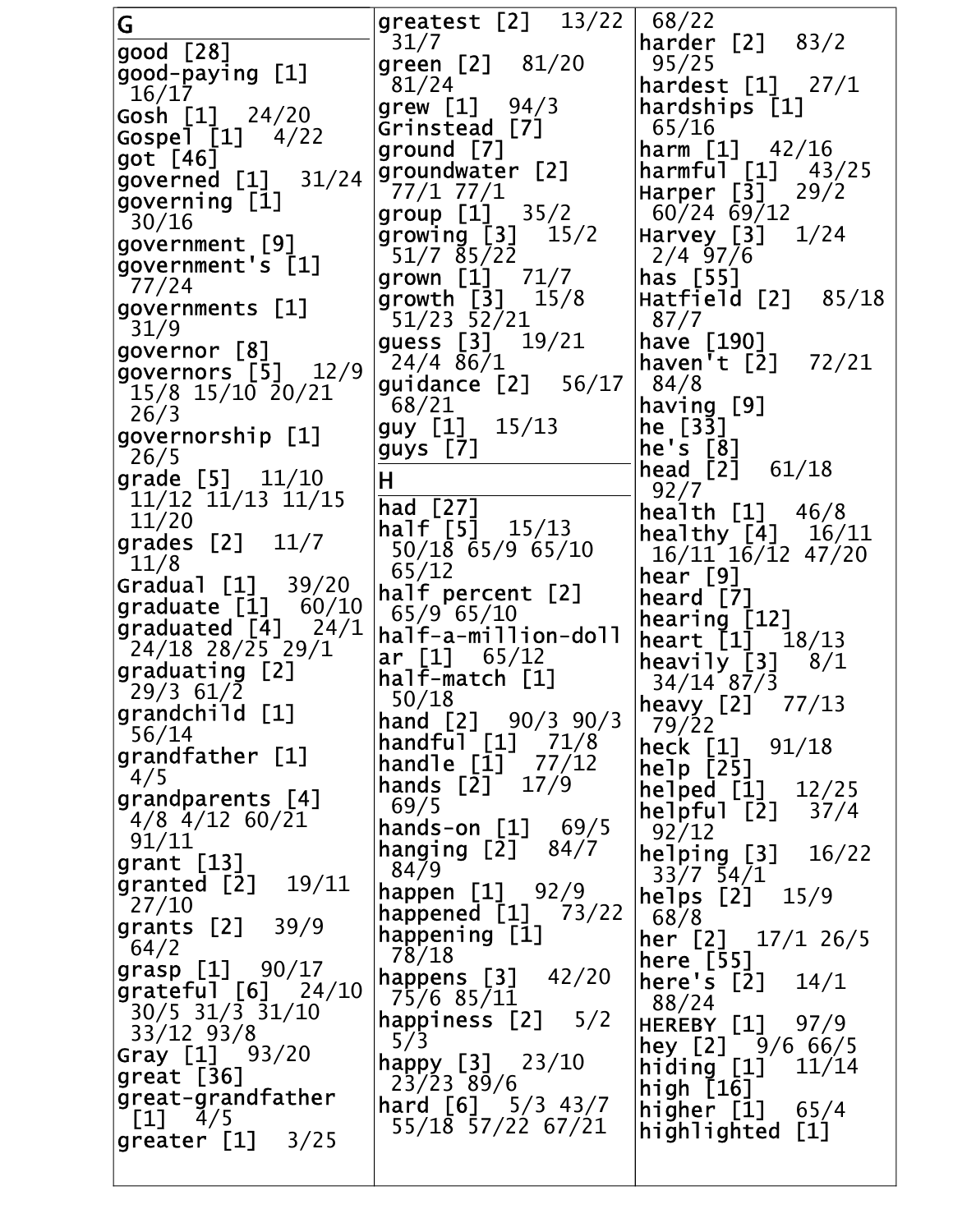| H                                                                | houses [1]<br>94/16                             | improvement [1]                          |  |
|------------------------------------------------------------------|-------------------------------------------------|------------------------------------------|--|
|                                                                  | $housing$ $[1]$<br>87/13                        | 83/21                                    |  |
| $\left  \mathsf{highl}\right $ ighted $\left[ 1\right]$<br>48/20 | how $[36]$                                      | improvements [1]                         |  |
| highlighting [1]                                                 | how's $[1]$ 15/22                               | 42/18                                    |  |
| 89/23                                                            | However $\begin{bmatrix} 1 \end{bmatrix}$ 44/25 | improving [2]                            |  |
| highlights [1]                                                   | $HUD$ $[2]$<br>59/7 59/16                       | $10/16$ 88/8                             |  |
| 47/9                                                             | huge $[5]$ $13/2$                               | in [348]                                 |  |
| highways [4] 7/8                                                 | 22/20 63/22 89/18                               | $in$ -house $[1]$<br>84/3                |  |
| $7/14$ 13/9 62/2                                                 | 95/13                                           | incentive [1]                            |  |
| <b>him</b> [6] $6/12$ 18/9                                       | hugely [2]<br>4/12                              | 45/25                                    |  |
| 18/22 33/21 33/21                                                | 13/11                                           | $incentrice$ [1]                         |  |
| 94/18                                                            | huh $[2]$ $71/25$ $75/2$                        | 69/24                                    |  |
| Hiring [1]<br>69/16                                              | $\lbrack 2 \rbrack$<br>hundred<br>4/15          | $inch$ [6]<br>78/19                      |  |
| his [11]                                                         | 38/14                                           | 78/20 78/20 78/21                        |  |
| <b>hit</b> [4] $35/5$ 41/6                                       | hungry [1]<br>4/19                              | 78/24 79/3                               |  |
| $42/3$ 94/14                                                     | Huntington $[2]$ 6/5                            | include [4]<br>20/12                     |  |
| hold [1]<br>29/17                                                | 37/12                                           | 31/9 88/18 92/20                         |  |
| holders [1] 67/19                                                | hurt $[1]$ 47/8                                 | included $[4]$ 23/4                      |  |
| $ $ holds $[1]$ $18/13$                                          | I                                               | $30/6$ $30/19$ $33/13$                   |  |
| $ $ holistic $[1]$<br>22/8                                       | $\overline{I}$ d [6] 11/7 39/25                 | includes [2]<br>14/24<br>31/4            |  |
| <b>hollers [1]</b> 32/21                                         | 44/16 60/20 60/22                               | including [2]                            |  |
| <b>home [6]</b> $3/5$ 11/12                                      | 82/24                                           | $12/14$ $31/18$                          |  |
| 12/2 18/10 23/12                                                 | $I'$ <sup>11</sup> [14]                         | income $[4]$<br>14/19                    |  |
| 89/23                                                            | I'm [40]                                        | 39/3 52/4 59/16                          |  |
| homecoming [1]                                                   | I've [12]                                       | incoming [1]<br>43/11                    |  |
| 23/12                                                            | $I-81$ [1]<br>52/23                             | increase [10]                            |  |
| homes [2]<br>22/18                                               | ideas [2]<br>48/6                               | increased [1]                            |  |
| 94/7                                                             | 61/17                                           | 91/22                                    |  |
| honor [4]<br>6/22                                                | identified [2]                                  | increases [2]                            |  |
| 17/23 29/15 33/11                                                | 27/7 78/12                                      | 39/20 63/10                              |  |
| honored [2]<br>3/17                                              | identifying [2]                                 | increasing [1]                           |  |
| 23/10<br>honors [1]<br>6/1                                       | 1/5 83/9<br><b>if [91]</b>                      | 38/24                                    |  |
| hook $[1]$<br>86/16                                              |                                                 | incredible [2]                           |  |
| hooked [2]<br>91/9                                               | II $[4]$ 6/2 6/14                               | $10/23$ $10/23$                          |  |
| 92/3                                                             | $6/16$ 6/20                                     | incremental [1]                          |  |
| $  \text{ hope } [8]$                                            | <b>IJDC</b> $[6]$ 42/8                          | 45/22                                    |  |
| hopeful [2]<br>23/7                                              | 42/24 50/8 51/20                                | Independence [2]                         |  |
| 48/4                                                             | $52/11$ 63/7                                    | $4/25$ 5/8                               |  |
| hopefully [3]<br>23/4                                            | 33/5<br>imagine [1]                             | $individual$ [1]                         |  |
| 27/17 36/19                                                      | impacts [1]<br>15/2                             | 75/22                                    |  |
| horrible [1]<br>58/11                                            | imperative [2]<br>5/6                           | industrial [2]                           |  |
| hospital [1]<br>53/19                                            | 5/6<br>implementation [2]                       | $86/15$ 87/13                            |  |
| hourly [1]<br>44/11                                              | $46/10$ 59/19                                   | industries [1]                           |  |
| 29/8<br> hours [1]                                               | implemented [1]                                 | 52/22                                    |  |
| house [16]                                                       | 73/19                                           | industry [14]                            |  |
| household [4]                                                    | implore [1]<br>92/5                             | inflation [1]<br>45/8                    |  |
| $11/23$ 39/2 52/4                                                | important [12]                                  | informal [1]<br>80/14<br>information [3] |  |
| 80/25                                                            | impressed [1]                                   | 35/4 43/5 59/21                          |  |
| households [1]                                                   | 90/16                                           | infrastructure [57]                      |  |
| 14/19                                                            | improve [2]<br>14/16                            |                                          |  |
| housekeeping [1]                                                 | 80/22                                           | ingenuity [1]                            |  |
| 92/18                                                            |                                                 |                                          |  |
|                                                                  |                                                 |                                          |  |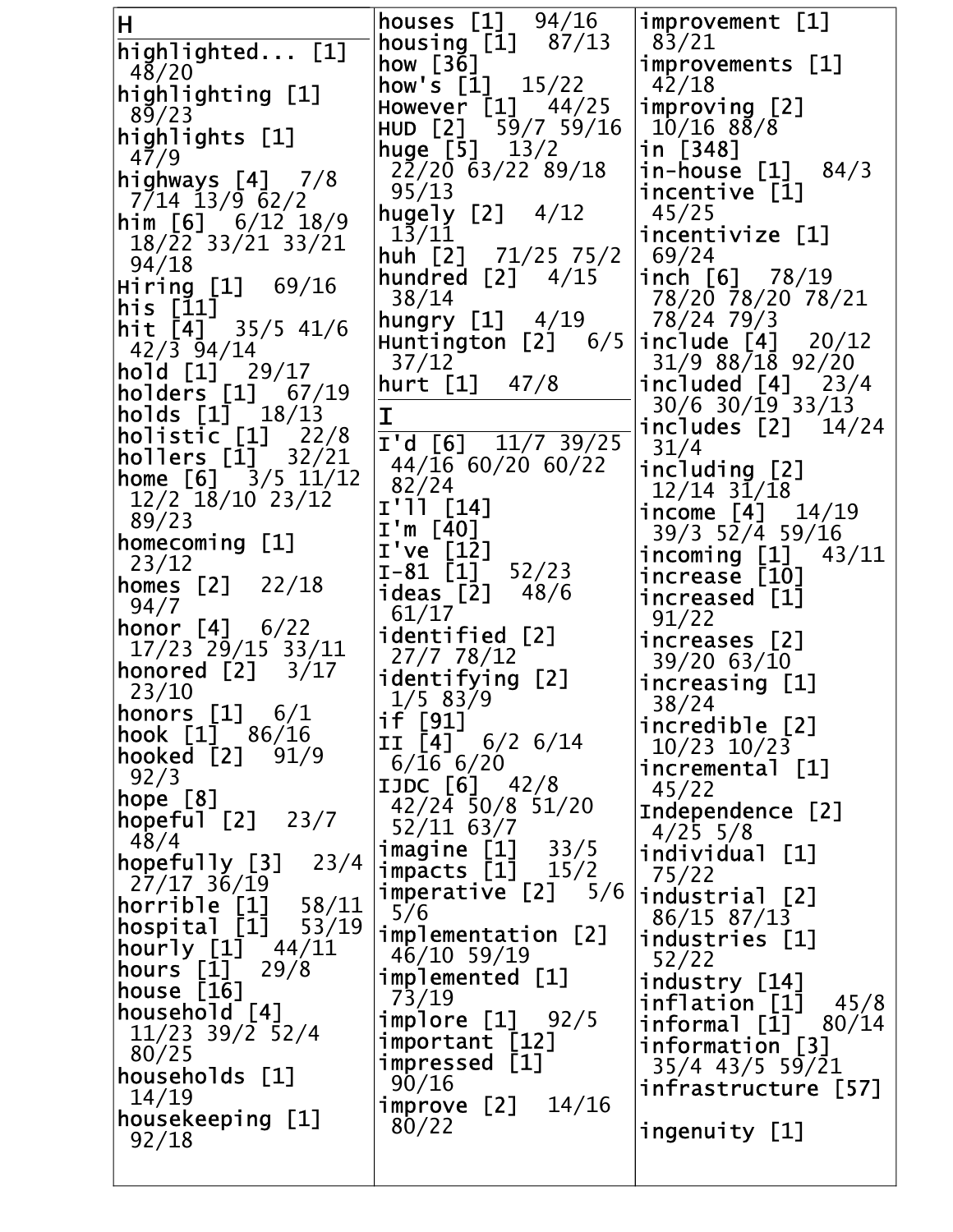| I                         | issues [8]                      | know [96]                                                                                  |  |
|---------------------------|---------------------------------|--------------------------------------------------------------------------------------------|--|
| ingenuity [1]             | it [168]                        | knowledge $[4]$ 43/5                                                                       |  |
| 46/25                     | it's [98]                       | 55/20 88/7 90/17                                                                           |  |
| initiatives [1]           | its $[3]$<br>15/20              | known $[1]$<br>32/13                                                                       |  |
| 31/6                      | 29/17 84/21                     | knows $[5]$<br>7/18                                                                        |  |
| innovator $[1]$ 25/4      | $\vert$ itself [3] $\vert$ 15/7 | 18/19 20/14 20/15                                                                          |  |
| inside [1]<br>62/17       | $21/10$ 37/23                   | 26/9                                                                                       |  |
| insightful [1]            | <b>IV</b> $[1]$ $38/3$          | Korean [2]<br>6/3<br>6/14                                                                  |  |
| 92/12                     | J                               |                                                                                            |  |
| instance [1]<br>70/16     | Jason [16]                      |                                                                                            |  |
| instances [1]             | Jefferson $[1]$ $5/2$           | labor [1]<br>41/20                                                                         |  |
| 38/18                     | Jersey [1]<br>24/8              | lack [9]                                                                                   |  |
| 50/20<br>instead [2]      | job [18]                        | Land $[2]$<br>62/7                                                                         |  |
| 89/6                      | jobs [10]                       | 62/10                                                                                      |  |
| institute [1]             | Joe [15]                        | <b>landed [1]</b> 5/16                                                                     |  |
| 66/24                     | Joe's $[1]$<br>24/9             | <b>Lane</b> $[1]$ $1/25$                                                                   |  |
| integrate $[1]$ 44/3      | John [7]                        | $large$ $5]$<br>32/15                                                                      |  |
| integrators [1]           | John's [1]<br>80/4              | 52/19 54/22 73/11                                                                          |  |
| 67/5                      | join [1]<br>78/4                | 88/12                                                                                      |  |
| integrity $[1]$ 79/3      | joined [3]<br>8/4               | larger [10]                                                                                |  |
| intelligent [1]<br>46/23  | $13/3$ $18/2$                   | last [12]                                                                                  |  |
| intense [1]<br>69/2       | joining [4]<br>12/8             | 39/25<br>lastly [3]                                                                        |  |
| interact [1]<br>48/7      | 33/19 40/6 60/13                | 46/11 49/1                                                                                 |  |
| interest [4]<br>14/12     | joint [1]<br>58/22              | lately [2]<br>5/21                                                                         |  |
| 18/9 19/7 68/11           | Judge [1]<br>18/20              | 11/9                                                                                       |  |
| interested [4]            | Judge Poling [1]                | later [7]                                                                                  |  |
| $17/4$ 56/14 68/6         | 18/20<br>64/17                  | latrine [1]<br>82/17<br>laughter [1]<br>80/5                                               |  |
| 68/23                     | jump [2]<br>64/18               | law [2]<br>$31/2$ 48/2                                                                     |  |
| interests [2]             | jurisdictions [1]               | lead [7]                                                                                   |  |
| 33/13 41/7                | 14/9                            | $\lambda$ leaders $\begin{bmatrix} 1 \end{bmatrix}$ $\begin{bmatrix} 15/5 \end{bmatrix}$   |  |
| internet [8]              | just [87]                       | leadership [2]                                                                             |  |
| interstate [1]            |                                 | $27/2$ 27/3                                                                                |  |
| 55/8                      | K                               | $\lambda$ leading $[1]$ $12/19$                                                            |  |
| into $[41]$               | kamikaze $[1]$ $6/19$           | leads [1]<br>15/24                                                                         |  |
| introduce [1]             | Kanawha [2]<br>73/25            | leak [1]<br>22/15                                                                          |  |
| 23/13                     | 74/14                           | <b>leakages [1] 76/5</b>                                                                   |  |
| introduction [1]          | Kane [1]<br>5/15                | least [4]<br>9/19                                                                          |  |
| 17/2<br>introductions [1] | keep [12]                       | 55/13 64/22 87/23                                                                          |  |
| 25/14                     | 38/11<br>keeping [3]            | $\text{led}$ $\begin{bmatrix} 2 \end{bmatrix}$ $\begin{bmatrix} 7/22 & 7/22 \end{bmatrix}$ |  |
| invest $[1]$ $16/6$       | 72/18 81/16<br>67/4             | left [4]<br>23/17                                                                          |  |
| investing $[1]$ 15/6      | kicked [3]<br>$67/5$ 67/6       | 48/22 54/8 58/2                                                                            |  |
| $investment$ $[2]$        | kid [8]                         | <b>leg</b> [1]<br>56/18                                                                    |  |
| 53/23 55/6                | Kidd $[1] 6/18$                 | legal [1]<br>44/12                                                                         |  |
| 13/16<br>invests [1]      | kidding [1]<br>67/14            | legislation [13]<br>legislations [1]                                                       |  |
| inviting [1]<br>17/21     | kids [7]                        | 70/17                                                                                      |  |
| involved [4]<br>5/6       | kind [11]                       | Legislature [1]                                                                            |  |
| 8/2 60/8 78/14            | kinds [4]<br>9/20               | 35/14                                                                                      |  |
| involves [1]<br>73/25     | 20/17 62/2 70/17                | less [7]                                                                                   |  |
| is [200]                  | knew [4]<br>26/3                | let [11]                                                                                   |  |
| 35/7<br>isn't [1]         | 26/16 35/20 93/22               | let's [2]<br>85/9                                                                          |  |
| $i$ ssue $[11]$           |                                 |                                                                                            |  |
|                           |                                 |                                                                                            |  |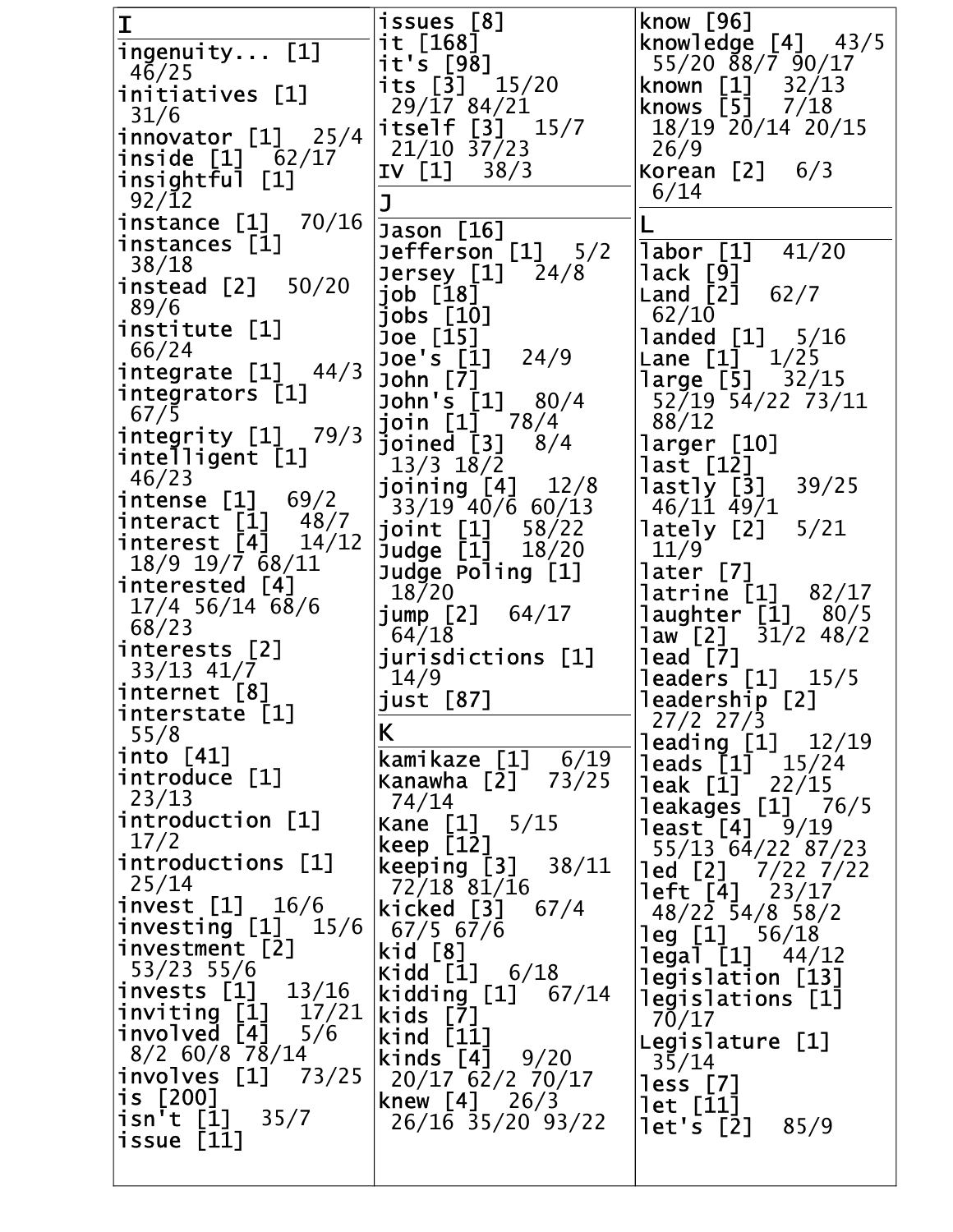|                                                     | 37/11                                      | makes [2]<br>34/11            |  |
|-----------------------------------------------------|--------------------------------------------|-------------------------------|--|
|                                                     | <b>longer [3] 70/25</b>                    | 82/17                         |  |
| 96/8<br>let's [1]                                   |                                            |                               |  |
| letters [1] 92/20                                   | 76/18 94/22                                | making [7]                    |  |
| <b>level</b> $[4]$ $39/8$                           | longest [1] 95/11                          | manage [1]<br>43/7            |  |
| 55/5 71/20 76/25                                    | [ $\texttt{longeyity}$ [1] $\texttt{57/1}$ | $\lvert$ management [2]       |  |
| levels [1]<br>72/18                                 | look [19]                                  | $38/10$ 42/14                 |  |
| <b>Lewisburg [1]</b> 52/6                           | 59/14<br>looked [1]                        | managers [1]<br>66/4          |  |
| liberty [2]<br>5/1                                  | looking [11]                               | Manchin [21]                  |  |
| 5/3                                                 | lose [3] 41/21                             | mandate [3]<br>44/10          |  |
| license [2]<br>24/12                                | 57/3 91/24                                 | 45/25 77/22                   |  |
| 36/3                                                | <b>losing [1]</b> 22/17                    | $\textsf{mandates}$ [1] 31/9  |  |
| $life$ $[9]$                                        | loss [4] 22/16                             | $\mid$ manner [1] $\mid$ 64/5 |  |
| $l$ ifetime $[1]$ 90/19                             | 46/14 46/15 85/7                           | manufacturing [1]             |  |
| lift [2]<br>95/20                                   | lost [2]<br>$6/21$ 58/2                    | 71/10                         |  |
| 95/22                                               | lot [72]                                   | many [15]                     |  |
| like [51]                                           | love [5]<br>38/1                           | mapping [7]                   |  |
| $1$ iked $[1]$ 94/10                                | $61/15$ 61/16 93/13                        | Maps [1] 58/11                |  |
| limelight [1]                                       | 93/14                                      | March [1] 7/16                |  |
| 42/23                                               | low [13]                                   | margin [2]<br>13/2            |  |
| line [7]                                            | low-hanging [2]                            | 13/4                          |  |
| <b>linked</b> [2] 91/9                              | 84/7 84/9                                  | Marie [1] 51/19               |  |
| 91/17                                               | low-income [1]                             | market [15]                   |  |
| lips [1] 80/7                                       | 14/19                                      | 69/11<br>Marriott [1]         |  |
| listening [2]                                       | <b>lower [4]</b> 65/12                     | Marshall [1]<br>5/18          |  |
| 47/11 89/17                                         | 94/5 95/8 95/19                            | Martinsburg [1]               |  |
| litany [1] 50/1                                     | Luckily $[1]$ 42/4                         | 72/6                          |  |
| literally [3]<br>7/5                                | <b>Tucky [2]</b> 82/1                      | masks $[1]$<br>80/7           |  |
| 94/5 95/5                                           | 85/15                                      | Mason [2] 9/8 9/9             |  |
| little [18]                                         | lucrative [1]                              | massive $[5]$ 13/5            |  |
| $1$ ive [3] $8/16$ 9/25                             | 43/16                                      | 45/15 45/17 63/14             |  |
| 55/10                                               | luxury [1]<br>54/23                        | 83/23                         |  |
| lived [6]<br>9/23                                   | M                                          | master's $[3]$<br>24/2        |  |
| $9/25$ 10/1 69/14                                   | $ma'$ am [1] 74/19                         | 24/24 24/25                   |  |
| $94/3$ 94/3                                         |                                            | match [9]                     |  |
| lives [2]<br>6/2                                    | machine [1]<br>47/4                        | matches $[2]$<br>49/18        |  |
| 16/11                                               | Macon [1]<br>22/2<br>92/18                 | 77/25                         |  |
| living [1]<br>30/9                                  | Madam's [1]<br>made [5] 10/14              | materials $[3]$<br>71/1       |  |
| LLC [1]<br>1/24                                     | $30/8$ 48/19 51/18                         | 92/19 92/20                   |  |
| loan [10]                                           | 75/18                                      | matter $[2]$<br>91/17         |  |
| local [9]                                           | Main [1]                                   | 97/11                         |  |
| locally [1]<br>31/25                                | 2/2<br>14/8                                | Matthew [3]<br>4/18           |  |
| 49/18<br>locals [1]                                 | maintain [6]                               | $4/19$ 9/19                   |  |
| locate [2]<br>46/15                                 | 22/25 32/19 39/13                          | $maximum$ [1]<br>71/20        |  |
| 46/18                                               | 43/7 55/20                                 | may [9]                       |  |
| $\textsf{located} \texttt{[1]} \quad \textsf{51/2}$ | $main$ tained $[5]$                        | maybe [21]                    |  |
| $\textsf{locations} \; [4] \; 39/4$                 | 10/8 38/12 38/17                           | Mayor [1]<br>60/7             |  |
| 47/4 54/21 71/8                                     | 38/21 82/18                                | mayors [1]<br>60/8            |  |
| locks [1]<br>94/9                                   | maintaining [2]                            | McConnell [1]<br>13/3         |  |
| locks-like [1]                                      | $1/6$ 30/16                                | McCoy [2]<br>85/19            |  |
| 94/9                                                | maintenance [7]                            | 87/7                          |  |
| long [3]<br>$5/12$ $5/13$                           | major [2]<br>62/23                         | McDowell [6]<br>51/1          |  |
| 37/11                                               | 83/11                                      | 76/9 76/12 76/13              |  |
| long-term [1]                                       | make [20]                                  | 76/22 76/24                   |  |
|                                                     |                                            |                               |  |
|                                                     |                                            |                               |  |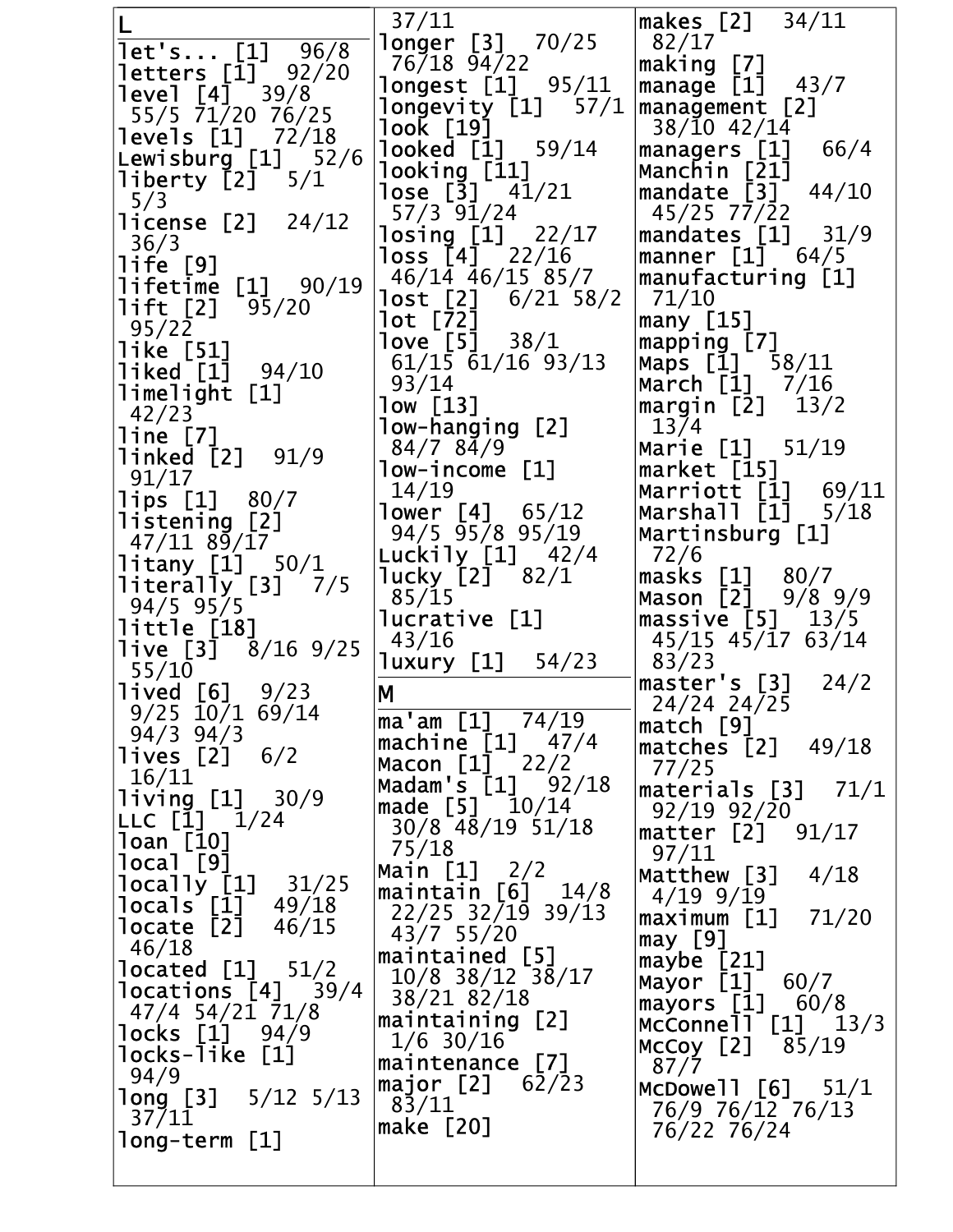| M                                                          | Mitch [1] 13/2                                                                                   | 33/6                                               |
|------------------------------------------------------------|--------------------------------------------------------------------------------------------------|----------------------------------------------------|
| MCL [1]<br>71/19                                           | Mitchum [1] 61/13                                                                                | Mr [1] 70/10                                       |
| me [39]                                                    | mitigate $[1]$ $72/25$                                                                           | MT. [22]                                           |
| mean [11]                                                  | $mitigation$ [1]                                                                                 | $\textsf{Mr.}$ Chairman [2]                        |
| means [1]<br>45/1                                          | $72/\bar{2}0$                                                                                    | 29/14 33/10                                        |
| <code> meant [1]</code><br>47/3                            | mix [1] 90/24                                                                                    | $\textsf{Mr.}$ Grinstead [4]                       |
| mechanism $[1]$                                            | <b>model [6]</b> 28/7                                                                            | 9/4 9/4 73/18                                      |
| 63/12                                                      | 58/5 59/2 59/5                                                                                   | 80/15                                              |
|                                                            | 59/5 73/23                                                                                       | Mr. Morgan [9]                                     |
| <code> mechanisms</code> [1]<br>19/10                      | moderate $\begin{bmatrix} 1 \end{bmatrix}$ 59/16  Mr. Morgan's $\begin{bmatrix} 1 \end{bmatrix}$ |                                                    |
| median [2]<br>39/2                                         | modern [1] 22/9                                                                                  | 21/11                                              |
| 52/4                                                       | modernization [1]                                                                                | $ Mr$ . Reisenweber [1]                            |
| meet $[4]$ $17/11$                                         | 76/5                                                                                             | 52/9                                               |
| 36/17 72/25 74/3                                           | modernize $[1]$ $12/4$ Mr. Roberts $[4]$                                                         |                                                    |
| meeting [8]                                                | modernizing [2]                                                                                  | $8/5$ 63/22 65/21                                  |
| $ meetings$ $[1]$<br>44/6                                  | 71/3 76/1                                                                                        | 74/8                                               |
| member $[4]$ $17/1$                                        | Mollohan [3] 8/23                                                                                | $\textsf{Mr.}$ Roberts's $\textsf{[1]}$            |
| 29/24 33/25 51/17                                          | $8/24$ $8/25$                                                                                    | 76/8                                               |
| members [2]<br>29/14                                       | mom $[2]$ $4/8$ $4/18$                                                                           | $ $ much [20]                                      |
| 33/10                                                      | mommy $[2]$ 94/17                                                                                | multi [1]<br>79/1                                  |
| $ $ mention [8]                                            | 94/17                                                                                            | multi-story [1]                                    |
| mentioned [10]                                             | money [33]                                                                                       | 79/1                                               |
| Mercer [3] 8/9                                             | moneys $[1]$ 53/14                                                                               | $ \textsf{municipal} [3] 44/1$                     |
| 8/10 89/12                                                 | month [2]<br>36/17                                                                               | 46/24 63/23                                        |
| $\lvert \textsf{met [6]} \quad \textsf{5/16 24/20} \rvert$ | 58/25                                                                                            | municipalities [4]                                 |
| 24/24 26/11 40/14                                          | months $[3]$ $7/11$                                                                              | $12/2$ 32/10 50/11                                 |
| 46/24                                                      | $50/10$ 56/5                                                                                     | 66/4                                               |
| meters [1] 75/18                                           | monument [3]<br>5/25                                                                             | municipality [2]                                   |
| MHI [2] 65/9 65/22                                         | $6/1\,6/13$                                                                                      | 44/9 63/24                                         |
| micro [2]<br>83/25                                         | $\textsf{moral} \quad \textsf{[3]} \quad \textsf{5/6}$                                           | <b>music [3]</b> $61/15$                           |
| 83/25                                                      | $16/13$ 16/14                                                                                    | $61/16$ $61/17$                                    |
| might $[5]$<br>49/6                                        | more [54]                                                                                        | must $[4]$ 12/4                                    |
| $52/12$ 55/25 59/4                                         | Moreover $[1]$ 31/10 47/17 54/6 84/17                                                            |                                                    |
| 76/6                                                       | Morgan [11]<br>Morgan's [1]                                                                      | my [66]                                            |
| mileage [2]<br>44/8                                        | 21/11                                                                                            | $ $ myriad $[1]$<br>31/22<br>$ m$ yself [3]<br>7/4 |
| 44/11                                                      | Morgantown [1]<br>74/2                                                                           | $51/19$ 91/8                                       |
| $min$ lion [28]                                            | morning $[7]$                                                                                    |                                                    |
| Millions [1]<br>30/10                                      | Moses [1]<br>62/5                                                                                | N                                                  |
| mind $[1]$<br>11/25                                        | $\textsf{most}$ [18]                                                                             | naked [1]<br>4/20                                  |
| $\textsf{mine} \ [1]$<br>76/10                             | mother $[2]$<br>4/13                                                                             | name [7]                                           |
| $min$ -owned $[1]$                                         | 60/17                                                                                            | $\vert$ nation [4]<br>11/11                        |
| 76/10                                                      | Mount [3]<br>$4/7$ 4/8                                                                           | 11/15 21/10 96/7                                   |
| minister [1] 93/19                                         | 6/22                                                                                             | nation's [2]<br>10/15                              |
| $minor [2]$ 45/7                                           | mountain $[1]$ 62/6                                                                              | 34/1                                               |
| 63/9                                                       | mountainous $[1]$                                                                                | national [3]<br>29/18                              |
| <code> minute [1]</code><br>5/11                           | 36/5                                                                                             | $36/9$ 68/2                                        |
| miracle [1]<br>41/14                                       | mountaintop [3]                                                                                  | native [1]<br>3/4                                  |
| 40/19<br> mirror [1]                                       | $62/7$ 62/9 62/10                                                                                | 3/15<br> natural [3]                               |
| 70/9<br>miserable [1]                                      | move $[9]$                                                                                       | 18/6 25/25                                         |
| $\textsf{miss}$ [1]<br>76/24                               | movement $[1]$ 70/18                                                                             | nature [1]<br>89/12                                |
| 95/18<br>$\textsf{missing}$ $[1]$                          | movie $[1]$ $61/14$                                                                              | nearby [1]<br>10/7                                 |
| 30/13<br>$mission$ [1]                                     | moving $[2]$<br>16/8                                                                             | nearly [3]<br>10/14                                |
| 95/14<br>mistaken [1]                                      |                                                                                                  |                                                    |
|                                                            |                                                                                                  |                                                    |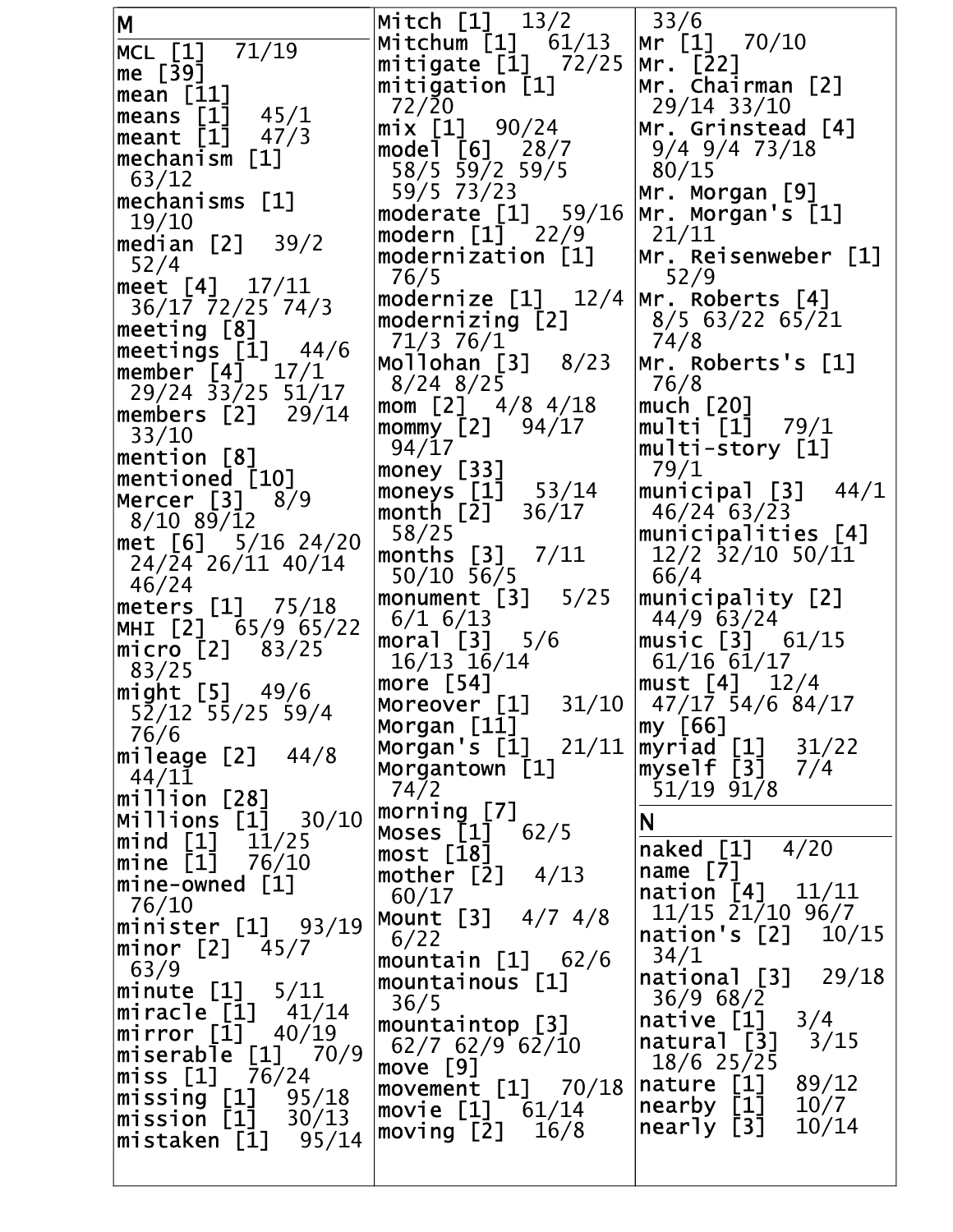| $\vert N \vert$                                   | 52/15                                           | operated [1]<br>31/23                |  |
|---------------------------------------------------|-------------------------------------------------|--------------------------------------|--|
| 16/4<br> nearly [2]                               | 30/5<br>numerous [3]                            | operating [3]                        |  |
| 71/9                                              | 31/4 33/15                                      | $30/15$ $5\bar{6}/4$ $83/4$          |  |
| necessarily [1]<br>76/12                          | nurturing [3]<br>15/12 86/21 86/25              | operational [3]<br>$32/6$ 44/3 46/13 |  |
| <code>necessary</code> [1] $33/7$                 | <b>O</b>                                        | operations [1]                       |  |
| necessitates [1]                                  | o0o [1]<br>96/15                                | 32/4                                 |  |
| 45/14                                             | objection [1]                                   | operator [10]<br>operator's [1]      |  |
| $ {\sf need}\>$ $[$ $56]$                         | 92/22                                           | 24/11                                |  |
| <code>needed</code> [6] $12/3$<br>32/5 37/7 69/17 | objective [1]                                   | operators [8]                        |  |
| 69/25 84/6                                        | 84/18                                           | opportunities [4]                    |  |
| $ {\sf needs\ [15]} $                             | observe $\begin{bmatrix} 1 \end{bmatrix}$ 25/23 | 33/16 53/15 58/13                    |  |
| 26/16<br>$ $ neither [1]                          | obviously $[5]$ 41/1<br>44/18 49/10 72/5        | 69/19                                |  |
| <code>never [11]</code>                           | 73/10                                           | opportunity [9]<br>Optical [1]       |  |
| $ new$ [17]                                       | $occur$ [2]<br>67/24                            | 58/21<br>or [96]                     |  |
| newly [1]<br>43/13                                | 78/17                                           | order $[2]$ 46/1                     |  |
| next [7]                                          | occurring $[1]$ 86/3                            | 46/15                                |  |
| Nice [1]<br>8/12<br>night [3]<br>3/20             | October $[6]$ $1/14$                            | organization [1]                     |  |
| $3/20$ $3/22$                                     | 93/1 93/2 96/14                                 | 38/15                                |  |
| $ $ nights [1]<br>60/22                           | $97/12$ 97/15<br>October 28th [2]               | originally [1]                       |  |
| $\mid$ nightwatchman [1]                          | $93/1$ 93/2                                     | 21/5<br>other [32]                   |  |
| 75/20                                             | $off$ $[8]$                                     | others [2]<br>66/4                   |  |
| nine [ $1$ ]<br>64/25                             | offer $[1]$ 32/8                                | 94/23                                |  |
| no [13]<br>  <b>nobody's [1]</b> 95/25            | office $[1]$ $25/4$                             | otherwise [2]                        |  |
| 80/4<br> nodding [1]                              | officials $[1]$ $63/8$                          | $32/13$ 52/20                        |  |
| <b>none [3]</b> $17/6$ 44/8                       | often [1]<br>85/1                               | ought [1]<br>91/18                   |  |
| 70/8                                              | 24/23 24/23<br>Oh [2]<br>okay [8]               | our [116]                            |  |
| nonprofit [1]                                     | old [12]                                        | ourselves [1]<br>38/15               |  |
| 58/22                                             | $older$ [2]<br>37/24                            | out [49]                             |  |
| nontraditional [1]                                | 85/12                                           | outcry [1]<br>45/18                  |  |
| 44/21<br>90/20<br>$ nor$ [1]                      | on [147]                                        | outdated [1]<br>10/20                |  |
| <b>North [2]</b> 82/4                             | on-site $[1]$ $31/21$                           | outfall [1]<br>85/23                 |  |
| 82/9                                              | once $[2]$ 43/14<br>60/25                       | outfalls [2]<br>85/18                |  |
| <code>northern</code> [1]<br>72/15                | one [55]                                        | 85/19<br>outfit [1]                  |  |
| not [74]                                          | one percent [2]                                 | 11/1<br>outmigration [1]             |  |
| Notary $[2]$ $2/4$                                | 65/22 65/25                                     | 45/3                                 |  |
| 97/7<br>$4/3$ 19/20<br>$ $ note [3]               | ones $[3] 66/19$                                | outside [2]<br>8/11                  |  |
| 20/19                                             | 66/19 79/10                                     | 29/23                                |  |
| nothing [1]<br>87/14                              | only [11]<br>onto [2]<br>21/16                  | outweighs [1]<br>41/2                |  |
| $ $ notice [1]<br>70/6                            | 58/7                                            | over [24]                            |  |
| $\vert$ November [1] $\vert$ 93/4                 | 51/10<br>open [6]                               | overall $[2]$<br>16/5<br>43/18       |  |
| November 11th [1]                                 | 51/13 51/14 54/20                               | overflow [1]<br>14/21                |  |
| 93/4                                              | 54/20 68/5                                      | overflows [4]                        |  |
| now [26]<br>89/11<br><code> nowhere [1]</code>    | opening [3]<br>17/1                             | 37/10 37/19 77/14                    |  |
| number [4]<br>2/2                                 | 19/6 86/20                                      | 78/17                                |  |
| 51/23 66/17 69/15                                 | 22/25<br>operate [2]<br>44/15                   | overlap $[1]$ 25/25                  |  |
| numbers [2]<br>36/22                              |                                                 | <b>owned</b> [2] 60/23               |  |
|                                                   |                                                 |                                      |  |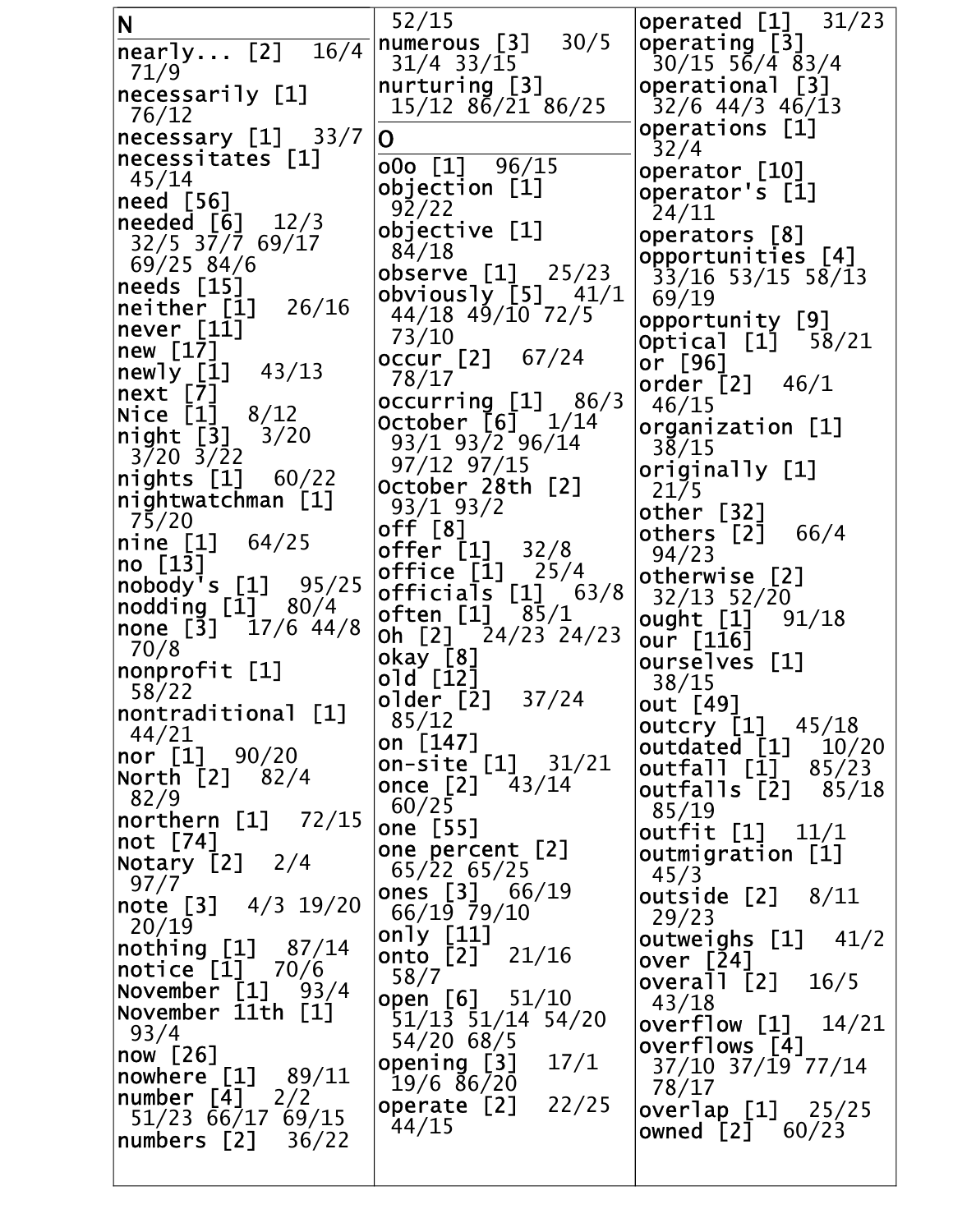| 0                               | 48/3<br>passes [2]                           | Philly [1]<br>5/16                    |  |
|---------------------------------|----------------------------------------------|---------------------------------------|--|
| 76/10<br>$\mathsf{lowned}\;[1]$ | 58/9                                         | phone $[5]$ 17/13                     |  |
| ownership [1]                   | passing $[1]$ 30/24                          | $50/5$ 50/7 50/8                      |  |
| 76/10                           | passionate [1]                               | 70/1                                  |  |
| $\mathsf{P}$                    | 68/1                                         | physically [1]                        |  |
|                                 | past [4]<br>29/21                            | 74/24                                 |  |
| package [5] 7/25                | 50/10 59/22 73/23                            | picked [1] 75/19                      |  |
| 20/5 22/12 23/5                 | <b>path</b> $[4]$ 28/20<br>$57/14$ 63/3 91/5 | piece [6] 12/23<br>$48/10$ 94/21 95/2 |  |
| 32/13                           | <b>Patton</b> [5] $6/17$                     | 95/3 95/11                            |  |
| paint [2] 38/13                 | $6/18$ 29/1 $61/1$                           | 28/6<br>pieces [1]                    |  |
| 38/19                           | 61/4                                         | piling [3]<br>71/4                    |  |
| painted [1]<br>38/20            | Patton's [3]<br>29/2                         | 71/4 71/6                             |  |
| pane1 [7]<br>panhandle [1]      | $60/23$ 61/3                                 | pilot [1]<br>56/4                     |  |
| 52/10                           | paved $[1]$ 94/2                             | pipes [2]<br>22/14                    |  |
| paper [1] 26/25                 | pay $[5]$ $14/10$                            | 22/16                                 |  |
| paraphrase [1]                  | 14/11 14/12 44/11                            | piping [1]<br>22/1                    |  |
| 41/7                            | 72/8                                         | place [11]                            |  |
| parents $[5]$ 4/3               | payback [1]<br>16/2                          | placed [1] <br>73/4                   |  |
| $4/12$ 10/4 30/11               | paying [4]<br>16/17                          | places [1]<br>52/25                   |  |
| 60/23                           | 45/18 56/25 64/22                            | placing [1] <br>69/1                  |  |
| park [4] 29/22                  | <b>pays</b> $[1]$ $15/7$                     | plan [11]                             |  |
| $82/1$ $82/6$ $86/15$           | PDC $[2]$ 59/8 59/11                         | $ $ planned [1] 21/5                  |  |
| Parkersburg [6]                 | peace [1] 11/24                              | planning [5] 24/17                    |  |
| 29/23 50/15 50/23               | penalize [2] 72/3                            | 59/20 87/18 87/18                     |  |
| 54/18 72/5 74/2                 | 72/21                                        | 87/19                                 |  |
| parking [1] 75/18               | penalizing [1]<br>72/1                       | plans [2]<br>37/12<br>77/23           |  |
| part [19]                       | pending [3]<br>37/1                          | plant [4] 44/24                       |  |
| participate [1]                 | 49/17 70/16                                  | 52/5 77/1 77/21                       |  |
| 90/14                           | Pennsylvania [1]                             | plants [2]<br>57/12                   |  |
| participating [1] <br>96/10     | 93/20                                        | 57/13                                 |  |
| particular [2]                  | people [42]                                  | play [2] 10/2                         |  |
| 25/7 75/22                      | percent [20]                                 | 94/11                                 |  |
| particularly [5]                | percentage [2]                               | playbook [1]<br>59/22                 |  |
| $9/15$ 11/17 21/21              | $45/15$ $45/17$                              | please [10]                           |  |
| $36/8$ 73/5                     | perfect [1]<br>45/9                          | pleased [2]<br>23/9                   |  |
| partner $[2]$ $17/3$            | perfectly [1]<br>41/4                        | 70/13                                 |  |
| 18/2                            | perform [1]<br>83/7                          | plenty [1]<br>9/16                    |  |
| partnering [1]                  | performing [1]                               | plucked [1]<br>59/24                  |  |
| 57/10                           | 83/10                                        | plus $[4]$<br>11/11                   |  |
| partnership [1]                 | periodic $[1]$ 45/22                         | 11/11 11/12 11/15<br>point [10]       |  |
| 3/12                            | person $[6]$ 4/14<br>20/19 43/22 43/23       | points [4]<br>62/22                   |  |
| partnerships [1]                | 44/10 76/23                                  | $62/23$ 62/23 63/17                   |  |
| 57/9                            | personal [2]<br>4/3                          | poison [1]<br>10/10                   |  |
| parts [5] 51/9                  | 20/18                                        | policy [1]<br>30/7                    |  |
| 51/25 54/8 74/14<br>75/17       | perspective [1]                              | Poling [1]<br>18/20                   |  |
| pass [6]<br>7/18                | 40/20                                        | political [1]<br>15/5                 |  |
| 13/13 19/14 20/4                | perspectives [1]                             | politically [1]                       |  |
| $31/1$ 85/9                     | 21/3                                         | 75/12                                 |  |
| passage [1]<br>12/19            | PFAS $[4]$<br>70/17                          | polluting [1]<br>12/1                 |  |
| passed [11]                     | 71/6 72/6 72/14                              | pollution [4]<br>10/9                 |  |
|                                 |                                              |                                       |  |
|                                 |                                              |                                       |  |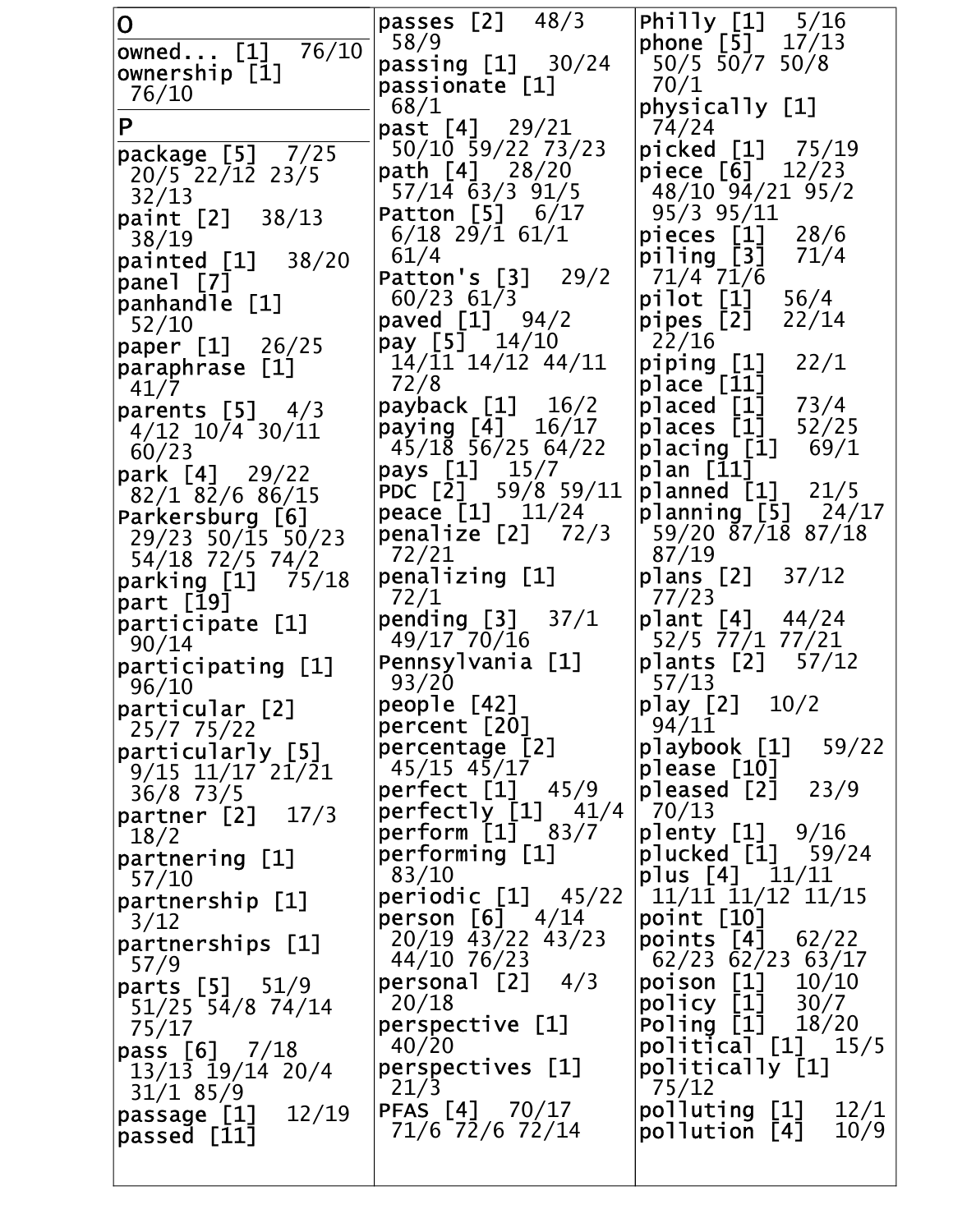| P                     | pretty $[5]$ $5/2$     | 55/21                                      |  |
|-----------------------|------------------------|--------------------------------------------|--|
|                       | 20/21 44/13 65/3       | properly [1]<br>55/21                      |  |
| pollution [3]         | 87/23                  | $prosper [1]$ 81/10                        |  |
| $37/14$ 86/1 86/2     | prevalent $[1]$ $51/3$ | $ $ protection [2]                         |  |
| pool [2] 74/25        | prevent $[2]$ $10/16$  | 21/22 72/12                                |  |
| 75/9                  | 77/15                  | 18/16                                      |  |
| population [4]        |                        | proud [4]                                  |  |
| 15/1 32/25 41/17      | Prevention [1]         | 34/25 88/5 92/13                           |  |
| 44/22                 | 83/13                  | provide [5] 34/7                           |  |
| populations [1]       | 8/3<br>previous [1]    | 67/10 69/20 80/21                          |  |
| 83/1                  | 51/19<br>Prezioso [1]  | 87/17                                      |  |
| porta [3] 82/12       | price $[1]$ 42/4       | provided [5] 23/3                          |  |
| 82/13 82/17           | pricing [1]<br>39/23   | 33/16 35/19 40/1                           |  |
| ports $[1]$ $13/10$   | pride $[1]$ $11/19$    | 67/3                                       |  |
|                       | prided $[1]$ $38/15$   | provides [7]                               |  |
| 43/16<br>position [2] | prides [1] 21/10       | providing [3]                              |  |
| 73/12                 | Princeton $[1]$ 8/11   | $18/23$ 48/15 51/4                         |  |
| positions [1]         | priorities [1]         | $provi sions$ $[1]$                        |  |
| 23/22                 | 84/12                  | 31/4                                       |  |
| possible $[4]$ 45/24  | prioritization [1]     | <b>PSD [7]</b>                             |  |
| 46/9 47/10 50/24      | 49/15                  | <b>PSDs</b> $[3]$ 44/1                     |  |
| post $[1]$ 22/2       | prioritize [2]         | 55/22 74/12                                |  |
| pot [2] 54/7 59/23    | $89/7$ 89/9            |                                            |  |
| potable $[2]$ $27/12$ |                        | public [21]                                |  |
| 41/5                  | priority $[1]$ 85/17   | publicity [1]                              |  |
| potential [6]         | private [1]<br>12/10   | 19/21                                      |  |
| 39/14 46/19 46/20     | probably [21]          | $p$ ull [2] 75/9 94/6                      |  |
| 86/4 86/12 87/8       | problem [7]            | pulling $[1]$ 25/14                        |  |
| potentially [1]       | problems $[5]$ 22/7    | <b>pumps [1]</b> 55/24                     |  |
| 78/25                 | 64/11 83/10 83/11      | purposes $[1]$ 74/20                       |  |
| potty $[3]$ 82/12     | 89/19                  | pursuit [2]<br>5/1                         |  |
| $82/13$ $82/17$       | procedural [1]         | 5/3                                        |  |
| poultry [2]<br>66/22  | 69/6                   | push $[1]$ $60/4$                          |  |
| 67/5                  | proceed [2]<br>84/20   | 28/6<br>pushed [1]                         |  |
| pound $[1]$ 83/13     | 85/16                  | pushing $\left[\overline{3}\right]$ $28/5$ |  |
| pounding $[1]$ 62/15  | proceedings [2]        | $62/13$ 62/13                              |  |
|                       | $97/10$ $97/13$        | put [14]                                   |  |
| praise $[1]$ 15/4     | 68/25<br>process [3]   | <b>Putnam</b> $[1]$ 74/13                  |  |
| 59/21<br>pre $[1]$    | 69/3 81/14             | puts [2]<br>42/23                          |  |
| pre-engineering [1]   | produced [1]<br>71/7   | 53/24                                      |  |
| 59/21                 | professional [2]       | putting [6]<br>35/2                        |  |
| precious [1]<br>22/21 | 46/4 92/12             | 37/16 49/13<br>50/8                        |  |
| 15/2<br>prepare [1]   | professionalized       | 58/1 81/25                                 |  |
| prepares [1]<br>35/13 | $[1]$ 75/24            |                                            |  |
| 90/4<br>preparing [2] | program [19]           |                                            |  |
| 90/5                  | programs [16]          | qualify $[5]$ 39/9                         |  |
| presentation [1]      | progress [3]           | 52/3 64/2 65/17                            |  |
| 90/6                  | 10/15                  | 65/23                                      |  |
| President [7]         | $10/18$ 68/13          | quality [2]<br>77/2                        |  |
| President's [3]       | project [21]           | 91/22                                      |  |
| 13/6 23/8 88/15       | project's [1]          | quarterback [1]                            |  |
| presidents [1]        | 84/20                  |                                            |  |
| 15/11                 | projects [17]          | 62/12                                      |  |
| presides [1]<br>3/10  | Promised [2]<br>62/7   | quarters [1]<br>14/18                      |  |
| presiding [1]<br>3/10 | 62/10                  | question [20]                              |  |
| press [1]<br>19/1     | proper [2]<br>32/24    | questions [5]                              |  |
|                       |                        |                                            |  |
|                       |                        |                                            |  |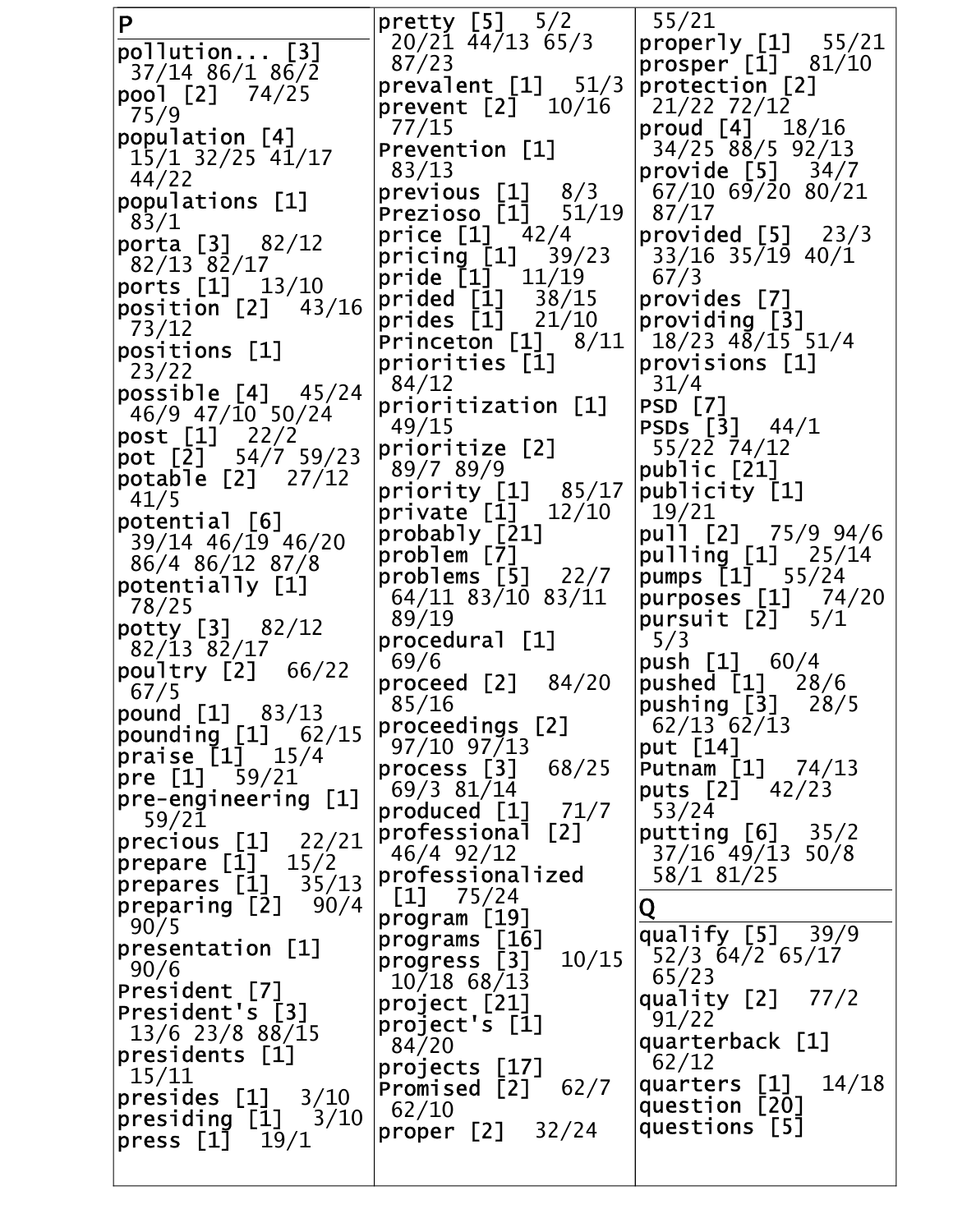| $ \mathsf{Q} $                                                 | ready [8]                               | Region $1$ $[2]$<br>24/17          |  |
|----------------------------------------------------------------|-----------------------------------------|------------------------------------|--|
| $ {\sf questions.~ }$ [5]                                      | real $[2]$ $17/23$                      | 40/11                              |  |
| 19/18 70/4 80/9                                                | 25/4                                    | regional $[6]$ 28/21               |  |
| $92/25$ 93/3                                                   | realigned [1]                           | 52/25 58/4 58/21                   |  |
| quick [5] 42/24                                                | 58/12                                   | $59/14$ 75/8                       |  |
| 42/25 47/25 51/5                                               | reality [2]<br>32/22                    | regionalization [6]                |  |
| 70/1                                                           | 42/16                                   | 39/15 44/17 44/20                  |  |
| quicker [1] 51/12                                              | realize [4] $42/13$   63/11 74/17 74/20 |                                    |  |
| quickest [1] 77/11                                             | 44/19 74/22 75/11   regionalizing [1]   |                                    |  |
| <b>quit [1]</b> 93/21                                          | realized $[1]$ 75/17   74/18            |                                    |  |
| quite [5] 3/13                                                 | Realizing $[1]$ 49/2 Registered $[2]$   | 2/4                                |  |
| 83/5 84/7 88/19                                                | really $[47]$                           | 97/6                               |  |
| 90/20                                                          | Realtime [2]<br>2/5<br>97/7             | regulations [2]<br>$30/1$ 31/22    |  |
| <b>Quiz [1]</b> 26/12                                          |                                         |                                    |  |
| quote [2] 84/17                                                | reason [7]<br>20/10                     | regulatory [3]<br>70/12 70/15 71/3 |  |
| 84/18                                                          | reasons [2]<br>88/10                    | Reisenweber [2]                    |  |
| R                                                              | 39/4<br>receive [2]                     | 51/16 52/9                         |  |
|                                                                | 68/3                                    | reiterate [2]                      |  |
| radio $[4]$ 61/4                                               | received $[5]$ 11/10   16/13 42/11      |                                    |  |
| $61/6$ 61/8 61/8                                               | 32/12 40/25 58/20                       | <b>relate [1]</b> 92/21            |  |
| rail $[1]$ 62/3<br>railroads [1]                               | 58/24                                   | $\lvert$ related [4] $\;$ 10/22    |  |
| 13/10                                                          | receiving $[4]$                         | 35/11 35/12 73/7                   |  |
| rain [1] 79/22                                                 | 11/15 38/16 84/16                       | relativeS [1]                      |  |
| rains $[1]$ 77/13                                              | 84/21                                   | 18/18                              |  |
| raise [4]<br>17/9                                              | recent $[1] 54/19$                      | reliable [2]<br>22/9               |  |
| 65/15 65/19 66/12                                              | recently $[3] 34/22$                    | 81/13                              |  |
| raised [4] $51/10$                                             | 73/15 96/2                              | relied [2]<br>10/7                 |  |
| 67/4 67/6 67/7                                                 | recognize $[4]$                         | 31/20                              |  |
| Raleigh [5] $2/1$                                              | 31/23 60/7 66/6                         | <b>relief [1]</b> 72/16            |  |
| 4/6 18/12 89/24                                                | 67/14                                   | relocate $[1]$ 45/5                |  |
| 97/4                                                           | 57/7<br>recommend $[1]$                 | reluctance [1]                     |  |
| ramped [1] 68/13                                               | recommendation [1]                      | 66/3                               |  |
| ran $[2]$ 94/16                                                | 84/13                                   | rely [1]<br>21/8                   |  |
| 94/16                                                          | record $[3]$ 92/19                      | remarked [1]<br>19/15              |  |
| ranges [1]<br>22/13                                            | 92/23 92/25                             | remarks [4]<br>17/1                |  |
| ranking [2]<br>17/1                                            | records $[1]$ 22/2                      | 46/22 70/11 92/17                  |  |
| 33/25                                                          | recovering [1]                          | remember [3]<br>60/19              |  |
| Rappold [1]<br>60/7                                            | 15/8                                    | $60/25$ 82/21                      |  |
| rare $[2]$ $19/15$                                             | 25/5<br>recreate [1]                    | remind [1]<br>16/23                |  |
| 23/6                                                           | recreational [2]                        | reminds [1]<br>86/6                |  |
| rate $[13]$                                                    | $82/15$ 86/4                            | remove [1]<br>71/24                |  |
| rates [24]                                                     | recruitment [1]                         | removed [1]<br>26/4                |  |
| raw [1]<br>10/9                                                | 48/15                                   | repair [1]<br>83/23                |  |
| RDR [1]<br>1/24                                                | recycling [1]<br>37/24                  | repairs [2]<br>34/19<br>42/18      |  |
| reaching [1]<br>56/15                                          | red $[1]$<br>62/17                      | repeat $[1]$<br>36/22              |  |
| react $[1]$<br>73/16                                           | refurbish [1]<br>47/5                   | replace [2]<br>38/20               |  |
| $\lceil \mathsf{read}\nceil \lceil 1\rceil \rceil \cdot 26/24$ | refurbished [1]                         | 79/7                               |  |
| readily [1]<br>49/20                                           | 47/7                                    | replaced $[1]$ $38/12$             |  |
| readiness [2]                                                  | regain [1]<br>15/20                     | replacement [1]                    |  |
| 84/20 85/16<br>21/11                                           | regime [1]<br>71/3                      | 34/19                              |  |
| reading [2]<br>74/16                                           | region [11]                             | replenish [1]                      |  |
|                                                                |                                         |                                    |  |
|                                                                |                                         |                                    |  |
|                                                                |                                         |                                    |  |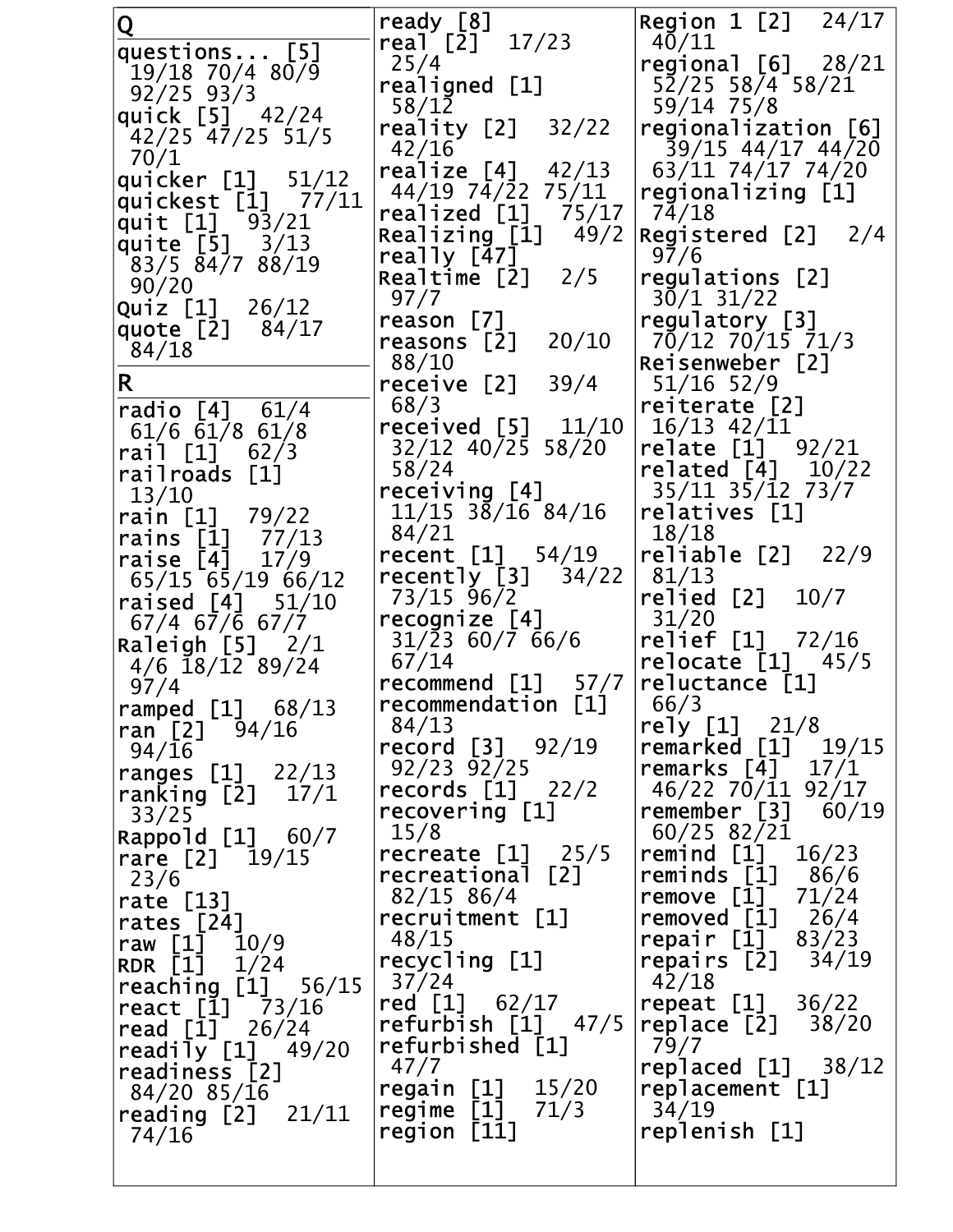| R                                                       | 12/10 12/11 12/15                           | rocks $[1]$<br>94/11          |  |
|---------------------------------------------------------|---------------------------------------------|-------------------------------|--|
| replenish [1]                                           | responsibility [9]                          | role [1]<br>83/19             |  |
| 68/23                                                   | $rest$ $[3]$<br>7/10                        | rolls [1]<br>50/25            |  |
| $\lvert$ rep $\lvert$ enishment [1]                     | $15/25$ 16/2                                | room $[3]$<br>17/11           |  |
| 64/10                                                   | 6/6<br>restaurant [2]                       | $17/14$ 95/1                  |  |
| $\vert$ replicate [1] $60/3$                            | 6/6                                         | rooted $[1]$<br>18/15         |  |
| replicating [1]                                         | result [1]<br>10/8                          | rope $[7]$                    |  |
| 59/2                                                    | results $[1]$ 89/13                         | ropes [2]<br>94/23            |  |
| <b>reply [1]</b> 93/4                                   | retire [1]<br>37/24                         | 95/7<br>round $[1]$           |  |
| report [4]<br>11/2                                      | retired [1]<br>76/17<br>return [2]<br>53/22 | 70/3<br>routine [2]<br>83/7   |  |
| $11/4$ $11/9$ $11/9$                                    | 54/1                                        | 83/10                         |  |
| reported [2]<br>1/24                                    | reuse [1]<br>14/22                          | <b>RPR [1]</b><br>1/24        |  |
| 7/11                                                    | revenue [2]<br>15/24                        | rule [3]<br>31/18             |  |
| 2/5<br> reporter [5]                                    | 16/2                                        | 32/6 79/25                    |  |
| 2/5 97/7 97/7                                           | revolving [8]                               | rules $[1]$ $31/18$           |  |
| 97/10                                                   | reworked [1]<br>21/6                        | run $[6]$<br>20/16            |  |
| 1/24<br>$ $ Reporting $[1]$                             | ribbon [3]<br>66/14                         | 55/22 69/10 69/13             |  |
| 27/4<br> represent [1]                                  | $66/16$ 67/1                                | 69/14 77/2                    |  |
| $\mid$ representation [1]<br>88/6                       | ribbon-cutting [2]                          | runner $[1]$<br>32/2          |  |
| $ $ representing [3]                                    | 66/14 66/16                                 | running [1]<br>68/10          |  |
| 18/4 26/19 75/16                                        | rid $[1]$ 85/19                             | rural $[55]$                  |  |
| $\mid$ represents [1]                                   | riders [2]<br>32/7                          | $\mathsf{S}$                  |  |
| 52/9                                                    | 87/7                                        |                               |  |
| Republican [2]                                          | ridges [1]<br>32/21                         | sad [2]<br>19/19              |  |
| $3/10$ 7/5                                              | riding [1]<br>85/21                         | 32/22                         |  |
| Republicans [2]                                         | right [48]                                  | safe [9]<br>safer [1]<br>16/7 |  |
| $13/3$ 16/20                                            | $ring$ [1]<br>67/14                         | safety [5]<br>69/5            |  |
| 46/9<br> require [2]                                    | ringing [1]<br>67/12                        | 95/8 95/9 95/20               |  |
| 50/13                                                   | rise $[1]$<br>41/21<br>river [5]<br>1/24    | 95/22                         |  |
| $ $ required [1]<br>79/6                                | $10/1$ $10/2$ 52/24                         | said [29]                     |  |
| $[1]$<br> requirements                                  | 82/11                                       | same [8]                      |  |
| 75/25                                                   | rivers $[3]$ 10/17                          | sang [2]<br>61/11             |  |
| <b>rescue [3]</b> 27/16                                 | 37/20 71/14                                 | 61/14                         |  |
| $32/13$ 49/19                                           | RMR $[1]$ $1/24$                            | sanitary $[6]$ 27/13          |  |
| 10/7<br> residents [1]                                  | road $[6]$ 5/23 29/2                        | 37/15 41/4 78/19              |  |
| resilience [1]<br>23/1                                  | 60/24 61/14 61/14                           | 79/4 92/3                     |  |
| resiliencies [1]                                        | 69/12                                       | sanitation [6]<br>7/9         |  |
| 74/5                                                    | roads [7]                                   | $7/14$ 13/8 14/17             |  |
| resiliency [6]                                          | Rob $[1] 60/8$                              | $30/2$ 32/25                  |  |
| 14/25 21/18 73/4                                        | Robert [2]<br>6/18                          | save $[2]$ 94/18<br>94/21     |  |
| 73/5 73/10 73/13                                        | 61/13                                       | saved $[2]$ 94/25             |  |
| resolving [1]<br>14/7                                   | Roberts [6]<br>8/5                          | 94/25                         |  |
| 13/17<br> resource [3]                                  | 24/16 38/8 63/22                            | savings [3]<br>32/8           |  |
| 21/23 22/21                                             | 65/21 74/8<br>Roberts's $[1]$ 76/8          | 38/6 38/21                    |  |
| resources [6]<br>3/15                                   | robust $[2]$ $23/3$                         | say [25]                      |  |
| 12/3 18/6 25/25                                         | 88/21                                       | saying $[5]$ 16/10            |  |
| 80/22 95/13                                             | ROC $[2]$ 59/2 59/24                        | 46/21 66/20 72/20             |  |
| $\left\vert \text {respect [1]} \quad 11/6 \right\vert$ | rock [1] 42/4                               | 82/21                         |  |
| 53/5<br>responents [1]                                  | Rockefeller [1]                             | says $[5]$ 4/25               |  |
| responsibilities                                        | 26/16                                       | $15/23$ 24/7 26/18            |  |
| [5]<br>12/8 12/9                                        |                                             |                               |  |
|                                                         |                                             |                               |  |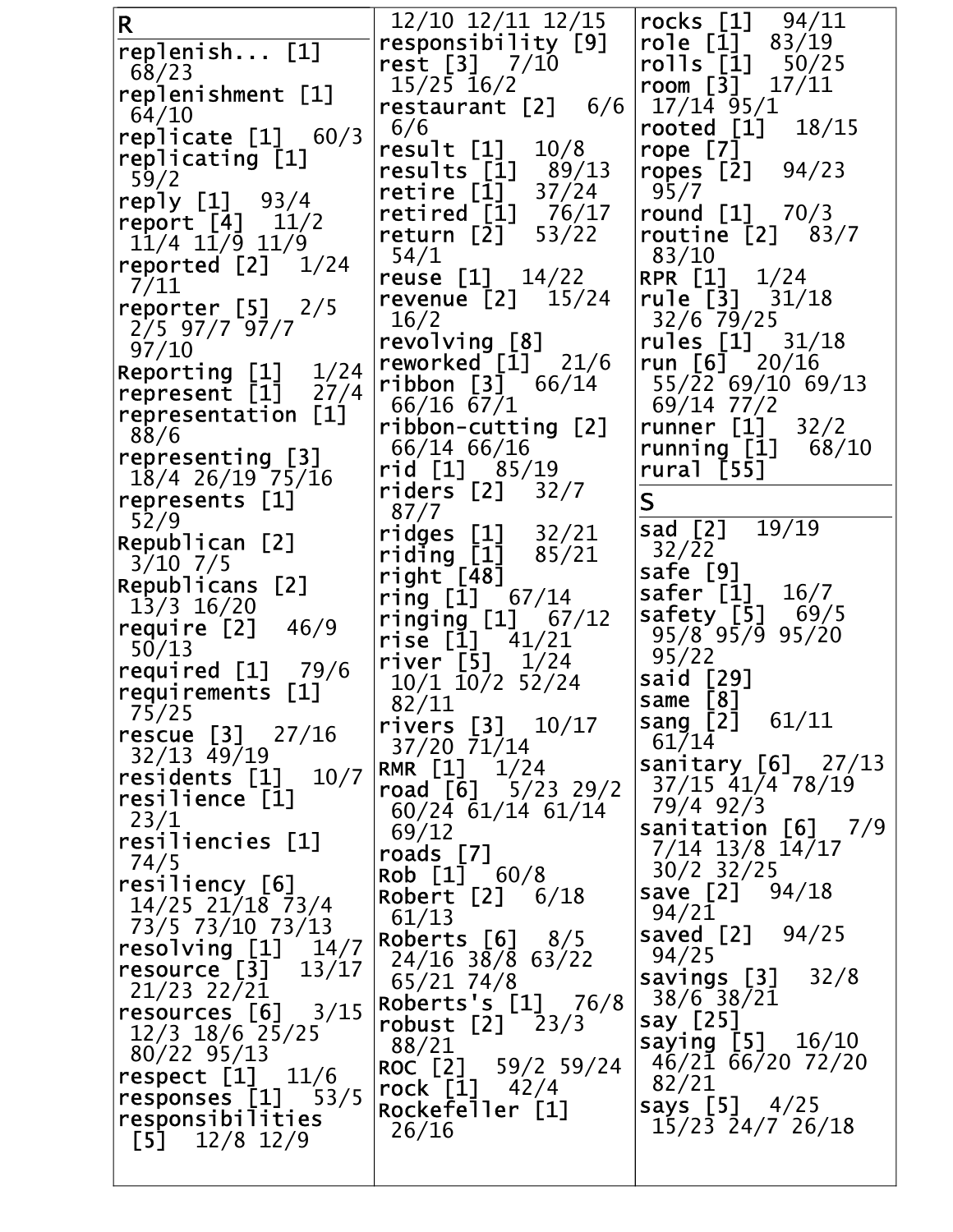| $\mathsf{S}$                           | septic [2]<br>10/7    | show $[1]$ $17/19$            |  |
|----------------------------------------|-----------------------|-------------------------------|--|
| says [1] 66/22                         | 88/18                 | showed [3]<br>58/4            |  |
|                                        | series [2]<br>44/25   | 58/17 59/5                    |  |
| scale [2] 44/19                        | 87/6                  | showing $[3]$ $11/14$         |  |
| 74/22                                  | serve $[4]$ $17/3$    | 54/1 71/9                     |  |
| $ {\rm{scared}}$ $[1]$ $94/15$         | 32/18 58/25 74/20     | shows [1]<br>18/3             |  |
| schedules [1]<br>21/6                  |                       |                               |  |
| school [9]                             | served [7]            | side [2]<br>17/15             |  |
| schools [1] 56/17                      | service [13]          | 17/15                         |  |
| <b>score [2]</b> 34/22                 | serviceable [1]       | sign $[1]$ 86/17              |  |
| 35/3                                   | 47/3                  | signed $[3]$ $13/14$          |  |
| $ $ sea [1] $6/21$                     | services [8]          | $31/2$ 48/2                   |  |
| <b>second [3]</b> 23/25                | serving [1] 31/25     | significant [2]               |  |
| 56/18 82/24                            | set [10]              | $10/14$ 13/20                 |  |
| $\vert$ section [1] $\vert 6/16 \vert$ | set-asides [1]        | signs [1]<br>69/16            |  |
| $\vert$ sector [1] $\vert$ 12/10       | 88/17                 | simple $[1]$ 82/16            |  |
|                                        | setting [1]<br>81/5   | simply [2]<br>13/22           |  |
| secure [1]<br>33/8                     | seven $[1]$ 41/5      | 45/4                          |  |
| securities [1]                         | several $[1]$ $25/8$  | Simultaneous [1]              |  |
| 18/23                                  | severe [1]<br>73/15   | 80/5                          |  |
| see [16]                               | sewage [1]<br>10/9    | since $[4]$ 10/11             |  |
| 5/12<br> seem [2]                      | sewer [33]            | $10/12$ $10/14$ $50/10$       |  |
| 63/15                                  | sewers [2]<br>37/13   | sincerely [1]                 |  |
| <b>seems [2]</b> 63/17                 | 77/11                 | 32/11                         |  |
| 74/6                                   | Shadow $[1]$ $1/25$   | sing $[1]$ $61/10$            |  |
| seen [2]<br>38/18                      |                       |                               |  |
| 49/14                                  | Shady $[1]$ 4/16      | single $[1]$ 45/6             |  |
| selling [1]<br>36/7                    | share [3]<br>25/16    | $\sin$ [2] $\frac{8}{9}$ 59/7 |  |
| Senate [13]                            | 73/20 93/24           | sister [5]<br>4/16            |  |
| senator [72]                           | shared [4]<br>3/16    | $9/23$ 47/15 47/16            |  |
| Senator Capito [1]                     | 12/8 67/17 67/18      | 60/20                         |  |
| 3/9                                    | she [7]               | site $[1]$ $31/21$            |  |
| Senator Manchin [4]                    | Shelley [14]          | sitting $[2]$ 26/13           |  |
| $3/7$ $12/7$ $12/25$                   | 17/8<br>Shelley's [2] | 28/4                          |  |
| 77/4                                   | 57/19                 | situation [7]                 |  |
| senators [5]<br>15/10                  | Shenandoah [1]        | situations [1]                |  |
| 28/14 30/23 40/8                       | 52/24                 | 71/10                         |  |
|                                        | sheriff [1]<br>18/22  | $\text{six}$ [4] 36/1 50/10   |  |
| 92/24                                  | shock [2]<br>39/21    | 55/11 64/25                   |  |
| send [5] 13/5                          | 45/23                 | Sixty $[1] 55/11$             |  |
| 13/14 19/16 71/16                      | shops [1]<br>47/4     | Sixty-six [1]                 |  |
| 93/3                                   | short [1]<br>22/13    | 55/11                         |  |
| <b>sense [5]</b> 47/14                 | shortage [3]<br>68/16 | slice [1]<br>70/19            |  |
| 47/17 47/20 82/18                      | 68/24 74/23           | 10/9<br>slipping [1]          |  |
| 82/22                                  | shortages [1]         | small [35]                    |  |
| sensitive [1]                          | 22/20                 | smaller [5]<br>43/12          |  |
| 75/12                                  | shot $[3]$<br>58/12   |                               |  |
| 77/18<br> separate [3]                 |                       | 46/3 55/19 55/22              |  |
| 78/7 79/4                              | 90/19 90/19           | 72/2                          |  |
| separated [3]                          | should [8]            | smallest [1]<br>50/25         |  |
| 77/23 78/23 79/10                      | shouldn't [2]         | so [144]                      |  |
| separating [2]                         | 78/25 92/3            | Society [1]<br>11/2           |  |
| 78/5 78/6                              | shovel [3]<br>37/5    | solid [1]<br>18/11            |  |
| $ $ separation [4]                     | 84/21 87/22           | solution [5]<br>23/3          |  |
| 78/2 78/14 78/16                       | shovel-ready [2]      | 37/14 44/20 45/24             |  |
| 78/19                                  | 37/5 84/21            | 46/9                          |  |
|                                        |                       |                               |  |
|                                        |                       |                               |  |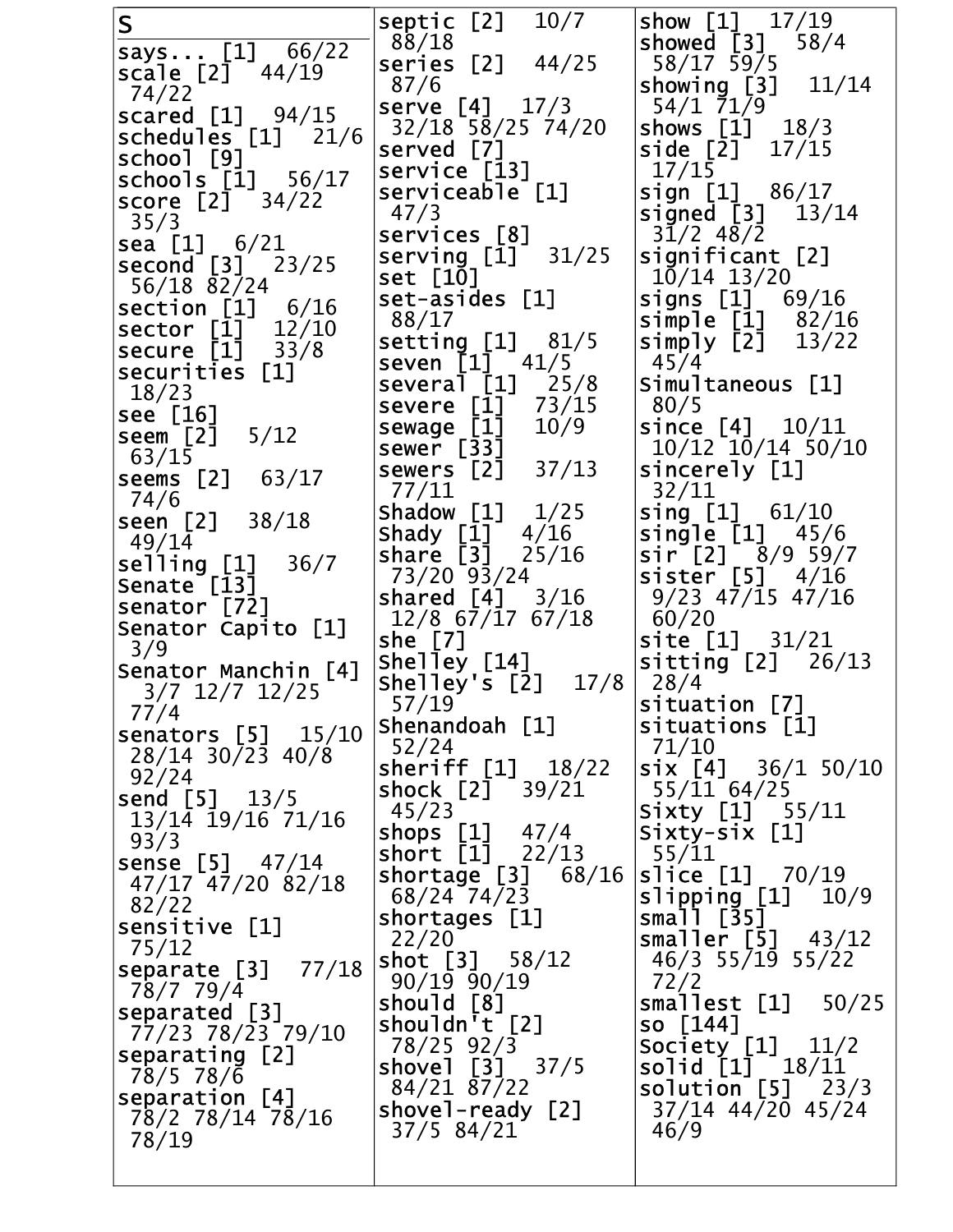| $\mathsf S$               | spread [2]<br>41/22                                                 | strained $[1]$ $21/21$                            |  |
|---------------------------|---------------------------------------------------------------------|---------------------------------------------------|--|
| solutions [6]             | 75/10                                                               | strains [2]<br>51/8                               |  |
| 22/14 39/14 44/16         | $\textsf{Spring [1]} \quad 4/16$                                    | 75/21                                             |  |
| 46/20 47/10 48/12         | squander [ $1$ ] $89/1$                                             | stream $[1]$ 85/23                                |  |
| solved $[1]$ $70/25$      | <b>SRF [9]</b>                                                      | streams $[3]$ $10/17$                             |  |
| some $[61]$               | SRFS [1] 63/25                                                      | $37/20$ 85/18                                     |  |
| somebody [7]              | stabilize [1]                                                       | $\textsf{Street} \texttt{[1]} \quad \texttt{2/2}$ |  |
| 91/17<br>somehow [1]      | 39/23                                                               | stresses [1]<br>51/8                              |  |
| <b>someone [1]</b> 43/13  | staff [13]                                                          | stressors [1]                                     |  |
| something [27]            | staffs [2]<br>20/13                                                 | 170/24                                            |  |
| sometimes [6]             | 91/8                                                                | strides $[2]$ 89/18                               |  |
| 20/17 27/3 39/15          | stakeholders [1]                                                    | 89/18                                             |  |
| 62/20 82/14 94/8          | 92/20                                                               | structural [1]                                    |  |
| <b>somewhere [2]</b> 45/5 | <b>standards</b> $[3]$ $30/8$ 79/3                                  |                                                   |  |
| 83/24                     | 72/25 81/2                                                          | $\left \text{structure}\right[1\right]\quad 94/8$ |  |
| song [2]<br>61/10         | standing [1]                                                        | $52/15$ structured [1]                            |  |
| 61/18                     | start [8]                                                           | 86/14                                             |  |
| <b>sorry [2]</b> 60/17    | started [9]                                                         | struggle [4] 10/19                                |  |
| 89/11                     | starters $\begin{bmatrix} 1 \end{bmatrix}$ 90/23   10/20 10/21 12/3 |                                                   |  |
| <b>sort</b> $[5]$ 45/24   | starting $[3]$ $23/17$ struggling $[1]$                             |                                                   |  |
| 70/19 86/12 95/20         | 48/14 91/15                                                         | 15/20                                             |  |
| 95/22                     | state $[64]$                                                        | study [3]<br>59/2                                 |  |
| <b>sound [3]</b> 40/18    | statement $[4]$ $5/11$   $59/24$ 60/3                               |                                                   |  |
| 46/21 46/21               | 19/6 30/21 86/20                                                    | studying [1] 69/4                                 |  |
| <b>sounds [2]</b> 75/13   | statements [3]                                                      | stuff [4]<br>7/21 8/2                             |  |
| 75/14                     | 21/11 80/11 90/10                                                   | $\vert$ 10/4 69/6                                 |  |
| <b>source [1]</b> 71/23   | states [22]                                                         | stunt [1]<br>47/16                                |  |
| <b>sources [2]</b> 19/11  | statewide [6]                                                       | SUBCOMMITTEE [2]                                  |  |
| 59/25                     | 14/14 58/3 58/5                                                     | $1/2$ 96/13                                       |  |
| $ $ southern [5] $25/6$   | 58/16 59/1 60/3                                                     | submit [2]<br>92/19                               |  |
| 42/2 48/20 58/18          | station $[2]$ $61/4$                                                | 92/25                                             |  |
| 66/11                     | 61/6                                                                | submitted [2]                                     |  |
| speak [2] 40/9            | stations $\begin{bmatrix} 1 \end{bmatrix}$ 61/8                     | 40/22 59/25                                       |  |
| 80/7                      | stay $[1] 60/20$                                                    | subsequent [1]                                    |  |
| speaking [2]<br>57/5      | stayed [1] 69/11                                                    | 79/13                                             |  |
| 80/5                      | steel [1]<br>38/16                                                  | subsidized [1]                                    |  |
| speaks $[1]$ 26/22        | stenotype [2]                                                       | 31/5                                              |  |
| special [3]<br>4/10       | 97/10 97/10                                                         | successful [1]                                    |  |
| $4/10$ 35/9               | step $[2]$ 76/13                                                    | 32/1                                              |  |
| specifically [3]          | 76/19                                                               | such $[6]$ $31/4$ $38/7$                          |  |
| 41/4 83/20 84/1           | sticker [1]<br>45/23                                                | 50/12 50/20 64/5                                  |  |
| specifics [1]<br>19/5     | still [8]                                                           | 64/5                                              |  |
| $ spectrum$ [1]<br>15/5   | stimulus [1]<br>32/12                                               | 36/13<br>summary [1]                              |  |
| speed [1] <br>87/24       | stone $[1]$ 94/8                                                    | summer [1]<br>5/22                                |  |
| spend [5]<br>16/1         | stoplights [1]                                                      | supervisory [1]                                   |  |
| $36/8$ 36/11 54/2         | 94/2                                                                | 38/9                                              |  |
| 60/22                     | stopped [1]<br>69/17                                                | suppliers [1]<br>47/5                             |  |
| spent [3] 15/13           | storage [2]<br>38/13                                                | supplies [1]<br>31/23                             |  |
| $15/23$ 28/18             | 38/17                                                               | supplying [1]<br>30/1                             |  |
| 4/13<br> spiritual [2]    | storm [8]                                                           | 21/22<br>support [3]                              |  |
| 4/14                      | story [6]<br>79/1                                                   | 83/9 92/7                                         |  |
| splash [1] 94/13          | 93/22 93/22 93/23                                                   | supports [1]<br>21/9                              |  |
| spotlight [1]<br>93/9     | 93/23 93/25                                                         | sure [17]                                         |  |
|                           |                                                                     |                                                   |  |
|                           |                                                                     |                                                   |  |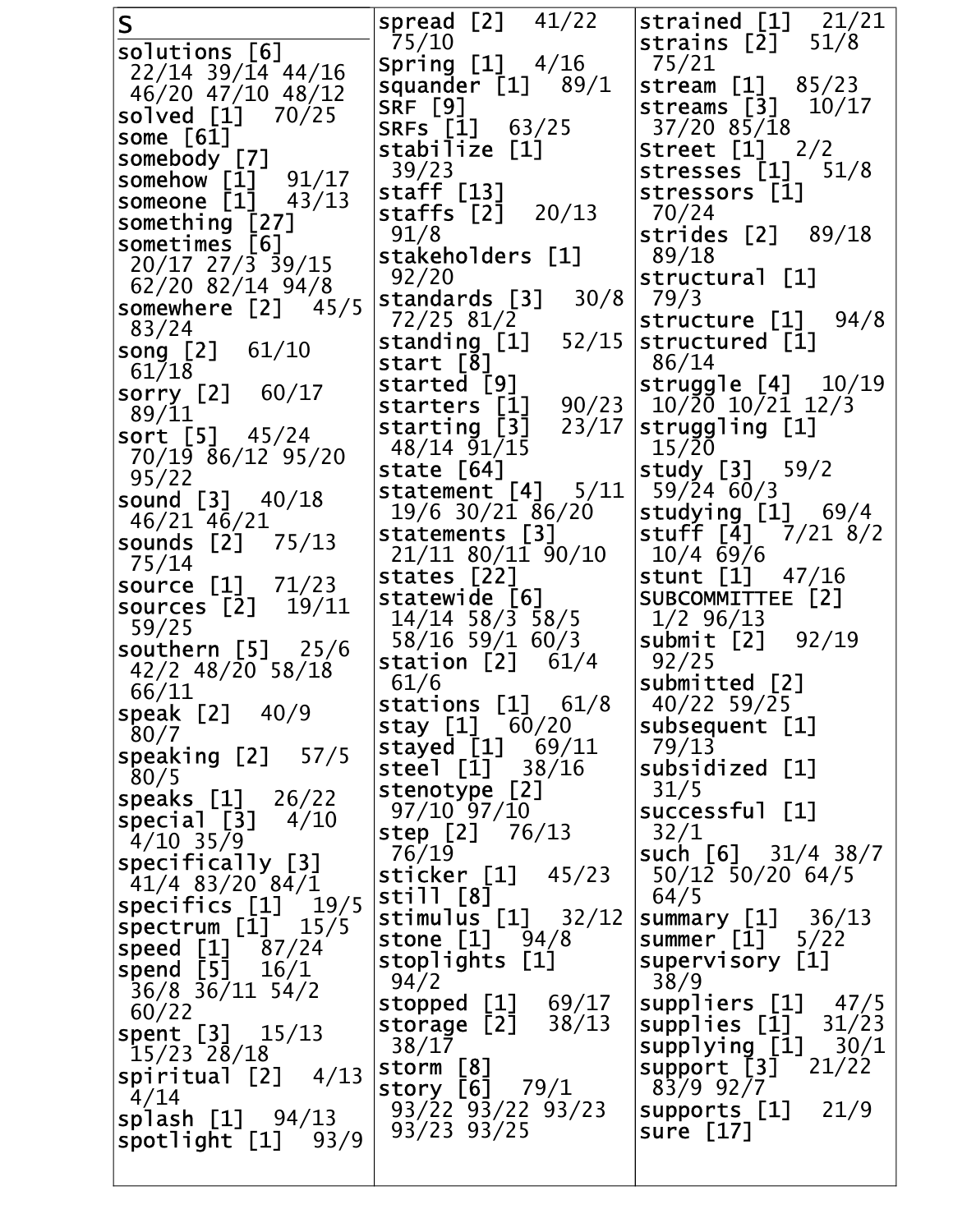| $\mathsf{S}$                                | television [2]           | 50/9 50/9 50/9                             |  |
|---------------------------------------------|--------------------------|--------------------------------------------|--|
| 71/14<br>surface [1]                        | 68/10 68/11              | 63/13                                      |  |
| Sussex [3] 66/11                            | tell [11]                | thirsty $[1]$ 4/21                         |  |
| 66/15 66/16                                 | ten [9]                  | thirty $[3] 64/25$                         |  |
| sustainability [1]                          | tendency $[1]$ 89/5      | 64/25 64/25                                |  |
| 23/2                                        | $t$ enfold $[1]$ $91/23$ | thirty-nine [1]                            |  |
| sustainable [1]                             | Teresa [3] 1/24          | 64/25                                      |  |
| 22/23                                       | $2/4$ 97/6               | thirty-six $[1]$                           |  |
| swing [2] 85/4                              | term $[4]$ 37/11         | 64/25                                      |  |
| 87/10                                       | 37/15 78/13 84/8         | thirty-some $[1]$                          |  |
| sworn $\begin{bmatrix} 1 \end{bmatrix}$ 7/6 | terms [7]                | 64/25                                      |  |
| system [30]                                 | terrain [2]<br>36/5      | this [134]                                 |  |
| systems [65]                                | 42/10                    | Thomas [2]<br>1/18                         |  |
|                                             | terrific [3]<br>7/2      | 5/2                                        |  |
|                                             | $47/13$ $47/13$          | those $[30]$                               |  |
| 80/19<br>$table$ $[1]$                      | test $[6]$ 69/4 69/5     | 37/23<br>though [2]                        |  |
| Tabor [3]<br>$4/7$ 4/8                      | 70/19 70/21 72/19        | 74/23                                      |  |
| 6/22                                        | 72/19                    | thought [2]<br>52/8                        |  |
| tailored [1]<br>23/1                        | Testament [2] 4/23       | 64/24                                      |  |
| take [15]                                   | 62/5                     | thoughtful [1]                             |  |
| taken $[3]$ 2/1                             | tested [2]<br>70/7       | 93/12                                      |  |
| 82/18 97/13                                 | 72/13                    | thoughts [1]<br>90/10                      |  |
| taking [3]<br>56/23                         | testify $[1]$ $72/12$    | thousands [2]<br>32/9                      |  |
| 69/4 76/14                                  | testifying [1]           | 83/2                                       |  |
| talk [9]                                    | 33/11                    | threats [2]<br>10/22                       |  |
| talked [8]                                  | 74/9<br>testimony [2]    | 15/2                                       |  |
| talking [8]                                 | 88/5                     | three $[13]$                               |  |
| tank $[\bar{4}]$ $\bar{3}8/13$              | than $[24]$              | three-quarters $[1]$                       |  |
| 38/17 38/19 38/20                           | thank [71]               | 14/18                                      |  |
| tanks $[3]$ $10/7$                          | thankful [1]<br>33/2     | thrill $[2]$ $3/6$ $3/7$                   |  |
| 76/25 88/18                                 | thanks [11]              | $thri$ lled $[4]$<br>5/9                   |  |
| targeted [1]<br>31/6                        | that [414]               | $5/9$ 6/25 17/18                           |  |
| task [2]<br>56/7                            | that's $[69]$            | throats [1] 29/12                          |  |
| 56/23                                       | their [39]               | through [19]                               |  |
| taxpayers [1]                               | theirs [2]<br>74/13      | throughout [8]                             |  |
| 12/11                                       | 74/15                    | 58/1<br>throwing [2]                       |  |
| teaching [1]<br>57/6                        | them $[44]$              | 70/24                                      |  |
| team $[5]$ $17/10$                          | themselves [1]           | Thunder [2]<br>61/14                       |  |
| 44/5 68/5 68/9                              | 67/3                     | 61/14                                      |  |
| 74/10                                       | then $[30]$              | Thursday [3]<br>17/12                      |  |
| Tech [2]<br>66/24                           | there [79]               | $93/1$ 93/1                                |  |
| 67/7                                        | there's $[41]$           | tickled [1]<br>77/9                        |  |
| technical [8]                               | these [48]<br>they [104] | tie $[3]$ 76/21<br>$94/\overline{21}$ 95/7 |  |
| technically [2]                             | they'd $[1]$<br>94/11    | tied $[3]$ $77/10$                         |  |
| $37/1$ 45/2                                 | they'll $[2]$<br>15/17   | 94/23 95/19                                |  |
| technologies [3]                            | 37/6                     | time $[20]$                                |  |
| 46/10 46/11 49/6                            | they're [22]             | 26/6<br>times $[3]$                        |  |
| technology [14]                             | they've $[8]$            | $69/13$ 85/1                               |  |
| teed $[1] 59/18$                            | thing $[17]$             | 51/12<br>timing $[1]$                      |  |
| telemetry [2]                               | things [26]              | today $[23]$                               |  |
| 76/14 76/21                                 | think $[61]$             | today's [2]<br>17/2                        |  |
| telephone [1]                               | third [5]<br>14/20       | 92/21                                      |  |
| 67/12                                       |                          |                                            |  |
|                                             |                          |                                            |  |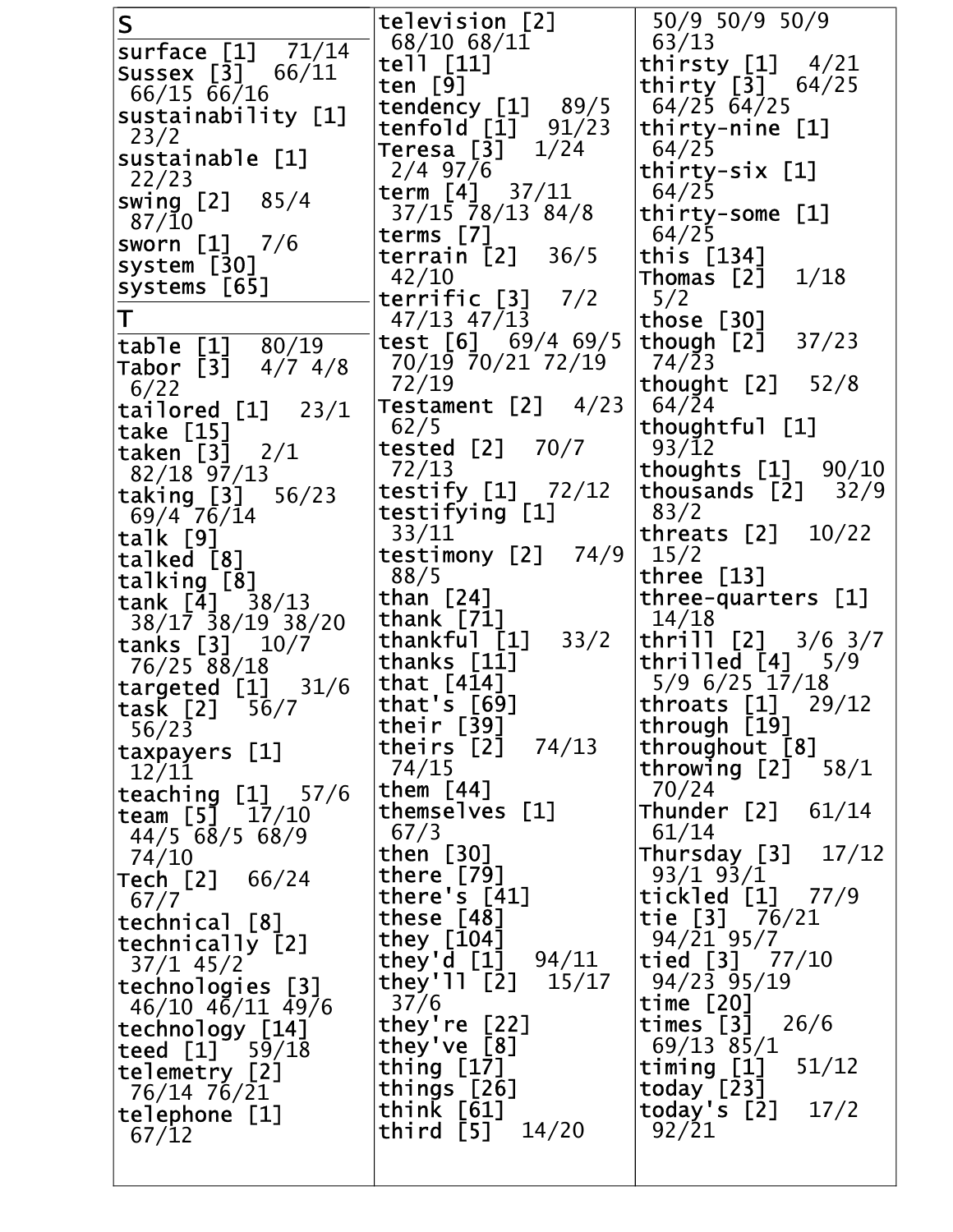| T                               | travel [3]<br>30/14                                  | $ $ uncle $[1]$<br>6/19   |  |
|---------------------------------|------------------------------------------------------|---------------------------|--|
| Todd [18]                       | $32/5$ 44/8                                          | under [3]<br>11/14        |  |
| together [28]                   | Travis $[1]$ 48/19                                   | 31/12 81/6                |  |
| <b>toilet [2]</b> 11/25         | treated $[1]$ $22/18$                                | underscoring [2]          |  |
| 56/21                           | treatment [7]                                        | $11/11$ $11/16$           |  |
| <b>told [3]</b> 5/19 26/2       | tremendous [10]                                      | underserved [2]           |  |
|                                 | tremendously [2]                                     | 14/25 80/24               |  |
| 93/22                           | 73/13 91/23                                          | understand [2]            |  |
| Tom $[8]$                       | <code>trenches [1] <math>\,</math> 63/16</code> $\,$ | 38/5 76/2                 |  |
| 6/21<br> tombstone [1]          | trickles $[1]$ $68/4$                                | understanding [2]         |  |
| 3/23<br> tomorrow [1]           | tried $[2]$ 48/24                                    | $31/17$ 72/19             |  |
| too [7]                         | 49/1                                                 | understood [1]            |  |
| took [3]<br>56/6 56/7           | $tri$ lion $[1]$ $32/12$                             | 65/16                     |  |
| 97/10                           |                                                      |                           |  |
| top [5] 27/25 62/5              | trip $[1]$ 5/23                                      | undertaking [1]           |  |
| 79/1 94/9 94/11                 | trout $[4]$ 82/11                                    | 95/12                     |  |
| <b>topics [1]</b> 35/5          | 85/18 85/23 87/6                                     | <b>unfair [1]</b> 42/22   |  |
| Topography [1]                  | truck [1]<br>76/4                                    | unforeseen [1]            |  |
| 42/1                            | trucks [3] 66/19                                     | 42/9                      |  |
| <code>torrent</code> [1] $62/1$ | 66/21 66/23                                          | unfortunately [1]         |  |
| <b>total [1]</b> 91/10          | true [4] 19/17                                       | 42/20                     |  |
| $\textsf{totaling [1]}$ 40/22   | 54/17 93/23 97/12                                    | unfunded [1]<br>31/9      |  |
| <b>totally [2]</b> 87/12        | try [9]                                              | uniform $[1]$ 84/18       |  |
| 91/9                            | trying [16]                                          | unique [3]<br>1/5         |  |
| touch [1]                       | trying to $[1]$ 54/4                                 | 22/4 85/1                 |  |
| 77/6                            | turn [5] 16/25                                       | United [13]               |  |
| tough [1]<br>20/22              | 25/10 25/19 56/20                                    | University [2]            |  |
| <b>tour [1]</b> 48/19           | 76/25                                                | 24/1 35/1                 |  |
| $\tt{tourism}$ $[1]$ $86/15$    | turned [2]<br>8/18                                   | unleashing [1]            |  |
| 27/19<br> toward [2]            | 28/23                                                | 62/1                      |  |
| 81/12                           | turning $[1]$ 69/11 $ $ unless $[1]$                 | 79/10                     |  |
| <b>towards [3]</b> 41/4         | turnpike $[1]$ 69/13                                 | $ $ unsafe $[1]$<br>15/16 |  |
| 58/10 58/25                     | turns $[2]$<br>3/5                                   | 35/11<br>unserved $[2]$   |  |
| <b>town [4]</b> 30/4 77/9       | 61/24                                                | 35/12                     |  |
| 89/15 92/2                      | TV $[1]$ 26/25                                       | until [1]<br>93/21        |  |
| <b>towns [3]</b> 12/2           |                                                      |                           |  |
| $16/24$ 78/6                    | 69/17<br>twenty [1]                                  | up [51]                   |  |
| toxic [1]<br>27/1               | two $[17]$                                           | upbringing [1]            |  |
| track [3]<br>38/11              | two months $[1]$                                     | 18/12                     |  |
| $45/8$ 46/15                    | 7/11                                                 | upgrade [1]<br>11/16      |  |
| $ $ traditional $[1]$           | tying $[1]$<br>76/14                                 | upgrades [1]<br>83/6      |  |
| 44/24                           | type $[1]$<br>37/3                                   | upgrading [1]             |  |
| <b>trail [3]</b> 52/25          | U                                                    | 30/16                     |  |
| 85/19 85/21                     | U.S [7]                                              | upon $[5]$ $10/8$         |  |
| <b>train [1]</b> 69/24          |                                                      | 54/24 63/6 81/24          |  |
| trained [2]<br>66/18            | uh $[4]$ 71/25 75/2                                  | 85/16                     |  |
| 69/23                           | $82/5$ 82/5                                          | urban $[4]$<br>9/16       |  |
| training [9]                    | Uh-huh [2]<br>71/25                                  | 53/13 53/17 55/15         |  |
| Transcript [1]                  | 75/2                                                 | $\textsf{urge} [1] 71/18$ |  |
| 1/12                            | Uh-uh $[1]$ 82/5                                     | urging $[1]$<br>72/8      |  |
|                                 | unanimously [5]                                      | us [53]                   |  |
| $ $ transcription [1]           | $7/12$ $7/12$ $7/15$                                 | USDA [5] $50/7$ 52/1      |  |
| 97/13                           | $12/20$ 88/13                                        | 52/11 59/16 68/3          |  |
| $ $ transportation [1]          | unattended [1]                                       | use $[8]$                 |  |
| 7/14                            | 27/9                                                 | used [15]                 |  |
| trash [1]<br>75/19              |                                                      |                           |  |
|                                 |                                                      |                           |  |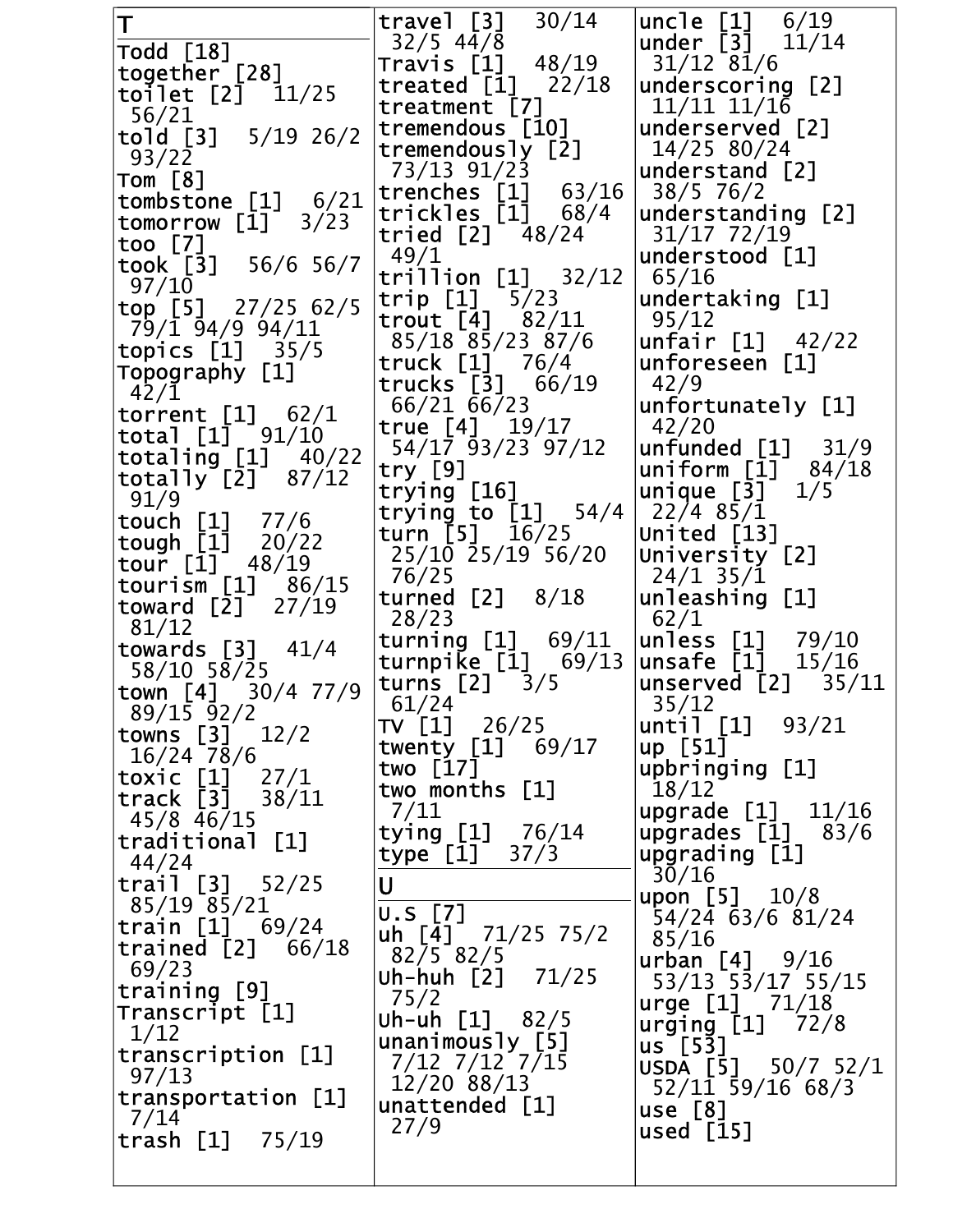| $\overline{U}$                              | 15/1                                         | welcome [6]<br>18/10                             |  |
|---------------------------------------------|----------------------------------------------|--------------------------------------------------|--|
| used HUD $[1]$ 59/7                         | W                                            | 23/23 24/12 25/9                                 |  |
| uses $[1]$ $65/5$                           | 36/21<br>Wait [2]                            | 63/4 81/8                                        |  |
| $\vert$ using [5] 49/19                     | 36/21                                        | well [49]                                        |  |
| 50/22 52/14 59/8                            | waiting [3]<br>6/4                           | wells [1]<br>94/9                                |  |
| 71/1                                        | $6/12$ 20/3                                  | went $[9]$<br>were $[34]$                        |  |
| $\left $ usually $\left[1\right]$ 83/22     | wake [1]<br>19/11                            | weren't [2]<br>46/25                             |  |
| utilities [16]                              | walk [4]<br>6/13                             | 80/8                                             |  |
| utility [17]                                | $17/13$ 45/4 94/11                           | West [88]                                        |  |
| $ $ utilize $[2]$ 34/10                     | walking [1]<br>5/19                          | western [1]<br>29/23                             |  |
| 44/6                                        | want [55]                                    | what [66]                                        |  |
| Utilizing [1]                               | wanted [9]                                   | what's [7]                                       |  |
| 44/21                                       | 53/10<br>wanting [2]                         | whatever [7]                                     |  |
| $\mathsf{V}$                                | 87/5                                         | whee $1$ $[1]$<br>85/21                          |  |
| <b>valuable [1]</b> 35/3                    | War [8]                                      | when $[44]$                                      |  |
| value $[2]$ 81/4                            | wars $[1]$<br>6/3                            | Whenever [1]<br>59/23                            |  |
| 82/15                                       | was [76]                                     | where [54]                                       |  |
| values $[1]$ $18/13$                        | Washington [4]                               | where's $\left[1\right]_-$<br>5/15               |  |
| $\sqrt{2}$ 06/19                            | 53/1 54/6 74/9                               | wherever [2]<br>51/2                             |  |
| 66/21                                       | 80/14<br>wasn't $[5]$ 10/6                   | 74/2                                             |  |
| 14/14<br> variety [2]                       | 35/20 38/20 47/7                             | whether [10]                                     |  |
| 92/19                                       | 91/14                                        | which [28]<br> while [4]<br>$3/13$ 6/4           |  |
| 23/22<br>various [2]                        | waste $[4]$ $11/25$                          | $6/12$ 9/23                                      |  |
| 47/4<br>23/6                                | 27/13 81/14 93/11                            | who [27]                                         |  |
| verbatim [1]<br>$\mid$ version [1]<br>58/17 | wastewater [52]                              | <b>who's [1]</b> 86/16                           |  |
| versus [1]<br>53/17                         | Watauga [3]<br>82/3                          | <code> who've [1]</code><br>12/7                 |  |
| very [40]                                   | 82/3 82/8                                    | whole $[8]$                                      |  |
| viable [1]<br>50/14                         | water [172]                                  | whose [3]<br>17/15                               |  |
| $\forall$ ice [1]<br>51/16                  | waterline [2]<br>42/2                        | 17/15 31/24                                      |  |
| <b>Vietnam [1]</b> 6/3                      | 79/4                                         | why [10]                                         |  |
| Virginia [84]                               | waterways [1]                                | wide [1]<br>21/19                                |  |
| Virginia's [1]                              | 10/15                                        | wife $[3]$ $5/21$                                |  |
| 32/15                                       | Watoga [1]<br>82/1                           | 28/18 82/8                                       |  |
| Virginia/Delaware                           | way [22]<br>Wayne [18]                       | will [44]                                        |  |
| $[1]$ $3/21$                                | ways [10]                                    | Williams $[1]$ 82/11                             |  |
| Virginian [1]<br>65/5                       | we [308]                                     | <b>willing [1]</b> 69/23<br> Wilson [3]<br>28/25 |  |
| Virginians [2]                              | we'd [4]<br>$10/3$ 10/3                      | 29/2 60/9                                        |  |
| 32/19 91/13                                 | $61/3$ $61/7$                                | win [5] $16/9$ $16/9$                            |  |
| virtual [1]<br>44/6<br>$\forall$ ision [1]  | we'11<br>[12]                                | 16/9 16/9 16/9                                   |  |
| 88/8<br>visit [2]<br>23/12                  | [85]<br>we're                                | win-win [1]<br>16/9                              |  |
| 23/12                                       | we've [33]                                   | win-win-win [1]                                  |  |
| visiting [2]<br>5/22                        | wealth [1]<br>67/10                          | 16/9                                             |  |
| 60/20                                       | weather [5]<br>10/23                         | $ $ winds $[1]$<br>10/23                         |  |
| <b>voice [1]</b> 33/13                      | $15/3$ 73/7 73/7                             | wire [1]<br>91/18                                |  |
| volumes [1] 26/23                           | 73/15                                        | wisdom [2]<br>47/13                              |  |
| vote $[1]$<br>12/22                         | Webster [1]<br>59/11                         | 47/19                                            |  |
| voted [2]<br>13/3                           | weeks $\begin{bmatrix} 1 \end{bmatrix}$ 93/5 | wise [2]<br>45/15                                |  |
| 19/14                                       | weighs $[1]$<br>87/2<br>weight [2]<br>40/12  | 45/17                                            |  |
| $ {\sf votes} \; [\,1]$<br>27/23            | 86/12                                        | within [2]<br>2/5                                |  |
| vulnerable [1]                              |                                              | 31/6                                             |  |
|                                             |                                              |                                                  |  |
|                                             |                                              |                                                  |  |